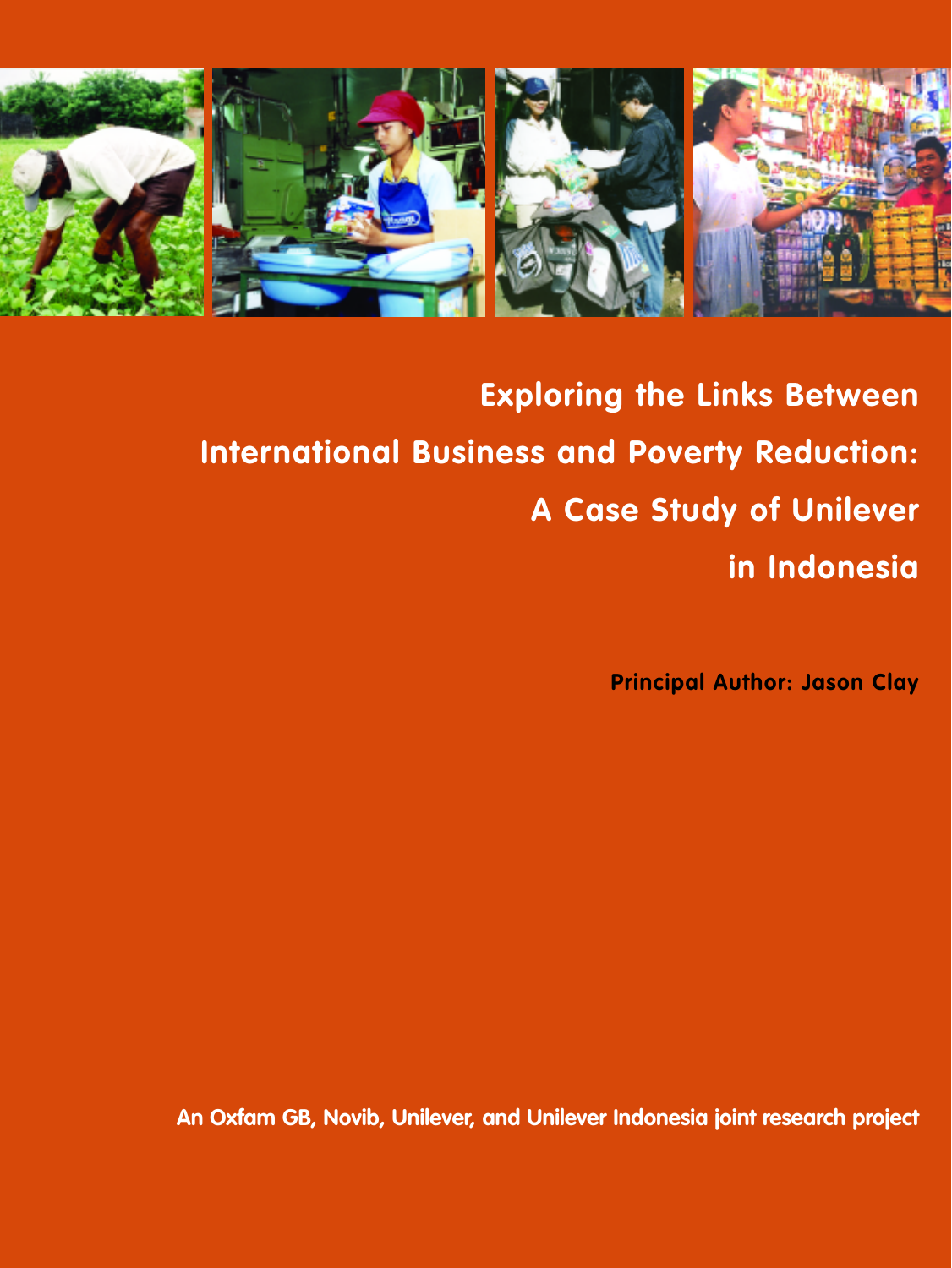First published by Oxfam GB, Novib Oxfam Netherlands, and Unilever in 2005

© Oxfam GB, Novib Oxfam Netherlands, and Unilever 2005

ISBN 0 85598 566 6

All rights reserved. This publication is copyright, but may be reproduced by any method without fee for advocacy or teaching purposes, but not for resale. The copyright holders request that all such use be registered with them for impact assessment purposes. For copying in any other circumstances, or for re-use in other publications, or for translation or adaptation, prior written permission must be obtained from the publishers, and a fee may be payable.

Printed by Information Press, Eynsham, UK

Original language: English

A catalogue record for this publication is available from the British Library.

Copies of this report and more information are available from: Oxfam GB, Oxfam House, John Smith Drive, Cowley, Oxford, OX4 2JY, UK Email: oxfam@oxfam.org.uk Oxfam GB is registered as a charity (no. 202918) and is a member of Oxfam International.

Novib, Mauritskade 9, Postbus 30919, 2500 GX Den Haag, The Netherlands, +31()703421991

Unilever PLC, PO Box 68, Unilever House, Blackfriars, London EC4P 4BQ, UK Tel +44 (0)20 7822 5252 Fax +44 (0)20 7822 5951

#### **Acknowledgements**

This report is based on research commissioned by Oxfam GB and Unilever Indonesia and carried out in Indonesia by T. Hani Handoko, A. Prasetyantoko, B.M. Purwanto, and Maria Ratnaningsih, co-ordinated by Amar Inamdar at Synergy. In-country project facilitation and information gathering were provided by Oxfam staff in Indonesia and by Unilever Indonesia. The principal author of the report was Jason Clay. The project was supported throughout by David Logan and Michelle Dow of the Corporate Citizenship Company, who also assisted in the drafting of the final report.

*Front-cover photographs (left to right):*

Soybean farmer tending his plants. *(Kate Raworth/Oxfam GB)* Unilever factory employee packing product. *(Unilever Indonesia)* Unilever sales representative distributing product to retailers by bicycle. *(Unilever Indonesia)* Customer buying goods from a *warung* retailer. *(Unilever Indonesia)*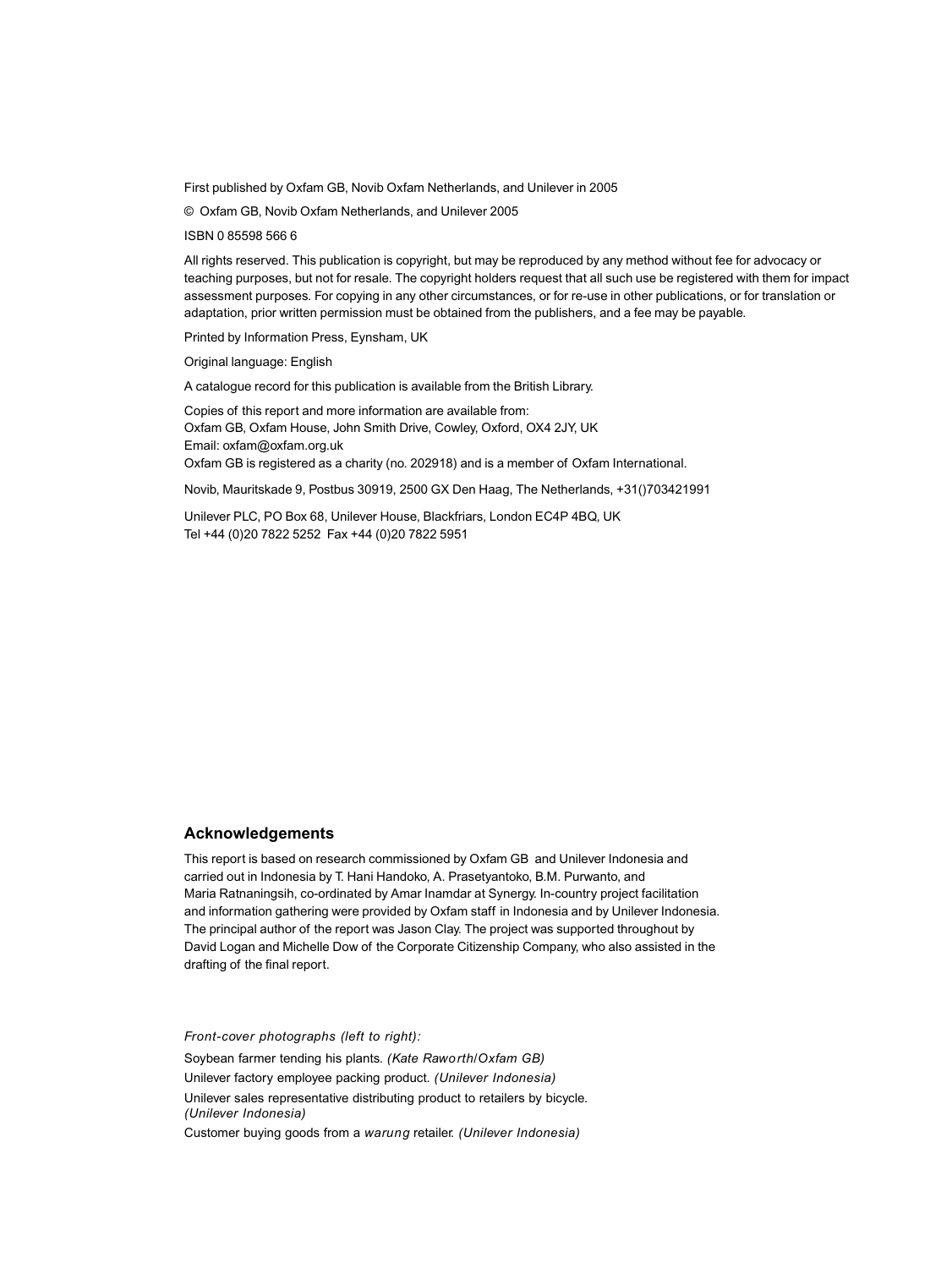**Exploring the Links Between International Business and Poverty Reduction: A Case Study of Unilever in Indonesia**

**Principal Author: Jason Clay**

**An Oxfam GB, Novib, Unilever, and Unilever Indonesia joint research project**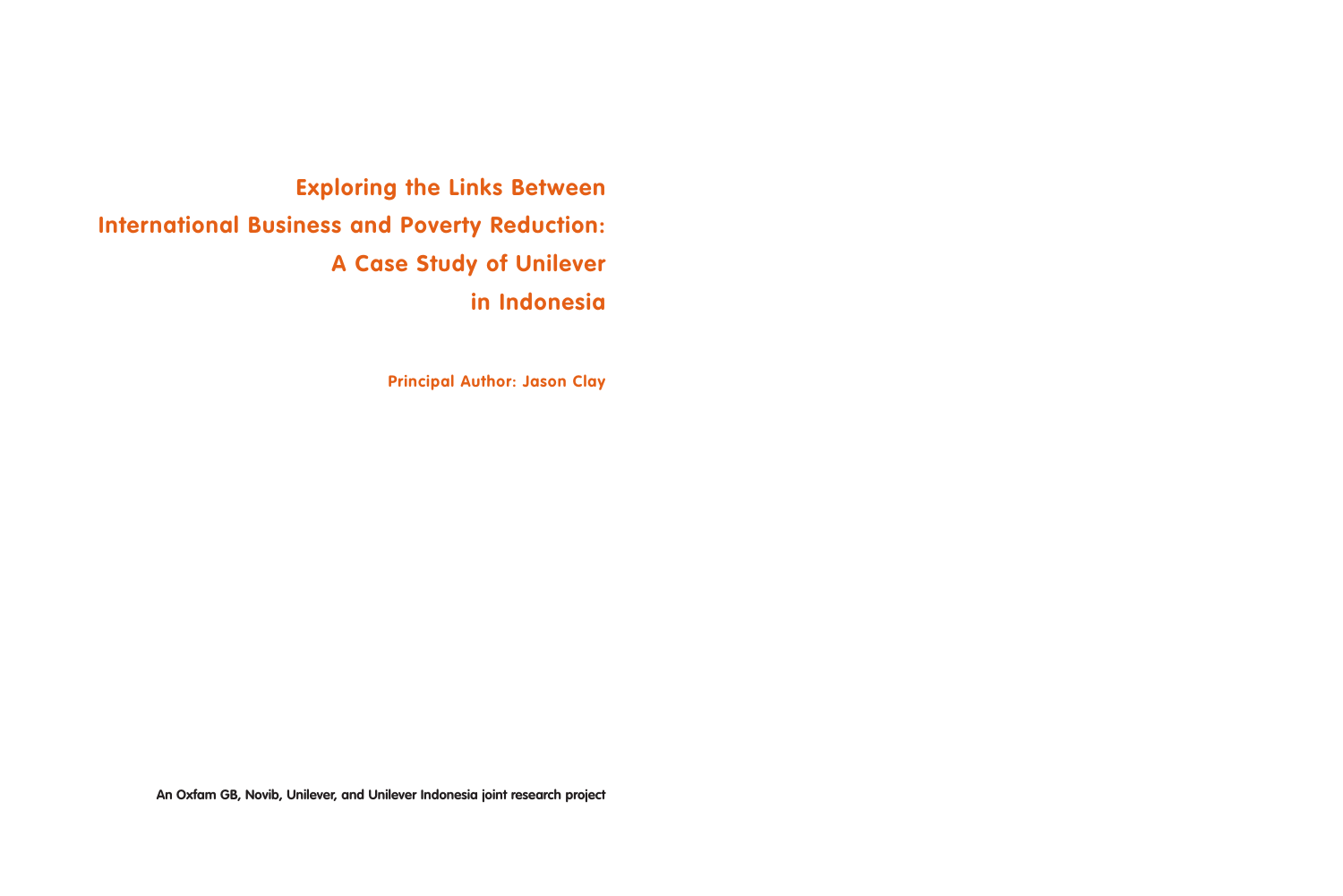#### Acronyms and abbreviations 7

Foreword: Oxfam 8

Foreword: Unilever 10

Executive summary 12

#### **1 Introduction 23**

Why Oxfam and Unilever began this project 23 What is this research about? 25 Methodology 26 The context of the research project 30 Assessing the impact of Unilever Indonesia 33 The structure of the report 35

#### **2 The impacts of Unilever Indonesia at the macro-economic level 37**

Setting the context: the 1997–98 financial crisis 37 Unilever's organisation and recent performance in Indonesia 38 UI's response to the financial crisis 44 Key insights 46

#### **3 The employment impacts of Unilever Indonesia 48**

Employment in Indonesia 48 UI's employment impacts 51 Key insights 59

#### **4 The value chain from supply to distribution 60**

Supplier companies 62 Producers of raw materials 67 Kecap Bango sweet soy sauce: from farm to fork 68 The distribution chain 74 Supporting employment and value generation in UI's value chain 78 Key insights 84

# **Contents**

#### **5 Low-income consumers in the marketplace 87**

The fast-moving consumer-goods (FMCG) market in Indonesia 88 What exactly does UI sell? 88 Who buys UI products? 89 Access to UI products 89 Why do people buy UI products? 92 The role of promotion and advertising 94 Meeting or creating needs? 96 Key insights 99

## **6 UI's wider impact in the community 101**

Corporate community involvement 101 UI's influence on the business sector and government 103 Key insights 104

#### **7 Conclusions 106**

Content: lessons learned from the research project 107 Process and partnership: lessons learned from working together 111 Feedback from the external reference group 114 The way forward 115

#### Notes 116

References and sources 119 Appendix 1: The project team 121

Appendix 2: UI product list, 2003 123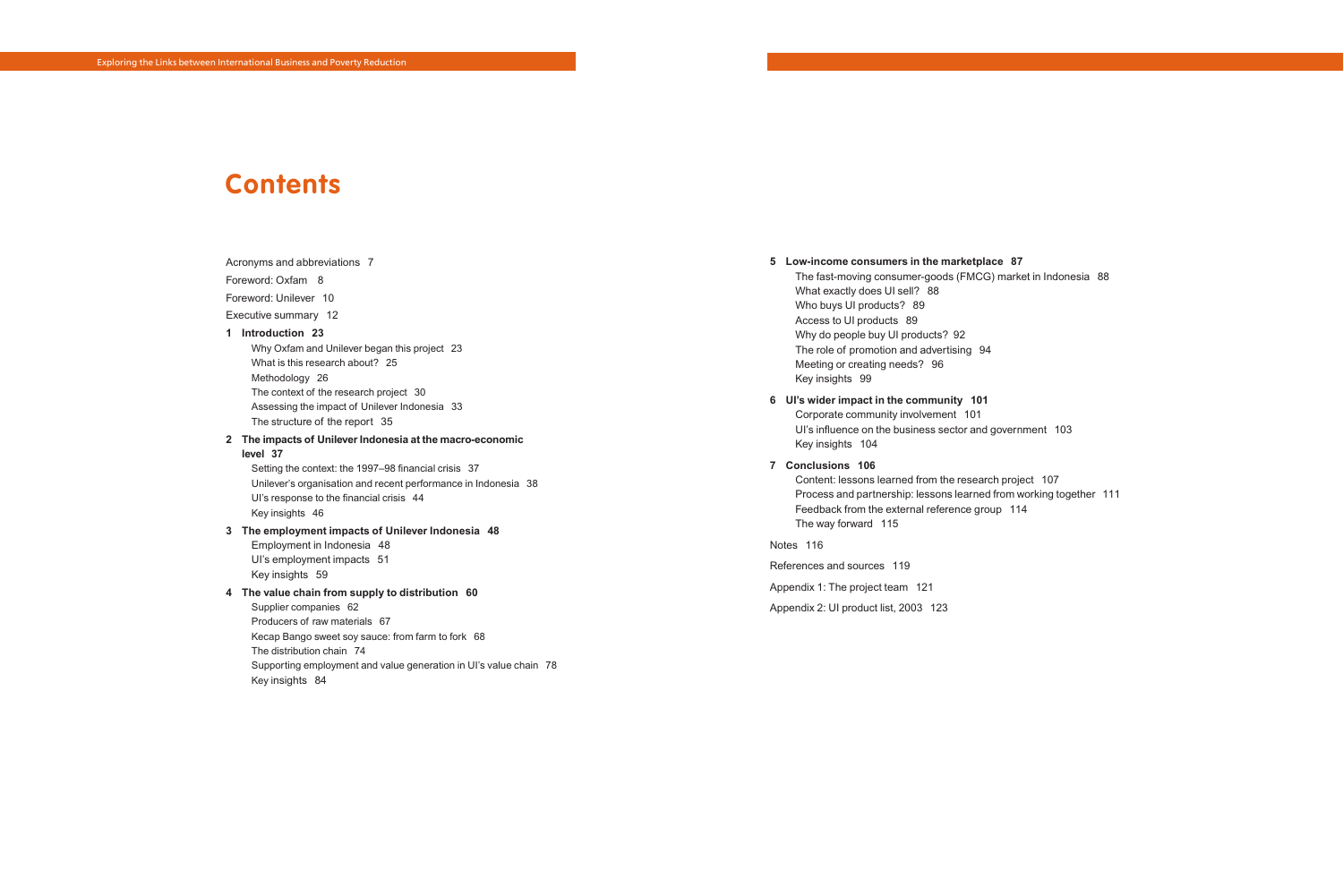## **Tables**

- 1 Percentage of people living in poverty in Indonesia (1996, 1999, 2002) 30
- 2 UI financial performance (1996 and 1999–2003) 40
- 3 Exchange-rate fluctuations and UI's currency transactions (1996–2003) 43
- 4 Employment in Indonesia (1996–2004) 49
- 5 UI employment data by type (1996–2003) 52
- 6 UI monthly salaries compared with Indonesian minimum wage (1996–2003) 54
- 7 UI average monthly earnings of entry-level permanent employees (Java), (2003) 55
- 8 UI estimates of average monthly payments to entry-level workers (Java) paid by UI third-party partners (2003) 64
- 9 Estimate of gross margin values generated by UI's best-selling shampoo in the value chain (2003) 79
- 10 UI products: price of smallest available units, compared with some household staples and popular products 90

### **Figures**

- 1 UI and its business partners: structure of operations from sourcing to marketplace 39
- 2 Distribution of UI's total pre-tax profits (1999–2003) 41
- 3 UI's international foreign-exchange, trade, and human-resource flows at a glance (2003) 42
- 4 UI and its business partners: from sourcing to marketplace 61
- 5 Coconut-sugar and black-soybean producers, collectors, and traders involved in the Kecap Bango supply chain (2000–2003) 70
- 6 Estimated employment linked to UI's value chain (2003) 82
- 7 Estimated distribution of value generated along UI's value chain (2003) 83

# **Tables, figures, boxes, and case studies**

#### **Boxes**

- A A brief history of Unilever in Indonesia 13
- B A selection of Oxfam's lessons from the research 21
- C A selection of Unilever's lessons from the research 22
- 1 Unilever and Oxfam 25
- 2 The challenge of definitions 25
- 3 Oxfam's view of poverty 30
- 4 Seventy years of Unilever in Indonesia 32
- 5 Examples of UI sourcing in Indonesia 65
- 6 Palm oil and tea 68
- 7 Distribution and livelihoods 75
- 8 Calculating employment supported in the value chain 80
- 9 The views of Unilever and Oxfam on the role of a brand 93
- 10 Communications between UI and consumers 96

## **Case studies**

- 1 Economic and employment impacts in the UI supply chain: the case of PT Sorini, a supplier of raw materials 66
- 2 Economic and employment impacts in the UI supply chain: the case of Dai Nippon, a packaging supplier 67
- 3 Shampoo: from creation to consumption 79
- 4 Small sachets: a response to consumer demands 98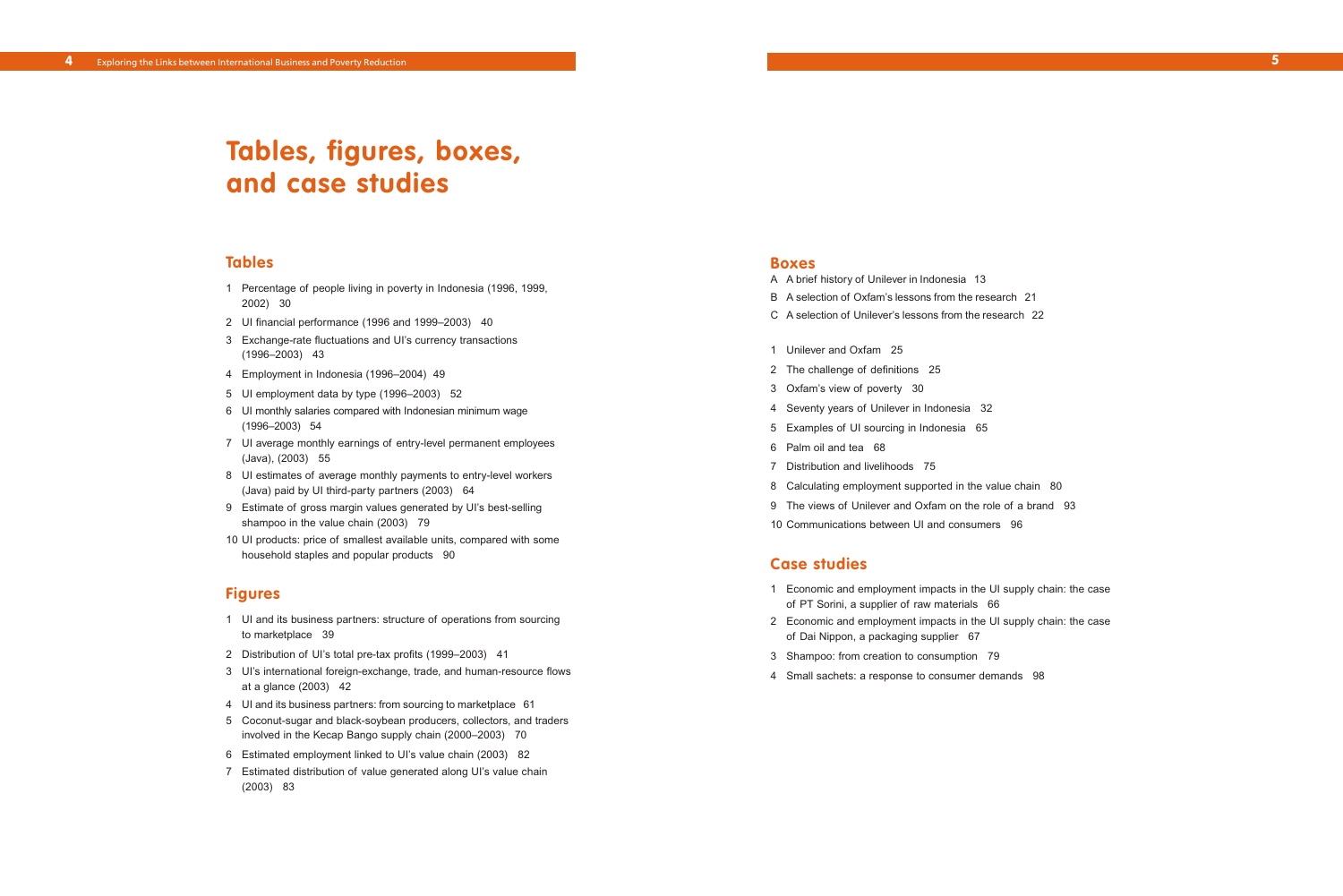| CSO         | civil-society organisation         |
|-------------|------------------------------------|
| <b>CSR</b>  | corporate social responsibility    |
| FDI         | foreign direct investment          |
| <b>FTE</b>  | full-time equivalent               |
| <b>FMCG</b> | fast-moving consumer goods         |
| GDP         | gross domestic product             |
| ILO         | International Labour Organization  |
| <b>KHM</b>  | Kebutuhan Hidup Minimum ('minin    |
| <b>IMF</b>  | <b>International Monetary Fund</b> |
| <b>MNC</b>  | multinational company              |
| MOU         | memorandum of understanding        |
| МT          | metric ton                         |
| NGO         | non-government organisation        |
| Rp          | rupiah                             |
| <b>RRP</b>  | recommended retail price           |
| SDK         | Sub-Distributor Kecamatan          |
| SME         | small/medium-sized enterprise      |
| <b>SPSI</b> | Serikat Pekerja Selurun Indonesia  |
| UI          | Unilever Indonesia                 |

mum subsistence need')

s (All Indonesia Labour Union)

# **Acronyms and abbreviations**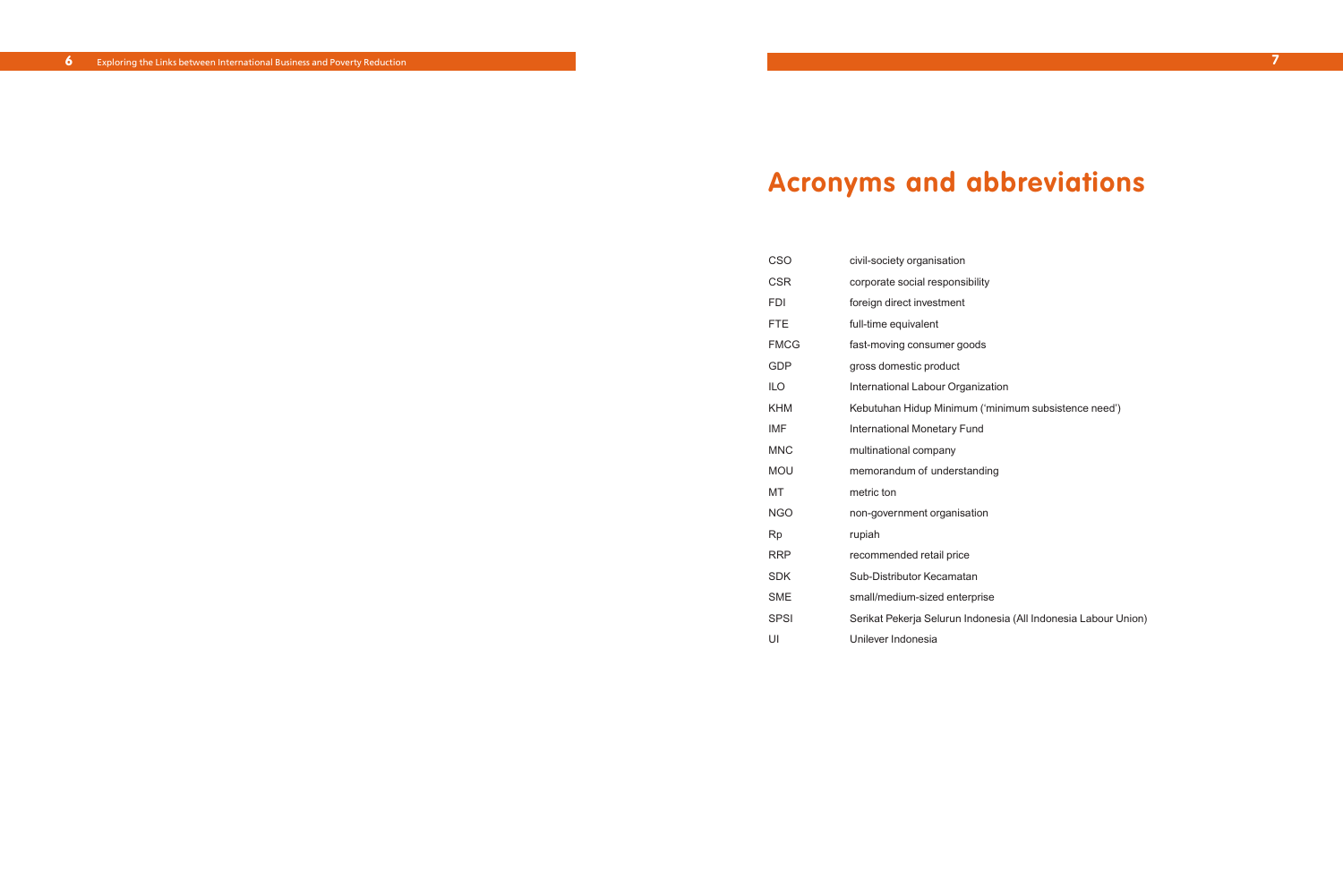This initiative prompted both Oxfam and Unilever to challenge their own biases and assumptions. We have assumed that engaging the private sector in a collaborative project can bring about positive change. Through intensive dialogue, Oxfam believes that it has succeeded in raising awareness with Unilever about the potential impacts of their business choices and operations, and that this may help Unilever and others to take into account 'pro-poor' opportunities in the future. Oxfam will continue its critical engagement with companies, as part of a broad range of influencing activities. This includes respecting the choice of others who have decided to stay out of such engagements.

Oxfam<sup>1</sup> believes that the private sector can be an important engine of development. Companies, when they act responsibly, can play a vital role in contributing to sustainable development and poverty reduction.

> This project has depended on the efforts of very different actors to work together to deepen understanding and identify some potential for real change. We hope that the insights provided will generate enthusiasm for trying to fill the gaps and improve on the methodology that we have begun to develop.

> I thank all of our project team colleagues for their energy and commitment to the project. I am particularly grateful to Oxfam's team in Indonesia, and to the Unilever Indonesia team, for their hard work and willingness to welcome this international learning initiative.

#### **Barbara Stocking**

*Director, Oxfam GB*

Our reason for undertaking this particular research project with Unilever stems from our desire to deepen understanding, on the part of both Oxfam and Unilever, of the impacts of investment by a multinational company upon people living in poverty. For many years, foreign direct investment has been seen as being key to 'pro-poor' development for what it brings in terms of wealth creation, employment, technology transfer, and other components of poverty alleviation. Yet there is a wide on-going debate about whether and how these contributions translate into real benefits for people living in poverty.

Research on corporate environmental and social impacts often focuses upon a specific aspect of operations. Our aim with this project was to examine a company's impacts more comprehensively, and especially to investigate the furthest ends where poor people's interaction with the business are indirect, informal, and possibly most vulnerable to exploitation. By researching the spectrum of Unilever Indonesia's activities, we wanted to begin to describe the 'poverty footprint' of these activities. There is much more to do to develop a methodology that consistently makes poor people a visible and integral part of the analysis of the net impacts of a company's operations.

This project was a pilot, conducted in a very complex local setting. Through it we have gained a better understanding of the importance of considering the whole value chain, including the potential for distribution chains to generate employment and income. In the future a stronger rights-based approach, more gender-differentiated data, and a more 'people-centred' methodology would enhance our findings greatly. While the research did examine UI's interaction with Indonesians as consumers, workers, producers, and citizens, this was done in the main by 'looking out' from the company, rather than 'looking in' from the perspective of people living in poverty. Oxfam is pleased that this research has generated so much learning for ourselves and others on which to build in future work with the private sector.

## **Foreword: Oxfam**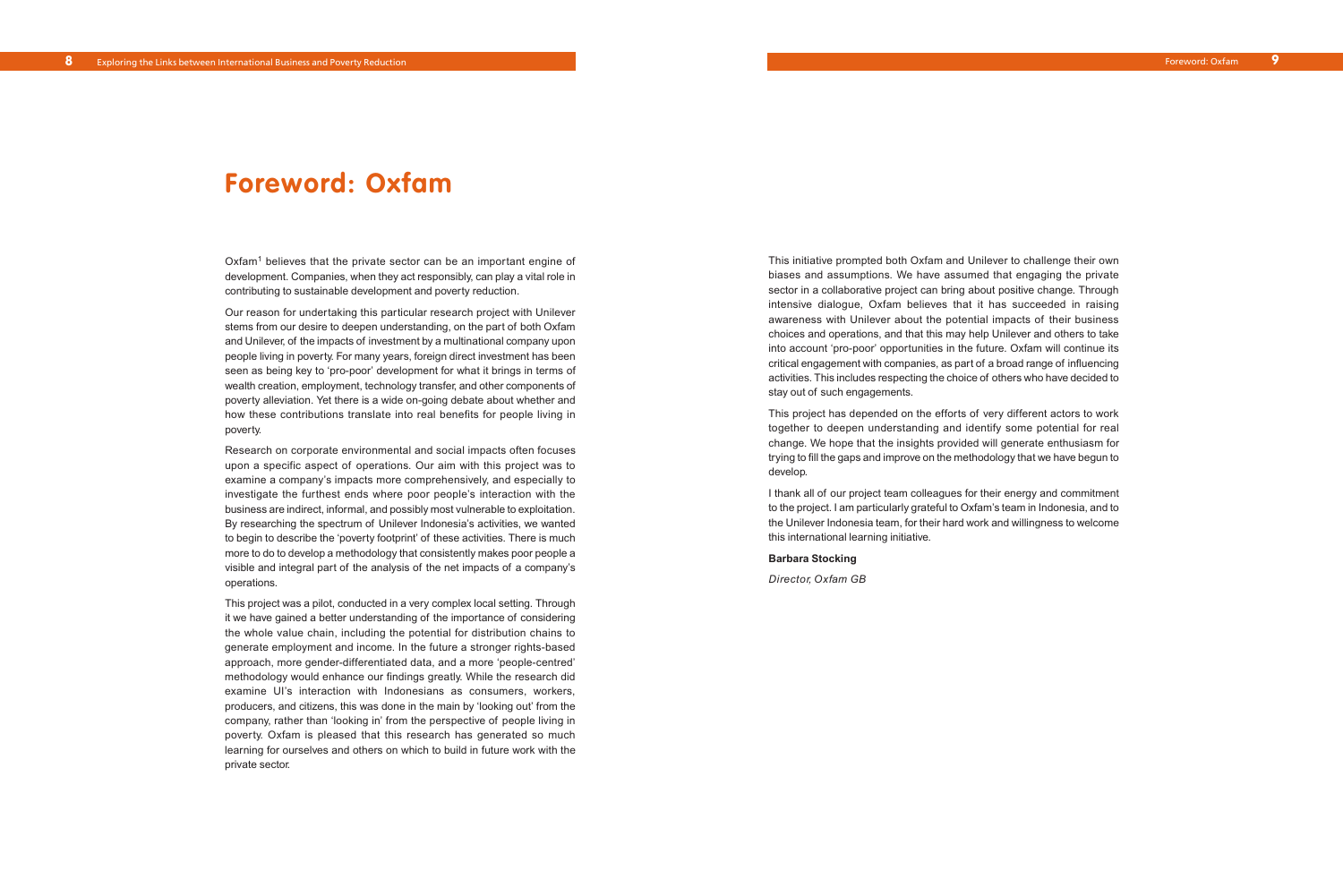The first question asked about this report is: why did you do it? The answer for Unilever is two-fold. First, our business engages in many ways with poor people around the world as producers and consumers. Second, the Millennium and Johannesburg Declarations (2000, 2002) place poverty eradication at the centre of global strategies for sustainable development. To play our part, and support the Declarations, we needed to increase understanding of the impact of the operations of a business like ours on the lives of poor people. Different industries interact in different ways with society. We believed that there were useful lessons to be learned from exploring how industry structure, operating practice, and, indeed, individual company values could, through wealth creation and the provision of goods and services, play a part in sustainable poverty reduction.

Our project partners, Oxfam GB in the UK and in Indonesia, Novib Oxfam Netherlands, and Jason Clay, the report author, brought a new perspective to our operations as we explored our interactions with Indonesian society. They have relentlessly challenged the impacts of the business model, the basis of management data, and the values behind our working practices. We have responded to these challenges step by step, creating in the process a growing body of shared information about our interactions with society, which this report describes. Not unexpectedly, it has not always been possible to reach agreement; where this is the case, the different viewpoints are stated. Nor did we believe that we needed to articulate a defence of all aspects of our business activity. This report offers a joint study of the complex reality of some key aspects of local business operations in a developing country, and the many opportunities that these present to support the development process.

At times it has been hard for our managers to find their values and behaviours subjected to such sceptical scrutiny, and to see their achievements, when operating in a complex business context, so lightly passed over. But as we have worked through the scepticism, there has been a growing realisation of two things: the passionate commitment on both sides; and the fact that, while the organisations have different starting points, both have a contribution to make.

# **Foreword: Unilever**

This report is offered, not as an answer, but as a data-rich study of just one (albeit extraordinary) company, Unilever Indonesia, and its interactions with the people, business, and economy of just one (albeit extraordinary) country, Indonesia. It is the product of a learning partnership which demonstrated how much insight can be gained by working together. I hope that the desire to learn in a spirit of goodwill and common endeavour will be extended by the reader to this text, and that it will contribute to a greater understanding of the links between wealth creation and poverty reduction.

I am indebted to my predecessor, Niall FitzGerald, and Oxfam GB Director Barbara Stocking, who together inspired this joint research work, and to Maurits Lalisang and the team in Indonesia, in particular Tonny Pranatadjaja and Unilever Indonesia's former chairman, Nihal Kaviratne, for their unstinting support. I thank the project team in Indonesia, Europe, and the USA, who have worked so tirelessly for the project's success.

#### **Patrick Cescau**

*Group Chief Executive, Unilever*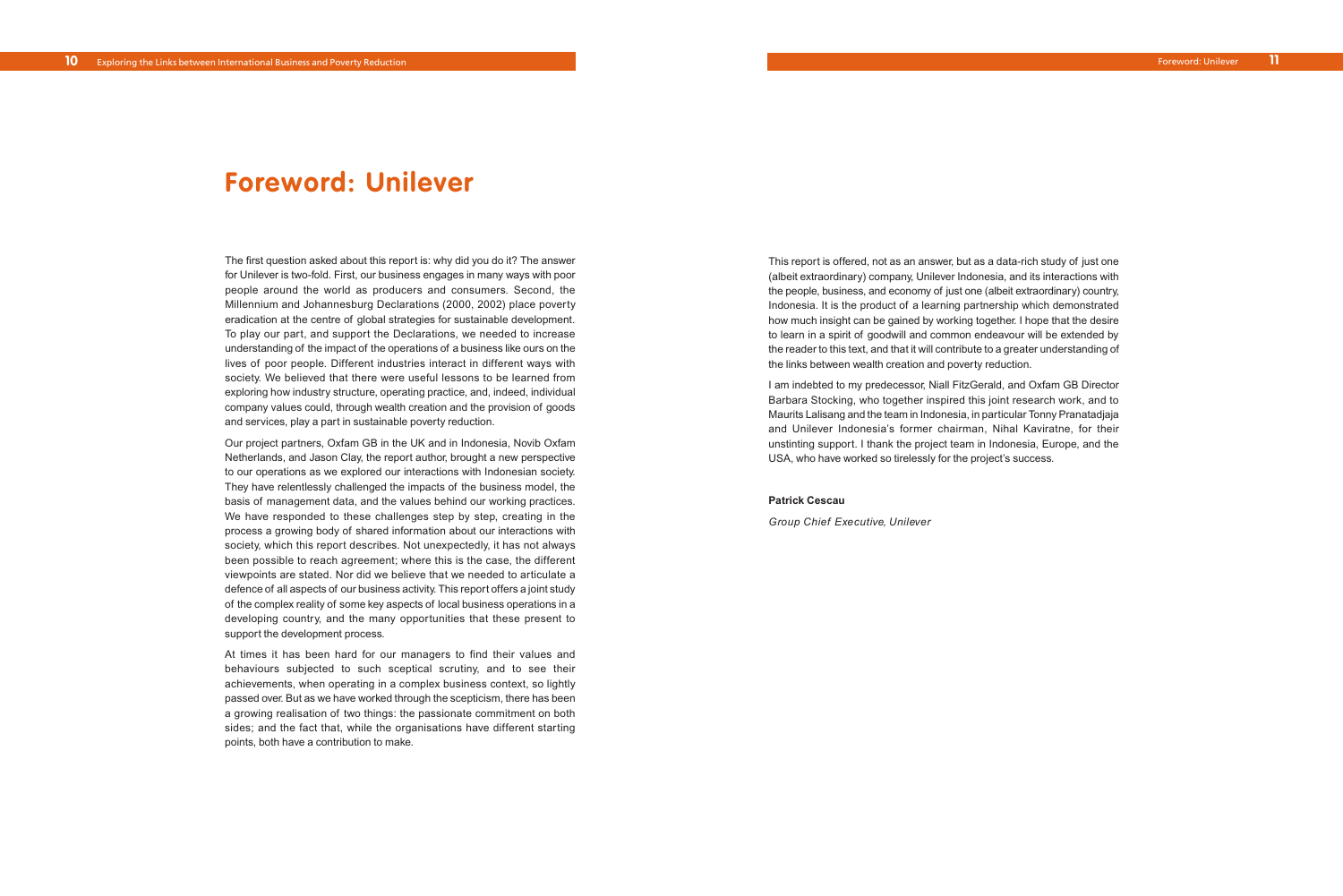### **Introduction**

The business activities of multinational companies (MNCs) have an important contribution to make to economic development in developing countries. This contribution is particularly significant because the volume of private capital flows exceeds that of development assistance. International business activities and investments in developing countries have the potential to create positive or negative impacts at several levels for people living in poverty. The extent to which the wealth created by business can reduce poverty is determined by many factors. An industry's operating structure – and the values and strategies of individual companies within it – are critical factors. Likewise, the opportunities open to people living in poverty, and their negotiating power – as citizens, workers, producers, consumers, and community members – are key determinants in the local context.

It was in this context that a collaboration began between a major MNC, Unilever, and a large development and humanitarian organisation, Oxfam – two organisations with very different aims and perspectives. This research project attempted to create a space in which to increase understanding of the impacts of business on the lives of poor people, to inform the povertyreduction debate. The project was intended to improve understanding among the wider business community, government, civil-society organisations, and academics about the relationship between a multinational business and poverty. As such, it was first and foremost a 'learning' project. The research does not purport to be comprehensive, and its scope is the operations of Unilever Indonesia (UI), not those of Unilever the multinational company.

This research explores to what extent, and how, the wealth generated by the local operating company of a multinational company in a developing country is translated into poverty impacts in one particular country, in this case Indonesia. The research focuses on Unilever Indonesia, the local operating company of Unilever, one of the world's leading fast-moving consumer-goods (FMCG) companies. UI has been active in Indonesia since 1933 (see Box A), and the majority of its goods are produced for the Indonesian market.

Despite its abundant natural and human resources, Indonesia has high levels of poverty, with more than 50 per cent of its population living on less than US\$ 2 a day. Poor Indonesians face insecure livelihoods, a lack of access to basic services, limited opportunities for economic advancement, and a lack of power to influence their situation.

## **Executive summary**

UI was founded in 1933. By 2003 the company had sales of US\$ 984 million, around 84 per cent of which were home and personal care items such as soap powder, household cleaning products, hand soap, and shampoos.

Around 16 per cent of sales were accounted for by foods such as tea, margarine, and ice cream. Unilever estimates that at least 95 per cent of Indonesians use one or more UI products each year, and that 90 per cent of poor

people in Indonesia buy UI products in the course of a year. UI is ranked as the thirteenthlargest company by sales in Indonesia and the fourth-largest company in the FMCG sector.

### **Box A: A brief history of Unilever in Indonesia**

To explore the range of potential impacts, the research design was ambitious in scope, covering aspects of UI's entire value chain. Thus the report includes sections on the impacts of UI at the macro-economic level; UI's employment policies and practices; UI's relationships in its value chain from supply through distribution; UI's relationships with poor consumers in the marketplace; and UI's wider impact in the community, on the business sector and government in Indonesia.

Independent research undertaken in mid-2004 was supplemented with data from published documents produced by UI and Unilever, internal management documents used in day-to-day decision making, and information gathered from other sources. The in-depth partnership and joint research reflected here is a valuable addition to the more common corporate social responsibility (CSR) practice of public reporting.

## **Impacts at the macro-economic level**

It is at the macro-economic level that the policies providing the basis for national poverty-reduction strategies are made: employment generation, strong public-sector investment, improved productivity, and macroeconomic stability are among the foundations needed for economic development. Given the importance of these foundations, it is important to understand the impacts of foreign direct investment within this context. The macro-economic section of the research considered UI's contributions in terms of distribution of profits, shareholder dividends, taxes, balance of payments, overall employment figures, and behaviour during the financial crisis that began in 1997.

UI, as a part of an MNC but embedded in the local economy of a developing country, has significant forward and backward linkages into the local economy: for example, forward linkages through distribution networks and retailers, and backward linkages to suppliers. The majority of revenues generated by UI remain in Indonesia, through its local sourcing, wages, margins, and dividends to local shareholders (15 per cent of total dividends). Following an earlier period of investment by the parent company, inward investment flows from outside Indonesia were nil in recent years: a result of the profitability of the local business.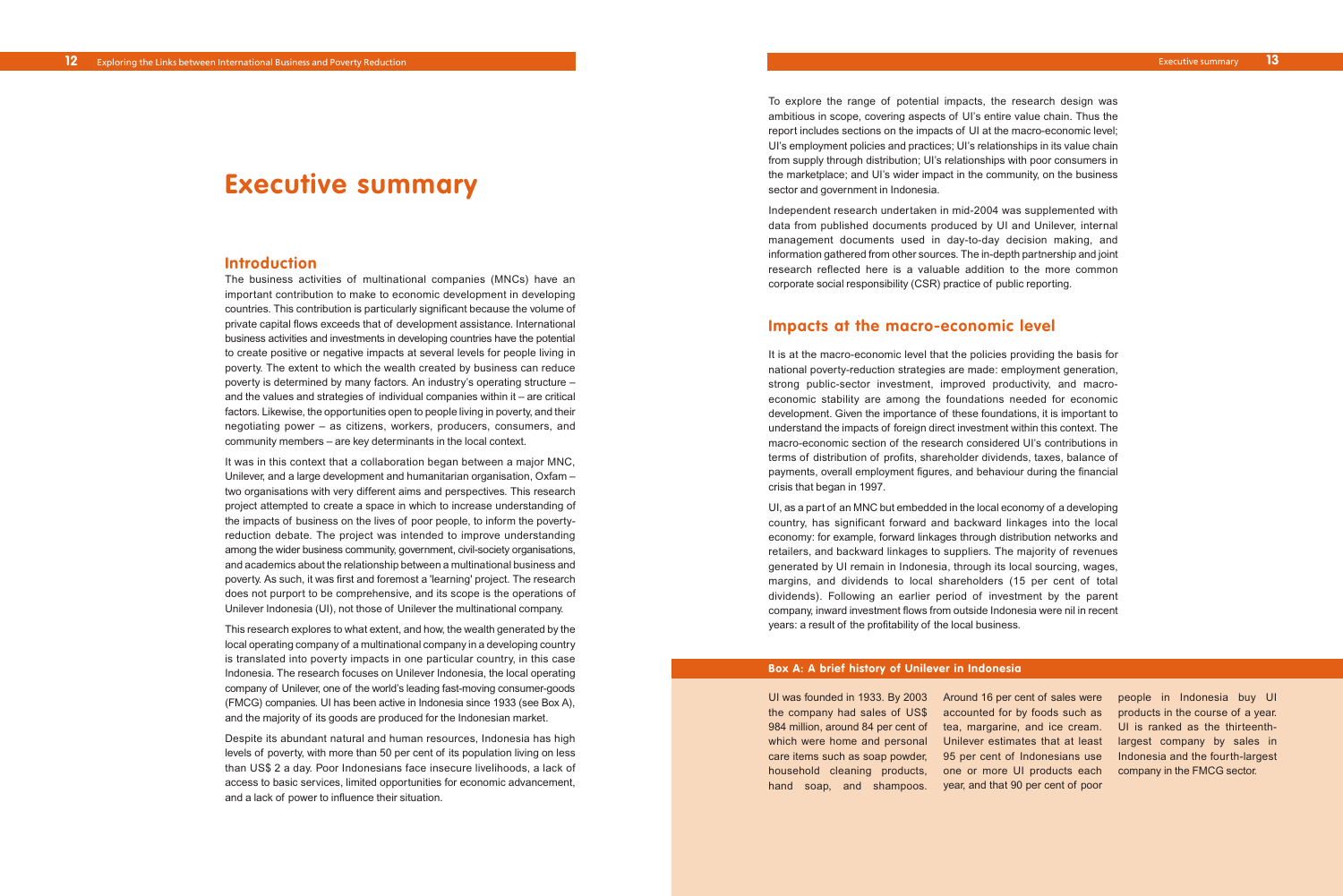numerical quantification. Although that is an important first step, the assessment also involves ascertaining whether people, through their employment, gain skills and confidence that empower them to build economic security, accumulate assets, and make sustainable improvements in their lives. Much of the debate about corporate social responsibility has focused on the role of MNCs as direct employers. This section of the research considers UI's principles and values, and the extent to which the company takes responsibility for maintaining its standards among its own employees and contract workers.

UI's business structure consists of a core workforce of about 5,000 people, of whom about 60 per cent are employees, most of them permanent, and just under 40 per cent are contract workers, employed directly or through contracting agencies. Beyond this is a well-established network of suppliers, distributors, and retailers which is described in Chapter 4 of this report.

UI sets high standards for the treatment of its permanent employees. It adheres to the Unile ver (global) Code of Business Principles . Pay and benefits are above what is required by law, positioning UI in the top quartile of Indonesian companies. In terms of policy and practice, there are high health and safety standards, good retirement and maternity benefits and workplace facilities, and a strong emphasis on training. All UI employees have a written contract, and there are clear procedures for negotiations between workers and management.

The closer and more formally workers are linked with UI's operations, the mor e the y benefit directl y from the compan y. In the period studied (2003/2004), the number of contract workers engaged by UI grew as a proportion of employees, because more workers were needed to cover periods of chang e at two UI sites. While future trends in contract employment at UI are unclear, Oxfam is concerned that the number of contract workers functioning within UI is significant, at around 40 per cent of the workforce in 2003. Although contract employment is recognised as an integral part of UI's business strategy, the research indicated two respects in which the application of standards needs improvement, on which UI is committed to take action. One of these is the need to ensure that UI's labour-supply companies observe legal requirements concerning the transfer of temporary employees to permanent employment contracts; the other is the need to respond to the concerns raised by a female contract worker that illness or pregnancy could result in loss of employment. These cases illustrated how contracting out employment may reduce a company's ability to monitor the situation of contract workers or suppliers' employees, and thus result in gaps between corporate policy and practice in respect of these workers.

For the five-year period beginning in 1999, 25 per cent (US\$ 182 million) of UI's total pre-tax profits were retained and reinvested in local business activities. These funds represent an investment in UI's long-term future, as well as an investment in Indonesia's long-term development, particularly in the manufacturing and distribution sectors.

Of the remaining 1999–2003 pre-tax profits, 30 per cent (US\$ 215m) went to government as corporation tax, and 45 per cent of profits were paid out as dividends to shareholders, the majority of whom are overseas investors. Excluding exports of tea and palm oil purchased from Indonesia by Unilever centrally, UI contributed to Indonesia's balance-of-payments deficit in this period. Because UI imports inputs and purchases foreign currency for its business operations, and remits dividends to shareholders outside the country (85 per cent), there is a net outflow of funds, showing that even a locally based company like UI with only modest exports can have a negative foreign-exchange impact on the country.

Total taxes paid to the Indonesian government were considerable, averaging about US\$ 130 million per year, or about 19 per cent of company revenues over the five-year period. While the ultimate impacts of tax revenues on development and poverty in Indonesia depend on the policy choices of the Indonesian government, it is clear that a company such as UI can r epresent a substantial source of public revenue, and an early contributor to the development of the formal economy.

UI maintained its operations in Indonesia through the financial crisis of 1997–98, and its behaviour during this time offers an interesting case study. For example, UI adapted its business model to ensure that products remained affordable; renegotiated contracts with suppliers to maintain business for all parties; prioritised the retention of employees; and expanded local operations through joint ventures and acquisitions.

While it is difficult to use macro-economic indicators to measure the direct impact of UI's activities on people living below the poverty line, indirect positive impacts can be assumed in the contributions to government revenue; the stability of UI's value chain in a turbulent economy, with its attendant employment benefits; and an overall business model that is deeply embedded in the Indonesian economy. The potentially negative impact of the outflow of UI funds on people living in poverty in Indonesia was not possible to measure. A deeper understanding of poverty impacts, therefore, requires a more direct analysis of UI's operations and its relationships with employees, suppliers, distributors, retailers, and consumers.

## **Employment impacts**

Man y developing countries, including Indonesia, face significant rates of underemployment and unemployment. MNCs can have an impact on employment because of their siz e and their reach into the local economy. Assessing the impact of employment on po verty is more than a matter of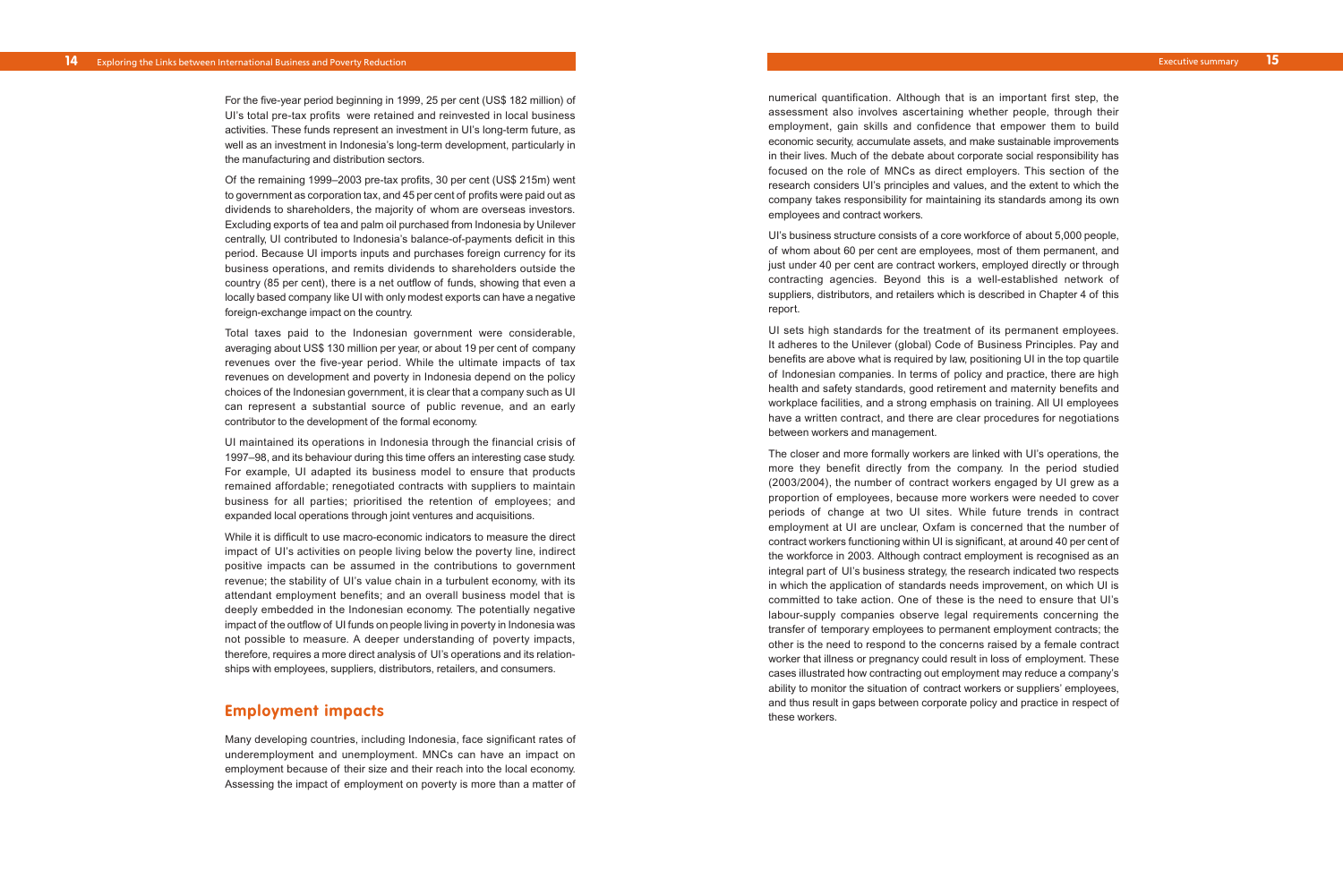#### **Producers of raw materials**

The home and personal-care and food products that UI sells are made from a wide range of industrial and agricultural raw materials, sourced from many different producers, traders, and processors. The small-scale agricultural producers who grow the crops such as coconut, sugar, and black soybeans are among the poorest people in UI's value chain, so changes in their situation can have considerable impacts on their livelihoods. The value generated by the goods that they produce must be shared among a large number of supply-chain actors, of whom they are usually the least powerful. The indirect relationship also makes it difficult for a purchasing company like UI to influence producer conditions.

This research included a case study of the production of a brand that UI had acquired recently: Kecap Bango, a sweet soy sauce made from black soybeans and coconut sugar. Because sales of Kecap Bango are growing rapidly, UI needed to find a steady and consistent supply of high-quality black soybeans. In partnership with researchers at a local university, the compan y started to wor k with a small group of producers, offering them three things that they valued: security of market for their product; credit; and technical assistance. In good harvest years the producers also get a better return on investment and labour than they do from other crops that they might grow. Both UI and the producers have benefited from this arrangement, and the number of farmers wanting to participate has grown steadily.

However, there are some problems with the black-soybean pilot scheme, the most important being the fact that the farmers bear a major financial risk within this ne w contracting arrangement, and the fact that UI's strength as a large company limits farmers' negotiating power. Moreover, the success of farmers selling this 'niche' product cannot be easily replicated if there is not a 'business case' for it. This holds true for crops for which there is greater supply than demand, such as the other ingredient of Kecap Bango: coconut sugar. Still, the case is very useful in increasing understanding of different perspectives and impacts within UI's value chain. Such an understanding, if combined with a search for more business cases that also increase the value-adding potential and hence power of poor producers, could enhance the longer-term trading partnerships between agricultural producers and large companies.

The alternative black-soybean supply chain established by UI removes layers of middlemen, thus creating potential for increasing producers' incomes. In this and other ways, companies or buyers can increase incomes or promote savings among producers. Opportunities to do this include direct purchasing at higher prices, pre-financing production, and direct bargaining on prices between producers (or producer associations) and buyers.

### **Distributors**

UI's complex distribution chain consists of a mixture of wholesalers and 'modern' retailers (self-service stores and supermarkets) and 'traditional' or 'general' retailers and vendors. It extends to small shops, family-owned

## **The value chain from supply through distribution**

The business operations of a large company like UI are at the centre of a long and complex value chain with both forward and backward linkages. This section of the research aimed to assess the extent to which the producers and suppliers (backward linkages) and distributors and retailers (forward linkages) who are linked to UI through its value chain are able to participate in the benefits of UI's success. The creation of value, income, assets, and employment in itself is not necessarily an indicator of positive impacts for people living in poverty: this depends on how the benefits of the value chain are distributed, which depends in turn on other factors, an important one being their bargaining power within dynamic markets for raw materials and labour.

#### **Supplier companies**

UI pur chases the majority of goods and services for its business operations through a local supply chain consisting of a large network of more than 300 supplier companies. UI's business model over the past two decades has come to focus on high-volume, high-technology, and high-value-added oper ations, while other parts of the business became independent operations or were outsourced. In this way, UI was able to expand its business while at the same time building production capacity among independent companies.

In 2003, UI pur chased goods and services valued at more than US\$ 254 million, mostl y from Indonesian companies . Man y of these supplier companies were originally set up by UI, and (while direct ties are reduced over time) relationships between them tend to last for many years. Almost all these companies have contracts for 6–12 months. UI has boosted the quality and standards of local manufacturing, through technical assistance programmes and the extension of UI's quality-management systems throughout the supply chain.

UI's investment in local suppliers ensures a steady supply of high-quality inputs for the company, while creating local jobs, assets, profits, and tax revenues. This represents both an ingredient of UI's success and a major economic-multiplier effect of UI's investment.

The major benefit for companies of being in UI' s value chain is a predictable market with high volume sales, and UI's reliability in paying them. Yet negotiating prices with UI, and the need to comply with stringent quality requirements, may be challenging for local supplier companies.

The research showed that supplier companies exceed legal regulations governing wages and benefits in Indonesia, but the pay and employment conditions for suppliers' employees and contract workers were lower than the levels among UI's direct workforce. Like UI, supplier companies employ contract workers within their workforce, and this raises some of the same issues that relate to contract workers within UI.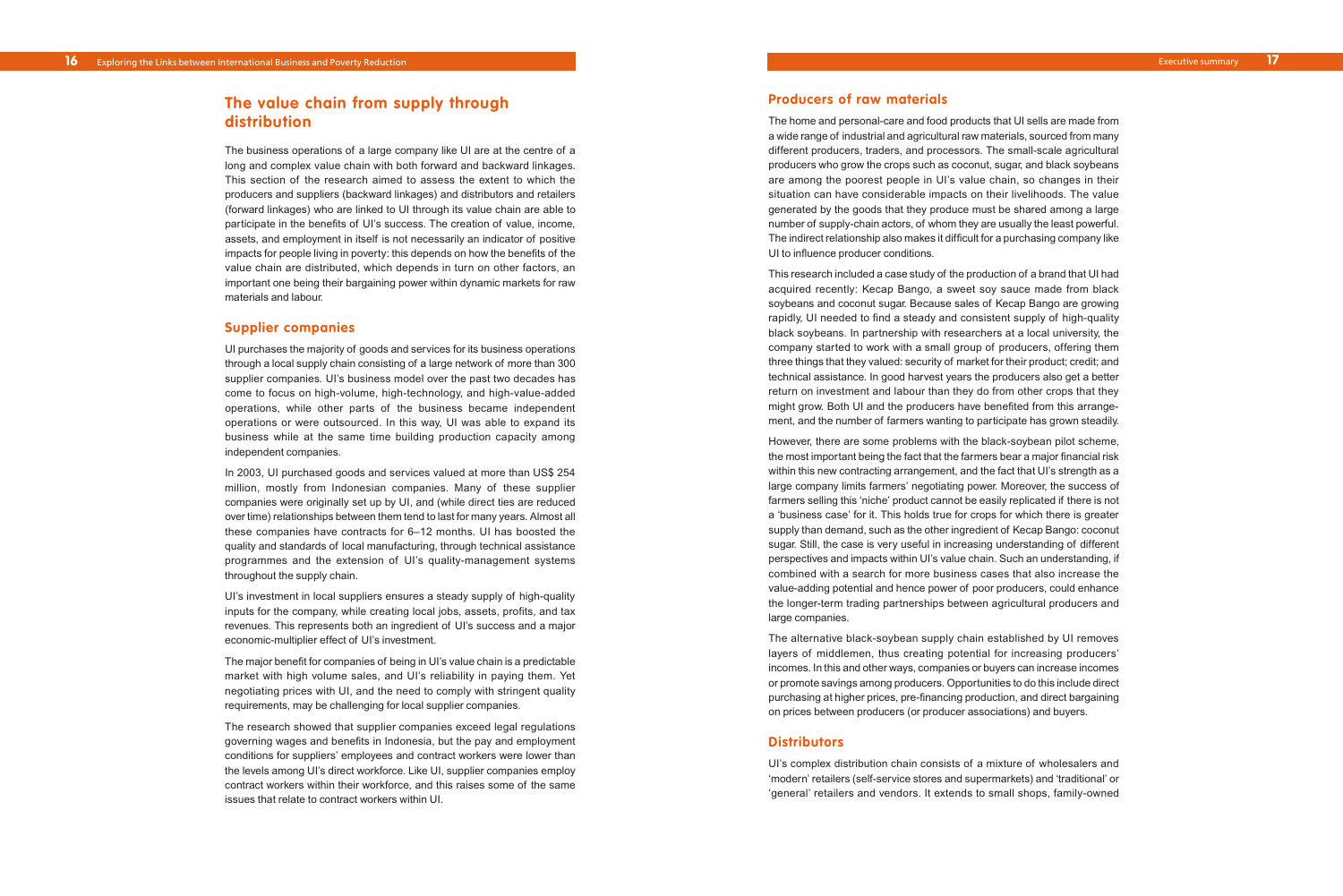is much lower than the value captured by those who are in direct interaction with UI and closer to the centre of UI's value chain. The value captured by those people working at the ends of the value chain increases where they have a stronger negotiating position in relation to their product or service, where value chains are restructured to change the distribution of benefits, or where they can increase the value of their products or services, for example through innovation.

## **Low-income consumers in the marketplace**

International FMCG companies are increasingly reaching out to people living on low incomes around the world. The result is an increase in the worldwide consumer base for MNCs, and an increased use of branded products by people on low incomes. This part of the research reviewed four areas:

- **•** access to UI products, including the types of purchaser, pricing, and market share
- **•** the role of brands in the marketplace
- **•** the role of promotion and advertising
- the extent to which companies like UI are meeting, or creating, needs for poor consumers.

This was a particularly challenging aspect of the overall project, given Oxfam's and Unilever's very different approaches and attitudes to these issues a t the outset, and the fast-changing market dynamics that affect a compan y lik e UI. The findings ar e important nevertheless, as lessons for Oxfam and Unilever, and as points of departure for further work in this area by other companies and organisations.

According to UI data, 95 per cent of Indonesians use at least one UI product, across all socio-economic groups. Many of UI's product sales represent basic goods, such as hand soap, laundry products, and tea. People on low incomes tend to spend a larger portion of their income on FMCGs than those with higher incomes. Many of UI's products have become more affordable for people living in poverty in recent years, in part because they are sold in smaller packages, called 'sachets'. While the unit cost is higher, owing to packaging and distribution costs that are reflected in the sale price, this marketing strategy responds to the reality that people on low incomes have limited cash in hand.

The FMCG industry in Indonesia is highly competitive, and within it UI leads in market share in some categories, like toothpaste and hair care, while in other categories, such as powder detergents, local companies lead. UI's recent success is in part based on the expansion of sachet packaging, and the ver y extensive distribution network for UI products that reaches into all parts of a very large country. UI aims to provide low-income consumers with access to products that are of consistently high quality and value. Moreover, UI' s partnerships with a rang e of producer companies and distributors mean that its expansion supports employment within the local economy.

*warungs* (small sales outlets inside family houses), kiosks, and street hawkers. It is striking that more people are employed, and more value is generated, on the distribution side of the value chain than on the supply side. It is also notable that employment generation in distribution is often overlooked as having a potential contribution to make to economic development.

UI's expansion in marketing small sachets to low-income consumers benefited the company by increasing its overall sales and market penetration, and also increased employment through the distribution system. It is estimated that up to 1.8 million small stores and street vendors sell UI products informally in rural markets and poor urban areas. So even when a product does not have a particularly large impact on employment or income on the supply side, it can still have an impact through distribution. UI's sales also contributed generally to the development of an independent distribution and retail sector in Indonesia.

As with the supply chain, the research indicated that the closer to UI the distributors and modern retailers are in the chain, the more likely they are to be able to negotiate better prices, gain skills and knowledge, enjoy higher pay and better employment conditions, and thus sustainably improve their li ves . At the ver y edge of the formal economy, where poor families run small retail activities that may represent up to 40 per cent of the family income, both incomes and standards of product handling and storage tend to be lower. To an even greater extent than the supply chain, the local multiplier impact of the distribution chain is little understood.

#### **The overall value chain**

Overall, the research estimates that the full-time equivalent (FTE) of about 300,000 people make their livelihoods from UI's value chain. Strikingly, more than half of this employment is found in UI's distribution and retail chain, with about one third in the supply chain.

Job creation is only one way to assess the economic impacts of the value chain. Another is to seek a monetary indicator, in this case gross margins along the value chain, as a proxy for the financial value created by each group of participants in the chain. The total value generated along the UI value chain is conservatively estimated at US\$ 633 million. Of this, UI earns about US\$ 212 million on the value that it creates as a key player in the value chain; the remaining US\$ 421 million is distributed among other actors in the chain. The value added within the value chain is even more dispersed than the benefits of employment within the chain.

Direct UI operations account for about 34 per cent of the total value generated throughout the supply chain, while taxes paid to government by UI represent 26 per cent, retail operations about 18 per cent, suppliers about 9 per cent, distributors 6 per cent, farmers about 4 per cent, and advertising and other expenses 3 per cent. The total value captured declines towards either end of the value chain. The value captured by poorer people working at either end of the value chain, especially primary producers at the supply end,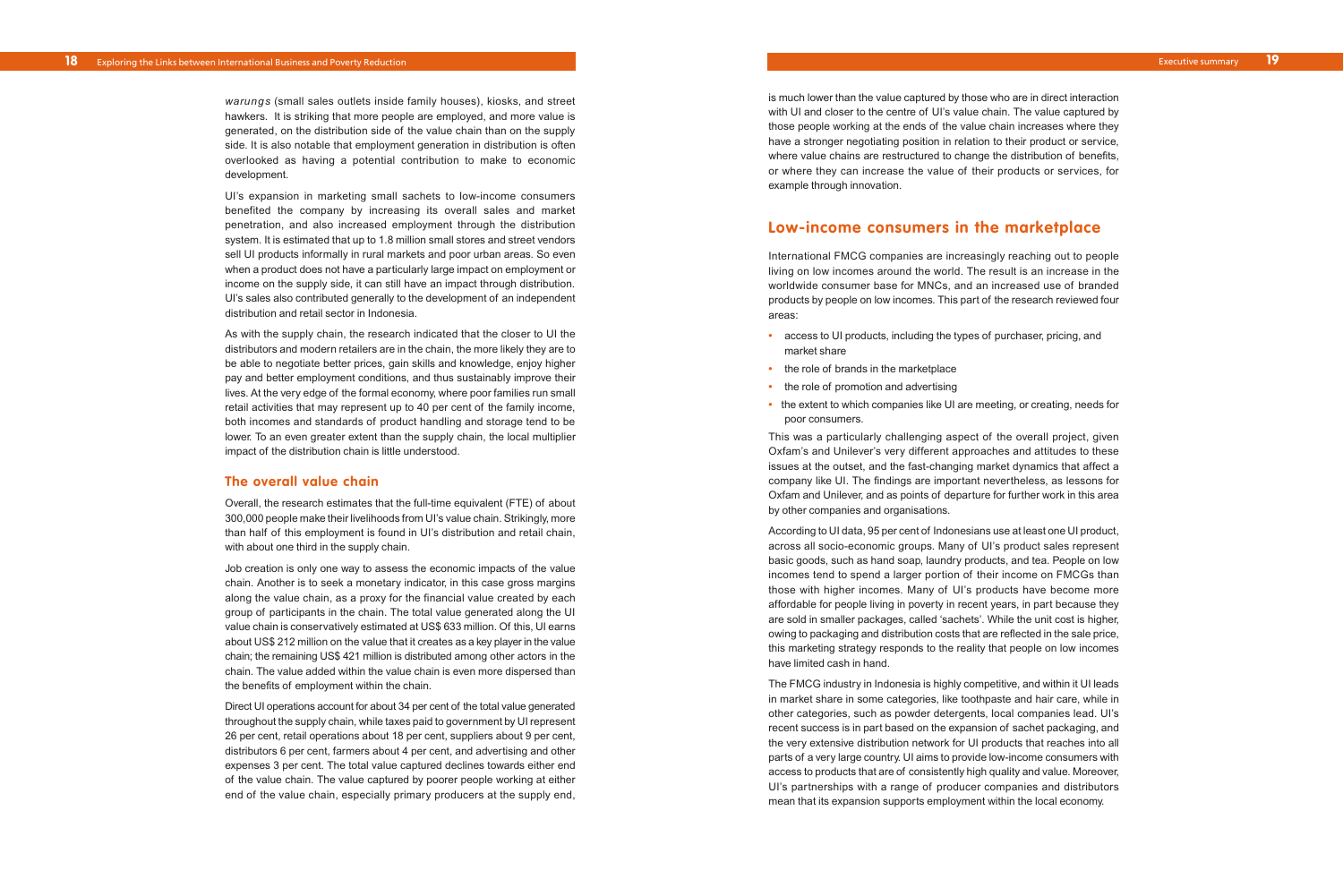## **Conclusions**

In concluding the report, Oxfam and Unilever set out what each organisation has learned from the research and from the process of working together. A selection of key lessons learned by each organisation is presented in Boxes B and C. Feedback from our external reference group helped to shape the final report, and some of the group's questions and suggestions are highlighted in Chapter 7. The report concludes with an indication of further topics for research, and some next steps for both Oxfam and Unilever.

In the end, both organisations came to realise that, despite their very different missions and goals, they share a common commitment to contributing to poverty reduction and development. By the end of the project both Oxfam and Unilever were much closer to understanding the limitations and opportunities that determine what companies can and cannot be expected to do to contribute to poverty reduction.

Executive summary **21**

UI's success and expansion as a company raises questions for Oxfam about whether UI is displacing smaller-scale local producers, ultimately constraining competition in the marketplace, rather than stimulating it. Oxfam endorses the view that a good industrial policy for developing countries includes nurturing the ability of independent small producers to compete successfully with global brands in the local marketplace. Such competition does exist in Indonesian FMCG markets: while UI market share has grown during the period under review, the number of companies in the market has also grown. However, within this project it was difficult to judge the overall balance of market share between international and locally owned businesses across the wide range of product categories provided by the industry. Equally important, Oxfam questions whether companies like UI may be creating rather than meeting needs for poor consumers, and over time turning luxuries into necessities through advertising and promotion.

It was impossible to measure the overall benefit or loss for either poor consumers or small-scale local producers resulting from UI's increasing market share and success within the FMCG industry. What is clear, however, is that other companies learn from UI's marketing strategies, and will have to keep up with it in order to compete successfully within the sector.

Determining impacts on poor consumers through their purchase of UI products, especially trying to compare them with alternative purchases, was equally difficult. Many consumers within each socio-economic group are influenced by the 'image' of a brand. If local non-branded items are becoming less common, how much is this due to marketing and distribution versus better value for money? Given the wide prevalence of both TV and print, responsible standards of advertising and good communication links with people at all socio-economic levels – both of them important aims of UI – are at least two benchmarks for social responsibility.

## **UI's wider impact in the community**

UI's wider impact in the community was briefly considered, in terms of both corporate community involvement and UI's influence on government and the business community more widely. UI invests in a wide range of philanthropic activities, often linked to an aspect of its business expertise. Oxfam and Unilever agree that the greatest potential for pro-poor impacts lies within UI's mainstream operations and value chain. Nonetheless, voluntary community involvement can also provide a positive interaction with society, bringing benefits to communities and directly and indirectly to the business itself.

UI's main influence on other businesses has been among its own business partners, which often support similar activities, and which appear to have adopted UI's practices in other respects, such as health and safety standards. One identifiable area of UI's influence in society was in taking a public stand against corruption, for which UI has been cited by other NGOs.

**•** We learned that our analysis needs to be more alert to the differences between multinational companies. At every point in its value chain, UI's business is highly dependent on Indonesians: as producers, suppliers, employees, contract workers, distributors, retailers, and consumers. UI's business decisions and choices reflect the embedded nature of its operations, favouring a long-term approach to optimising opportunities for business success, and an emphasis on the development of skills and industry within the wider Indonesian economy. As such, UI is very different from some of the traditional targets of CSO campaigning, such as extractive or export-processing industries. These differences have important implications for an understanding of UI's poverty footprint; moreover, an appreciation of them can help us to understand why and how a company like UI might be motivated to study and improve its poverty impacts. Our findings suggest that highly embedded MNCs and large domestic companies might in future provide a focus for useful work on privatesector poverty impacts and povertyreduction strategies. While there is an increasing number of corporate social responsibility measures in

place, there is nothing that allows companies to conduct a systematic assessment of their positive and negative contributions to poverty reduction throughout the value chain. This project has increased our understanding of UI's poverty footprint in Indonesia. It also provides the company with some insights into how they can increase their overall contribution to poverty reduction and perhaps eventually develop a 'pro-poor' policy. This is a powerful concept, which may be useful for engagement with other companies.

research found that for every direct employee there were many more jobs in distribution chains. For NGOs currently focusing their efforts on improving conditions for producers and other workers within supply chains, the research shows that it may also be valuable to analyse MNC policies towards the distribution and retail aspect of their value chains.

- **•** We have gained a better understanding of the potential of distribution chains to generate employment and income. Our
- value chains alone does not conditions of poor people.

• However, as a result of this project, it became clearer that participation in guarantee improvements in the living

This reinforced our belief that for value chains to work for poor people, there need to be other social institutions and resources in place, such as credit and saving schemes, marketing associations, and insurance schemes, as well as diversification of income streams, to avoid dependency on any single company or market.

**•** We also learned how difficult it is to reach a specific definition of what constitutes 'fair practice' by companies. This issue is not as clearly defined as we would like it to be. For example, despite international definitions of 'a living wage' and how to calculate it, and despite the national definition of a legal minimum wage, it remains difficult to judge the appropriateness of MNC wage levels within a given context. For example, how much above the legally required minimum wage is it appropriate for an MNC to pay? And to what extent can the same policies be encouraged for an MNC's suppliers and contractors? Similarly we debated, but did not resolve, the concept of a 'fair price' and the question of how much expenditure on advertising is appropriate as a proportion of consumer prices.

#### **Box B: A selection of Oxfam's lessons from the research**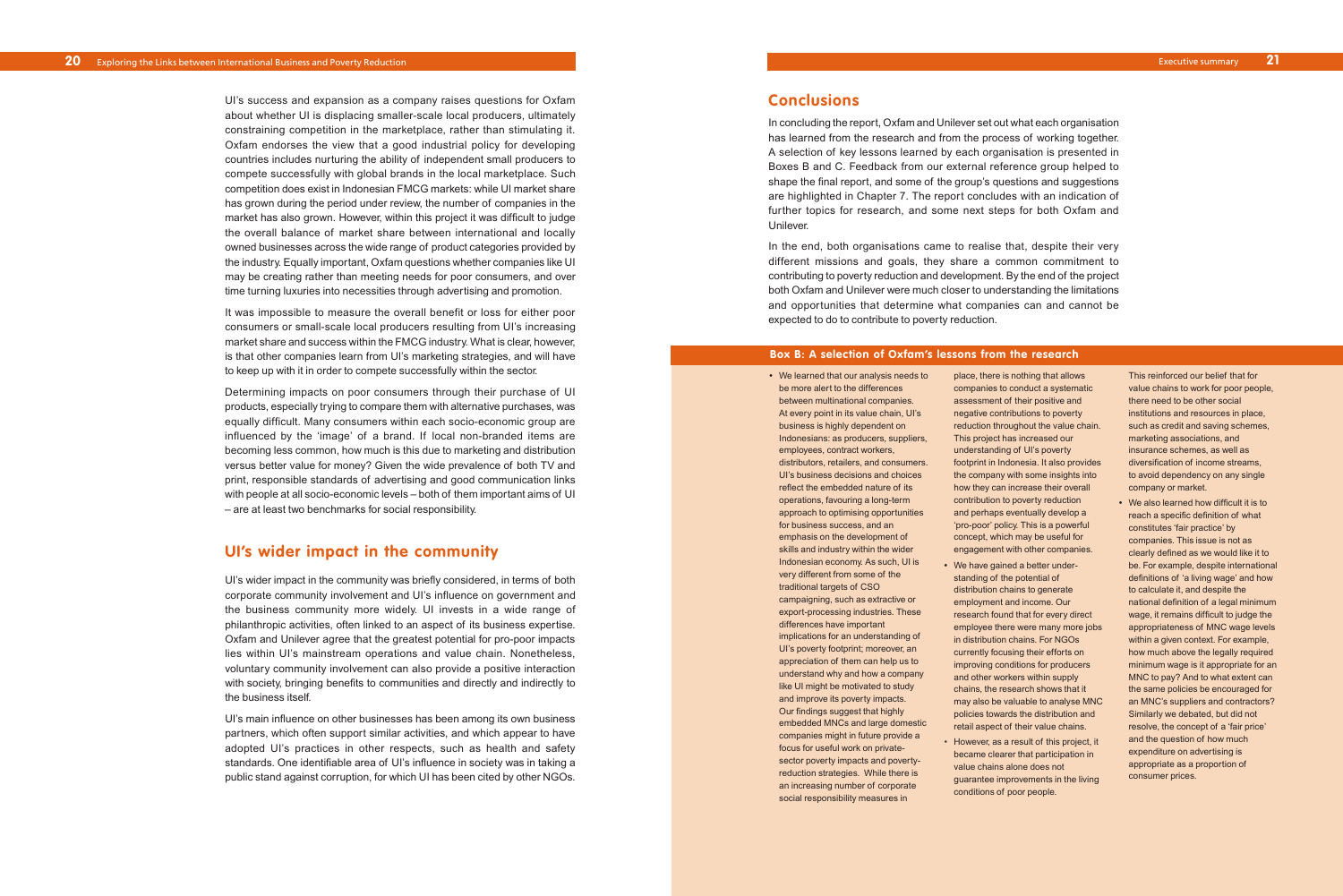## **Why Oxfam and Unilever began this project**

Combining their insight and expertise in business, participatory development, and public policy. Unilever and Oxfam<sup>1</sup> are working together to explore the links between wealth creation and poverty reduction, aiming to make a contribution to sustainable poverty reduction.2

Around the world, significantly more money is transferred between countries through global private-sector capital flows than through development assistance. From 2000 to 2003, global net private capital flows averaged more than US\$ 200 billion per year (UNCTAD 2003). Public flows of official development assistance, by comparison, totalled only US\$ 58 billion per year. It is important to consider how private capital flows, and foreign direct investment in particular, can make a positive contribution to reducing poverty. The ILO-convened World Commission on the Social Dimension of Globalization has found that people around the world view globalisation (and, by extension, some of the activities of international companies) as positive or negative insofar as it has a positive or negative impact on their own livelihoods.

For development and poverty reduction, wealth creation through the production and provision of goods and services is vital; and business, because it can create wealth, has a key role to play. But when business activity adds to the wealth of a developing country, it does not necessarily result in the reduction of poverty for the many. Wealth creation needs to be accompanied by public policies and incentives that enable people living in poverty or on very low incomes to participate successfully in markets.

Neither Unilever nor Oxfam has undertaken a research project like this before. When setting it up, both viewed it as an opportunity to learn from each other, as well as to create shared insights which both organisations could disseminate and use more broadly themselves.

Unilever believes that the project will help it to understand its business impacts on people living in poverty in Indonesia, and to explore how the wealth, employment, and products that the company creates could better benefit that part of society. As the value chains of international businesses extend more deeply within national and local economies, such businesses have an increasing degree of contact, both direct and indirect, with poor

- **•** The primary lesson for us is the insight that we gained into the extent of the widespread 'job' multiplier in UI's total value chain. While admittedly the FTE calculations in this report are estimates, the findings nonetheless point to the potential use of valuechain policies as a tool in sustainable poverty reduction. As such it will be useful to share the insights of the FMCG value-chain multiplier, and the opportunities that it offers, with all those concerned with povertyreduction strategies.
- The spread of value-adding activity throughout the value chain creates a broad tax base. A predictable tax base is essential for the development of the formal economy on which the government can build, and finance, its social and environmental programmes. This report addresses only the direct taxes paid by UI to the Indonesian government. Further research could explore the scale of taxes paid by the many players involved in an FMCG value chain, including both companies and individual workers.
- **•** FMCG value chains can offer poor people an opportunity to gain basic skills within a structured learning environment and earn incremental, regular income. Although imperfect, these opportunities in turn may be the first steps towards accumulating assets, increasing independence, and improving quality of life. Oxfam has pointed out that there may be negative impacts for poor people who participate in FMCG value chains, such as poor working terms and conditions, or debt and financing difficulties. These are matters that need particular care and attention. Government, businesses, and civilsociety organisations can each play a part in helping to gain the best outcomes for poor people.
- **•** Even where there is a shared appreciation of the benefits of an alternative supply chain, as in the black-soybean project, it is recognised that there are constraints and limitations on the viability of the model, and doubts about whether the model itself represents the answer to the problems of poor farmers. Where it can, Unilever will continue to work with a wide range of partners,

including NGOs, to seek better, sustainable practices to reduce negative social and environmental impacts in the production of the agricultural crops that it purchases.

**•** A persistent focus on the position of the individual living in poverty – whether man, woman, or child – is essential for developing sustainable poverty-reduction strategies. Oxfam held the line on this matter throughout the project, and the Unilever team acknowledged its importance. For a company like UI which interacts with people living in poverty, this mindset and the feedback that it creates offer an opportunity to increase the positive impacts of its activities and reduce the negative impacts. It also indicates that while a company has an important 'product-delivering, wealth-creating, skills-transferring' role, it is only one participant alongside other businesses, governments, international institutions, and civilsociety organisations in the drive for sustainable poverty reduction. For optimum impact, a concerted effort is required.

# **Box C: A selection of Unilever's lessons from the research 1 <b>Introduction**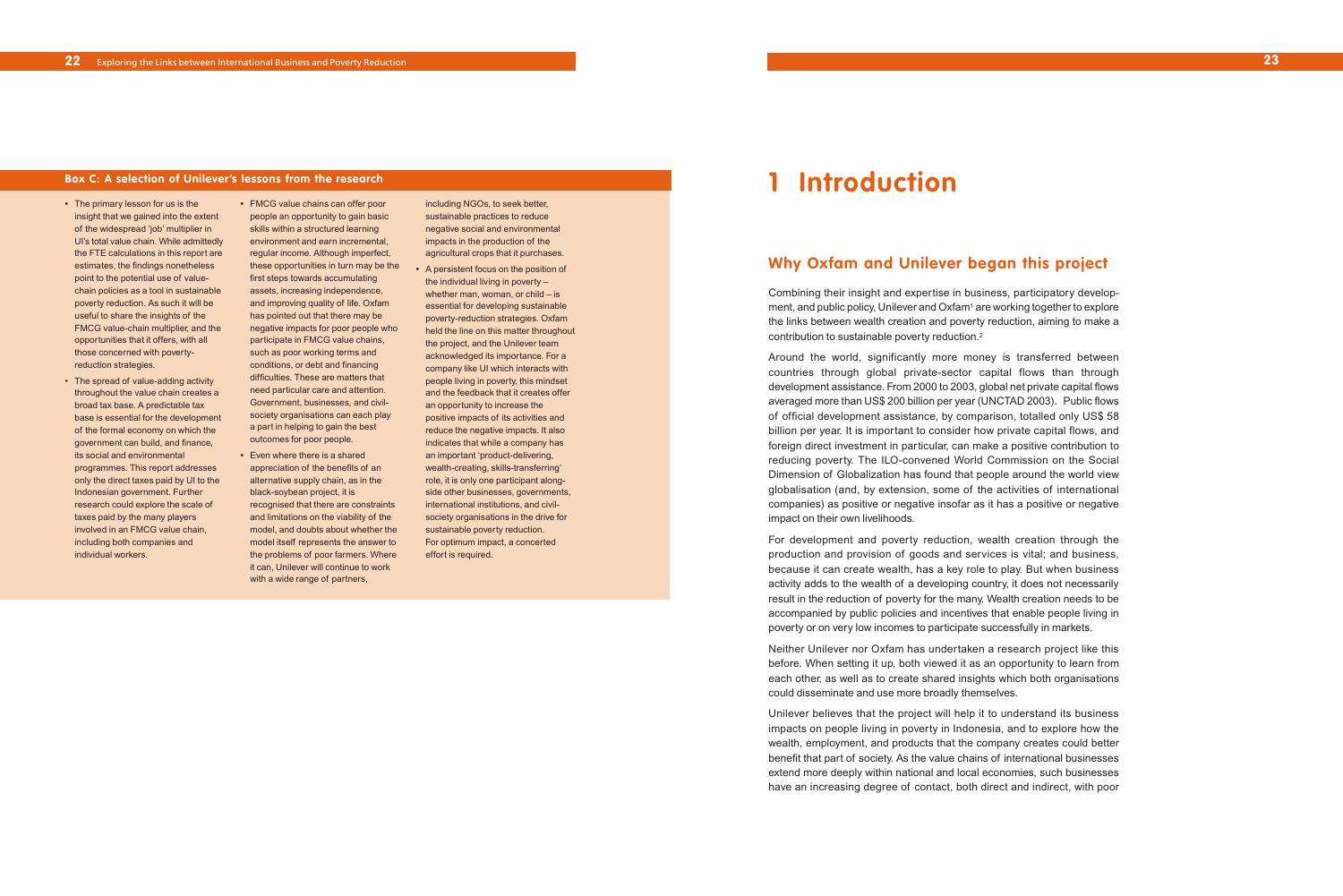## **What is this research about?**

This research explores to what extent, and how, the activities and wealth generated by the local operating company of an MNC in a developing country are translated into reduced poverty: for example, through employment or asset creation, increased skills and raised standards, local sustainable purchasing policies, or the provision of consumer goods. This report provides an overview of the links between the Unilever Indonesia (UI) business model and poverty reduction. It is based on research which focused on the following four areas:

- **•** mapping the impacts of UI at the 'macro-economic' level
- **•** exploring UI's policies and practices
- **•** analysing supply-chain relationships and issues
- **•** understanding the implications of UI in the marketplace.

people, particularly in low-income countries. Many companies seeking to operate in markets where poverty is widespread need a better understanding of poverty-related issues, and want to understand how enterprises can reduce or compound the problems that poor people face.

Civil-society organisations (CSOs)3 like Oxfam, working to influence the private sector, need to understand how international business works, in order to identify opportunities for overcoming poverty and promoting sustainable development. Oxfam expects an important outcome of the work to be a sharpening of its ability to understand the nuances of pro-poor strategies in the private sector and to engage more effectively with companies in general.

Many CSOs are sceptical about the potential for multinational companies (MNCs) to have positive impacts on poverty. They note that companies can reach people living in poverty as consumers (at the so-called 'bottom of the pyramid') and as producers of primary agricultural products; but they expect companies' pursuit of profits to be damaging to poor communities. Likewise, some argue that MNCs marginalise local entrepreneurs and small-scale competitors, thereby undermining local economies and traditional employment. They argue that MNCs rarely support local entrepreneurs to generate income and jobs. For the more critical CSOs, selling branded products to the poor is little more than an attempt by MNCs to capture the income of the poor without giving anything in return.

> During the course of this project, it became clear that defining the terms 'multinational company' (MNC) and 'foreign direct investment' (FDI) was not straightforward.

At the other end of the spectrum, many investors and corporate executives believe that foreign direct investment will automatically benefit the host country. They argue that all jobs related to the company's activities are additional jobs created, and that technology, skills, and expertise will be transferred to local workers and companies. They believe that investment by multinational companies will help the country to be better integrated into the global economy and so, directly or indirectly, will help to reduce poverty. They argue, therefore, that host countries should welcome such investment, no matter how much or how little of the wealth that it generates is retained within the country.

> Unilever is described as an MNC. per cent of the shares were acquired where dividends flow out of the country which has existed for more than 70 years capital for the growth of the business has amount of money in building up its business (UI) in Indonesia. However, be considered as a form of foreign direct since 1981, when UI went public and 15 investment, albeit in an advanced state locally and 85 per cent were retained by but investment capital does not the parent company in the Netherlands, come from local earnings and retained profits, rather than from the Netherlands.

There are examples around the world of poor countries and communities that have suffered many of the negative impacts described above, while others have benefited significantly from the positive impacts. Oxfam and Unilever recognise that this is because all foreign direct investment is not alike.

Unilever is a business whose worldwide mission is to 'add vitality to life', 'to meet everyday needs for nutrition, hygiene, and personal care, with brands that help people feel good, look good, and get more out of life'. The company has operations in around 100 countries, and its brands are on sale in around 50 more. As a business committed to long-term sustainable growth, Unilever regards profitability as a key measure of success and an essential ingredient of sustainability. Unilever has extensive experience of working in developing economies with low-income consumers.

Oxfam is an independent, non-profit, non-government organisation (NGO) whose mission is to work with others to opportunities for sustainable developovercome poverty and suffering worldwide. Oxfam's experience at the community level is matched by its campaigning and advocacy work to change the policies that prevent people from escaping poverty. Oxfam's work in more than 70 Oxfam seeks to influence companies to developing countries brings it into day-adopt policies and practices that ensure to-day contact with some of the poorest that their core business activities people in the world, and gives it a deep understanding of the challenges that they face. Through its support for local communities and its advocacy work,

Oxfam helps to create the conditions in which poor people have better ment. Oxfam's engagement with the private sector is driven by the knowledge that business plays a crucial role in driving development. Through its advocacy, campaigning, and programme work, contribute to and do not undermine poor people's ability to lift themselves out of poverty.

#### **Box 1: Unilever and Oxfam**

In this report, the global company However, this report focuses on the operations of Unilever Indonesia (UI), as a local operating company within the global Unilever family. For this reason,

#### Unilever describes itself as a 'multi-local

multinational'. In the past, Unilever has invested a large This profitable local business has not needed to call upon new capital infusions from Europe.

Nevertheless, UI's operations should still necessarily flow in.

#### **Box 2: The challenge of definitions**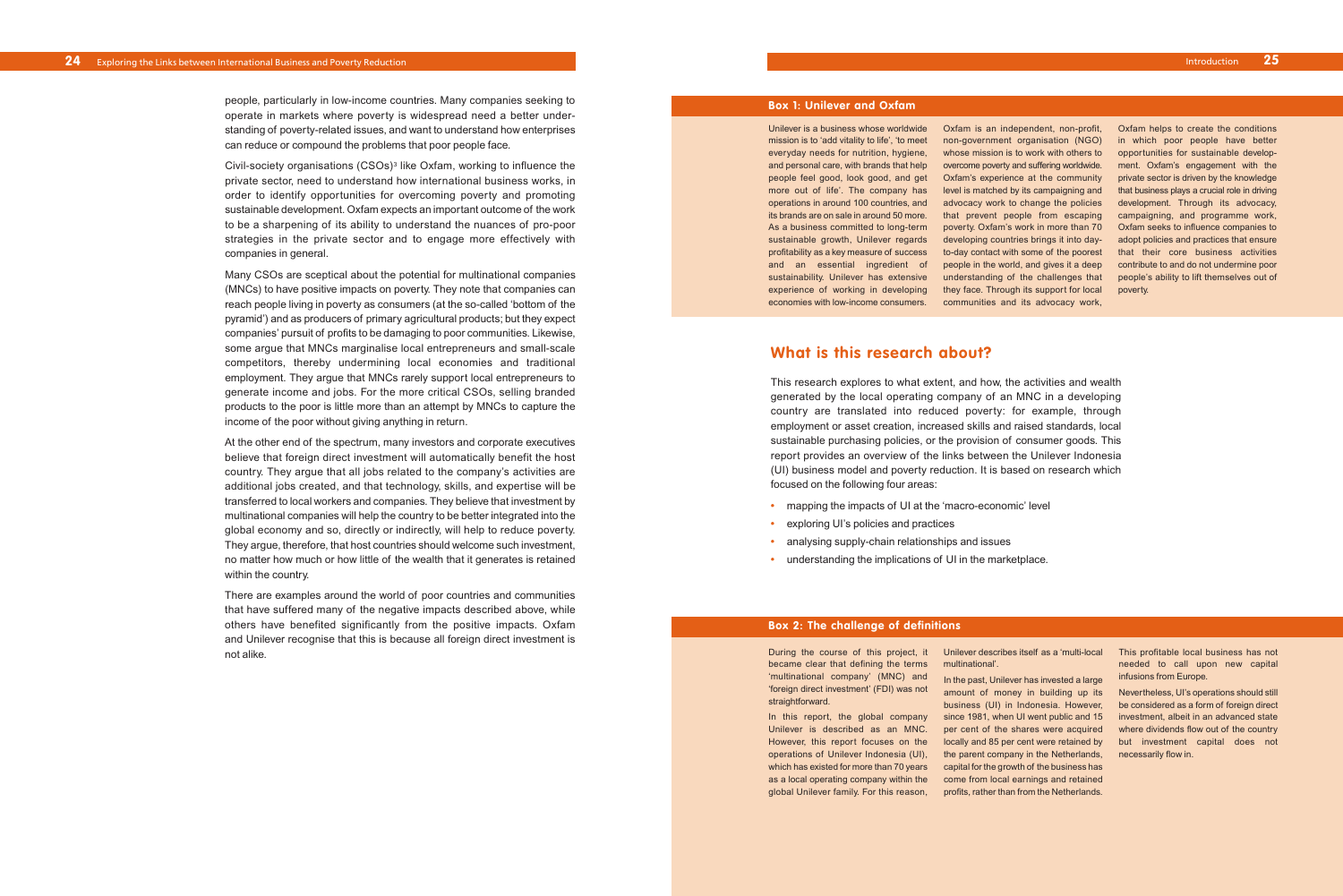The four research components, as originally specified, were as follows:

- **• Impacts of UI at the macro-economic level:** this component was intended as a context-setting piece. It assesses how the local operations of an MNC like Unilever could be beneficial to the economy generally, and thereby broadly support human development in Indonesia (for example, through providing employment and generating tax revenue), and to what extent poor people share in these benefits.
- **• Exploration of UI's policies and practices:** this research explored (a) whether UI's policies and practices are effective in maintaining and raising the standards of UI, its suppliers, and its customer companies, and (b) whether these standards have positive benefits for society in general and poor people in particular.
- **• Analysis of the supply chain:** this component considered whether poor people in Indonesia could benefit from participation in the supply chains of UI. It included a study of one product in particular: the sweet soy sauce, Kecap Bango.
- **• UI' s impacts on the poor in the marketplace:** this component considered whether UI provides consumers with greater informed choice and increased access to important everyday consumer goods, resulting in reduced vulnerability and improved quality of life. It also assessed the impact of a dispersed, locally rooted marketing and distribution network.

Between February and June 2004, independent primary research was undertaken within these four research areas. Data were collected and or ganised b y four teams working simultaneously. During the research it became clear that it would not be possible to address within the timeframe all the points set out above. The four resulting background papers, the themes that they addressed, and the data that they presented formed the basis for man y of the insights and findings presented in this report.

The sources of data used in this report consist of the following:

- **•** the independent background papers that were commissioned
- **•** the public documents of UI and Unilever
- **•** internal management documents of UI
- **•** emails and other written and verbal communications, primarily from Unilever staff
- **•** published data from other sources.

Internal information was sourced from management data systems used in the day-to-day operations of the business, shared in good faith as the information on which policy and management decisions in UI are made. Unless otherwise noted, all financial and personnel figures in this report come from UI internal management reports. The research findings are based on UI 2003 data, unless otherwise specified.

- 
- 

The project was not intended to evaluate UI in order to audit or judge its operations, but rather to improve understanding among the wider business community, government, civil-society organisations, and academics about the relationship between a multinational business and poverty, by analysing one example of how business and poverty interrelate. As such, it was first and foremost a 'learning' project. Moreover, it is important to recognise the extent to which businesses operating in any context are enabled and constrained by government policy. A full investigation of this and other external conditions affecting UI's business operations in Indonesia was beyond the scope of the research. This case raises as many questions as it answers, but nevertheless it should help those interested in these issues to understand the complexities of the subject and to formulate more precise questions for further research.

## **Methodology**

In 2003, Unile ver and Oxfam signed a Statement of Intent and Memorandum of Understanding (MOU) which defined the project's scope and purpose. <sup>4</sup> Through this process they discussed research topics, as well as possible locations for research. The focus was narrowed to East Asia, then to Indonesia – a country rich in human and natural resources, but facing huge challenges in providing opportunities and stability in terms of employment and social services. Oxfam has a long-established programme in Indonesia, and Unilever has long-standing operations there through the UI business .

The two parties agreed to examine activities along UI's entire value chain, 5 from sourcing of raw materials to the impacts on consumers who purchase UI' s products . This had the advantage of giving an overview of this fastmoving consumer-goods (FMCG) company within Indonesia. Within the value-chain analysis, one labour-intensive agricultural product (the sweet soy sauce, Kecap Bango, pronounced 'ketchap bango'), was selected as a case study *.* Some of the major products sourced by Unilever in Indonesia, including tea and palm oil, were not studied in depth in this report, primarily because Unilever is exploring them through other initiatives. <sup>6</sup> The value of these exports is not included in the resource-flow figures given in the section on the macro-economic impacts of UI in Chapter 2.

Staff from Unilever and Oxfam formed a project team, which was supported by The Corporate Citizenship Company (retained by Unilever), an independent report author, Jason Clay, and four independent Indonesian research teams (see Appendix 1 for a complete list). The research teams and the report author were jointly selected and funded by Oxfam and Unilever. Both organisations nominated individuals for an external reference group, eventually comprising 11 members (see Appendix 1). Terms of reference for a study of four components of the UI business were drafted, discussed, revised, and agreed.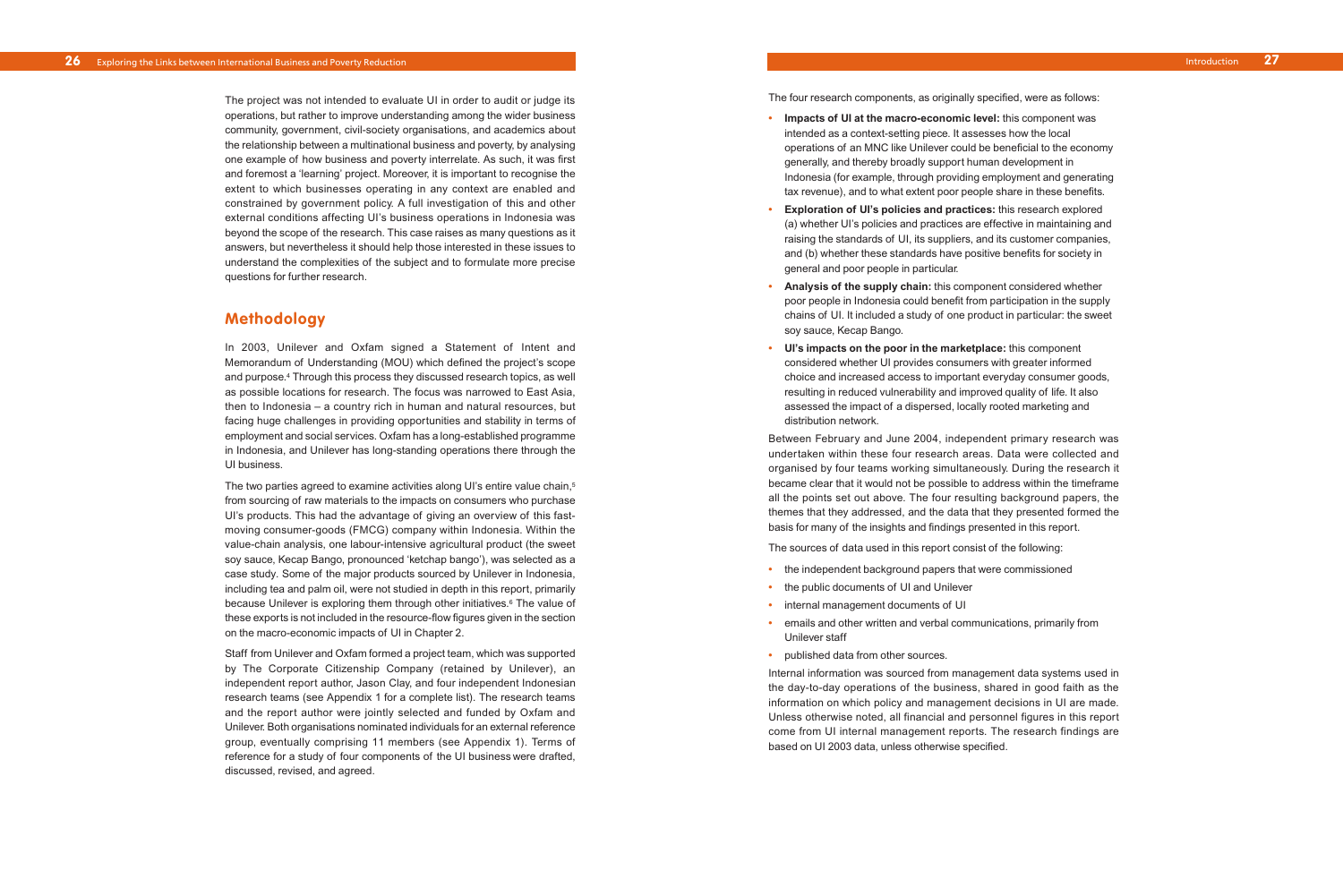confidentiality rules. A series of meetings, teleconferences, and visits included a frank exchange of information and opinions, based as far as possible on evidence presented in research and company data. This in turn fostered a genuine partnership and trust within the project team, especially when discussing dilemmas and trade-offs. Both organisations agree that this type of in-depth partnership and joint research is a valuable addition to the more common corporate social responsibility (CSR) practice of public reporting.

Data for this report were gathered from more than 400 individuals, through interviews with a broad range of stakeholders, including UI management; UI joint-venture partners; representatives of companies with whom UI has direct contacts (such as suppliers, distributors, sub-distributors, advertising agencies); and individuals who are part of UI's value chain but do not have direct contact with the company (such as raw-material producers, suppliers, retailers, and workers who are employed for raw-material production or at the retail level). Additional information and opinions were gathered in focus groups and from individuals and organisations unrelated to UI. Finally, data for the report were also gleaned from an extensive review of dozens of published sources and internal compan y r eports.

During the writing of the report, a number of gaps in the data became apparent. The authors and reviewers of the drafts asked researchers to clarify points or even gather new data. Nine drafts were prepared, often with several versions of each before a draft was completed and submitted for comment. The drafting process was difficult, because the report had to address the facts of the case, as well as their interpretation by both Oxfam and Unile ver. Often ther e were multiple interpretations of the same data within eac h or ganisation. Fi v e meetings were held to discuss various drafts and gaps in the data, or areas of disagreement about either the facts or their interpretation. The seventh draft was sent to external stakeholders for review. Their feedback was incorporated into the eighth draft. A final meeting was held in Oxford in May 2005 to provide feedback for the ninth and final draft.

While this research was admittedly limited in many ways, it was rigorous. To date there are limited case studies analysing the impacts and reverberations of a multinational company's operations and strategies throughout the value chain in a developing country, from raw-material producers to consumers. This report represents a joint effort by Oxfam and Unilever to provide information where previously little or none existed. Undoubtedly, much more work is needed on these issues. It is our hope that this research and report will be used as a guide to extend understanding of these issues .

Several distinct components were central to the project:

- **•** The process of drawing up and negotiating the terms of reference, and commissioning and reviewing the four background papers, was itself a source of learning for both Unilever and Oxfam. Discussion of the background research was the beginning of an intensive process of fact-finding and discussion.
- **•** Globally, Unilever has established a process of 'self-assessment' and 'positive assurance' to manage and report on corporate responsibility around the world. CSOs are generally wary of corporate selfassessment, because they think that companies are less able than independent auditors to extract sensitive information objectively and credibly. Oxfam's experience is that a multi-stakeholder dialogue with credible local experts, such as trade unions and labour-rights NGOs, is most effective for assessment. However, Unilever and Oxfam agree that internal control processes such as positive assurance are an essential basis for sound data collection and external reporting, and may be combined effectively with external reviews. Unilever has found that self-assessment and positive assurance is an effective tool for eng aging managers in improving overall performance on environmental and social issues.
- **•** This resear c h project was the first time that Unilever had invited an NGO to review its internal documents and interview a range of local employees. Despite problems of small sample size and imperfect data sets , the findings in this report are illuminating and reasonably robust, demonstrating new ways to assess the impacts of an MNC on poverty reduction. Where it was impossible to verify information well enough to satisfy the external author or Oxfam, or wher e ther e were clearly different perspectives on the interpretation of a piece of information, this has been reflected openly in the report.

The research does not purport to be comprehensive or, in many cases, representative of UI's operations for different product lines. The scope of this research is the operations of UI, not those of Unilever the multinational company.

This research represents a data-rich, and therefore substantial, contribution to the often polarised debate about whether MNCs, and globalisation more generally, benefit poor people. The process itself provided insights into how to identify principles of engagement between different stakeholders wishing to de velop pro-poor strategies. This research and analysis address complex and often sensitive issues. Open-mindedness, transparency, and honesty have been essential, both in defining and undertaking the work and in analysing and reporting the results here.

Both Unile ver and Oxfam wer e aware of the risks inherent in undertaking this joint project, given the ambitious nature of the research and the volume of criticism concerning multinational corpor ate activity in Indonesia and around the world. Unilever shared confidential company information with all members of the project team, subject to agreements reached on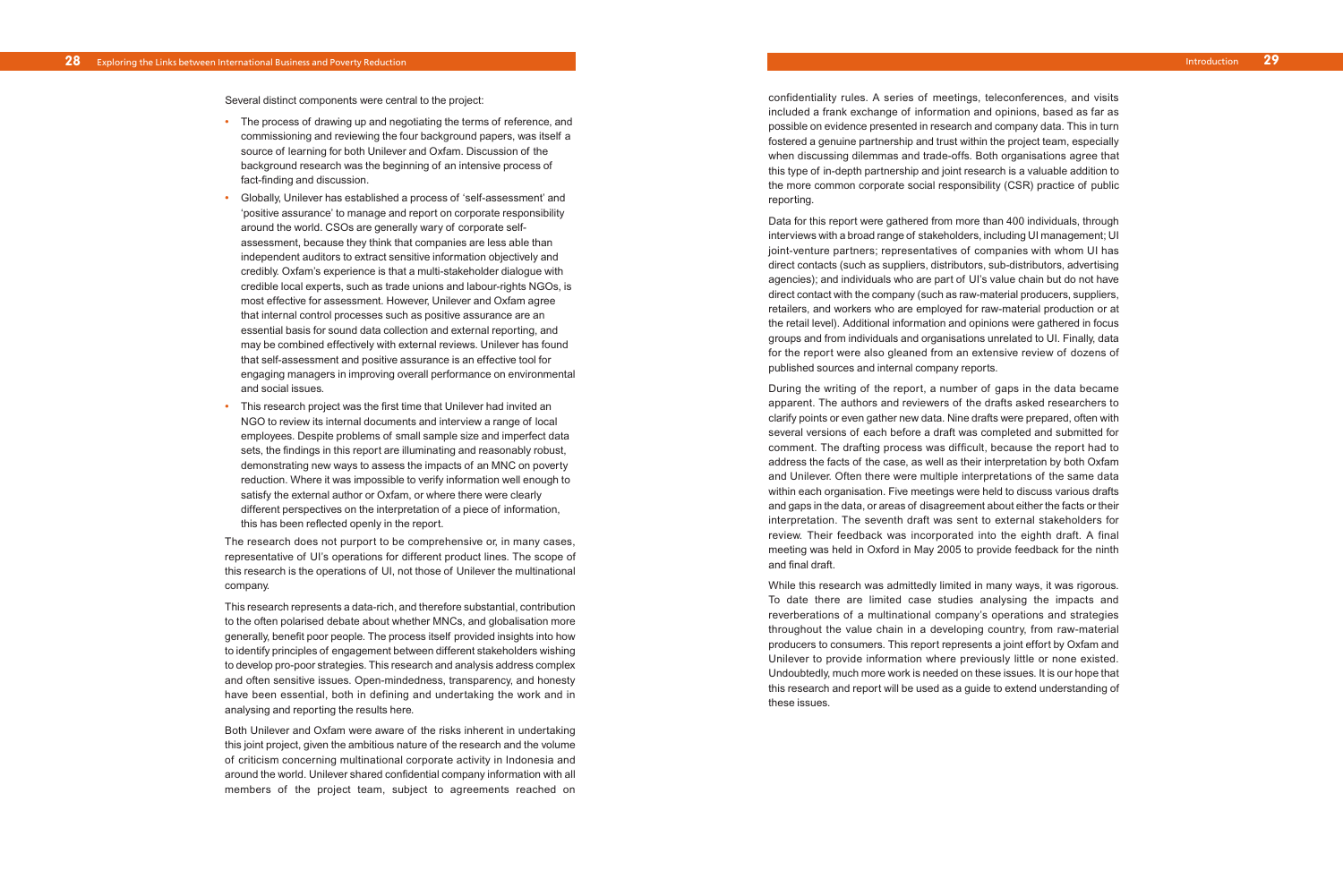Since 1996, the government of Indonesia has defined and calculated a 'minimum subsistence need' (Kebutuhan Hidup Minimum, KHM) – a bundle of 43 consumption items that are deemed essential to meet the livelihood needs of a single worker. These include food, clothing, housing, transport, health services, and recreation. The legal minimum wage <sup>8</sup> in Indonesia is calculated at only 90 per cent of the KHM, so that workers earning the minimum wage are still unlikely to accumulate assets or improve their lives or those of their families. The implications of this for companies aiming to ensure a living wage for those working in their value chains are discussed further in Chapters 3 and 4.

1998 was a defining year in Indonesia's recent history. The country's growth rate collapsed, from growth of 7 to 8 per cent per year in the early 1990s to a negative 13.8 per cent in 1998. Similarly, inflation, which had ranged between 5 and 10 per cent in the early 1990s, soared to 58 per cent in 1998 (IMF 2004). After decades of gradually improving livelihoods, the 1997–98 financial crisis caused the number of Indonesians living below the poverty line (measured in US dollar terms) to increase sharply (see Table 1) and then to stabilise .

Inflation, which continues to fluctuate today, has reduced the purchasing power of poor people throughout Indonesia. Poor families are squeezed by wages that do not keep up with inflation, while rents and prices (for power, water, cooking oil, basic foodstuffs, etc.) increase faster than inflation. As a consequence, average real incomes have fallen, creating greater problems for poor families striving to meet their basic needs.

International definitions of poverty are generally equivalent to US\$ 1 or US\$ 2 per person per day. Many countries develop their own national definitions as well. Table 1 shows the proportions of people living in poverty in Indonesia in 1996, 1999, and 2002, according to three definitions of poverty. Poverty levels in Indonesia rose after the 1997–98 economic crisis and have fallen again in the last few years. This report, when discussing poor people and poverty, refers to the people – approximately 50 per cent of the population of Indonesia – who live on US\$ 2 or less per day. $^7$ 

> Unemployment has increased steadily in recent years, from 4.9 per cent in 1996, 6.4 per cent in 1999, 8.1 per cent in 2001, to an estimated 9.7 per cent in 2004 (see Table 4, p.49). Equally important, the total number of unemployed people increased from 4.3 million in 1996 to an estimated 10.8 million in 2004. The number of underemployed with informal or part-time jobs is estimated at 32 million (Asian Labour News 2004). A principal driver of this trend is ne w entrants in the job market. In short, the Indonesian economy may be growing, but it is not creating sufficient jobs to absorb the increase in the workforce. Within these overall trends, the number of part-time workers in Indonesia has remained fairly constant over time.

#### **The history of Unilever in Indonesia**

The global Unilever business was founded in 1930, the product of the merger of Margarine Unie of the Netherlands and Lever Brothers of the UK. By 2003, Unilever was one of the leading companies in the manufacture and marketing of food, home, and personal-care products, with some 400 brands. A Fortune 500 multinational company with worldwide turnover of US\$ 48.4 billion, Unilever has manufacturing operations in around 100 countries and sales in around 50 mor e , and it employs some 234,000 people.

Unilever Indonesia (UI) was established in 1933 with the founding of a local soap-manufacturing facility. In the 1930s the Indonesian soap market was estimated at 80,000 MT, 90 per cent of which was inexpensive, unbranded Introduction **31**

## **The context of the research project**

#### **Poverty in Indonesia**

In 2002, the population of Indonesia was about 213 million. Population growth from 1998 to 2002 was 1.2 per cent (Economist Intelligence Unit 2003). Despite abundant natural resources and great wealth among some of its population, in 2002 more than 25 per cent of children under the age of five were malnourished, and some 15 per cent of the population did not live to the age of 40 (National Human Development Report 2004). Nearly 45 per cent of the population do not have access to clean water, and 23 per cent do not have access to health facilities. Some 79.3 per cent of children stay in school until they are 13–15 years of age, and 49.9 per cent until they are 16–18 years of age.

|                                                                                                              | 1996  | 1999  | 2002  |
|--------------------------------------------------------------------------------------------------------------|-------|-------|-------|
| According to international poverty line of US\$ 2 or less/day                                                | 50.5% | 65.1% | 53.4% |
| According to international poverty line of US\$ 1 or less/day                                                | 7.8%  | 12.0% | 7.4%  |
| According to Indonesian government data, using a National Poverty<br>Line (monetised at about US\$ 1.50/day) | 17.5% | 23.4% | 18.2% |

#### Table 1: Percentage of people living in poverty in Indonesia (1996, 1999, 2002)

Source: World Bank Indonesia, December 2003

#### **Box 3: Oxfam's view of poverty**

Oxfam believes that poverty is not in poverty experience a combination of being labour rights. This means that simpl y a function of income levels. It also lo w income, few assets, insufficient income le vels and the \$2 per person depends on people's real and perceived skills, and limited opportunities or power per day poverty line alone are very access to opportunity, as well as their bo change their circumstances for the bull indicators of whether or not a ability to negotiate for themselves, to better. Poverty makes people more household is (or perceives itself) to be create and maintain assets, and to be vulnerable to the effects of conflict poor Italso explains the growing interest secure in their livelihoods. Poverty both and natural disasters, as well as to (within the private sector and elsewhere) is, and stems from, a denial of the basic marginalisation by factors of race, in other poverty indicators that are rights to which every human being is ethnicity, religion, or gender. Business aused to track progress towards the entitled — such as food, education, and b may have a direct or indirect impact on b Millennium Development Goals. civil and political freedoms. People living bthese basic rights, the most obvious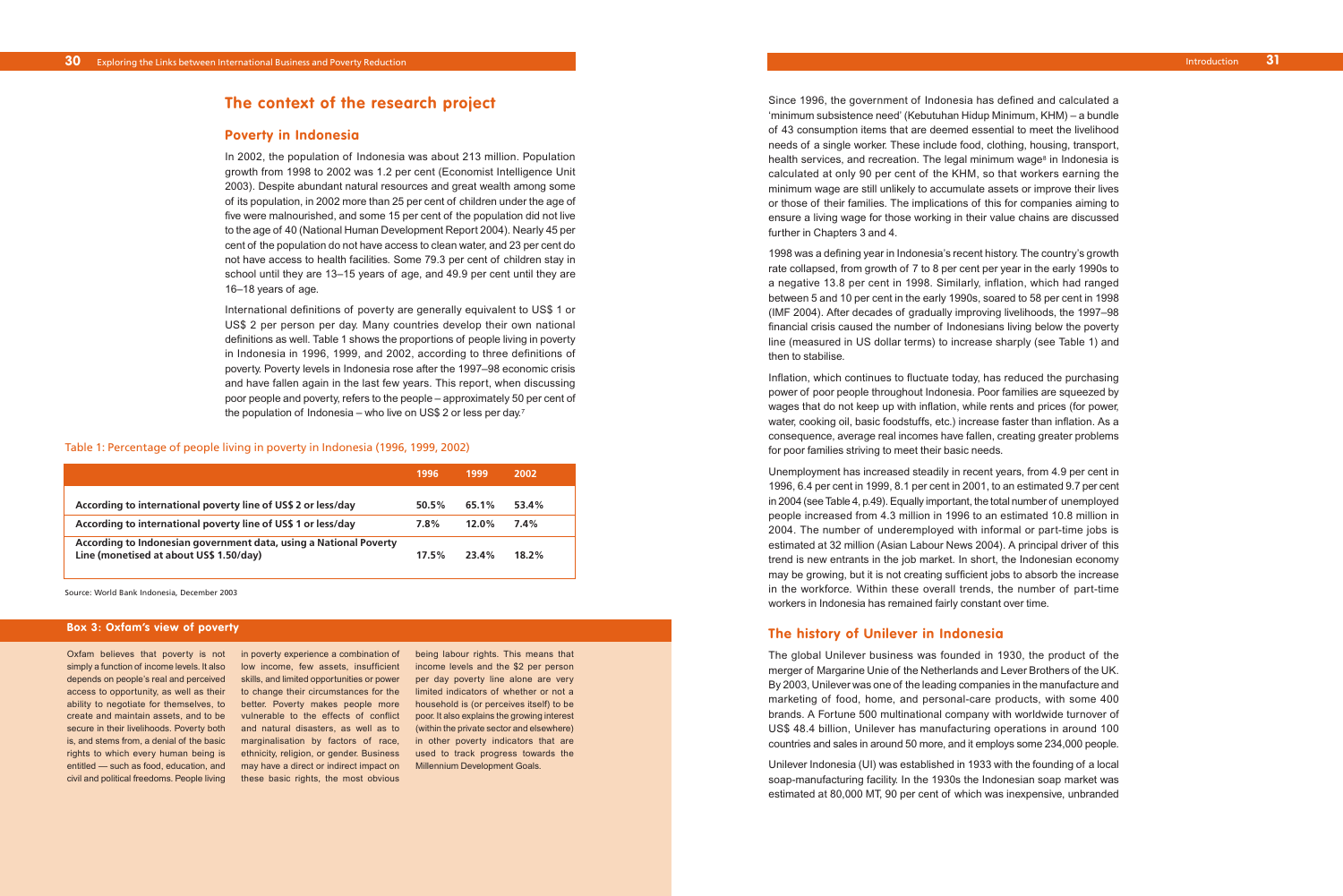reduced dependence on imported goods and foreign-owned distribution services. Equally important, these practices involved developing SMEs in Indonesia which have created significant multiplier effects (including innovation and new ways of doing business) within the local economy.

In 1996 UI sales increased by 20 per cent, while net earnings increased by 22 per cent over the previous year. UI invested US\$ 153 million from 1991 to 1996 and US\$ 117 million from 1997 to 2001.The company made a major investment in 1996–1997, building a new factory in Cikarang, and transferring operations from its site in Jakarta 30 kilometres away. According to UI officials, the new factory was more efficient, and the location allowed for easier access both to raw materials and to markets. Investments continued into 1998 to complete the construction, despite the economic crisis. As noted above, the cost of this work was funded from profits of UI, not by overseas investment. Today, UI is deeply integrated into the Indonesian economy. It sources and manufactures locally to sell to local consumers. It is not a company focused on exporting raw materials and manufactured goods to wealthy OECD country markets.9

In 2003, UI had more than 3,096 direct employees; nearly 25,000 people worked full time for UI within its network of direct partners; and hundreds of thousands of individuals worked within its value chain, from supplying raw materials to selling its brands. Virtually all management staff is Indonesian, as well as eight of ten UI board members. It is estimated that at least 95 per cent of Indonesians use one or more UI products every year, which indicates that approximately 90 per cent of poor people in Indonesia buy UI products every year.<sup>10</sup>

## **Assessing the impact of Unilever Indonesia**

Foreign direct investment has the potential to make a significant impact on poor people, in both positive and negative ways, as listed below.

## **Potential positive and negative impacts of the local operations of an MNC**

### **At the macro-economic level and through growth of the formal economy**

These were sound business decisions. They lowered business costs and stabilised product suppl y by reducing UI's reliance on imported materials and reducing its vulnerability to foreign-exchange fluctuations. They also

to

- **•** Providing financial resources for production or speculation (FDI or portfolio investment), in turn increasing or decreasing macro stability.
- **•** Generating employment.
- **•** Generating tax revenue.
- **•** Supporting the growth of the formal economy.
- **•** Creating or purchasing goods and services.
- **•** Supplying technology and expertise.
- **•** Encouraging or displacing or marginalising local producers.
- **•** Influencing exchange rates.
- **•** Contributing to balance-of-payments surplus or deficit.

Introduction **33**

hard soaps. Most soaps were made by small-scale artisanal producers. The impact of UI's entry into the branded-soap market is unknown; but since its establishment, UI has shown its ability to become a leader in the branded-soap market, which had been dominated by Procter & Gamble and Colgate. By 1940, after only seven years in business, UI manufactured 12,000 MT of soap and was the largest soap producer in the country.

By 1948, UI had established or purchased factories to produce margarine, cosmetics, and edible oils. These activities grew until 1980, when all UI companies in Indonesia reorganised to form PT Unilever Indonesia. A year later, UI made the decision to go public on the Jakarta stock exchange (JSX) and sold 9.2 million shares locally (15 per cent of the total). The bulk of the equity value of the business (85 per cent) was retained by the parent company in the Netherlands.

Beginning in 1982, UI invested in a series of small to medium-sized enterprises (SMEs), to develop the capacity of third-party, partner companies to deliver according to UI standards – rather than build its own capacity or form joint ventures with larger domestic or multinational conglomerates. UI focused its support on four areas: distribution, rawmaterials supply / packaging, warehousing / transportation, and production / manufacturing. In 1976 the company stopped using a Dutch-based trading house to distribute its products . Initiall y, it developed its own sales team; however, by 1982 it had established a network of Indonesian distributors, to whom it handed over sales activities. This sales force grew steadily to 385 distributor s at the end of 2003. These companies now deliver UI brands to more than 550,000 shops weekly (UI management data).

| 1933    | Soap factory opened                                  | 1984        | Toilet-soap production moved from Colibri to          |
|---------|------------------------------------------------------|-------------|-------------------------------------------------------|
| 1935    | Margarine and vegetable-oil production begun         |             | Rungkut                                               |
| 1941    | Colibri cosmetics factory opened                     | 1990        | UI acquired Sariwangi Tea                             |
| 1942-46 | Unilever control interrupted by World War II         | 1992        | Wall's Ice Cream factory opened                       |
| 1947    | Facilities returned and reconditioned                | 1998        | <b>Acquired PT Yuhan HHC business</b>                 |
| 1947    | Archa oil-milling factory opened                     | 1999        | Integration of PT Yuhan distribution with UI's system |
| 1957    | Unilever Indonesia nationalised; Unilever factories  | $2000 - 01$ | Kimberly-Lever joint venture signed                   |
|         | operated under government control                    |             | Acquired Bango Soy Sauce Business (joint venture      |
| 1967    | Under new investment law, UI regained control of its |             | with previous owner)                                  |
|         | factories                                            |             | <b>Integrated BestFoods business</b>                  |
| 1980    | <b>PT Unilever Indonesia restructured</b>            | 2001-02     | Joint venture with Texchem in mosquito coil business  |
| 1981    | UI went public                                       | 2003-04     | <b>Acquired Taro Snacks business</b>                  |
| 1983    | Personal-care products factory opened                |             | Integrated PT Knorr (Best Foods) Indonesia            |

#### **Box 4: Seventy years of Unilever in Indonesia**

Source: Unilever Indonesia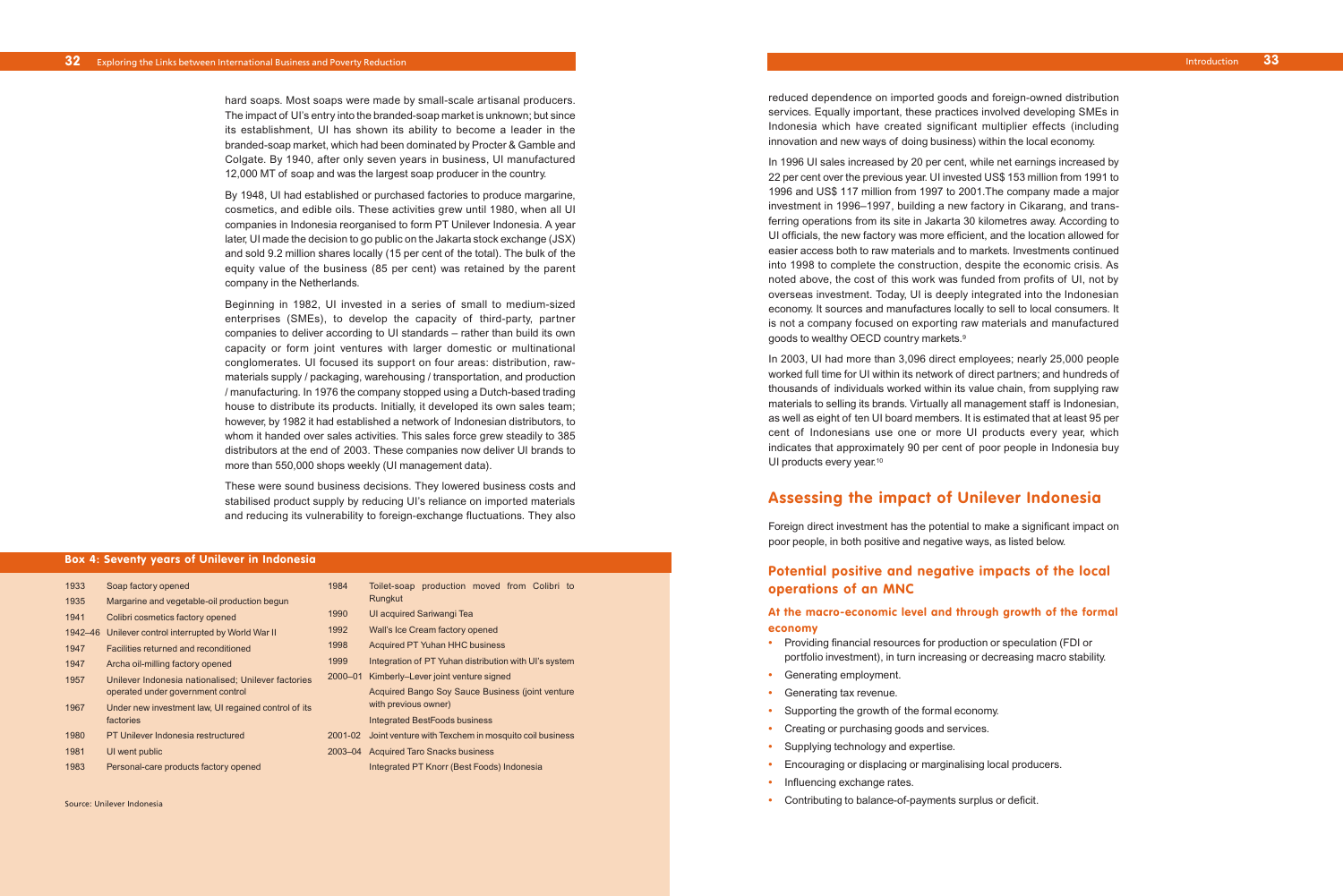It is possible to understand the implications for employment and value creation as products move from raw materials to consumer goods. More importantly, such analysis indicates the types of input or product that inherently generate more employment or value throughout the chain, and at specific points in the chain. It can also indicate where there are costs, risks, and opportunities associated with movement and transformation of products in the value chain. Through such analysis it is possible to identify key pressure points or bottlenecks which might also serve as leverage points for change in favour of poor people.

## **The structure of the report**

The main text of this report is divided into five chapters, each of which considers a distinct aspect of UI's social and economic impacts. After setting out the research questions, data, and analysis, each chapter ends with a shor t section which describes key insights from the research.

Chapter 2 presents a broad assessment of UI's impacts at the macroeconomic level in Indonesia. It provides data on UI's profits, shareholder payments, taxes, imports, and exports between 1999 and 2003. It also offers a brief case study of UI's business response during the Indonesian financial crisis of 1997–98.

Chapter 3 deals with UI's employment policies and practices. It shows the breakdown of the UI workforce into permanent, temporary, and contract employees, and gives data on the wages, benefits, and working conditions of each of these groups.

Recognising that the majority of those people who are linked to UI's operations are not direct employees, Chapter 4 presents an analysis of UI' s impacts through its value chain. It considers UI's policies and practices through its production, supply, distribution, and retail chains. Because value-chain analysis is extremely complex, it was not possible to track the impact of all UI's products through the chain. One product – Kecap Bango sweet soy sauce, made from labour-intensive agricultural products – was selected to form the basis of an in-depth case study.

Chapter 5 considers UI's interactions with people on low incomes as consumers. It examines the extent to which UI's product content, packaging, pricing, and marketing make its products attractive to low-income consumers. It explores some key aspects of the debate concerning whether and under what conditions marketing goods to people living in poverty can be considered to have 'pro-poor' impacts.

- Identify all the different players in the value chain by following a product through the value chain from the production of raw-material inputs, through traders, processors, manufacturers, and distributors and retailers to the consumer who uses and disposes of its waste materials .
- **•** Identify the number of jobs that are created at each level of the value chain as the product moves through it.
- **•** Monitor the value of goods and services generated as products move through the value chain, and determine wages, prices, margins, markups, and 'value' that are created and captured through the system.

The report recognises that the poverty impacts of a large company like UI may also occur through channels outside its business operations: for example, through its relationships with government or the business sector, and its wider links with communities . The research project did not explore these in depth. In order to round out the picture, however, Chapter 6 gives a brief description of some of UI' s philanthropic activities and other

Introduction **35**

#### **Through direct interaction with people living in poverty**

- **•** Sourcing raw materials from poor communities.
- **•** Producing products in poor communities and via SMEs.
- **•** Supplying affordable, high-quality manufactured goods.
- **•** Developing long-term predictable relationships with suppliers, smallscale distributors, and retailers.
- **•** Expanding through innovation, or limiting choices for poor people through market dominance.
- **•** Creating long supply chains which put pressure on those at the ends of the chain.
- **•** Limiting or creating opportunities for poor people to participate throughout the value chain.
- **•** Limiting or creating opportunities for poor people to develop new skills, or harness new technology and expertise.

#### **Through influencing the business sector or government**

- **•** Providing competition in the marketplace.
- **•** Extending internal policies and practices backwards and forwards through the value chain.
- **•** Diffusing technology, expertise, and management skills.
- **•** Influencing government policy, programmes, and practices on matters such as tax and labour legislation and product standards.
- **•** Respecting or undermining local and international legislation and regulations.
- **•** Oper ating in accordance with international standards, not lower ones.
- **•** Creating benchmarks for good governance in local business community.
- **•** Acting as a champion for corporate social responsibility with local and international businesses.

There are several ways to measure the impacts of an FMCG company in a country like Indonesia. This report has sought to focus on three of them. They are as follows.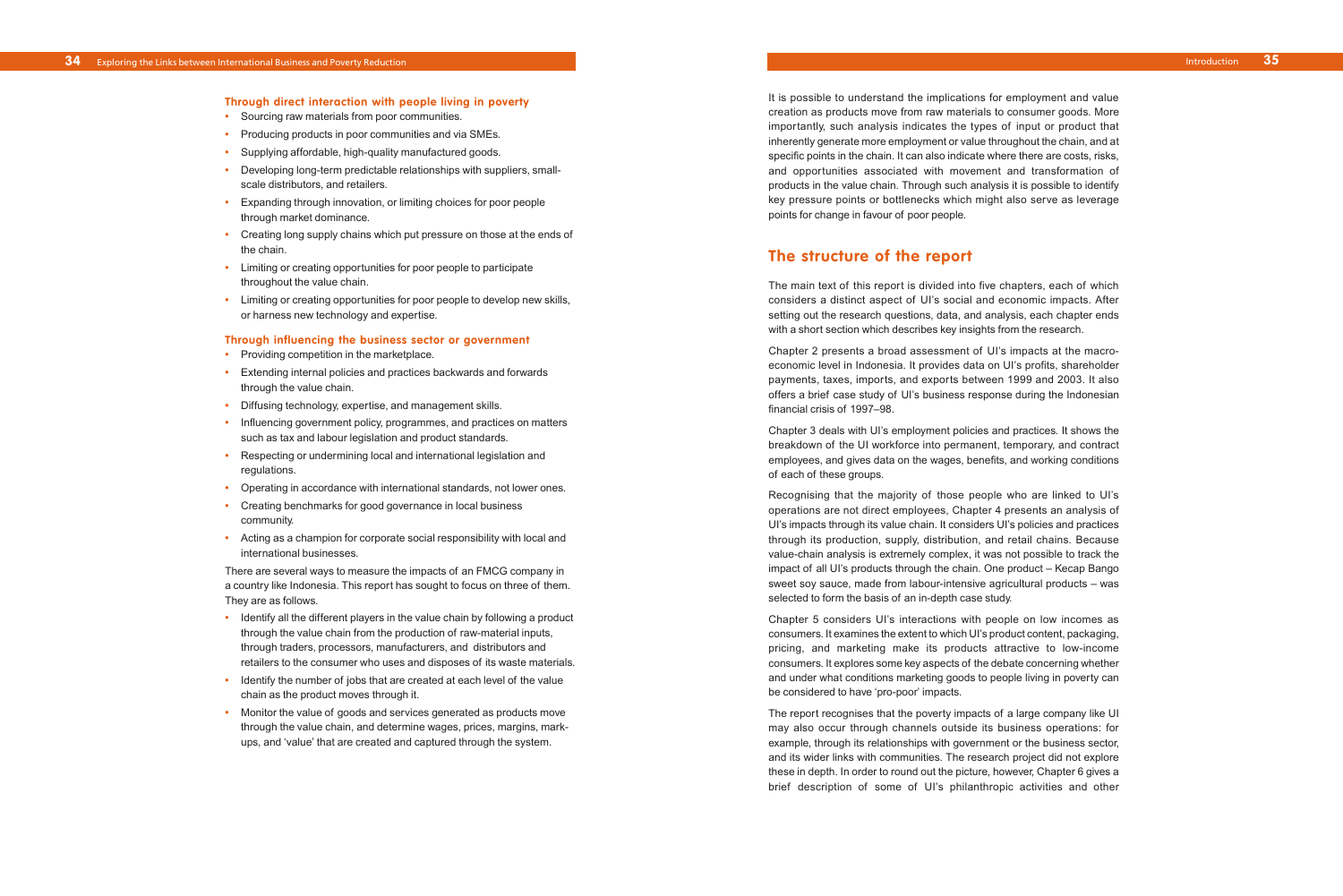At the level of the macro-economy, employment generation, strong publicsector investment, improved productivity, and macro-economic stability are among the foundations needed for economic development. Given the importance of these foundations, it is essential to understand the impacts of foreign direct investment within this context. For example, when, and to what extent, does foreign investment generate or reduce employment? Does it contribute to or reduce government revenue? In times of macro-economic instability, does foreign investment exacerbate or offset the crisis? This section of the report considers UI's performance in relation to some of these indicators. However, it is important to recognise that the activities of a single company have only limited impacts on national macro-economic indicators.

Set against the context of the 1997–98 Indonesian financial crisis, the effects of which were deeply felt in the Indonesian economy during much of the period under review, this chapter explores UI's economic performance, providing key financial data on profits, shareholder payments, taxes, imports, and exports for UI from 1999 to 2003. A brief analysis of UI's responses during the financial crisis also offers some important insights into how UI behaved at a particularly turbulent time.

## **Setting the context: the 1997–98 financial crisis**

During the early 1990s, the Indonesian economy experienced annual GDP growth of 7–8 per cent, due to a large influx of foreign capital and improved relationships with the West (IMD 2001). Investments in the early 1990s supported growth and capacity expansion.

The financial crisis began in June 1997 when the Indonesian rupiah plunged in value, and many banks were forced to close. One in every five jobs in the country disappeared (*ibid.*). The private sector was immediately placed under great financial pressure, and many firms ceased trading because they

**37**

community-based work, and UI's influence on the business community and government.

The final chapter offers a series of concluding reflections, from the perspectives of both Oxfam and Unilever, on the key overall lessons arising from the outcome and process of the research project. It includes a short section summarising comments on the report from the external reference group.

# **2 The impacts of Unilever Indonesia at the macro-economic level**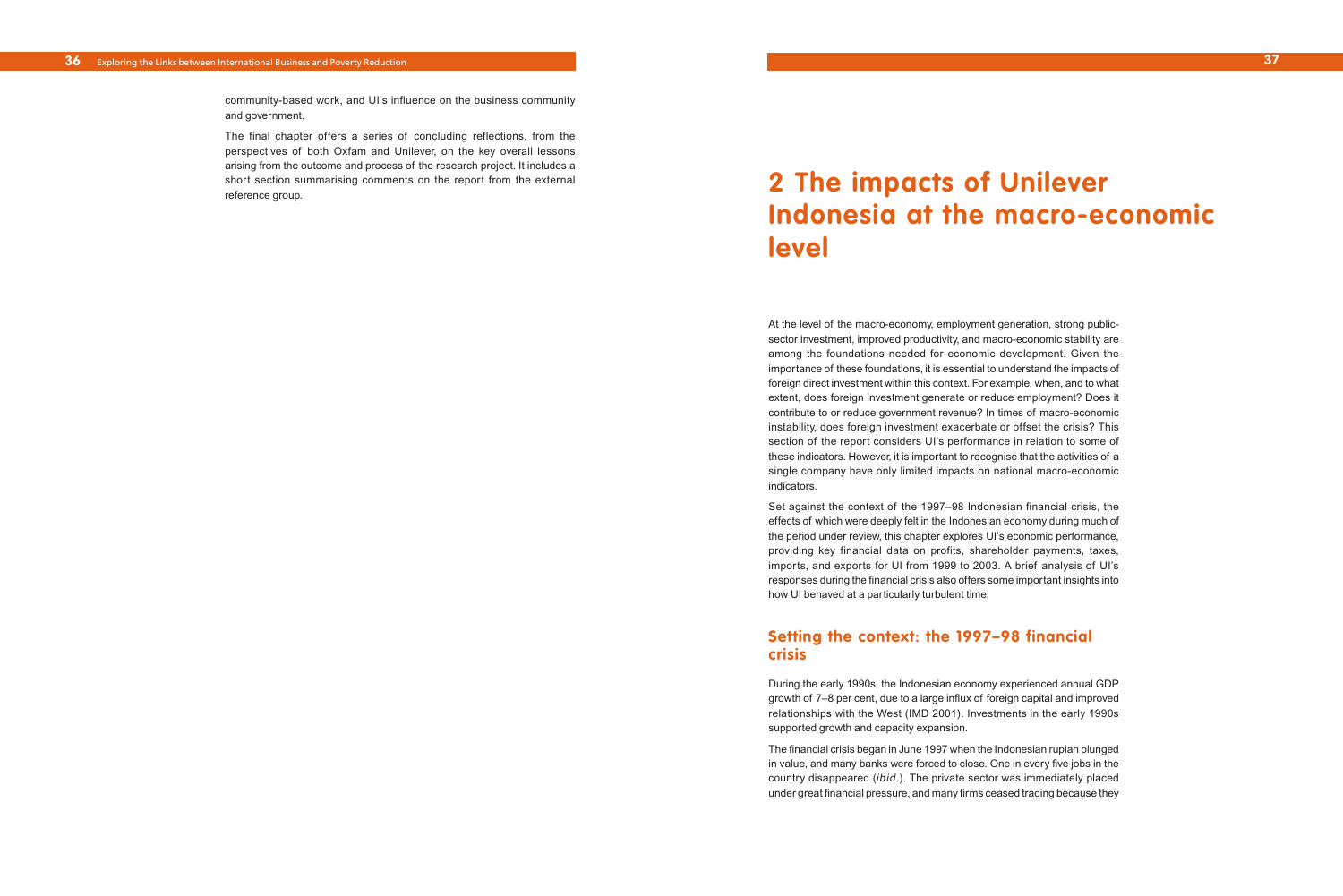#### **UI's financial performance**

In 2001, UI was ranked by Asiaweek as the thirteenth-largest company (including parastatals<sup>11</sup>) by sales in Indonesia, and second in terms of profits as a percentage of sales. Only TELKOM, the Indonesian telecommunications company, reported higher profits. UI is the fourthlargest firm in the FMCG sector in Indonesia. The largest FMCG firm, Indofood Sukses Makmur, had a turnover more than double that of UI, and a domestic market capitalisation of US\$ 2.04 bn. It is hard to compare UI's performance with that of other multinational companies such as Coca-Cola, Nestlé, Procter & Gamble, or Johnson & Johnson, because none of them is listed on the Jakarta Stock Exchange (JSX), so comparable data are not readily available.

On 31 December 2003, UI's price-to-earnings ratio<sup>12</sup> was 17.6, implying investor confidence in future growth and profits. UI's Indonesian shares outperformed the JSX from January 1999 through to December 2002. JSX shares increased in value on average 69 per cent over this four-year period, while UI's increased in value by 1,109 per cent.

What had started as a monetary crisis quickly turned into a much more serious economic, social, and political crisis. In just two years, the levels of poverty in the country returned to those of the 1960s. Riots broke out in Jakarta in May 1998 and quickly spread to other regions of the country. President Suharto stepped down after 32 years of rule.

> In 2003, UI had a turnover of US\$ 948 million. Of this total, 61.6 per cent of total sales were used for the ordinary operating expenses of the company: purchases, other expenditures, and labour; 17.9 per cent of total sales were paid to government in the form of taxes (not including sales tax); and 15.9 per cent of total sales were after-tax profits, of which one per cent was retained within the business for future investment, and 99 per cent were distributed as dividends to shareholders. This payout was exceptionally large. It was a special dividend by UI, intended to recognise the value of its

could not cope with 80 per cent devaluation against the US dollar and a period of interest rates in excess of 100 per cent. Some international companies left Indonesia. Per capita GDP in Indonesia fell by 59 per cent in US\$ terms, from US\$ 1,140 in 1997 to US\$ 470 in 1998 (Economist Intelligence Unit 2003) – and around 14 per cent in terms of real GDP per head. Average income per head did not return to 1996 levels until 2003 .

Over time, the Indonesian economy and political situation have stabilised. Consumer demand in the country has helped to sustain domestic economic activity since the onset of the crisis. The crisis provides the context for understanding Indonesia's experience of poverty during the period, as well as understanding UI's performance and its strategic decisions.

## **Unilever's organisation and recent performance in Indonesia**

Figure 1 illustrates the structure of UI's business, from the supply of its raw materials, to sourcing, through UI production, to the marketplace. In 2003, UI directly employed 3,096 permanent employees and 184 temporary employees. A total of 1,989 contract workers was working on UI premises, hired and paid by third parties. UI operated the company's headquarters in Jakarta, and owned seven manufacturing plants and 17 sales offices and depots. One step removed from the core business, the company also had four dedicated third-party manufacturers and three co-packing facilities. UI dealt directly with 334 supplier companies, which source raw materials used in UI's products from a wide range of producers, including tens of thousands of farmers. UI brands reached the market through 385 direct distributors who, in turn, provided products to more than 1,267 sub-distributors. They, in turn, reached more than half a million retail shops directly. UI estimates that another one million outlets are supplied by other means.

## Figure 1: UI and its business partners: structure of operations from sourcing to marketplace **Unilever Indonesia and its business partners: from sourcing to marketplace**

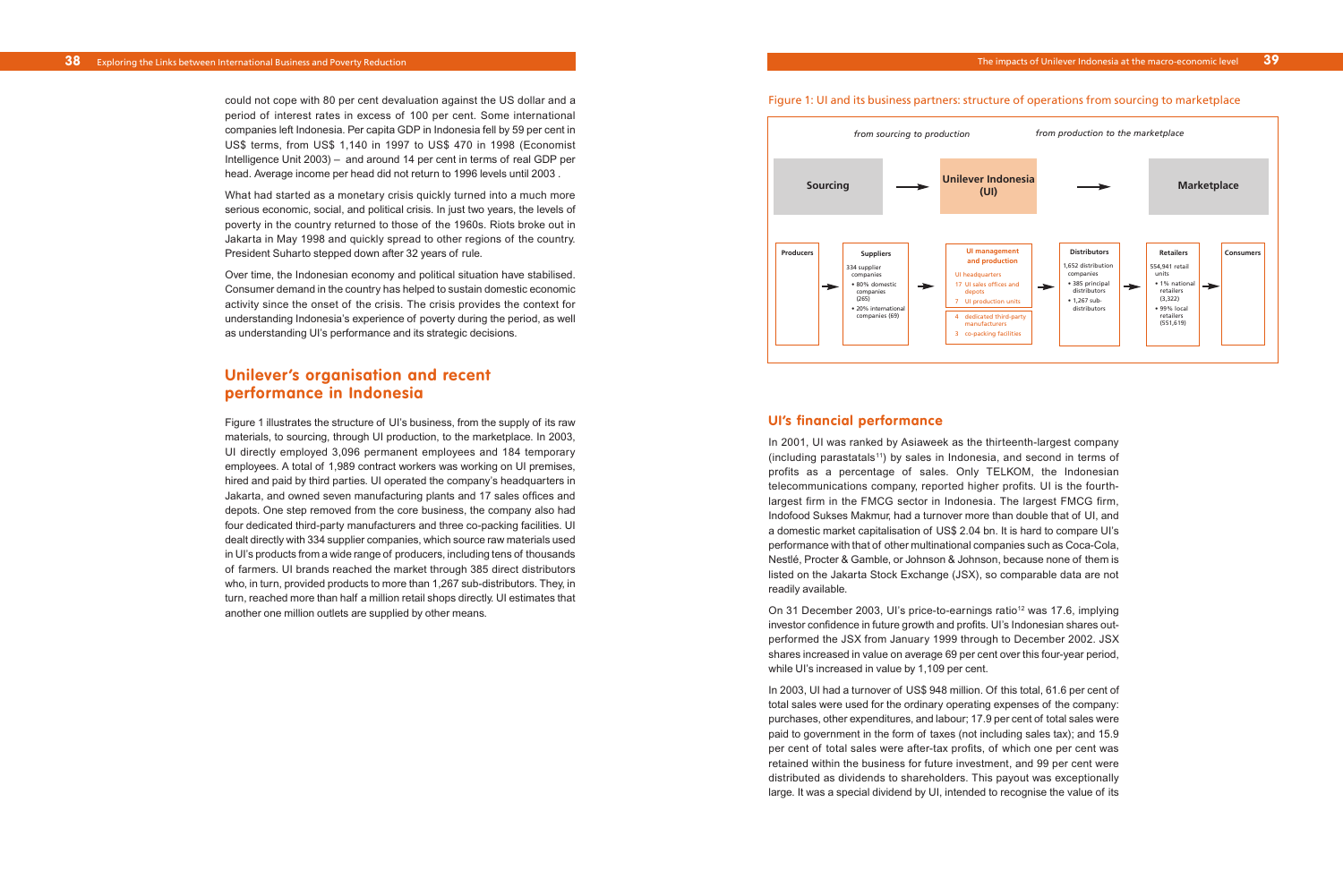#### **Impact of UI's financial flows**

Figure 2 demonstrates how UI's pre-tax profits have been distributed over the past five years. They are spread between dividends to shareholders (45 per cent of the total), retained earnings reinvested in the business in Indonesia (25 per cent), and corporate taxes paid to the government (30 per cent).

Between 1993 and the end of 2002, UI invested US\$ 250 million in Indonesia. It plans to invest an additional US\$ 500 million over the next ten years. UI paid a total of US\$ 1,050 million in taxes between 1993 and 2002. According to data provided by UI and the Ministry of Finance, the company's proportion of Indonesia's total tax before and after 1998 reflects the acquisitions that the company made and suggests that the company's economic position recovered more quickly than that of other businesses. Prior to 1998, UI contributed around 0.43 per cent of government tax revenue; by 1999–2000, this share had almost doubled to 0.83 per cent.

In 2001, *CLSA Emerging Markets* ranked UI as the best investment in Indonesia (CLSA 2001). The article noted that UI had a growing cash reserve, and the issue would be whether to expand operations through acquisition or return the cash to shareholders (*ibid.*). UI annual reports from 2001 through 2003 indicate that the company did both*.* The highest marks given by CLSA to UI for corporate governance were in the following categories: social, fairness, discipline, and responsibility.

shareholders on its seventieth anniversary of establishing operations in Indonesia. In 2003 the company also set aside approximately US\$ 1 million for spending on community activities. On average, over the past five years, UI has paid out about 64 per cent of after-tax profits and retained some 36 per cent within the business, as Table 2 illustrates.

UI's overall performance in recent years was strongly affected by the country's financial crisis. It took until 2002 for UI's sales, in dollar terms, to return to 1996 levels. By 2003, UI had improved on all financial measures from 1996 (see Table 2). Sales, pre-tax profits, taxes paid, net profits, and shareholder payouts had all risen significantly, compared with 1996. In fact, UI had also improved its performance in two other key areas: the level of funds used for hedging had been reduced in absolute terms, and the volume of goods that it was importing from abroad had also declined, despite the fact in both cases that total sales had increased by nearly 28 per cent between 1996 and 2003.

| <b>Key indicators</b><br>(US\$ million)               | 1996 | 1999 | 2000 | 2001 | 2002 | 2003 | <b>Five-year</b><br>average<br>1999-2003 | <b>Totals</b><br>1999-2003 |
|-------------------------------------------------------|------|------|------|------|------|------|------------------------------------------|----------------------------|
|                                                       |      |      |      |      |      |      |                                          |                            |
| <b>Total sales</b>                                    | 701  | 534  | 571  | 586  | 757  | 948  | 679                                      | 3396                       |
| Pre-tax profits                                       | 79   | 100  | 134  | 123  | 149  | 212  | 144                                      | 718                        |
| <b>Total taxes</b><br>paid <sup>a</sup>               | 118  | 108  | 120  | 115  | 136  | 170  | 130                                      | 649                        |
| <b>Profits after</b><br>corporate tax,<br>comprising: | 54   | 68   | 95   | 86   | 106  | 151  | 101                                      | 506                        |
| shareholder<br>dividends                              | 31   | 15   | 35   | 55   | 74   | 142  | 64                                       | 321                        |
| retained<br>earnings                                  | 23   | 53   | 60   | 29   | 31   | 9    | 36                                       | 182                        |

#### Table 2: UI financial performance (1996 and 1999–2003)

Source: Adapted from UI's Annual Report with additional data provided by UI

NB: Figures have been rounded to improve clarity, and the year 1996 has been included solely to indicate the level of business performance prior to the 1997–98 economic crisis: see Table 3 for data on currency fluctuations against the US dollar over this period.

<sup>a</sup> 'Total taxes paid' refers to all forms of taxes paid by UI (for example, employment taxes, local taxes, and payroll taxes) **excluding** sales taxes. The terms 'pre-tax profits' and 'profits after corporate tax' here refer to the inclusion or absence of corporate taxes only. See also Figure 2.

#### Figure 2: Distribution of UI's total pre-tax profits (1999–2003)



**Dividends to international shareholders US\$ 273 m** 

**Local shareholder payout**

Source: UI Annual Reports, 1999-2003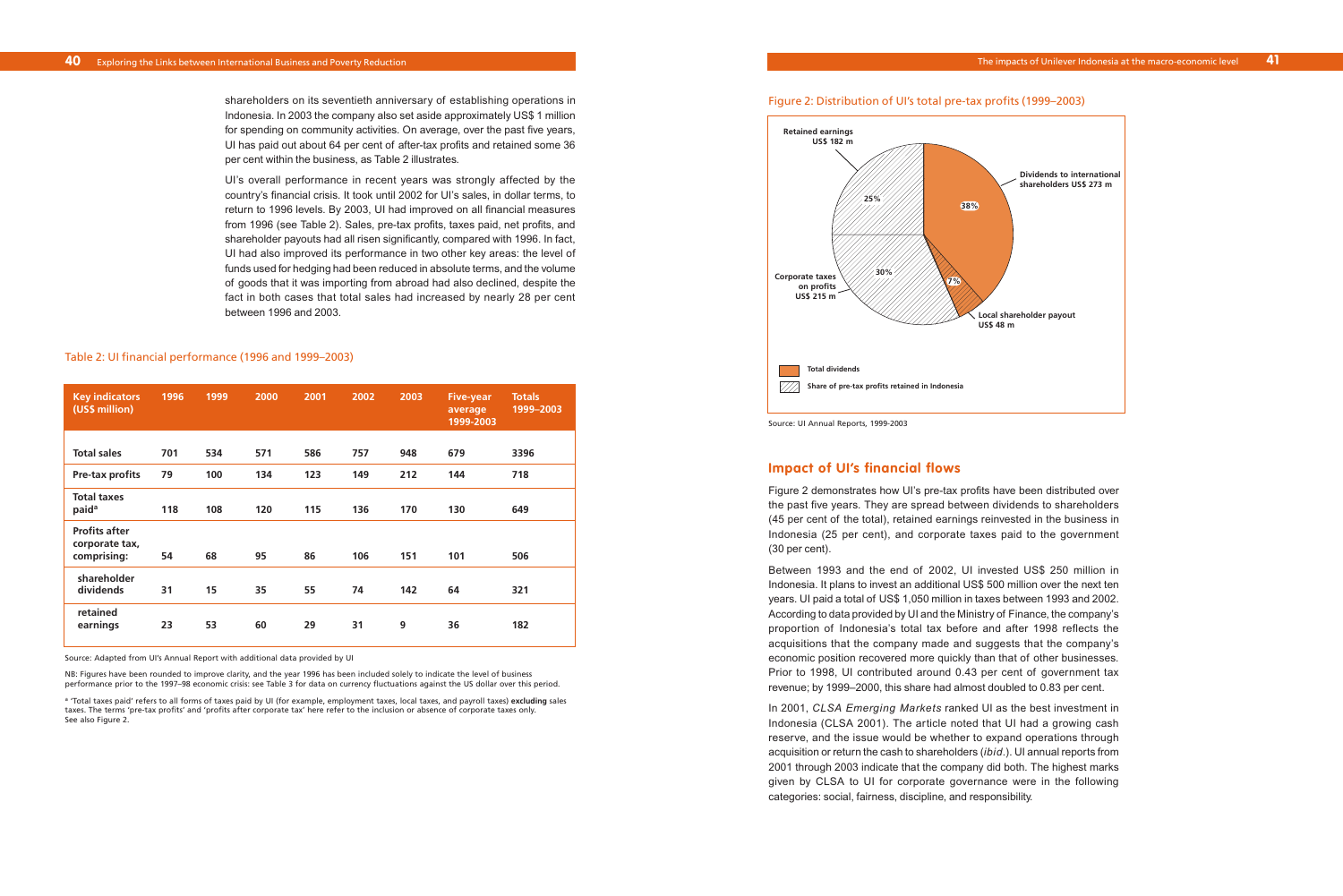The research for this report strongly suggests that the volume of trade from the buying and selling ratios indicates that the company does not hold currency or use financial hedging to speculate against the rupiah.<sup>13</sup> While economic impacts are of primary concern, it is interesting to note that in terms of human-capital flows, international companies are often criticised for giving more senior jobs to expatriates. In UI's case, expatriates hold fewer than 5 per cent of senior management positions, even though at this time there are more expatriates entering the country to work in UI than there are Indonesians working abroad for Unilever, the parent company (see Figure 3). In the case of UI, these expatriates are as likely to be from Singapore, Philippines, India, Hong Kong, or South Africa as they are from Europe or the USA.

#### Table 3: Exchange-rate fluctuations and UI's currency transactions (1996–2003)

Figure 3 identifies some of UI's net impacts in Indonesia in 2003. There was a net outflow of funds for foreign-exchange activity, importing goods for production, and dividends to foreign shareholders. In order to import raw materials and equipment that could not be bought or manufactured locally, as well as to buy dollar-denominated items in Indonesia and to meet its obligations to investors, UI is a net buyer of US dollars, as shown in Table 3.

Figure 3: UI's international foreign-exchange, trade, and human-resource flows at a glance (2003) **UI's international foreign exchange, trade, and human-resource flows** 

## **42** Exploring the Links between International Business and Poverty Reduction



Source: UI internal data

| Ul exchange transaction<br>(US\$ million)  | 1996   | 1997   | 1998  | 1999  | 2000  | 2001   | 2002  | 2003  |
|--------------------------------------------|--------|--------|-------|-------|-------|--------|-------|-------|
| Rp to \$ exchange rate<br>(annual average) | 2,347  | 2.952  | 9,875 | 7.809 | 8,534 | 10,266 | 9,261 | 8,571 |
| Foreign-exchange buying                    | 127    | 111    | 57    | 86    | 91    | 96     | 124   | 153   |
| Foreign-exchange selling                   | 11     | 8      | 8     | 26    | 30    | 30     | 48    | 58    |
| Net foreign-exchange impact                | $-115$ | $-103$ | $-49$ | -60   | -61   | $-65$  | $-77$ | -95   |

Source: UI internal data

In terms of purchasing locally rather importing, both the volume and the value of UI's imported and dollar-denominated raw-material purchases increased after the financial crisis. Of UI's foreign-exchange purchases, worth US\$ 153.1 million, US\$ 103 million were for local and international inputs used to manufacture products (US\$ 66 million for imported inputs, and US\$ 38 million for products purchased in Indonesia that had to be paid for in US dollars, such as products like palm oil which could have otherwise been exported for dollars). A total of US\$ 9.19 million was used to purchase equipment and fixed assets. UI's policy on fixed assets has shifted to one of making local purchases whenever possible. For example, in 2003 the company spent US\$ 26.9 million on locally manufactured equipment, and several local engineering firms were encouraged to produce equipment for UI for the first time. This saved money for UI, because the equipment was up to 60 per cent cheaper than foreign-bought equivalents, and the move boosted the local manufacturing sector's jobs and technical capacity.

In 2003, UI exported 33,523 MT of product, worth US\$ 57.69 million. This represented 6.4 per cent of total sales by volume. UI exports finished products such as margarine, black tea, ice cream, edible products,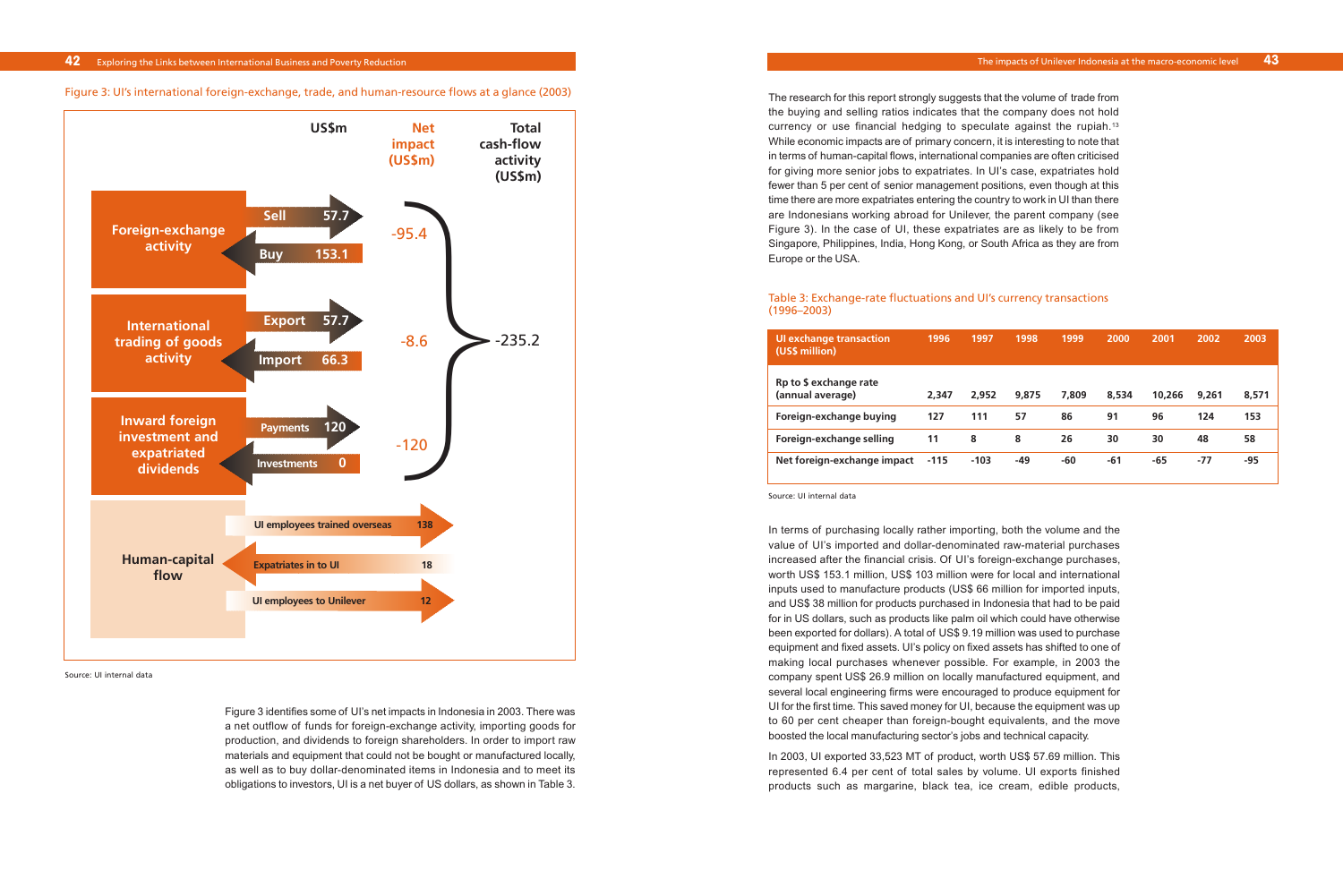could remain in business. While this strategy did not improve anyone's margins, it did allow margins to become more transparent and companies to remain in business that might otherwise have failed. UI and its partners recognised that all would lose if consumers could not afford their products. In the end, this strategy enabled the companies to survive the crisis.

## **Brand acquisition and strategic joint ventures**

During the financial crisis, UI bought strategic local brands and created joint ventures with companies that continued to manufacture on contract. For example, brands of PT Yuhan (fabric softener) were acquired, and a joint venture was created with PT Anugrah Setia Lestari (former owner of Bango Brands) to manage the production of Kecap Bango. These actions undoubtedly sustained the economic activity of some of these companies, but some have lost their independence because ownership moved, in whole or in part, to UI.

#### **Currency transactions**

UI maintained a conservative foreign-exchange policy on currency markets through hedging (buying and holding more stable currencies, such as US dollars, to protect funds against the fall in local currency values) to the extent necessary to minimise risk during the financial crisis. Some 62 per cent of dollar buys were used to purchase raw materials (both imports and dollardenominated commodities within Indonesia) such as palm oil, imported chemicals, or manufactured inputs. Some of UI's local suppliers depended on foreign inputs, so all their transactions with UI were dollar-based. In addition, hedging allowed the company to obtain sufficient foreign exchange to maintain its products' price stability. In short, the company bought currency but did not make currency speculation a new 'business line'. During this period the company also adopted a policy of holding large amounts of cash, to guarantee timely payment to employees and suppliers during periods of uncertainty. The company's foreign-exchange buying activity had no impact on the value of the rupiah against the US dollar, in part because UI is too small to influence the currency (see Table 3).

### **Focus on the local market**

UI did not use the low rupiah production costs in Indonesia to sell abroad to earn foreign exchange. Instead, UI and its suppliers began to purchase more ingredients locally and to focus on expanding the domestic market. While exports might have helped UI's profit and loss account (as well as Indonesia's), it was assumed that the economy would eventually turn around, creating a volume of manufacturing in Indonesia which could not be sustained over time, as local costs increased again relative to international markets.

UI's strategy during the financial crisis was influenced by what other Unilever companies around the world had learned when facing hyperinflation in their local economies. It quickly paid off. By 1999, UI had a

toothpaste, skin creams, deodorant, toilet soaps, and detergent powder to 18 countries, with Australia and Malaysia importing the largest volume and value of products. In addition, UI exports crude and refined glycerine.

## **UI's response to the financial crisis**

Given the severity of the financial crisis, many Indonesians, including UI's local stakeholders, are concerned about how business, and international companies in particular, behaved in the crisis, and how they have rebuilt their businesses since then. UI describes six specific factors that helped it to respond to the crisis, while maintaining the company's basic values and relations with consumers, employees, and suppliers. They were the following.

#### **Consumer access**

UI recognised during the crisis that if consumers could not afford to buy its products, the company would not stay in business. It pursued three separate strategies to address this problem. It expanded the number of its popular products that were available in affordable sachets. Secondly, it created new, less expensive formulations of popular products. And thirdly, where possible, it substituted locally sourced ingredients for more expensive imported ones, to reduce the price of known brands. The company maintained its policy of making its products available to distributors at the same price throughout the country. These strategies enabled UI not only to maintain its consumer base, but actually to increase it in many areas.

#### **Employee numbers**

UI records show that the number of permanent employees increased throughout the financial crisis. The company gave a high priority to retaining workers, even though many other companies were closing or reducing operations and laying off workers.

UI staff provided management with information on the crisis, as well as ideas for how to address it. Employees were encouraged to think about the likely impacts of economic developments on the company, and how it should respond. Staff suggested ideas that succeeded in reversing sales declines of 50 per cent or more in several categories during the onset of the crisis. In all, more than 200 constructive suggestions were received by the company over one two-week period (IMD 2001).

#### **Relationships with partner companies**

UI's strategy was to focus on the business essentials and work through the financial crisis, but it could not do this alone. UI brought suppliers, manufacturers, and distributors together and re-negotiated margins throughout the value chain, so that products could reach consumers at prices that would be more affordable, and the companies in the whole chain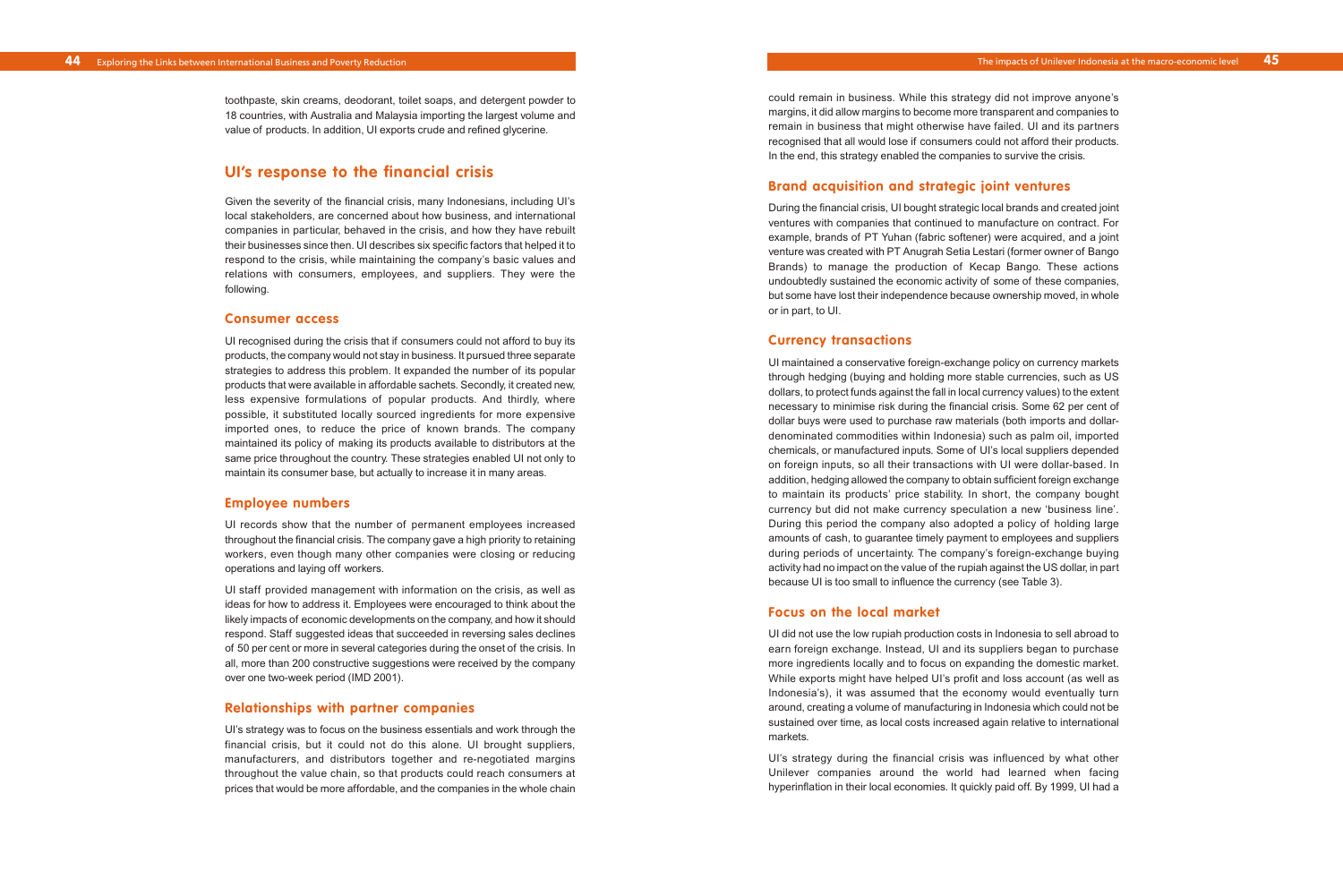The company expanded its operations in the country, and increased its backward and forward linkages in the economy. As a consequence, it emerged as an even more profitable company, at a time when the climate for economic activity was very difficult, many other MNCs were withdrawing from the country, and poverty was increasing.

The majority of revenues generated by UI remains in the country through local sourcing, wages, taxes to government, and, to a lesser extent, dividends to local shareholders. Nevertheless, overall UI's direct operations represent a net outflow of cash, because of import purchases and dividend payments to shareholders abroad.

Clearly, governments, CSOs, and companies themselves could do more to enhance the contribution of business to poverty reduction if positive and negative impacts on the local economy were better understood, documented, and used to inform policy making. Transparency of financial and management information by companies is an important contribution to this process.

record performance, with after-tax profits of Rp 533 billion (US\$ 68 million) and in 2000 after-tax profits of Rp 813 billion (US\$ 95 million). UI 'became a market leader in the fast-moving consumer goods industry with sales of over Rp 4,870 billion (US\$ 571 million) in 2000' (IMD 2001). Furthermore, by 2000, UI was operating seven factories to produce consumer products in 14 categories. It has been able to expand and succeed when many other firms have ceased to trade.

Given the special circumstances of the 1997–98 financial crisis, it is interesting to evaluate UI's performance relative to that of other FMCG companies, and to compare sales between the crisis years and the present. Between 1998 and 2002, sales in Indonesia's FMCG market fell by nearly 22 per cent. Sales of Indonesia's largest FMCG company, Indofood Sukses Makmur, declined by nearly half, from US\$ 1.77 billion to \$0.9 billion. By comparison, UI's sales for the period more than doubled, growing by 137 per cent from US\$ 319 million to \$757 million.

The macro-economic financial crisis created rapid inflation; but, beginning in 1997, UI aggregate product prices and the Indonesian consumer price index (CPI) began to deviate. UI's price increases began showing slower growth rates than for the CPI as a whole. For example, in 1998, UI prices in general rose at a rate of only 92.6 per cent of inflation as measured by CPI; in 1999 the rate was 80 per cent, in 2000 84.4 per cent, and in 2001 84.1 per cent. This indicates that UI was able to deliver its products to consumers at prices below the overall rate of inflation. (It is not possible to say how this compares with other local or international companies and goods in the same sector.)

## **Key insights: the impacts of Unilever Indonesia at the macro-economic level**

A company's business model is an important determinant of how, and to what extent, it can contribute at the macro-economic level to a country's poverty-reduction efforts. There are many different types of business model among MNCs. This research found that UI is deeply embedded in Indonesia's economy. It contributes directly to the country's tax base and employment. In addition, a 'map' of UI's operations shows an extensive and linked set of suppliers and distributors who also contribute to the tax base and employment. Moreover, it is in the backward linkages to suppliers, and forward linkages to retailing, that large numbers of people living in poverty are interacting with the company value chain, as producers of agricultural raw materials, as workers in small shops, and as consumers.

Unilever Indonesia flourished despite the financial crisis that began in 1997, by adapting its business. This involved expanding sales of products in smaller packages that consumers could afford; switching to local sources of materials in response to the devaluation (which had made imports much more expensive); and buying local companies affected by the crisis. In terms of social impact, this was largely a 'win–win' response to the crisis.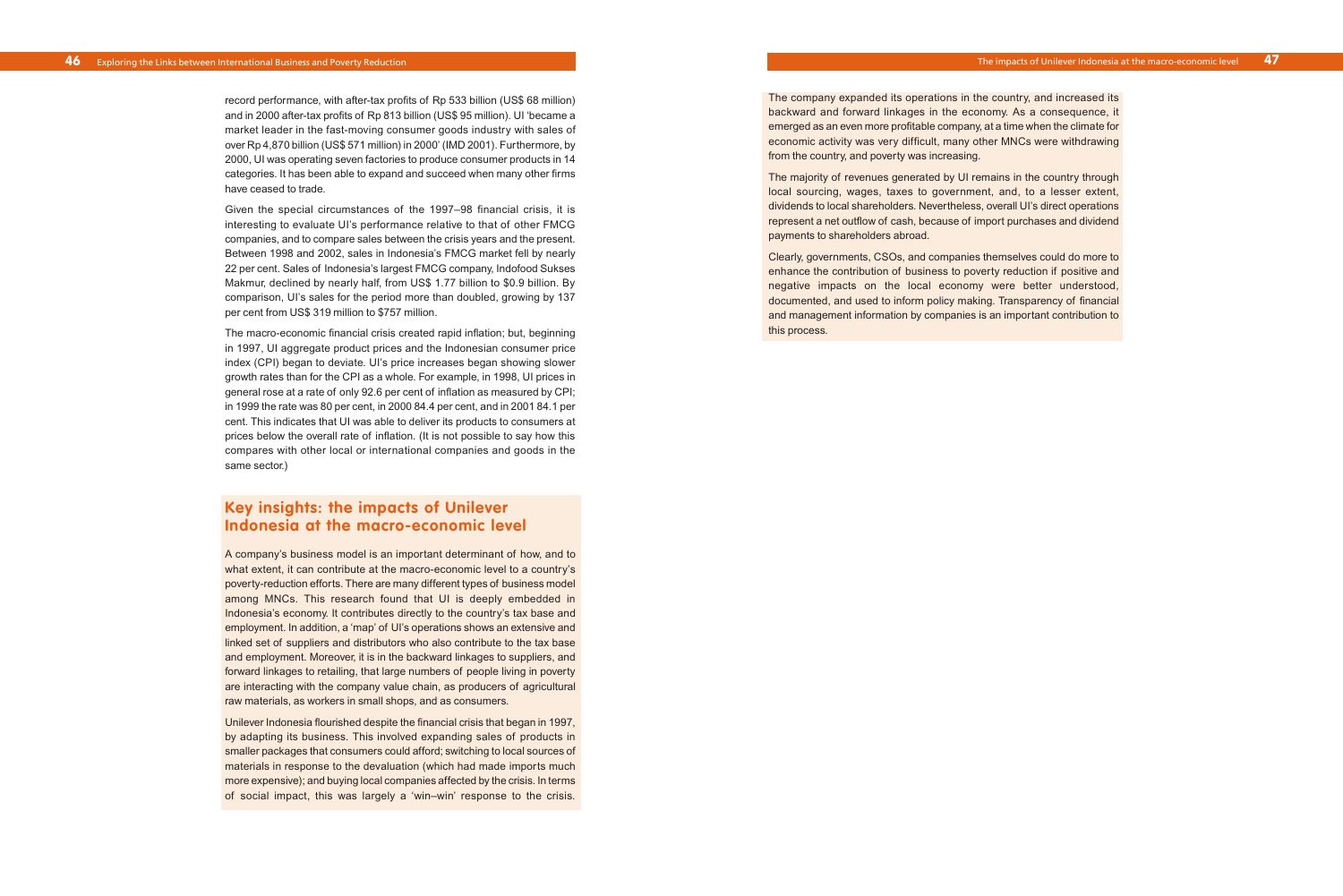workers in the formal economy, and more specifically in manufacturing, including a large increase in the number of young women workers. From 1986 to 1999, the proportion of the urban labour force that lived in cities increased from 23.6 per cent to 38.1 per cent (SMERU 2001) and to 40.3 per cent by 2002 (Economist Intelligence Unit 2003).

#### Table 4: Employment in Indonesia (1996–2004)

Through their local operations, Unilever and other large MNCs can have a significant impact on employment and employment conditions in countries like Indonesia. UI's activities are important not only because of its size, but also because of its investment in both production and distribution, and the depth to which its business activities reach into the local economy. In terms of employment, UI interacts with people who are its employees, workers in companies within UI's value chain, primary producers of agricultural products that are processed into the products that UI sells, and sellers of UI's products.

# **3 The employment impacts of Unilever Indonesia**

Assessing the impact of employment on poverty is more than a matter of determining how many people are employed and at what levels. Although that is an important first step, the assessment also requires ascertaining whether people, through their employment, are able to gain skills, build economic security, accumulate assets, and make sustainable improvements in their lives. Moreover, the policies and practices of MNCs are important not only for their direct employees, but also for those working in other businesses throughout their value chain, and for the positive or negative influence that the MNCs may have on the employment situation more broadly in the country.

Data for years 2001, 2002 and 2003 use new definition of revised open unemployment, and include Maluku province.

This research explored employment issues in three main areas. First, it examined the principles, values, and policies on which UI bases its approach to doing business. Second, it explored the extent to which UI takes responsibility for maintaining its standards among its own employees and its contractors. Third, it attempted to assess the extent to which UI's policies and practices have benefited people or have had negative consequences.

## **Employment in Indonesia**

About half of the population of Indonesia lives in poverty. This includes poor agricultural workers who are self-employed on their farms or working for others, as well as wage workers who are engaged in the formal or informal economy. Most employment in Indonesia is in the latter rather than the former sector. The 1970s and 1980s saw large increases in the number of

| <b>Period</b> | <b>Economic</b><br>growth<br>(% ) | <b>New</b><br>employment<br>created<br>(million) | <b>New</b><br>entrants to<br>workforce<br>(million) | <b>Total</b><br>unemployed<br>(million) | <b>Unemployed</b><br>as % of total<br>workforce<br>% |
|---------------|-----------------------------------|--------------------------------------------------|-----------------------------------------------------|-----------------------------------------|------------------------------------------------------|
| 1996          | 7.8                               | 1.9                                              | 2.3                                                 | 4.3                                     | 4.9                                                  |
| 1998          | $-13.3$                           | 2.2                                              | 3.1                                                 | 5.0                                     | 5.5                                                  |
| 1999          | 0.79                              | 1.5                                              | 2.5                                                 | $6.0$                                   | 6.4                                                  |
| 2000          | 4.9                               | 1.0                                              | 0.9                                                 | 5.8                                     | 6.0                                                  |
| 2001          | 3.8                               | 0.9                                              | 3.1                                                 | 8.0                                     | 8.1                                                  |
| 2002          | 4.3                               | 0.8                                              | 2.0                                                 | 9.1                                     | 9.1                                                  |
| 2003          | 4.5                               | $-0.8$                                           | $-0.5$                                              | 9.5                                     | 9.5                                                  |
| 2004          | 4.8                               | 1.5                                              | 1.9                                                 | 9.9                                     | 9.7                                                  |

Notes:

Data for years 1996, 1999, 2000, 2001, 2002 and 2003 were sourced from Indonesia's National Labour Force Survey (SAKERNAS, BPS). Data for 2000 exclude Maluku province.

Data for 2004 were projected by Indonesia's Central Planning Agency (BAPPENAS). Source: Widianto / BAPPENAS, 2003

While the number of part-time workers in Indonesia has remained fairly constant over time, Table 4 shows that the unemployment rate has increased steadily over the past decade, both before and after the financial crisis. The consequences of the economic crisis in Indonesia for employment have been profound. The unemployment rate increased steadily from 4.9 per cent in 1996 to 9.7 per cent in 2004. Equally important, the absolute number of unemployed people increased from 4.3 million in 1996 to an estimated 9.9 million in 2004, with new entrants in the job market exceeding the number of jobs being created in every year but 2000. With no socialsecurity provisions, the unemployed are forced to take whatever work they can find, and therefore they are in a weak bargaining position and are more vulnerable to exploitation. Research suggests that the consequences of the economic crisis in Indonesia for employment have been profound, and job retrenchment after the crisis affected women more than men (ILO 1999).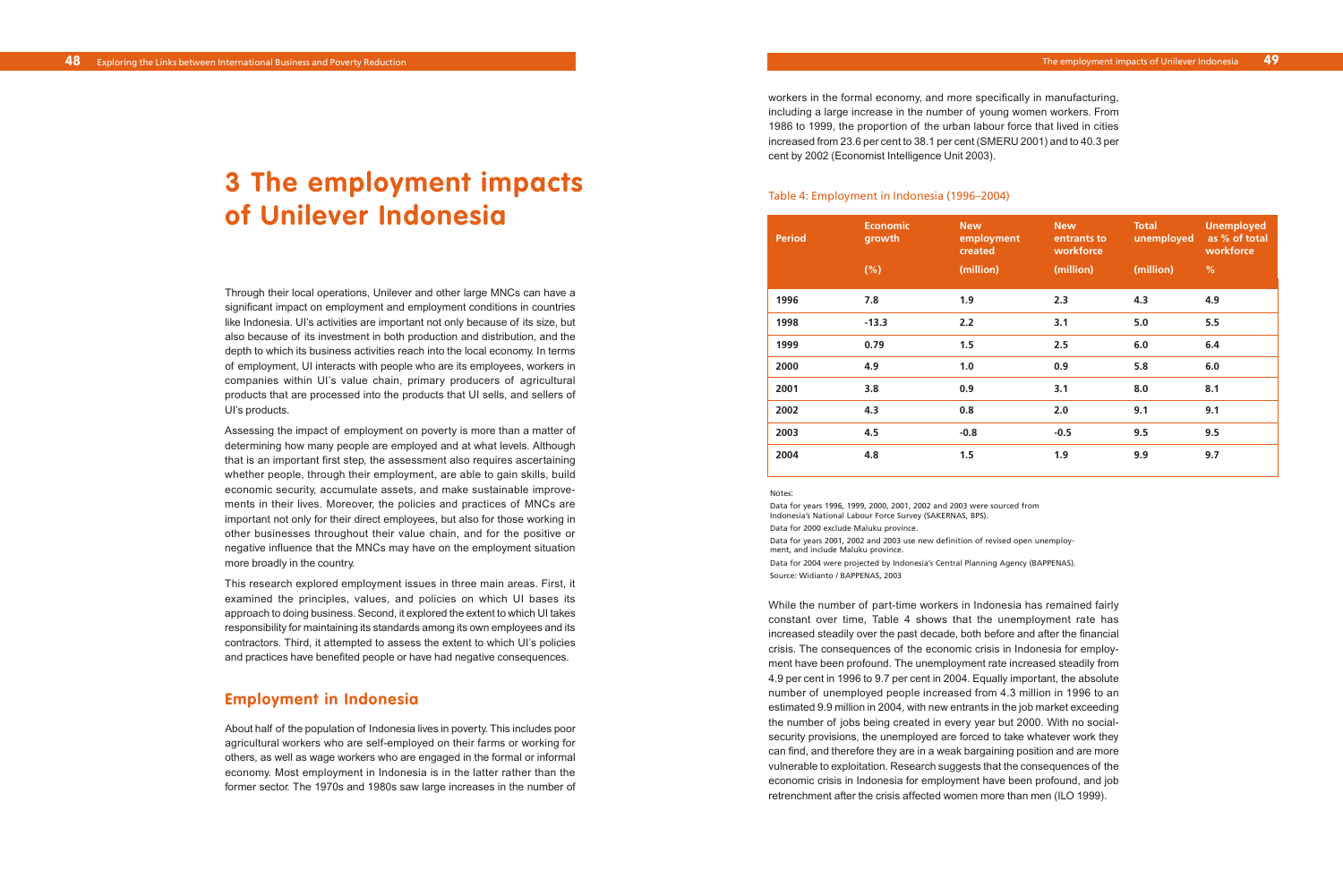In Indonesia, as elsewhere, contract work (whereby workers are employed through labour contracts with external firms) is an increasingly common feature of the labour market. Oxfam has argued that this trend leads to an increase in the number of young workers, particularly women, working in precarious conditions, with no guarantee of job security, union representation, a decent wage, sickness leave, maternity leave, or health care.

## **UI's employment impacts**

Employment linked to UI's operations takes a number of different forms, and includes six categories of people who make at least part of their livelihood from UI's 'value chain'. They are the following:

- **•** permanent employees
- **•** temporary employees: skilled workers hired directly by UI to fill temporary employment gaps
- **•** contract workers: workers hired through contractors to perform unskilled jobs
- **•** employees and contract workers of companies who supply materials and services to UI
- **•** people in distribution or retail shops or who are self-employed in UI's distribution chain
- **•** producers and waged workers who grow or collect the raw materials that are sold as ingredients for finished products.

The first three categories of worker perform their duties on UI property. This section examines UI's relationship with these three categories of worker. The other categories are discussed in the sections on supply and distribution in Chapter 4.

### **The UI workforce**

In 2003, UI had 3,096 direct employees, of whom 184 were temporary employees, and 1,989 contract workers. A review of company-provided information covering the period 1996–2003 (shown in Table 5) gives a snapshot of the employment profile. The number of permanent employees increased, but it became a smaller proportion of the total workforce of UI. The number and proportion of contract workers increased considerably between 2002 and 2003 to meet business needs during this time. UI did not collect comparable data on contract workers prior to 2002.

The closer and more formally employees are linked to UI's operations, the more they benefit directly from the company. Permanent and temporary employees generally have higher incomes and benefits than contract workers who are not hired directly by UI.

Unionisation of the workforce has been a highly contested issue over the last few decades. Unionisation levels are relatively high, at about 9 per cent of the total labour force and about 25 per cent of the labour force in the formal economy (Friedrich Ebert Stiftung 2004). Previously the government recognised only one trade union, the All Indonesia Labour Union (SPSI), which was closely associated with the government during the Suharto period. In 1994 a Ministerial Decree allowed formation of independent trade unions at the plant level. In 1998, at the end of the Suharto period, new regulations on trade unions ended the effective monopoly of SPSI on union activity at the national level. Law No. 21/2000 on trade unions came into force in 2000, recognising trade-union rights such as collective bargaining, the right to represent membership in disputes, and the right to strike (only after intensive mediation efforts and after giving a warning of an impending strike).

Currently there are more than 60 trade unions operating at the national level, and at the plant level there are more than 18,000 (Friedrich Ebert Stiftung 2004). But the existence of many trade unions does not mean that the collective bargaining process has worked. Companies tend to talk with the main formal trade union (SPSI), rather than with more independent unions created by workers, which often have limited capacity or leadership. Each year there are hundreds of strikes and lock-outs, and according to several sources there are many cases where workers are dismissed after strikes, contrary to legal protections. Moreover, the increase in outsourcing has reduced the extent to which trade unions are able to organise and recruit members among workers, and solidarity between workers is thus undermined.14

For the economy as a whole, the proportion of workers in the formal economy who receive less than the minimum wage declined from a peak in 1995 of just over 21 per cent of workers to just over 10 per cent in 2000. The domestic food and beverage sector is known for underpaying its workers. In a survey undertaken by SMERU (2001), researchers found that in this sector an estimated 40 per cent of workers were paid below the minimum wage in the formal economy, while 68 per cent were paid below the minimum wage in the informal economy. So while fewer people are paid the minimum wage in the informal economy, the formal economy is still not meeting its obligations.

In addition, the ways in which companies calculate and comply with minimum-wage regulations in Indonesia vary enormously: minimum wages are set at sub-national levels, making comparison and monitoring more difficult. Large firms in Indonesia usually interpret minimum wages as applying only to the basic wage that their workers receive, while allowances—both fixed and variable—are not included as part of the minimum wage but are added on. By contrast, medium-sized and small firms mostly interpret minimum wages (and their compliance with them) as applying to the whole worker-benefit package, which may include transportation allowances or other benefits as well as overtime pay.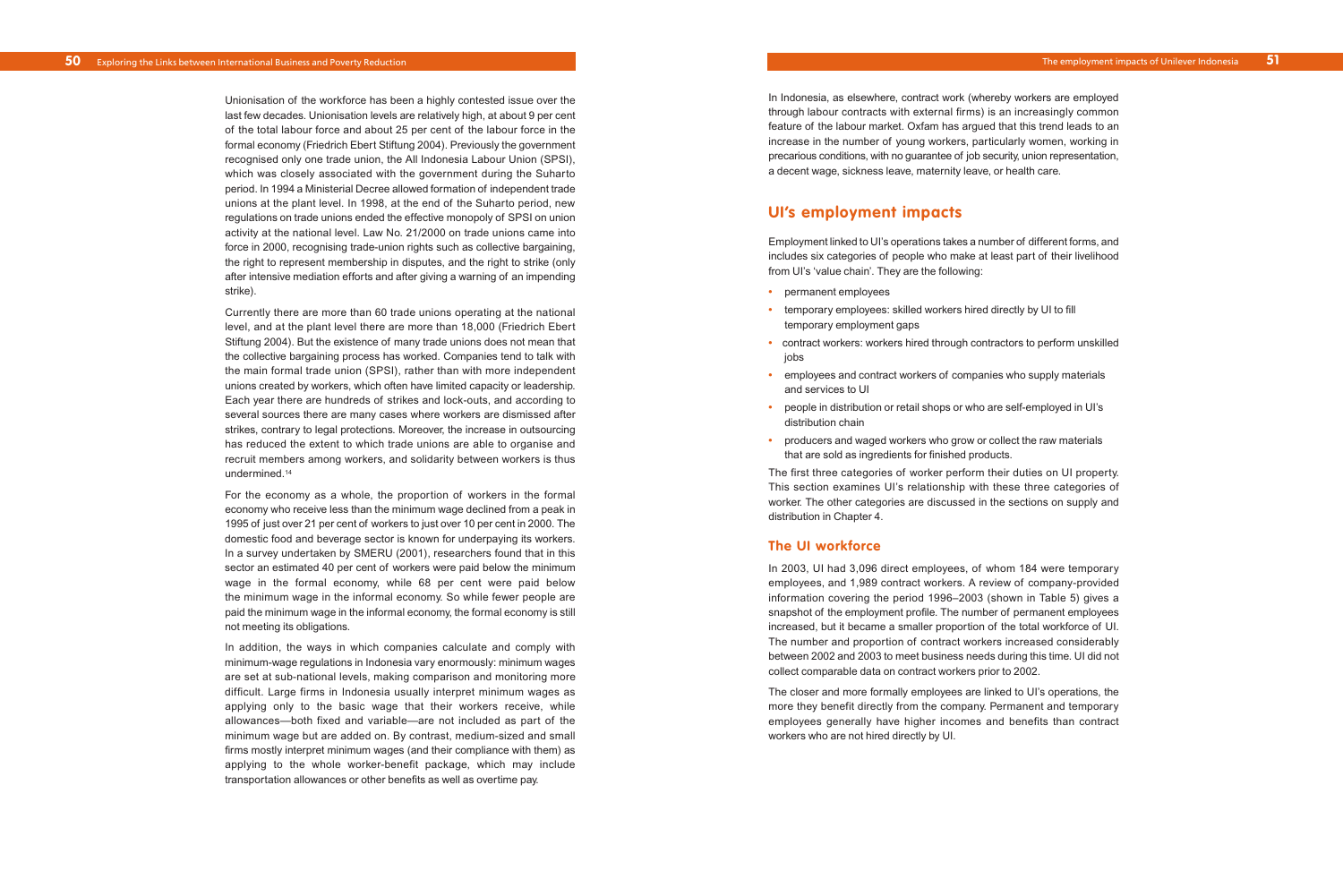According to UI officials, other key policies for *permanent* employees include the following:

- **• Contracts**. All workers have a written contract. No worker contracts are broken unless a product line is discontinued. When that happens, it is UI's policy to make every effort to find another position in the company for the affected workers.
- **• Benefits.** Health-care allowance is provided to all employees and their families (including the costs of medical consultations, eyeglasses, hospitalisation, medicines, counselling, and child care). Sick employees are visited by HR department officials, and information is provided to them and their families about their benefits. Maternity leave is provided in accordance with the law. Employees also have access to fitness facilities.
- **• Retirement.** Two years before retirement, a worker is given guidance and counselling to prepare for retirement, and assistance with opening a business should he or she desire to do so. Health-care costs are reimbursed for up to one year after retirement.
- **• Pensions.** All UI employees are part of the company's pension plan. Unlike most workers in Indonesia, all UI permanent employees have access to a company pension fund. In 1992, the government extended the retirement age from 55 to 60 years of age, as part of new regulations on pension funds.

The research for this report also investigated how company employment policies were implemented in practice. UI reports that its employment procedures match or exceed Indonesian legal requirements. Research conducted for this report found that the youngest worker was 20 years old (18 is the minimum legal age).

Workers' right to choose which union to join and to represent their interests has been guaranteed by law in Indonesia since 2000. Unilever's global policy is to fully respect the right of employees to join trade unions where they wish, and to work with unions when they are formed and formally recognised as negotiation partners.17 According to UI, company workers have the right to belong to any union in Indonesia. In practice, all of UI's nonmanagement permanent employees belong to SPSI, the trade union described above. UI maintains that SPSI works effectively on behalf of, and has the confidence of, its employees. In the research done for this report, all of the UI employees interviewed said that they were union members, but none held office. There is a two-year Collective Labour Agreement negotiated between the union and the company, and three-monthly meetings to deal with issues arising. Those interviewed by the research team felt that UI did not try to influence SPSI. On the other hand, Oxfam in Indonesia questions whether SPSI may constrain freedom of association by preventing workers from becoming members of other trade unions, and whether SPSI can represent workers' best interests.

|                                | 1996  | 1997  | 1998  | 1999  | 2000  | 2001  | 2002  | 2003  |  |
|--------------------------------|-------|-------|-------|-------|-------|-------|-------|-------|--|
| <b>Total</b><br>employees,     | 1,972 | 2,046 | 2,126 | 2,180 | 2,352 | 2,895 | 3,011 | 3,096 |  |
| of whom<br>temporary employees | 112   | 122   | 48    | 90    | 231   | 515   | 244   | 184   |  |
| <b>Total contract workers</b>  |       |       |       |       |       |       | 1,423 | 1,989 |  |

Table 5: UI employment data by type (1996–2003)

Source: UI

UI hires both permanent and temporary employees directly. Temporary employees are generally skilled workers who are hired on one-year contracts to fill job openings. They are hired as temporary employees, but may sometimes become permanent employees.

The third category of worker consists of skilled, semi-skilled, or unskilled contract workers (such as gardeners, cleaners, loaders/unloaders) who are hired and paid by third-party contractor agencies, and most of whom work on UI premises.15 UI pays the contracting company for a service, and these people are employed by the contractor to perform it. A small proportion of these individuals fulfil UI's criteria for employment and eventually become direct employees.

#### **Permanent employees**

According to UI's written employment policies, the company has systems in place to recruit, train, and promote permanent employees according to their qualifications and abilities. The data provided by UI and corroborated by this project's research team support the view that the company does not discriminate against candidates on the grounds of sex, religion, or ethnicity.

About 70 per cent of workers are male – a figure that is somewhat higher than the national average of 61–62 per cent. But a higher proportion of UI's female workers, compared with males, is reportedly promoted. About 92 per cent of UI's workforce is Muslim (compared with the national average of 88 per cent), but no information is available on ethnic minorities. Two-thirds of all employees have had a high-school education, while nearly 30 per cent have higher degrees. High education levels are an indication of the level of competition for positions at UI.

UI reports a low rate of employee turnover, with less than one per cent of its employees dismissed each year, and approximately 5 per cent leaving (most retiring) annually. The vast majority of UI permanent employees work for 20 years or more for the company, and stay in employment until they retire.16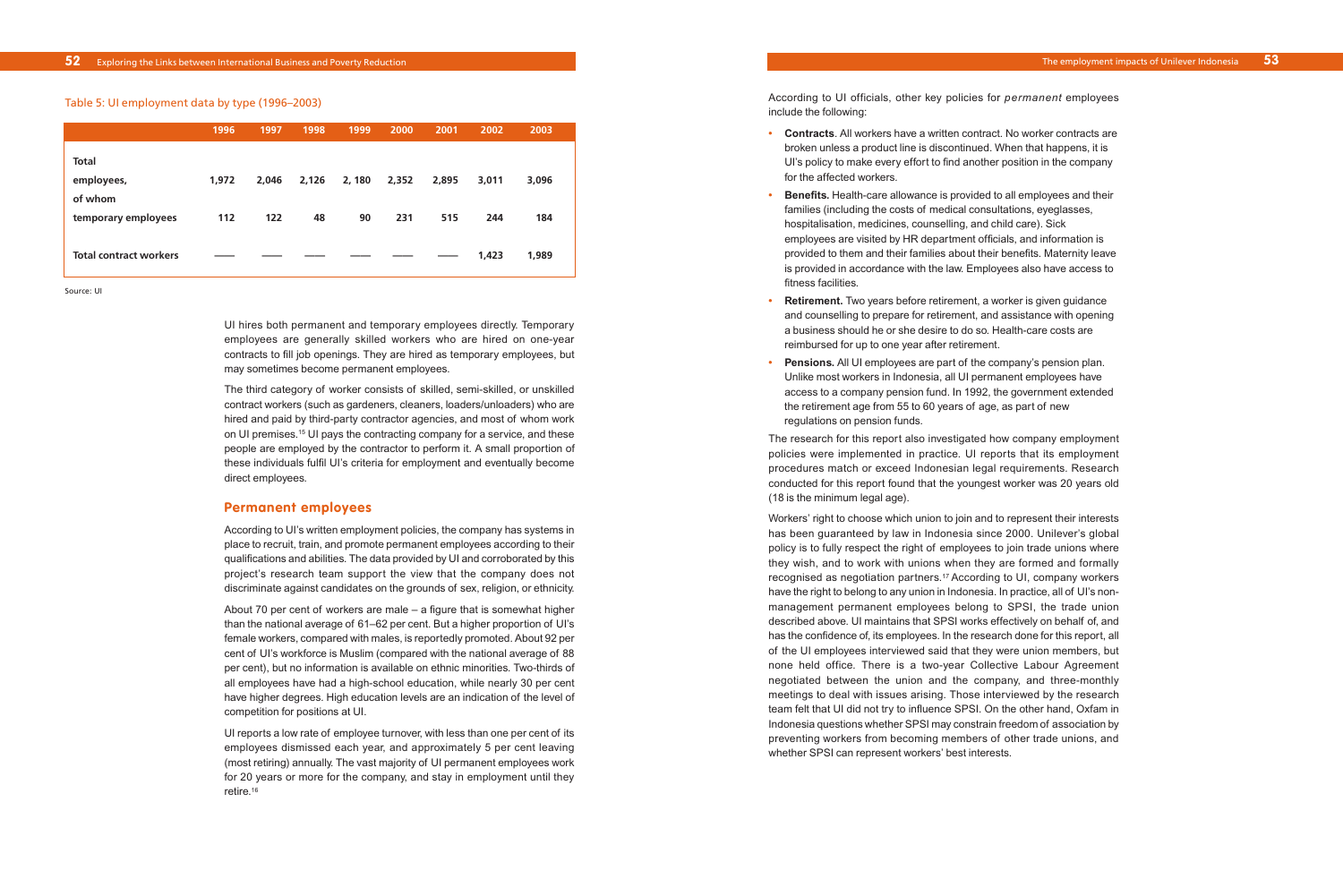Against this background, UI's average payment for wages and allowances for lowest entry-level permanent employees is more than twice the monthly KHM.

UI managers identify open communications, skills training, and concern for health and safety as being among the reasons why people work for UI. Performance in these areas is backed by company data:

- **• Openness**. UI appears to have transparent and on-going communication with employees. The company reports that in the last ten years no legal actions have been taken against the company by employees.
- **• Skills training.** All employees receive at least some training every year. UI aims to invest in training for employees, to help them to develop skills that they can retain and use whether inside or outside UI. In 2003, 2,620 workers received personal performance appraisals.
- **• Health and safety.** UI has high health and safety standards. According to UI data, only four accidents occurred between 1998 and 2003 that required employees to miss work. An additional eight accidents occurred over the same six-year period, but the individuals concerned were able to continue work. No entry-level employees were involved in accidents at UI between 1998 and 2003. As part of its Total Productive Maintenance (TPM) management, UI's health and safety reports are externally audited by the Japan Institute of Productive Maintenance. UI received the Indonesian government's 'Zero Accident Award' for ten consecutive years between 1992 and 2002. The research for this report found that when individuals are found not to be using protective gear, workers (and their supervisors) are given written warnings. After three warnings, a formal dismissal process is begun. UI's working conditions are pegged to Unilever's international standards.

The proportion of UI expenditures for labour from 1996 to 2002 was relatively flat, at 5.6 per cent of total spending, although it had increased to 7 per cent in 2003. This indicates that before, during, and after the financial crisis wages neither substantially increased nor decreased relative to other expenses. Generally speaking, UI is positioned in the top quartile of all Indonesian companies for pay and benefits. Table 6 shows UI entry-level salaries compared with minimum wages in Jakarta (1996–2003).

|                                     | 1996  | 1997  | 1998  | 1999  | 2000  | 2001  | 2002  | 2003  |
|-------------------------------------|-------|-------|-------|-------|-------|-------|-------|-------|
| Entry-level salary (1,000 Rp) 195.0 |       | 204.4 | 326.0 | 352.6 | 481.3 | 645.8 | 698.4 | 777.2 |
| Minimum wage in Jakarta             | 156.0 | 172.5 | 198.5 | 230.0 | 286.0 | 426.3 | 591.0 | 631.6 |
| UI salary as % of minimum<br>wage   | 125   | 118   | 164   | 153   | 168   | 151   | 118   | 123   |

Table 6: UI monthly salaries compared with Indonesian minimum wage (1996–2003)

Source: UI

The lowest-paid employee in UI is an entry level in 'job class' 4. As Table 6 shows, such a new employee receives a basic salary that is 20 per cent more than the minimum wage. Even ignoring the free medical insurance for each employee's family, when additional benefits are factored in UI actually spends 2.4 times more than required by law. This expenditure includes an annual allowance, home allowance, leave allowance, product allowance, and meal allowance, which take the entry-level employee's total wages and benefits package to a figure of 1,538,234 Rp (US\$ 179.50).

However, it could be argued that the minimum wage is not in fact a good comparator, given concerns about whether it is sufficient. For example, in 2003 the Indonesian government set the minimum monthly wage (for Java) at Rp 631,554 (US\$ 74). This sum is considered to be equal to 90 per cent of the value of 'minimum livelihood needs' (KHM, described in Chapter 1) for one person, not for the typical worker who is supporting several members of a household. The government set the legal minimum wage below the KHM in an attempt to encourage the creation of more jobs.

Many CSOs, including Oxfam, have called on governments and companies to adopt the concept of a 'living wage'. There is not full international agreement on how to define a living wage. ILO Convention 131 on fixing a minimum wage does not explicitly call for a living wage, but requires that elements considered in fixing minimum wages should include, in addition to economic factors and national conditions, 'the needs of workers and their families, taking into account the general level of wages in the country, the cost of living, social security benefits, and the relative living standards of other social groups'.

#### Table 7: UI average monthly earnings of entry-level permanent employees (Java), (2003)

| <b>Pay and benefits</b>  | Ul payment (Rp)        | Indonesian minimum wage (Rp) |
|--------------------------|------------------------|------------------------------|
| <b>Minimum salary</b>    | 777,183                | 631,554                      |
| <b>Annual allowance</b>  | 93,441                 | ۰                            |
| Home allowance           | 185,000                |                              |
| Leave allowance          | 62,274                 | ۰                            |
| <b>Product allowance</b> | 145,336                |                              |
| <b>Meal allowance</b>    | 275,000                |                              |
| <b>TOTAL</b>             | 1,538,234 (US\$179.50) | 631,554 (US\$74)             |

Source: UI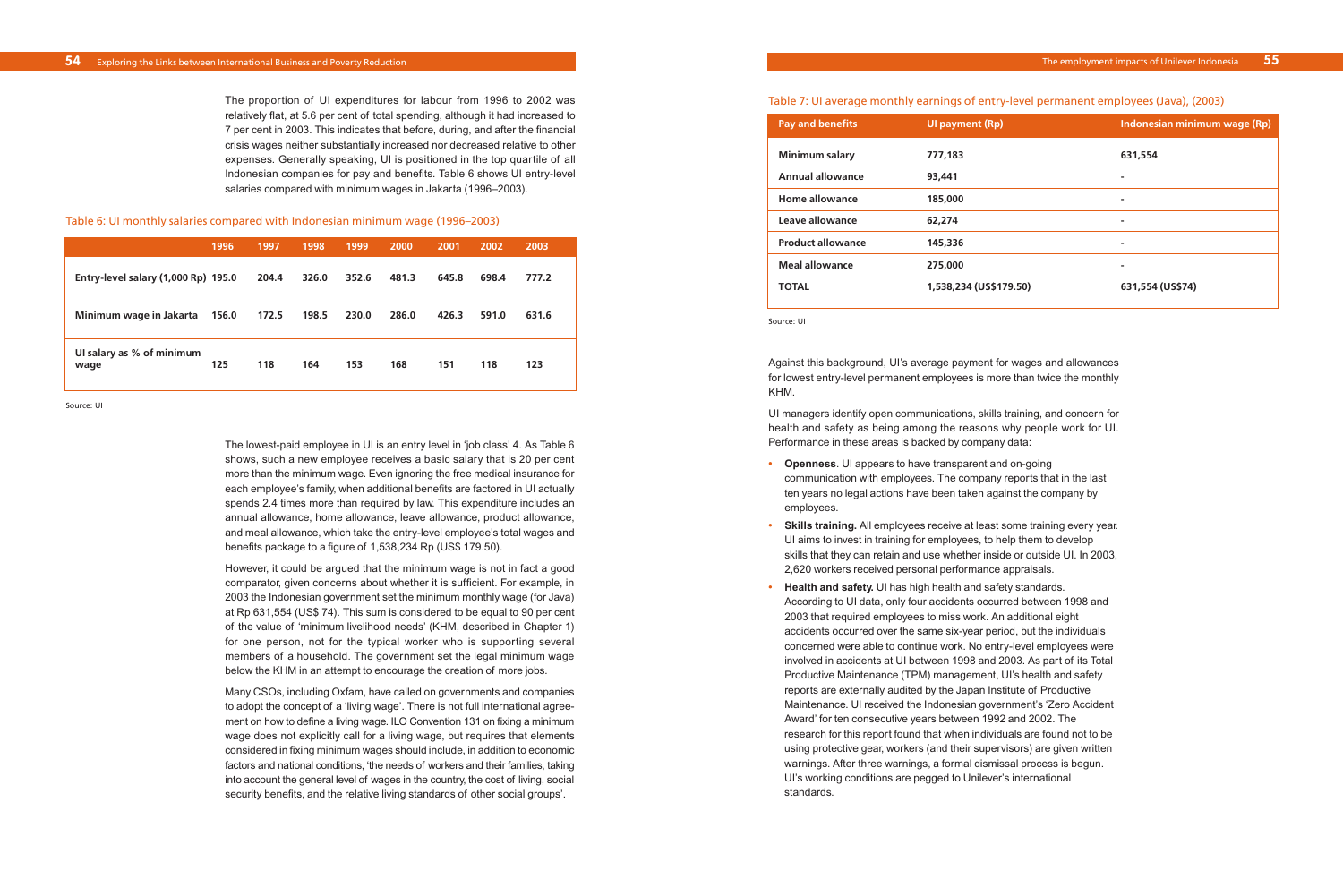In 2000 the Indonesian government introduced new legislation, giving companies more freedom to outsource operations, and limiting protection of workers. Following criticisms of this trend by workers and labour groups within Indonesia, the government has prepared a new decree with tighter regulations on outsourcing.19 The new decree allows companies to subcontract to other companies certain jobs that are not included in their core business. Outsourcing companies are no longer allowed to operate rolling contracts past the legal time limit, and are required to recruit and employ workers on a permanent basis.

In 2003 the total number of contract workers working for UI was 1,989, representing nearly 38 per cent of all labour working directly in UI facilities. In 2003 the number of contract labourers increased by more than seven per cent as a proportion of all labour working on UI premises, while the total of permanent employees increased by only two per cent. This was because there was a temporary increase in contract workers to handle the move of hair-care operations from Surabaya to Jakarta, and the need to package tea on manual assembly lines, pending the delivery of new equipment.

UI contracts workers through 21 agencies. These workers are typically employed in cleaning, gardening, catering, and loading products; they work in 17 sales depots and warehouses, in addition to seven manufacturing plants located in Surabaya and Bekasi/Jakarta.

For UI, contract workers are an important element of its overall human resources strategy. The company aims to ensure that each individual adds value in his or her role. The need for contract workers will change over time with seasonal variations, changing technology, and competitor and market developments. Against this background UI takes into consideration, as requested by the government and in line with its CSR policies, ways in which it might generate rather than reduce employment, particularly among low-skilled workers within its contracted workforce.

UI policy requires all agencies providing contract labour services to the company to obey the law – including honouring the agreed length of employment contracts. UI annually checks/audits its 21 contractor agencies against the terms of their contracts, including adherence to its Code of Business Principles, licences, and observance of manpower laws and health and safety laws. UI as a large company also withholds tax for payment by the contractor, as required by government. For UI, it is in the company's interest that the contractor company obeys the law. Where breaches are reported, UI will act with the contractor to correct them. According to data supplied by UI, the company's contract workers receive remuneration more than 20 per cent better than that required under Indonesian law or often given by other companies. Basic training is provided by the contractor/agencies, and UI provides additional training for contract workers in safety, hygiene, and fire-fighting.

Research for this report illustrated some of the problems that may arise. In interviews with 22 contract workers (including drivers, maintenance workers, secretaries, and packers), 13 reported that they had been retained

Research<sup>18</sup> suggests that women are particularly likely to be engaged in contract work in factories and the processing activities of supply chains, and that they experience lower levels of job security, pay, and benefits than either male contract workers or permanent employees. Moreover, 'flexibility' of workers often means no benefits and, as documented by research in supply chains worldwide, it can mean that people have to work in multiple flexible jobs in order to feed their families and pay health-care costs that are not covered by employers.

Unilever Indonesia is one of Unilever's many operating companies around the world, and as such it manages its business within a common framework of values set by the company's Corporate Purpose (www.unilever.com/ company/ourpurpose/) and its Code of Business Principles (www.unilever.com/ company/ourprinciples/). UI is supported by a range of policies on issues as diverse as employment practices, relations with business partners, and the management of health, safety, and the environment. One benefit of this arrangement is that the local company's policy and practice are set to meet high international standards, as well as local legal and other requirements. In addition, because UI is listed on the local stock exchange, the level of public disclosure required is higher than that for unlisted companies. This has led to a regular and detailed annual publishing of information, not solely on financial performance but also on wider matters. The company's reporting has led in turn to regular reports by independent financial analysts, and these reports are a good source of information about the company.

Unilever's approach to incorporating its stated corporate values and written policies into the practices of its business in different countries and cultures around the world is through self-assessment and positive-assurance systems to monitor overall operation of policies and practices. Performance is also subject to regular review by internal auditors, as well as regional and international auditors, consisting of senior managers from sister companies within the Unilever family. In addition, UI has an independent Board of Commissioners, which receives regular reports from the company's Board of Directors, its Audit Committee, and its external auditors (PricewaterhouseCoopers) on business performance and integrity. They issue a comment on the company's performance each year in the annual report.

#### **Contract workers**

Many companies and organisations around the world are increasingly using contracted and sub-contracted labour, both on and off their premises. The tasks range from cleaning by a sub-contractor, to temporary office work contracted through employment agencies, to outsourcing complete production operations performed by hundreds of employees. Employers use contract labour because it offers them flexibility, allowing them to focus on 'core competencies' rather than having many specialisations, to reduce or spread risks, and to reduce total employment costs.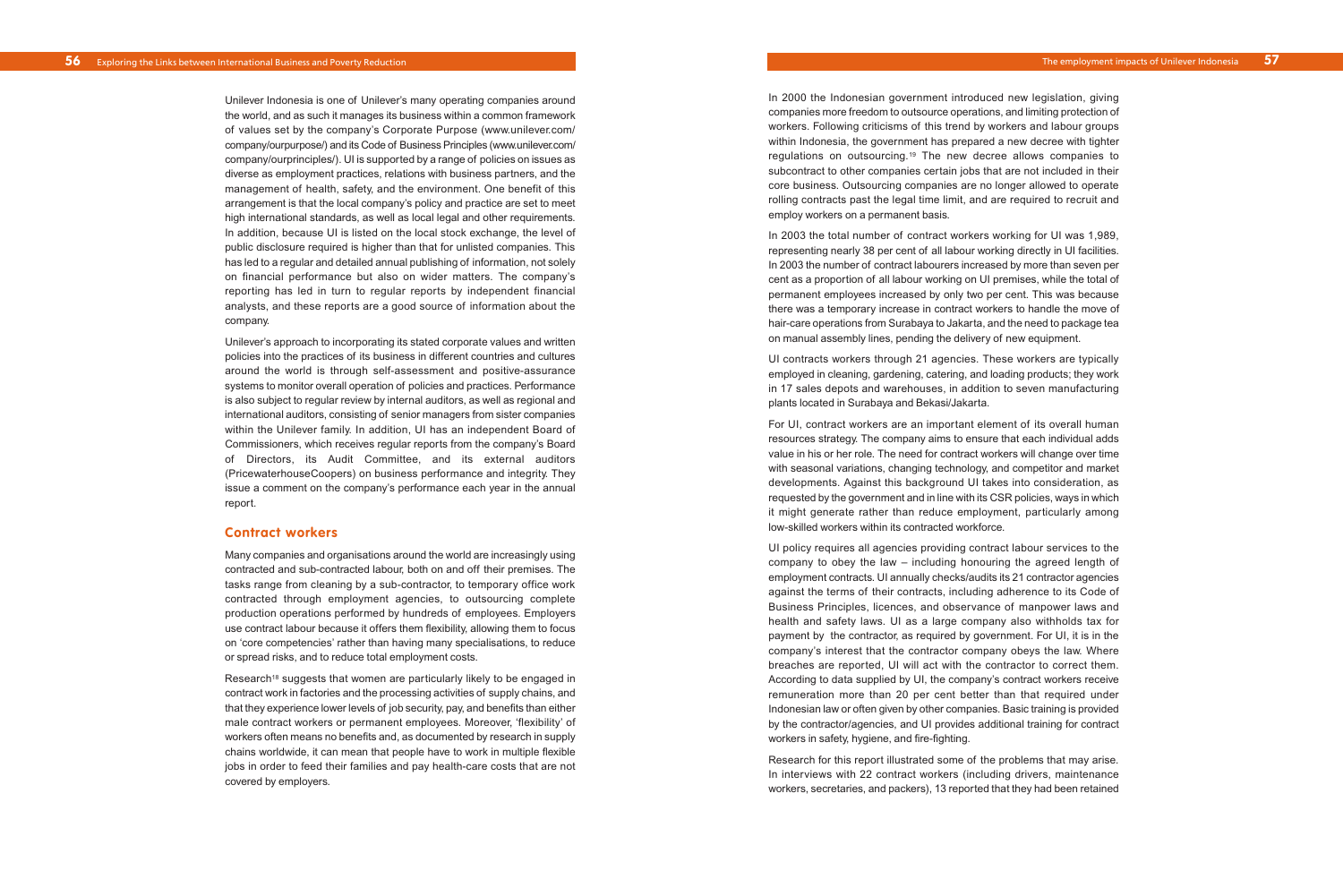## **Key insights: UI's employment impacts**

The research supporting this report, albeit limited, suggests that UI sets high standards for the treatment of its permanent employees, in line with the global Unilever Code of Business Principles. Pay and benefits are above what is required by law, positioning UI in the top quartile of Indonesian companies. In terms of policy and practice, there are high health and safety standards, good retirement and maternity benefits and workplace facilities, and a strong emphasis on training. All UI employees have a written contract, and there are clear procedures for negotiations between workers, the union, and management.

Research for this project suggests that the closer and more formally employees are linked to UI's operations, the more they benefit directly from the company. Contract workers generally had lower pay and benefits than UI's permanent employees, and different contractual conditions. Although contract employment is recognised as an important part of UI's business strategy, the research indicates two respects in which improvement is needed, and UI is committed to take action accordingly to protect labour rights. These two areas for improvement are (1) ensuring that UI's laboursupply companies observe legal requirements concerning the transfer of temporary employees to permanent employment contracts; and (2) the need to respond to concerns raised by a female contract worker that illness or pregnancy could result in loss of employment.

The research illustrated how contracting out employment may reduce a parent company's ability to monitor the situation of contract workers or suppliers' employees – a fact which, in Oxfam's view, may result in the emergence of gaps between corporate policy and practice in the treatment of contracted workforce. This structural weakening of the relationship between employers and their workers can be exacerbated by contract workers' difficulties in joining unions. For these reasons, companies, governments, and CSOs need to work together to protect the rights of contract workers. Given the rapid expansion of contract labour globally, there is a need for a much better understanding of how contracting operates, and how workers' rights can be protected.

as contract workers beyond the legal three-year period of time (one had worked for ten years on contract) after which they should have become permanent employees. The fear of losing their jobs meant that most never made complaints to their employer (the companies who supply contract workers to UI). UI was surprised by this reported finding and undertook to conduct a specific review of contract workers' employment-contract status with the agencies.

UI does not hold gender-disaggregated data on contract workers, but obviously some proportion of them is female. Many of those interviewed in this research said that female contract workers fear dismissal for complaining, for being ill, or missing work. One woman contract worker interviewed for this research project feared getting pregnant because she believed she would lose her job with her employer, the contracting agency. UI and other companies need to respond to this type of gender discrimination and find ways to remove it. There is a range of ways in which corporate policies and practices for permanent employees could be encouraged among the labour-supplier companies with whom UI works. UI acknowledges this point. Where under-performance on any of the parameters of its contracts is noted, UI will act with the contractor to correct this.

The use of contract labour is a global trend. In 2003 its use increased on UI premises for specific purposes. While future trends in contract employment at UI are unclear, Oxfam is concerned that the number of contract workers functioning within UI is significant, at around 40 per cent of the workforce in 2003. Oxfam research in this and other business sectors has found that global companies can have a positive influence on the wages and conditions of contract workers. While contracting services is a legal practice and may meet the needs of companies, Oxfam fears that it may also allow companies to avoid the direct costs of hiring permanent employees. Companies have a duty to ensure that the contracted companies obey the law and uphold labour standards. The challenge for companies like UI is to find effective ways of monitoring the standards of operations that are outside their direct influence.

For governments and CSOs, the long-term wider challenge related to contract work is to ensure the enforcement of good labour standards, to combat exploitative labour arrangements, and to support meaningful bargaining power of workers in the economy generally. Whether contract workers are on the first step of a corporate ladder, or whether they are working in precarious conditions with little chance of upward mobility, depends considerably on the practices of the companies involved and the extent to which economic opportunities are available and dispersed throughout the economy. This issue is explored in the next chapter, which attempts to quantify the value and employment supported by UI operations in Indonesia.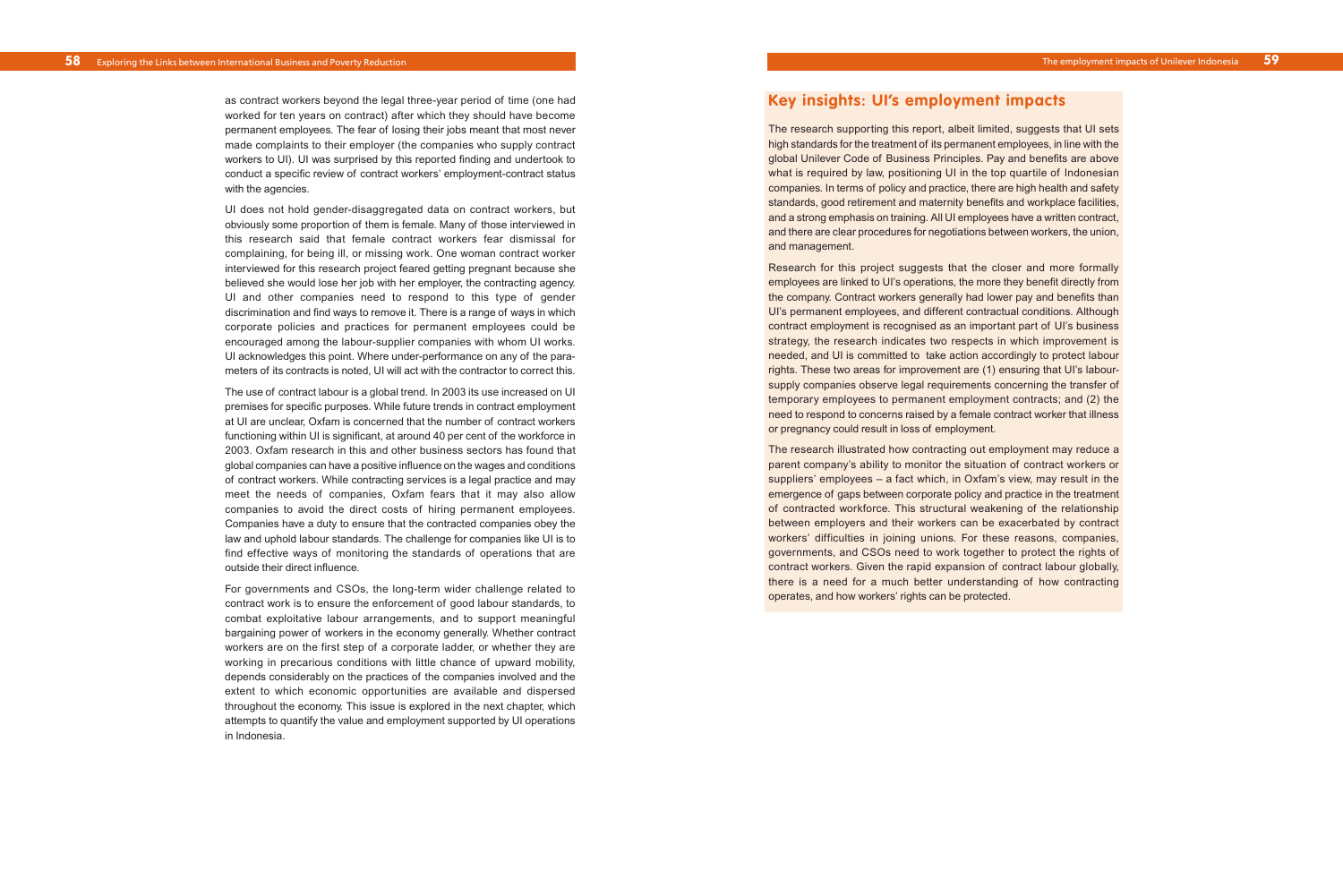one of UI's food brands: *kecap bango*, a sweet soy sauce made from labour-intensive agricultural inputs.

Figure 4 summarises the three broad 'streams' in the value chain where the policies and practices of a FMCG company such as UI may have significant impacts on workers, consumers, communities, and the environment. The three streams are *quality control* (incorporating consumer safety); *environmental responsibility* (incorporating, for example, resource use, pollution, transport, and packaging); and *social responsibility* (incorporating, for example, safety, working conditions, and pay). From UI's perspective, the need to ensure quality and safety for consumers has driven a careful analysis and management of the backward and forward linkages for each product. These quality drivers have increasingly tended to include environmental and social issues.

#### Figure 4: UI and its business partners: from sourcing to marketplace

The business operations of a large company like UI are at the centre of a complex value chain with both forward and backward linkages into the economy. The company relates most directly and most often with those companies that work closest to it in the value chain (for example, direct suppliers and distributors of its products), and more distantly with those entities that are farthest from it and with whom it has the least contact (for instance, agricultural producers on the supply side, and small-scale retailers on the distribution side).

This chapter aims to assess the extent to which the producers, suppliers, distributors, and retailers who are linked to UI through its value chain are able to participate in the benefits of UI's successes. It looks first at UI's relationships with its direct supplier companies, then analyses the benefits and risks to producers of raw materials arising from their participation in the UI value chain. Next it considers the impacts of involvement at the distribution and retail end of the UI value chain. Finally, it analyses and compares the creation of value and the distribution of income for the different actors in UI's value chain as a whole, as products move from the materials stage, through the supply stage, to distribution.

The creation of value, income, assets, and employment in itself is not necessarily an indicator of impacts that benefit poor people. Whether or not benefits accrue to people living in poverty also depends on the way in which the benefits of value-chain participation are distributed. Therefore the analysis addresses the question of how becoming part of the UI value chain affects the lives of people living in poverty in Indonesia, and how these impacts could benefit poor people further.

UI manufactures and markets hundreds of products. Production volumes are dominated by its home-care and personal-care brands (84 per cent of sales in 2003), with ingredients that come mainly from highly processed inputs and industrial processes, with smaller inputs of agricultural raw materials. Value-chain analysis is extremely complex. It is virtually impossible, given real constraints of time and money, to undertake a complete value-chain analysis of all UI products and investments. In addition, the impacts are dynamic and challenging to measure, so that understanding what is happening at one point does not necessarily hold constant as industry operating practices evolve. This report considers value-chain analysis broadly across the business and then looks in depth at

# **4 The value chain from supply to distribution**



Adapted with permission from models developed by The Corporate Citizenship Company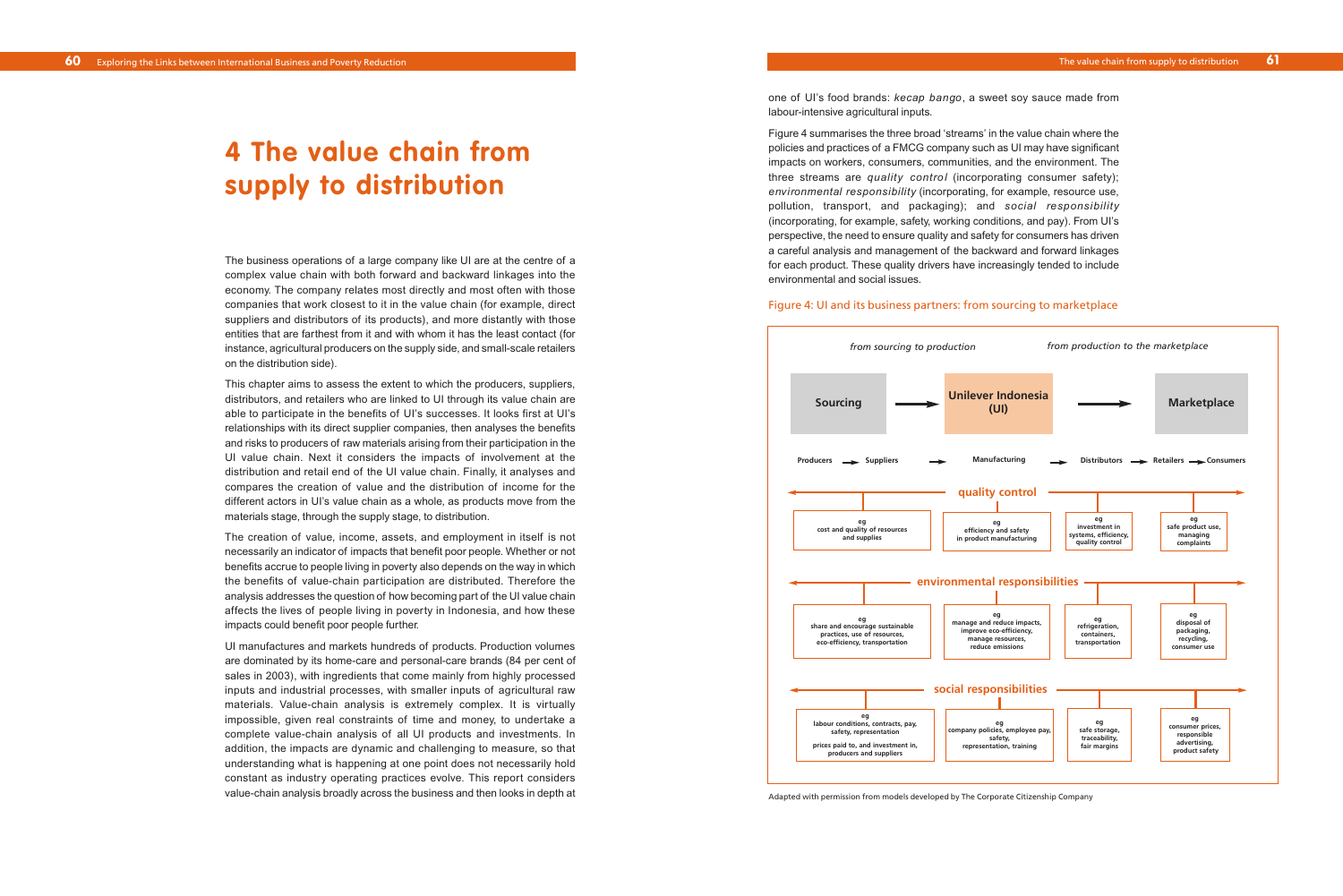audited for product quality each year. Research for this report suggests that UI does not break contracts with its suppliers, and that contracts generally run from six months to a year before they are renewed. This emphasis on building long-term relationships with supplier companies is likely to reduce job insecurity within the supply chain.

Perhaps the single most important impact of UI's overall business strategy is that it creates opportunities for local entrepreneurs to supply UI's various needs. In fact, the company operates many programmes that are designed to identify, work with, and foster the growth of local entrepreneurs and SMEs, as local sourcing is clearly a benefit to UI. Most of this influence is possible because UI has limited its focus to manufacturing and marketing, so it is not competing with potential partners. This gives opportunities to a wide range of individuals and companies in Indonesia to become directly involved in the UI supply or distribution chain.

In general, after three–four years of close support, UI begins to encourage more independence in the suppliers' business strategy and management. UI continues to serve as an intermediary with banks and to advise suppliers about borrowing and loan-repayment strategies to help their credit rating.

## **Terms and conditions for workers in the supplier companies of UI**

All 334 suppliers are required by UI to sign its Code of Business Principles, which seeks to promote a range of ethical, social, and environmental standards. Through negotiations and on-going dialogue, UI encourages supplier companies to maintain ethical standards and other standards over and above its requirement for suppliers to adhere to all national laws. For example, Indonesian law requires that children are not employed, and that employers pay a minimum wage. In addition, UI encourages suppliers to pay at least 10 per cent above the legal minimum wage. (The norm in Indonesia tends to be lower than the official minimum wage. It is standard practice for many small firms to count transportation costs and meal allowances toward the 'minimum wage', in effect paying a base salary of only 75 per cent of the government's official minimum wage.)

UI says that, in practice, its suppliers and other partners pay even higher wages than this and offer better packages, including benefits such as meal, medical, and annual allowances (for the observance of festivals and Ramadan). UI estimates that the average wage payments made by its partners are 158 per cent of what is required by law in Indonesia (see Table 8). Nevertheless, the research team's interviews with a small number of employees and workers in supplier companies and within UI indicated that pay and conditions among supplier companies are generally less generous than within UI.

## **Supplier companies**

The purchasing policies and practices of large companies can have a range of positive and negative impacts on supplier companies, and, in turn, on people working in the supply chain. A purchasing company negotiating a major supply contract may make a range of stipulations relating to the quality and standards required of the product, the delivery date and price of the final product, and the length of the contract. These factors may have a negative impact on workers' wages and conditions. On the other hand, contracts may attempt to ensure that the conditions required for achieving goals relating to quality and working standards will be put in place. Such contracts may secure better terms and working conditions for workers. Decisions about where and what to purchase, and from whom, and how often to change suppliers, have onward impacts on the livelihood security of workers within the supply chain.

UI purchases a wide range of goods and services from its supplier companies. While some raw materials and manufactured goods are bought abroad and imported for manufacturing in Indonesia, UI purchases the great majority of its goods and services (84 per cent – see below) through a local supply chain, made up of Indonesian and international companies with operations in Indonesia. The supply chain behind these purchases represents a major economic multiplier effect of UI's local investment, with wide potential impacts on the livelihoods of people living in poverty in Indonesia.

## **An overview of UI's relationships with supplier companies in Indonesia**

The majority of UI's business is in the home and personal-care sector. Many, but not all, ingredients used to make the personal-care and household products that UI sells are either chemical-based or made from highly refined agricultural materials. Chemicals are the largest single set of UI purchases, representing 9 per cent of all purchases.20

In 2003, UI worked with 334 suppliers, spending approximately Rp 3,591 billion (US\$ 419 million). Of these, 265 suppliers were domestic, and 69 were international companies. Domestic suppliers provided 84 per cent of goods and services, while overseas suppliers provided 16 per cent of the total. Some supplier companies were set up with support from UI to supply it with key goods and services to the quality standards that it requires. Today, UI represents on average only 15–25 per cent of the sales of these suppliers.

In 2003, the top ten suppliers (by value) were all Indonesian companies, accounting for 34 per cent of all UI purchases in that year. The average duration of these suppliers' working relationship with UI is 15 years. Some 90 per cent of all suppliers and contract purchasers / co-packers (CPs) have written contracts. The arrangements not covered by written contracts relate to occasional or irregular purchases.21 Some 30 per cent of suppliers are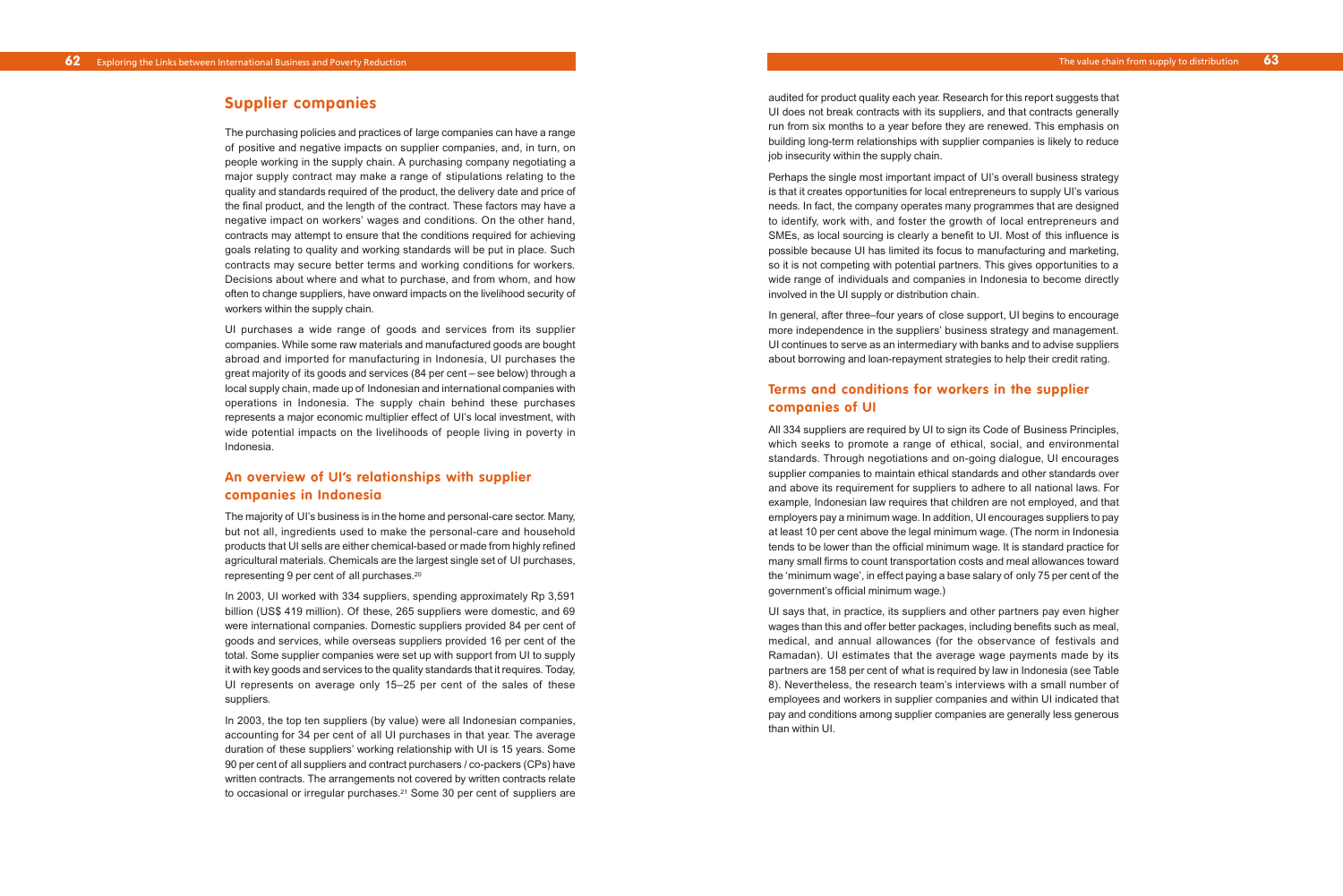UI emphasises that the key to its successful partnerships with suppliers is that it does not have adversarial relationships with its partners. UI reports that there have been no legal actions either by or against its suppliers during the past ten years. UI works with its partners over time to achieve and maintain standards. For all parties, this is an on-going learning experience, based on mutual self-interest. UI tries to improve performance, rather than relying on enforcing compliance, and looks for common ground to reduce negative impacts and maintain standards. This approach extends to cost management. Oxfam believes that expanding these requirements to apply to labour standards would increase UI's positive influence on labour rights in the supply chain.

UI buys large volumes of goods and services, and negotiates volume discounts with suppliers. According to the research, UI is the largest and most valued client for most of its suppliers. In the course of the research, some suppliers explained that low prices, due either to high volume reductions negotiated by UI or simply a drop in the market price, have sometimes forced them to require lower prices back through their own supply chain, in order to meet UI's requirements. This can have adverse effects on farmers and other raw-material suppliers (as well as those who work for them), who have the least bargaining power in the value chain.

Some inputs, like crude palm oil and coconut oil (used for soap manufacture) have traditionally been available in Indonesia. Box 5 illustrates UI's policy of encouraging the sourcing of products and ingredients from within Indonesia.

As with UI, it is probable that a good number of suppliers employ contract workers. UI does not keep records or require its suppliers to submit records of their use of contract workers. The research found in two companies surveyed that contract workers made up 15 per cent and 40 per cent respectively of the supplier workforce.

Over time, UI's business strategy has come to focus on high-volume, hightechnology, and high value-added operations. It has outsourced parts of the operation that were self-contained and non-proprietary, ranging from professional services to some of the more labour-intensive aspects of production. In this way UI has reduced capital, management, and oversight costs, while at the same time building production capacity elsewhere among independent companies within Indonesia. UI works in partnership with and invests in many third-party manufacturers, for example by providing raw materials, packaging, machinery, and other equipment, as well as technical assistance.

> phosphate) as the abrasive agent in y produced locally. They include those Nndokemindo (in Surabaya). Case Study toothpaste (this is 45 per cent of product made from wood fibres and paper, 3 (page 79) discusses how the manuformulation). Sorbitol (some 27 per cent as well as high-technology plastics like facture of shampoo, which consists of Detergent surfactants are produced in Indonesia by Cognis Indonesia and PT highly processed inputs rather than agricultural inputs, can have an impact on the lives of poor people.

In addition to encouraging adherence to Unilever's Code of Business Principles, UI requires every supplier's overall policies and practices to be monitored as part of the annual evaluation for the Preferred Supplier Programme. Over three years, all suppliers are audited. UI suppliers are required to meet the same global standards for environment, health and safety as it does itself. As a consequence, UI has had to invest in overhauling the production systems within its SME partners to comply with requirements for quality, quantity, timeliness of deliveries, and protection of both occupational health and safety in the workplace and the natural environment. UI has developed training strategies with technical assistance and close supervisory support for each partner. In addition, it has developed systems to penalise those partners that do not meet its standards. UI reports that the ultimate penalty of contract termination has been enforced only once in the history of its partnerships.

| <b>Expense</b>          | <b>UI partner</b><br>payment<br>(Rp) | <b>UI partner</b><br>payment<br>(S) | <b>Indonesian</b><br>minimum wage<br>(Rp) | <b>Indonesian</b><br>minimum wage<br>(S) |
|-------------------------|--------------------------------------|-------------------------------------|-------------------------------------------|------------------------------------------|
| <b>Minimum salary</b>   | 694,100                              | 81                                  | 631,554                                   | 73.7                                     |
| <b>Annual allowance</b> | 86,763                               | 10.1                                | 0                                         | 0                                        |
| Insurance allowance     | 31,235                               | 3.65                                | 0                                         | 0                                        |
| <b>Meal allowance</b>   | 187,500                              | 21.9                                | 0                                         | 0                                        |

Table 8: UI estimates of average monthly payments to entry-level workers (Java) paid by UI thirdparty partners (2003)

Source: UI

#### **Toothpaste**

Local calcium carbonate has replaced imported ingredients (e.g. dicalcium produced from cassava grown by 15,000 local farmers, rather than imported. Case Study 1 (page 66) discusses how the supplier PT Sorini affects local production of cassava. UI's flavouring supplier is attempting to grow peppermint in Indonesia (imported peppermint is currently the single most costly input for toothpaste).

of toothpaste formulation) is now flexi-packaging and laminate web. In the past, packaging and packing materials were imported. Now they are Case Study 2 (page 67) reports on how Dai Nippon, a packaging supplier, is

#### **Packaging materials**

influenced by UI.

#### **Shampoo**

#### **Box 5: Examples of UI sourcing in Indonesia**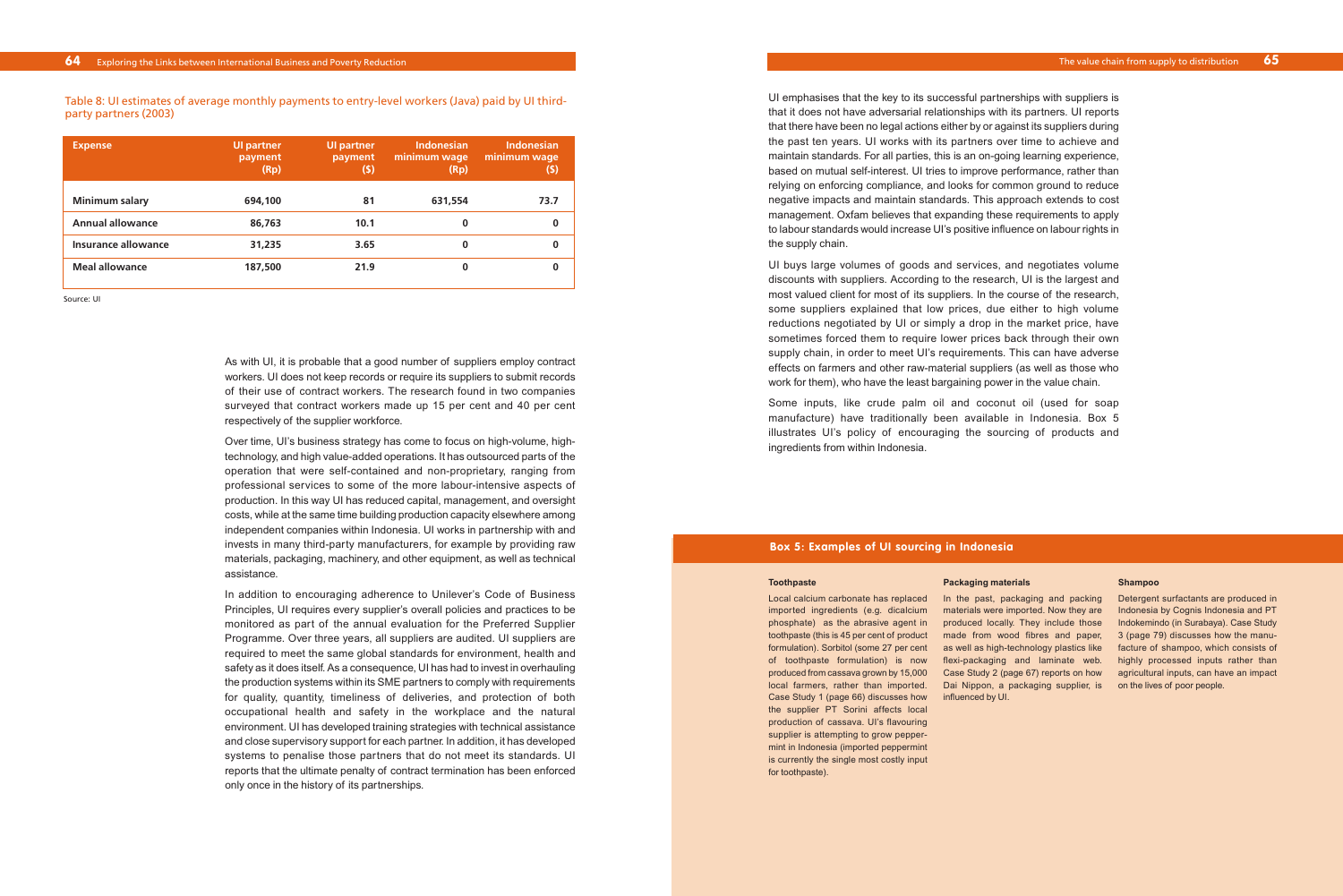## **Producers of raw materials**

Some of the products that UI sells are made from a range of Indonesian raw materials, which are sourced from a large number of diverse producers, traders, and processors. The five major agricultural raw materials entering UI's local supply chain are tea, palm oil, cassava, black soybean, and coconut sugar. Many of the producers<sup>25</sup> growing these crops are among the poorest people in UI's value chain. As a result, the potential impact of propoor supply-chain policies directed at primary producers is considerable.

In assessing impacts on the poor, it is important to note that most of UI's purchases of these raw agricultural materials are made from traders and processors, not from poor agricultural producers directly. The 'primary producers' of these materials are usually several transactions removed from UI. While a large company's purchasing policies and practices can have major impacts on employment, working conditions, and basic wages for those who work for its suppliers and their suppliers in turn, it is clear that these positive impacts tend to be weakened as they move farther out along the value chain. How should the relative advantages and disadvantages of operating in the supply chains of major companies be weighed, as against selling into traditional markets?

Yet the opportunities that a globalised economy creates for MNCs like Unilever pose dilemmas and trade-offs that can affect this positive policy of local sourcing. For example, in the future it may be better to manufacture a product such as toothpaste in one Asian regional centre rather than in several countries, either because of cost savings, or because a plant elsewhere is more efficient and/or run to high environmental standards. The benefits of this would have to be weighed against the higher transportation costs, local regulations, cultural preferences, and risks posed by a single source of supply. Oxfam would ask that the relevant stakeholders, such as workers or local communities likely to be affected, were consulted about such decisions as transparently and sensitively as possible.

PT Sorini, a company based in East Java, was founded in 1983 to supply UI with sorbitol, a major ingredient of toothpaste. Sorbitol is made from starch extracted from cassava, which is purchased from farmers in East Java. By 2003, Sorini purchased some 80,000 MT of cassava per annum. Optimum cassava yields are 8 MT/hectare, and the growing time is roughly eight months. Since each farmer owns 0.25 ha on average, it is estimated that this market is supplied directly by some 200,000 farmers. Sorini now exports 70 per cent of its production to 55 countries. UI buys approximately 20 per cent of the company's total production.

PT Sorini has 400 employees, and most of them come from the local area. Two per cent of employees are women. According to UI's assessment, PT Sorini pays entry-level workers about 10 per cent more than the regional legal minimum wage. Other benefits (such as health-care allowances, leave of absence, overtime pay, and maternity leave) comply with or exceed government regulations. The company also provides on-going training for workers.

PT Sorini uses water from the local area in its processing plant. In 2003 the company made a voluntary donation of Rp 25 million to the village for the use of water in processing and manufacturing sorbitol, thus providing an additional incentive for the village to keep the water clean.23 PT Sorini also supports domestic waste, public health, and community-development programmes in the local village. Sorini works with local raw-material producers to find useful ways to dispose of the company's solid and liquid waste: by using it for feeding cattle and watering crops, respectively.

In support of PT Sorini and other suppliers, UI is helping to find ways of working more directly with primary producers to ensure product quality and quantity. This benefits UI, because it ensures a steady supply of inputs of consistent quality; it also benefits the producers, because it is a dependable market for highvolume sales and reduced transaction costs. Such win–win solutions can benefit both buyer and seller, without necessarily making either unduly dependent on the other.

## **Case study 1: Economic and employment impacts in the UI supply chain: the case of PT Sorini, a supplier of raw materials22**

Dai Nippon is a printing and product-packing company with 2,500 employees. Founded in 1972, it was dedicated to supplying UI. Over time this has changed: while UI is still Dai Nippon's largest single client (25 per cent of sales), the company also works with a wide range of other clients.

UI has had a large impact on Dai Nippon. Their relationship shows that multinational companies can encourage good business practices, as well as corporate social responsibility, among smaller national companies. UI helped the company to address management problems and has provided technical assistance on a range of issues facing the company. Today, Dai Nippon is broadly respected in its own right and competes in both domestic and international markets.

According to UI's assessment, in addition to overall management and product-quality issues, UI has influenced Dai Nippon's employment and environmental policies and practices. For example, the company has two medical centres for employees, staffed by doctors and nurses. Every employee is required to have a free medical check-up each year. The company also provides child care for its employees.

Each year, UI undertakes a supplier-quality assessment. Dai Nippon has been awarded the status of Preferred Supplier (evaluated according to its management, quality, logistics and delivery, technical services, prices, plant safety, and environmental impacts) for the past four years.

### **Case study 2: Economic and employment impacts in the UI supply chain: the case of Dai Nippon, a packaging supplier24**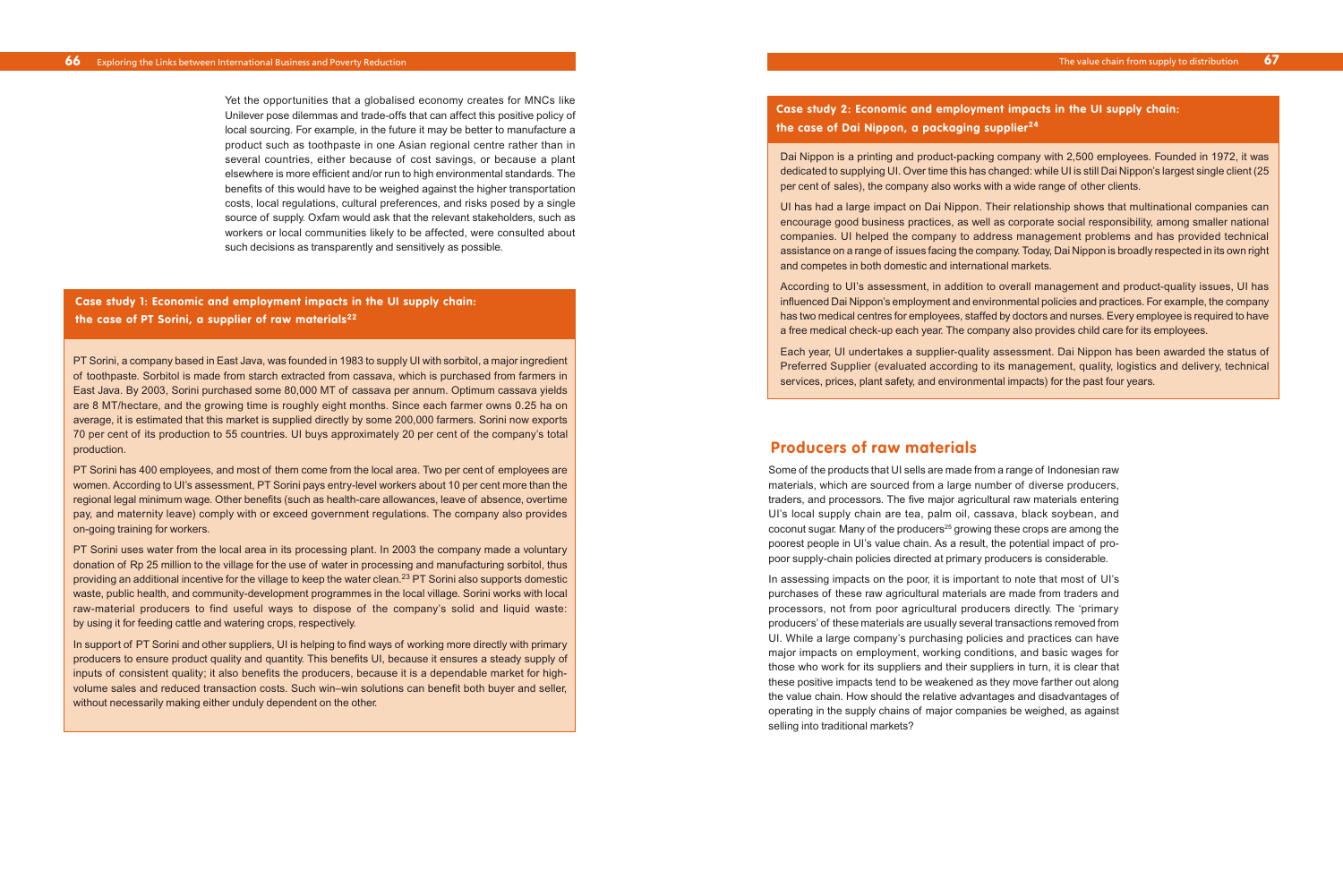In 2002, UI initiated a pilot project to source one of its ingredients directly from farmers. Because sales had increased dramatically since UI acquired the brand, the company needed to find ways to secure a constantly expanding supply of black soybeans of consistent quality, suitable for making Kecap Bango. (Gearing up production in the near term to match market demand was made more difficult because it takes nine months to ferment the black soybeans.) These opportunities and bottlenecks gave impetus to UI's work with primary producers to secure sources to satisfy future demand. In addition, black soy is a new and relatively minor agricultural raw material for UI, a fact which made it easier for the company to intervene in the value chain.

The ingredients of Kecap Bango are agricultural products that have been produced in Indonesia for a very long time: coconut sugar, soy sauce made from fermented black soybeans, and brine. Black soy has been produced for centuries in Indonesia and is commonly used to make sweet soy sauce. Coconut sugar represents more than 80 per cent of the product by weight, and a high proportion of the volume as an input. Both of these products are labour-intensive and traditionally are produced by and sourced from a labyrinth of small farmers and traders. Neither of these products is grown on plantations.

The number of coconut-sugar producers and black-soy farmers supplying the current level of production of Kecap Bango is estimated at 13,815 (see Figure 5). Thus, while Kecap Bango represents a very small proportion of UI's total sales, the people producing and trading in the Kecap Bango supply chain are a much larger proportion of the estimated employment within UI's entire supply chain. It is one of UI's more labour-intensive products.

Considerable research from around the world has found that small-scale agricultural producers are usually the least advantaged participants in a value chain. For this product, the black-soybean producers have more advantages than the coconut-sugar producers, because they hold more negotiating power in transactions with traders and companies. First, the demand for black soybean is strong, because it is a 'niche' product and there is a limited number of producers, whereas there is a large supply of coconut sugar, compared with demand. Second, because coconut-sugar producers are usually dependent on credit from the traders who buy their production, they are in a weak bargaining position when selling their commodity.

At the global level, Unilever is a major and 0.25 of global production. Similarly, global exports, and 25 per cent of management practices (BMPs) for tea Indonesia's tea exports.<sup>27</sup>

Black-soybean production is highly specialised. Locally, there is little quality control or consistency of product: there are some 46 varieties of black soybean in production, which are often mixed in the marketplace. With increasing demand for high-quality black soybeans throughout Java, UI was concerned to maintain sufficient supply. When UI first acquired Kecap Bango, all purchases were made through traders. However, the company moved to develop a pilot programme to create an alternative supply chain for the crop, sourcing more directly from producers to improve overall quality, stimulate production, ensure sufficient supplies as markets expanded, and, if possible, reduce costs.

Oxfam describes 'alternative supply chains' as those that increase the market power, income, savings and/or choice of poor producers in their interaction with companies. This can be accomplished through direct purchasing at higher prices, by pre-financing production, or by direct bargaining on prices between producers or producer associations and buyers, for example.

The detailed case study in the next section sets out UI's progress in partnering with black-soy producers to develop an alternative to the traditional supply chain.

### **Kecap Bango sweet soy sauce: from farm to fork**

It was beyond the scope of this project to analyse all of UI's relationships with primary producers. Instead, this section examines the case of one product in detail: Kecap Bango sweet soy sauce, made from two agricultural products that are sourced locally. This research explored whether, under UI management, the product provides a reasonable share of benefits to its suppliers, especially the poor farmers producing the raw materials.

Kecap Bango is one of several types of sweet soy sauce produced in Indonesia. Although the brand is based in Java, it was poised for national distribution when it was purchased by UI in 2001, selected because of its existing market, the strengths of the company, and the expected appeal of the product formulation for national distribution. Under UI's management, the sales of Kecap Bango underwent rapid growth. Due to UI's marketing, sales of the product have increased 425 per cent: from 4,000 MT per year in 2000 to 21,000 MT in 2003. By 2003, the total margins generated by Kecap Bango from sale of raw-material inputs, as well as the value generated through processing, manufacturing, branding, and retail sales, are estimated at Rp 58 billion. UI's gross margin on the manufacture and sale of the product is Rp 20.4 billion, or 35.8 per cent of the estimated value of the product as it moves through the value chain.26

Kecap Bango represents just 1.8 per cent of UI's sales, but its supply chain was chosen for study because it represents a novel way in which UI has responded locally to the need for expansion of an agriculturally based product.

#### **Box 6: Palm oil and tea**

buyer and exporter from Indonesia of Unilever is a major buyer of tea from both palm oil and tea. During the period Indonesia: more than 30,000 MT, which July 2003–June 2004, Unilever bought er represents approximately one per cent impacts. Similarly, Unilever has develapproximately 570,000 MT of palm oil in cof annual global production, 2 per cent of coped extensive guidelines on better Indonesia, of which the local Unilever Indonesian business used about 85,000 MT, or 14 per cent of the total. These Unilever is participating in the purchases represent 5.1 and 0.7 per cent of Indonesian production, and 1.8 which is developing standards for

Roundtable on Sustainable Palm Oil,

plantation establishment, as well as better practices to reduce the industry's negative social and environmental production, and it participates in the Ethical Tea Partnership.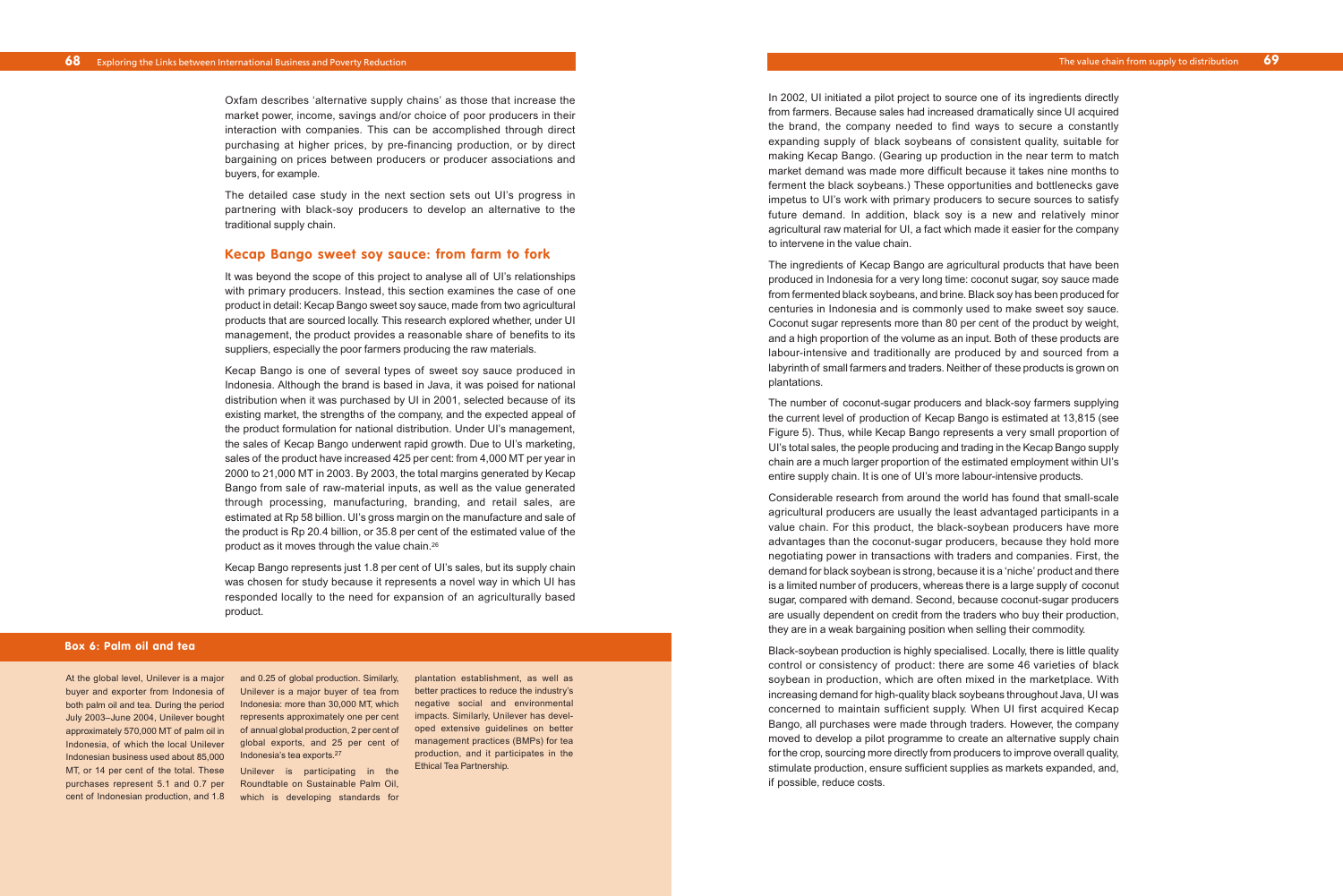While many local farmers were interested in producing black soybeans to sell to UI, even those with experience of planting local black-soybean varieties had to learn about the new variety developed by Gajah Mada University in Yogyakarta. The university and UI worked together to develop and improve the quality of new soybean seeds, develop certified seed sources, identify more reliable production methods, provide credit, and guarantee farmers purchase of the product at a contracted price. UI developed a similar partnership with Rabo Bank in the area of Nganjuk and Trenggalek (East Java) to identify the best systems to produce and sell black soybeans. UI also supported the development of mechanical threshing and improved storage systems to retain product quality and reduce post-harvest losses.

In 2002 Gajah Mada University started working with about a dozen farmers. In 2003 they worked with nearly 400 farmers, most of whom had planted yellow or traditional black soybeans in the past. These farmers plant three crops per year—two of rice and usually one of peanuts or another cash crop. Income from their third crop represents about one-third of their farming income, and in turn less than half of their overall household income.

Of the 1,000 MT of black soybeans that UI purchased in 2002, 90 per cent came through traditional market traders, while the alternative trading system with its pilot farms accounted for about 100 MT. However, the number of farmers selling through the alternative value chain is expanding rapidly. In the last two years the programme has expanded at a rate of 50–75 per cent per year, with more than 1,000 farmers participating at the beginning of 2004. This expansion appears to be set to continue.

## **70** Exploring the Links between International Business and Poverty Reduction **71 Figure 7 Figure 5 Figure 5 Figure 5 Figure 5 Figure 7 Figure 5 Figure 5 Figure 5 Figure 5 Figure 5 Figure 5 Figure**

Figure 5: Coconut-sugar and black-soybean producers, collectors, and traders involved in the Kecap Bango supply chain (2000–2003)

> UI is gaining security of supply, and consistent quality of a product that is essential for one of its fastest-growing specialist brands. Farmers' interest in participating is evidenced by the growing number of applications. But why are farmers eager to join the programme, and why is UI eager to expand it? Three benefits are security of markets, the availability of credit from UI, and the university's technical assistance, financed by UI. In addition, direct purchases by UI gave farmers a 10–15 per cent higher price than that on offer from traditional traders. In the traditional purchasing arrangements of UI, soy producers receive only a proportion of the price that UI pays to traders for their products. The alternative trading system reduces the dominance of middlemen, so soy producers can receive a greater share of the UI price. Crucially for poor and small-scale farmers, the up-front investment represents an opportunity to access credit, guaranteed markets, and technical assistance that they would not otherwise be able to afford.

> Several outstanding issues remain. Not all farmers have made such gains. There have been some crop failures. In some cases the quality of part of the product was substandard and rejected by company buyers. For most farmers the yields have been less than those achieved by the demonstration plots at the university.



| Year                                                                         | 2000             | 2001               | 2002               | 2003               |  |
|------------------------------------------------------------------------------|------------------|--------------------|--------------------|--------------------|--|
| Coconut-sugar producers<br>Coconut-sugar collectors<br>Coconut-sugar traders | 1,268<br>70      | 2,291<br>127<br>13 | 3,604<br>200<br>20 | 7,607<br>423<br>42 |  |
| <b>Totals</b>                                                                | 1,345            | 2,431              | 3,824              | 8,072              |  |
| Black-soybean producers<br>Black-soybean collectors<br>Black-soybean traders | 1.033<br>52<br>5 | 2,267<br>113<br>11 | 3,133<br>157<br>16 | 5,444<br>272<br>27 |  |
| Totals                                                                       | 1,090            | 2,391              | 3,306              | 5,743              |  |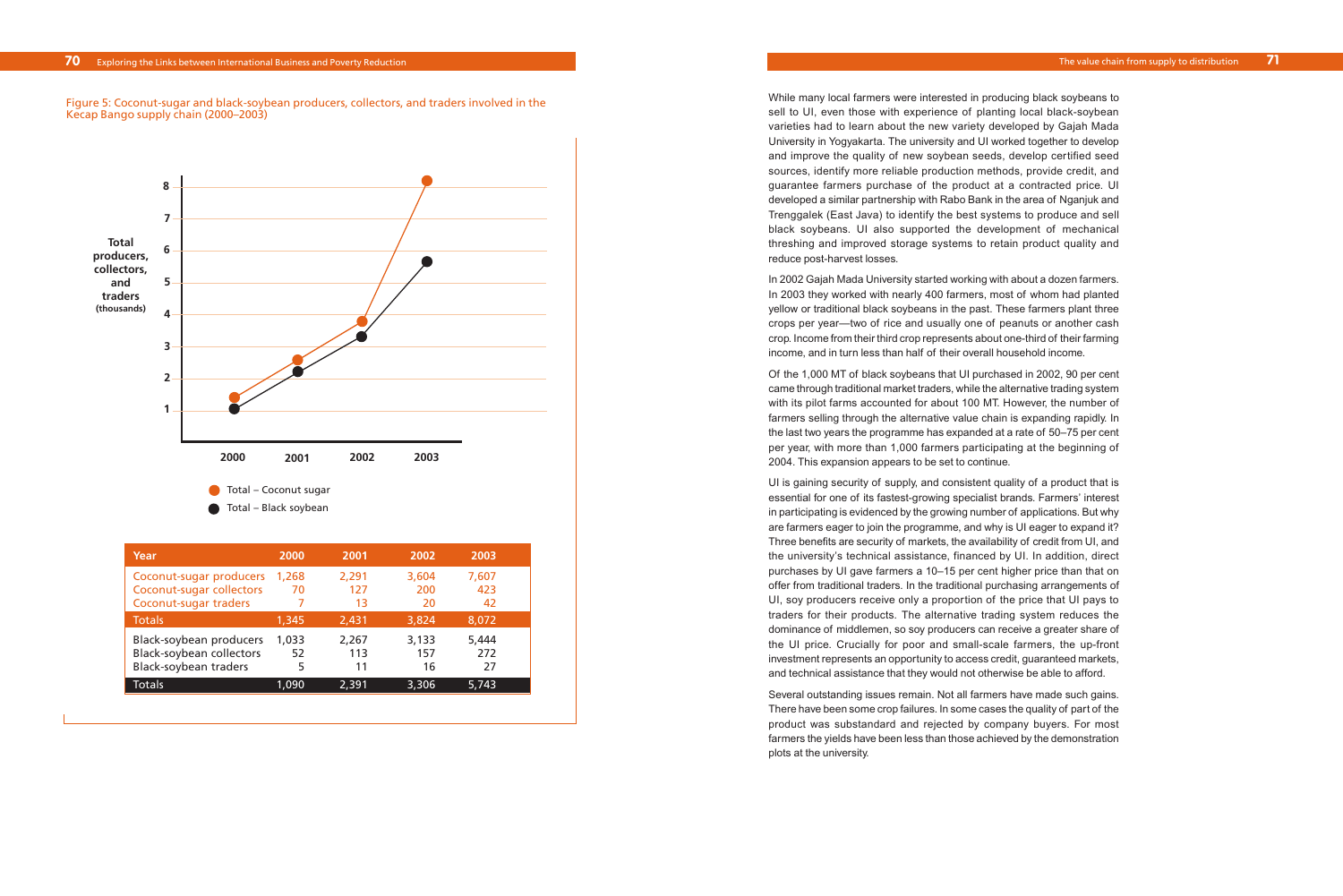all of its black-soybean requirements more directly from local farmers, such a move would extend the opportunities to more poor households. However, it would not be simple to extend the alternative trading system for black soybeans, or to apply the model to other crop-supply chains.

#### **Coconut-sugar producers**

Our research also investigated the production of coconut sugar. UI has not, to date, undertaken an alternative-trading pilot scheme with coconut-sugar farmers, because of the complexity of the chain and the ready availability of an expanding supply.

As observed above, coconut-sugar producers lack the bargaining power of farmers who sell a 'niche' product like black soybeans which is in great demand. Sugar producers' bargaining position with the traders to whom they sell their commodity is further weakened by the fact that they are often in debt to them.

Coconut sugar goes through a long supply chain before it reaches UI, and there are three types of such chain, of varying degrees of complexity. Margins are added at each layer, set by those traders who directly supply the ingredients to companies like UI. UI purchased 3,550 tons of coconut sugar in 2000, a figure which had increased to 21,300 tons by 2003. In that year UI purchased coconut sugar from seven supplier companies. The research found no significant difference between the price paid for coconut sugar purchased by UI for Kecap Bango and that paid by other companies. In other words, without an intentional supply-chain intervention, it would be unusual for companies to pay more than the market price. UI is looking into the possibility of creating an alternative supply chain for coconut sugar, but has not so far been able to identify a viable model.

Coconut sugar is produced year-round by households dedicated to its production. It could represent the total production effort of more than 6,000 households. Those households who tap the coconut palm are the least advantaged participants in the sweet soy sauce value chain. Most smallscale producers are locked into a constant cycle of dependency. The needs of daily consumption drive them to borrow money from village buyers, offering their crops as collateral. In turn, this debt forces them to sell their crops to the same collectors. If labour costs are included, using the local minimum wage as a guide, these producers actually experience negative profit margins – but this does not make them switch to other products, because they have no other choices.

Yet there are opportunities for producers themselves, and those interested in supporting them, to improve their position in the value chain. Micro and small-scale producers who are well organised are able to sell more directly to the open market, thereby receiving a better price for their product. They can do this by pooling their production, for example, or by finding transportation to enable them to deliver directly to traders.

The potential poverty impacts of buying coconut sugar more directly are even more striking than for black soy, for the following reasons: producers

In 2003, about 20 per cent of the first crop was rejected on the grounds of poor quality. UI asked the farmers to re-sort the soybeans for quality, and the rejects were sold at lower prices to the local market. Because some of those farmers made a loss rather than a profit, they were unable to repay the loans to UI. UI extended the deadline for repayment (without interest) to the following harvest season, but farmers still bear liability for the credit. Such issues are not normally in evidence except far down the supply chain, and they are not usually seen or addressed by a large company buying raw materials from traders.

To ensure market access for small producers, some form of organising is required. In this example, a more direct relationship with UI has increased some farmers' incomes, at least in the short term, and has encouraged them to diversify their planting beyond rice and peanuts. Depending on the observer's perspective, black soy can be seen as increasing farmers' reliance upon a cash crop, or increasing by one the number of crops that they are able to sell. Black-soybean production does not, however, appear to reduce in any way the farmers' production of rice, their main food crop, since two rice crops are still planted on the farms where black soybeans are grown. The crop does, however, increase farmers' dependence on a single buyer. But contracts for black soybeans lock in prices at the time of planting rather than at the time of harvest, when prices usually are more depressed. This form of contract farming is becoming more common around the world, because companies want to increase product quality and guarantee supply. The system creates opportunities for both the company and the producers, but some elements of risk remain.

Oxfam is concerned that UI's pilot work on soybeans might undermine traditional credit and market relationships on which farmers depend for other crops. While these systems are exploitative at many levels, they also provide farmers with capital needed for non-farm expenses, for example medical needs, school fees, and the costs of weddings and funerals. The new credit system provided through UI is cheaper, more efficient, and interest-free to farmers, but it can be used only for expenses related to producing black soybeans. Oxfam considers that farmers risk becoming over-dependent upon UI for the sale of the crop, and that they would be hurt by any decline in demand. While producers may benefit from this new system, there are producers and traders in the old supply chain who lose out by exclusion from the new supply chain.

From UI's point of view, direct purchasing of black soy has higher overall transaction costs for the company. It is far more complicated and, as a consequence, in some ways riskier than buying directly from traders. Some of UI's cost can be seen as an up-front investment whose costs can be amortised by increasing purchases from a larger group of producers.

UI is currently analysing how this sourcing system fits with its overall business strategy. Buying black soybeans directly from farmers is an experiment for UI, and the quantity purchased is still only a small proportion of its total black-soybean purchases. While currently UI has no plan to buy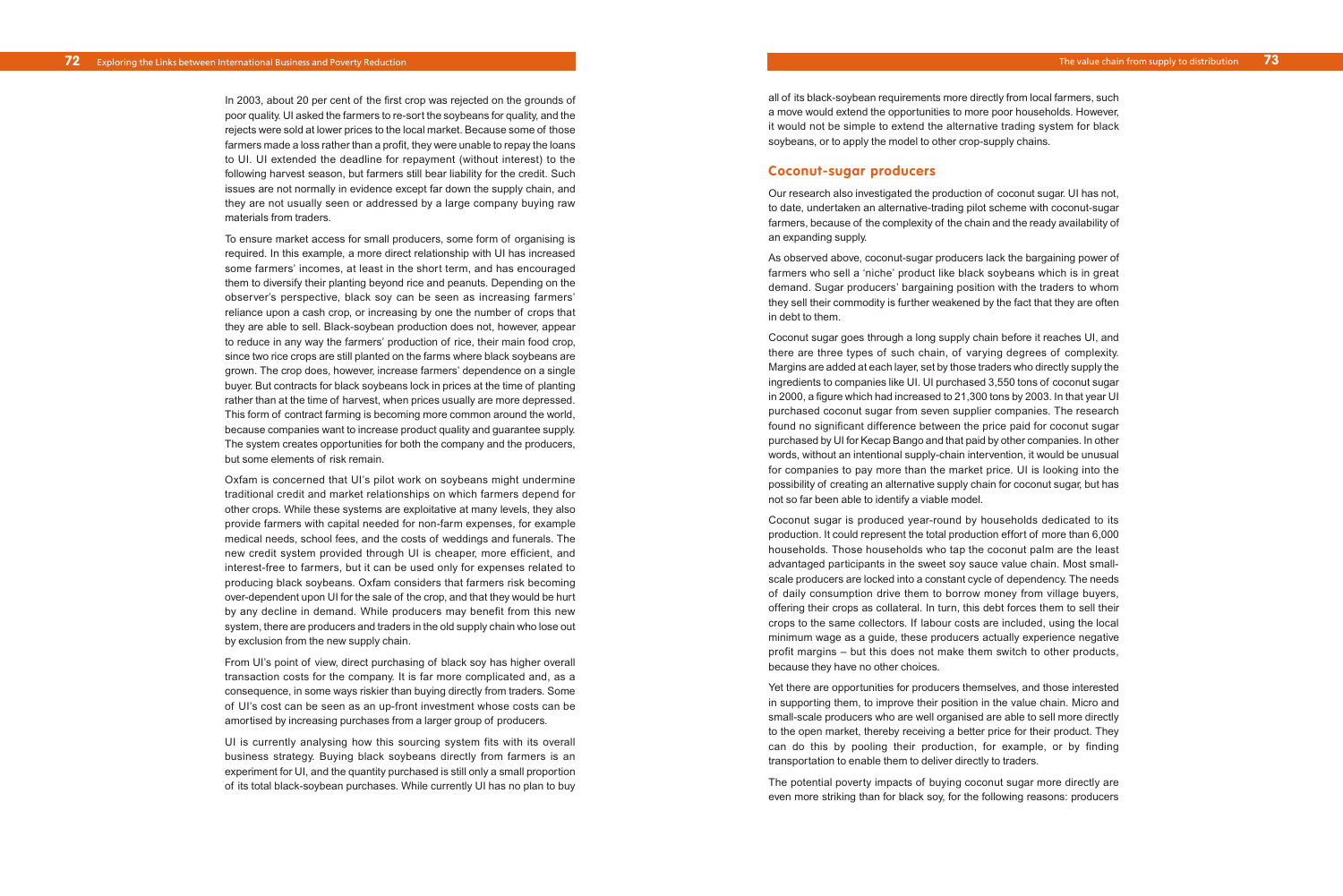Once products are beyond the control of UI's distributors, final sale prices to end-consumers, and the margins that retailers earn, vary considerably. Non-UI distributors and retailers may choose not to sell UI's products at the manufacturer's recommended retail price. Additional mark-ups tend to be lower in competitive urban markets and higher in more isolated, rural areas. Thus, as in many other countries, consumers in rural areas tend to pay more for the same products than people who live in urban areas.

Some recent trends in the support provided by UI to the different distribution systems of both the general and the modern trade are noteworthy.

- **• General trade:** the SDK system of micro-distribution was deliberately created by UI to reach consumers whom it could not reach on its own. This has resulted in 1,267 mostly blue-collar workers becoming business partners, with permitted margins and a bonus incentive for total sales. Ice-cream hawkers using bicycle-powered carts, and sidewalk stall owners selling ready-to-eat noodles serve main streets and small alleys in the city. Thousands of them are engaged in distributing UI's products.
- **• Modern trade:** according to UI, teams of female promotions staff in modern-trade and grocery-store outlets have been upgraded to 'Sales Push Teams' (still mostly women), and, as a consequence, their status and earnings have improved. This group represents a new sales force for UI, using new marketing techniques such as consumer advice to promote Unilever brands. They also relay to UI important information on consumer trends and concerns. In return they receive salaries, social insurance, allowances, bonuses, and regular training. UI has engaged two small/medium enterprise (SME) training agents to manage this programme.

are poorer; UI purchases much more coconut sugar than black soy; and coconut-sugar production is more labour-intensive than soy. If UI was able to create an alternative coconut-sugar supply chain, it could potentially benefit producers through improved prices, guaranteed markets, and reduced debt, while providing itself with a more reliable supply of a higherquality product, at the same or even a lower price. But while discussions continue about creating alternative supply chains for coconut sugar, at present UI's alternative arrangements with black-soy producers are the only such pilot.

> To establish this network, UI deliberately works in partnership with a wide range of independent distributors, and through them with an even larger number of subdistributors. For example, at the subdistribution level, UI believes that it has worked with almost 1,267 individuals

In the case of Kecap Bango, the number of people affected by the production and sale of the product is far greater on the supply side than on the distribution side. This is due to the labour-intensive nature of the rawmaterial inputs, as well as the fact that the product has only recently been marketed nationally. While production is likely to remain labour-intensive, increased sales would increase employment generated through distribution as well.

## **The distribution chain**

In Indonesia, UI has worked with its helping them to become business to the sub-distributors one month's motivated sub-distributors that covers an at least a secondary-school education, US\$ 706) as working capital. This ever-increasing area of the country. In a and previously most were semi-skilled assistance helps to solve the credit highly competitive marketplace, effective workers, many of whom lost their problems that would confront most of owners and entrepreneurs. They require employment in businesses as a result of these individuals if they had to borrow the economic crisis. Today, each of money from more formal financial these individuals runs a business with an institutions. UI also provides training in average of one additional employee, merchandising, selling, and marketing, often a member of the family. They make as well as stock control and booka 3 per cent margin on a turnover that ranges from about Rp 11,700,000 to Rp stepping stones', providing skills and 442,000,000. They receive bonuses for outstanding sales. The distributor provides

The sections above have described impacts on poverty in UI's supply chain. This section shifts the focus to analysis of the distribution and retail end of the UI value chain. Many studies of the impacts of the activities of large companies on poor people have focused on the experiences of poor producers and workers in the supply chain and in company operations. But because UI markets the majority of its products within Indonesia, the forward linkages to distributors and retailers in its value chain also have significant impacts.

UI's distribution and retail chain is complex, integrating several different types of actor. UI distributes its products through two retail channels: large, medium, and small general trade/grocery stores across the country (referred to as *general trade* and accounting for about 80 per cent of sales) and self-service stores and supermarkets (the latter being referred to as *modern trade*, and accounting for about 20 per cent of sales). Modern trade focuses on big accounts such as Carrefour, Hero, and Indomaret. UI distributes its products directly to modern-trade outlets. General trade is coordinated through 385 distributor firms and 1,267 SDKs (Sub-Distributor Kecamatan), which are independent businesses. UI supplies its product to major distributors at the same price throughout the country, regardless of the transport costs. In turn, through its distributors and sub-distributors it advises retailers to sell UI products at a recommended retail price (RRP).

In general, distributors earn margins of 4.5 per cent, while SDK-system distributors and sub-distributors earn margins of 1.5 per cent and 3 per cent respectively. In a deflationary market where unit sales prices are falling, growing sales volume is needed if UI and its distributors and retailers are to maintain and enhance their earnings.

#### **Box 7: Distribution and livelihoods**

distributors to develop a network of welldistribution of products to consumers is essential.

worth of goods (valued at Rp 6 million, or keeping. Such businesses can be experience to new entrepreneurs entering the formal economy.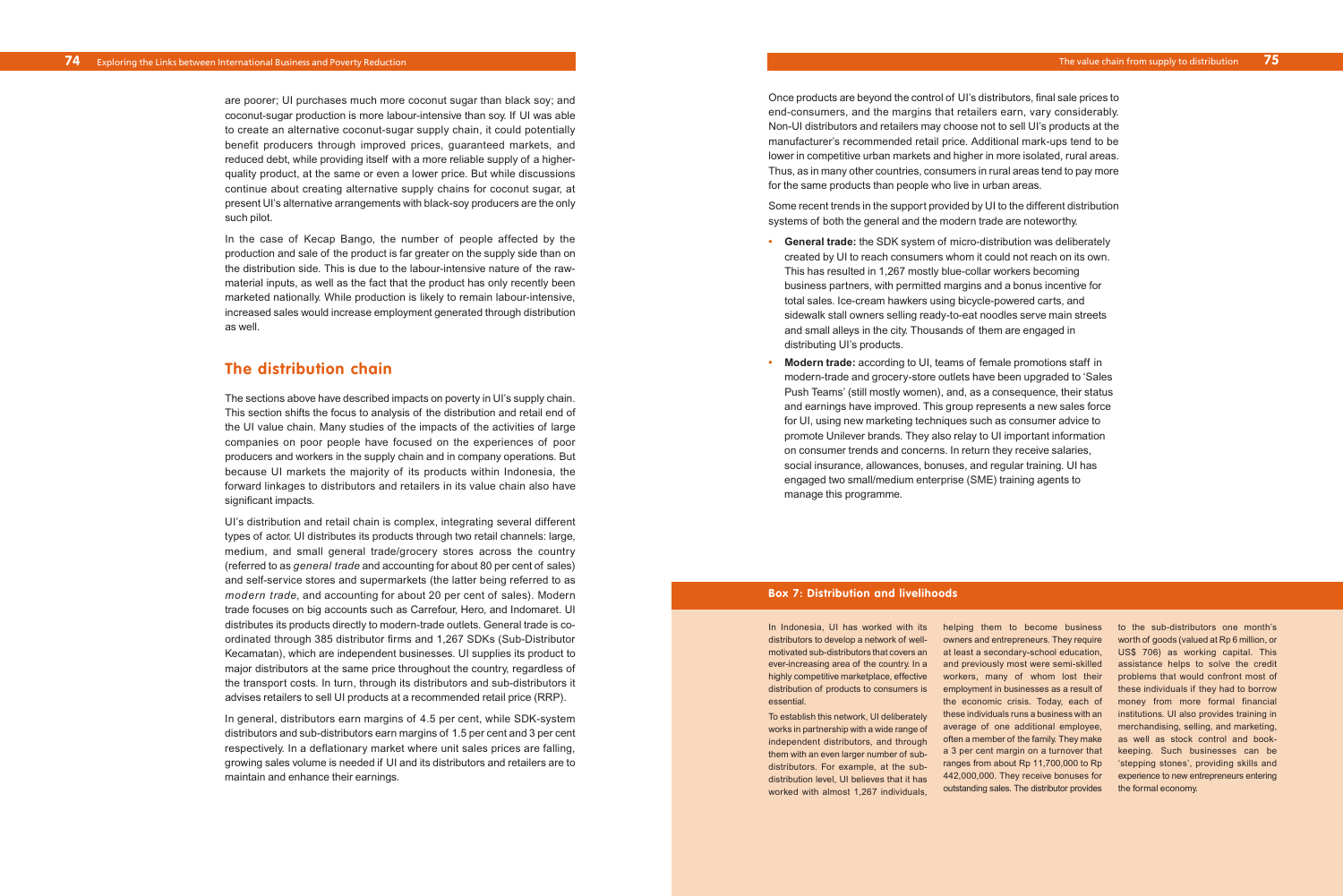interviewed. For example, the employees did not feel very secure in their jobs (a state of affairs that was in marked contrast with job-tenure rates at UI); none of the respondents had knowledge of a Collective Labour Agreement that applied to them; and the majority reported that they did not have contracts with their companies. Furthermore, they commented that they had not received pay for overtime work done, because of the nature of the work. On the positive side, most said that they had the right to make suggestions on their wage levels; the two contract workers among them received pay while on leave; there were no reported accidents; and most of them received training that they appreciated. Given how valuable this employment opportunity is for such individuals, it would be worth exploring how employment conditions could be strengthened in this part of the value chain in a way that is feasible in business terms.

The project research suggests that UI's products could represent some 10 per cent of the sales value of all product sales in small local shops and *warungs.* This means that of the conservatively estimated 1,653,000 jobs and livelihoods involved at the point of sale in these shops (see Box 8 on page 80), the equivalent of 165,300 (ten per cent of the total) could be supported by the sale of UI products. Assuming that all small stores earn approximately the same income, then Rp 33,750 from each of 550,000 small stores can be attributed to UI's products. The total value from sales of UI products in small stores is estimated at Rp 18.6 billion, or US\$ 2.2 million.

Retail sales by sub-distributors are embedded in a web of other incomegeneration activities. For example, four *warungs* in Bekasi, Java, make an average monthly profit of Rp 337,500 (not quite US\$ 40/month), or some 42 per cent of total family income. Many family members earn income by working as labourers, or they have other additional employment. And in many cases, poor families themselves consume some of the goods on sale in their *warungs,* or they support other poor households. So while *warung* activity brings income and assets to households, it is difficult to judge from this research the extent of income generation and savings associated with the small retailers farthest along the chain. Whether and how UI or other large companies can improve economic development for small-scale retailers is an area for further study.

*Warung* owners interviewed for this research say that they sell a variety of FMCG products and brands, including some UI brands. Consumer preference and product quality are the main reason why they sell UI products. The margins on UI products are less than those of competitors' products, because they tend to have higher wholesale prices, and local retailers feel that they can mark them up only so much before people will stop buying them. Still, owners say that branded products such as those sold by UI and other FMGC companies are what bring people to the stores. In short, in addition to selling UI products, they benefit from simply having them on the shelves.

Finally, UI is also encouraging the development of street sales of various food products. For example, UI's policy of selling ice cream through 21,000 street vendors, who walk or use bicycles to sell the product, engages those

General trade is co-ordinated through 385 distributors and 1,267 SDKs. UI estimates that its general-trade distribution system supplies its brands directly to 550,000 small retailers. These include small stores; small familyrun shops, often inside a family's dwelling, called *warungs*; and small retail stalls in urban and rural areas. Company officials believe that an estimated 1.8 million similar small outlets also carry UI products, which they buy directly from independent distributors or supermarkets.28

Unlike its suppliers, many UI distributors tend to be smaller (averaging only 25–60 employees) and more directly linked, dependent partners of UI. Also unlike suppliers, of the five distributors interviewed as part of this research, some complained that it is more expensive to work with UI than with other FMCG companies, because they are required to maintain computerised inventories which impose costs that reduce distributor profits. Little bargaining is allowed, because the prices and margins are set in advance. UI requires such systems, however, because they improve inventory management and provide traceability of product, which is important for consumer safety, so there are no plans to change the system.

Of the distributors interviewed, some complained that they receive products that they had not ordered because UI added some, through UI's 'allocation' system. Distributors maintain that there are excess stocks at UI's warehouse, often products with low sales value, that are distributed without prior notice. This can cause distributors to have difficulties in cash-flow management if they cannot return the products. Similar complaints were made in respect of products that are damaged in shipping, or when there is disruption in supply, either between distributors, or because UI is supplying products to large stores.

UI has policies to avoid such problems. The 'allocation' system was originally designed for new products in cases where advance notice cannot be given, for competition and confidentiality reasons. And a system for compensating distributors for damaged stock has been worked out and reduced to a standard percentage allowance for administrative convenience. The research has identified some gaps in applying UI policies: findings that could be helpful in further improving the business partnership between general-trade distributors and UI.

The UI distribution system promotes entrepreneurship, employment, and profitability in SMEs throughout the distribution chain. Indonesia's retail sector underwent a fundamental restructuring after the 1997 financial crisis, so most small retailers and distributors started (or re-started) their businesses after the crisis. Today, UI's 385 distributors employ more than three times the number of people employed by UI directly.

Not surprisingly, the research team found that employment conditions within distributing companies are not as good as among UI's direct workforce or among supplier companies. This is probably because of their much smaller size, and the lower skill level required of their employees, compared with people working in supplier companies. Although the sample size of eight distributor firms was small, the results were similar across those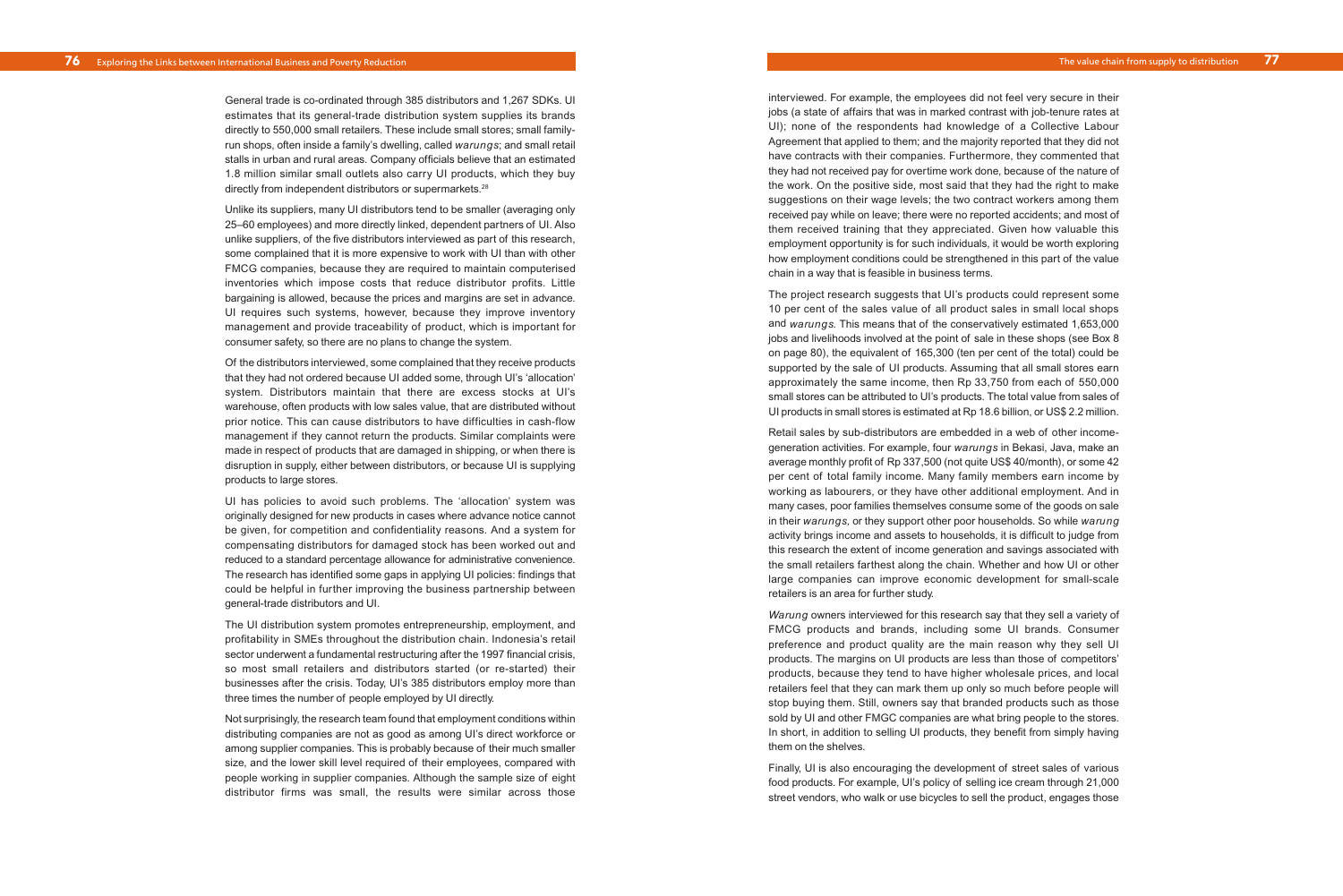### Table 9: Estimate of gross margins generated by UI's best-selling shampoo in the value chain

vendors in entry-level commerce. Similarly, UI's support for sidewalk food vendors also has the potential to increase not only business skills – including health and safety practices – but income and employment as well. Such approaches can work in favour of poor people when a company targets and helps to train poor people to become vendors, as UI programmes currently do.

## **Supporting employment and value generation in UI's value chain**

This final section presents an overview of the employment and cash value generated by and distributed to the various participants in UI's value chain. Although this overview cannot give direct information about the poverty impacts of the value chain, it offers important data showing the relative spread of employment and value generated by a company like UI that is deeply embedded in the economy.

#### **Employment**

UI has 3,096 permanent employees, including 184 temporary employees. It has another 1,989 contract workers. An additional 1,800 people are employed by co-packers and third-party producers in the UI value chain. On the supply side of the value chain, it is estimated that some 105,000 people are employed on a full-time equivalent basis (see Box 8 on page 80) as suppliers or producers of raw materials that are used to manufacture UI products. This includes producers of soybeans, sugar, palm oil, tea, cassava, and the many other raw materials that go into UI's products. On the distribution side, it is estimated that around 188,000 full-time equivalent jobs and other forms of livelihood are supported through the sale of UI products.

Even with incomplete information, it is possible to estimate credibly that UI's economic activities support in varying degrees some 300,000 jobs and livelihoods in Indonesia. More than half of this impact is in its distribution system, especially in UI-supplied *warungs*, and about one third in its supply chain. Figure 6 on page 82 summarises the total employment data linked to UI's value chain.

UI itself generates permanent employment, as well as temporary and contract employment, through its own dedicated manufacturing plants. In UI's distribution system, many are earning an income by selling UI products. The jobs cover the broad spectrum of Indonesian society. They introduce a large number of individuals, for the first time, to a relatively predictable income flow. They can be seen as exemplifying the first steps in the development of a formal modern economy. Figure 6 on page 82 summarises the employment data linked to UI's value chain.<sup>30</sup>

On the supply side, there is the known or estimated employment in supplier companies, and – as is illustrated in the Kecap Bango study – in rawmaterial suppliers and traders.

Home-care and personal-care products are manufactured with ingredients that come mainly from highly processed inputs and industrial processes. While these products have limited impact on employment generation on the supply side, they do result in considerable employment on the distribution and retail side, which has implications for reducing poverty. See Case Study 3.

#### **Case Study 3: Shampoo – from creation to consumption**

Unlike UI food products such as Kecap Bango, shampoo products are manufactured with ingredients that come mainly from highly processed inputs such as chemicals, and water. As a consequence, the employment impacts on the supply side are limited, particularly compared with products made from agricultural ingredients where more people are involved in the supply chain. Thus for shampoo the employment impacts are far greater on the distribution and retail sides, where more people will be employed, both directly and indirectly. This has implications for reducing poverty, and implies that expanding total product sales could become, at least for essential products, a policy for employment.

For example, in 2003, sachets of UI's best-selling shampoo brand had become the most popular package size, representing 7.3 per cent of the company's total sales. From this it can be calculated that sales of these shampoo sachets are linked to some 13,700 FTE jobs in UI's distribution system alone. UI's margin on the sales of its best-selling shampoo was about one third of the total margins generated (see Table 9 below). In short, others received in total twice the margin that UI received from the sales of shampoo through the value chain.

 $(2003)^{29}$ 

|                    | <b>Total product sales</b><br>(Rp millions) | <b>Gross margin</b><br>(% of sales) | <b>Gross margin by value</b><br>(Rp millions) |
|--------------------|---------------------------------------------|-------------------------------------|-----------------------------------------------|
| Producer           | Rp 482,303.2                                | 10                                  | Rp 48,230.3                                   |
| <b>Processor</b>   | Rp 513,088.5                                | 6                                   | Rp 30,785.3                                   |
| UI                 | Rp 596,614.5                                | 14                                  | Rp 83,526.0                                   |
| <b>Distributor</b> | Rp 620,479.1                                | 4.5                                 | Rp 27,921.6                                   |
| Retailer           | Rp 688,731.8                                | 11                                  | Rp 68,252.7                                   |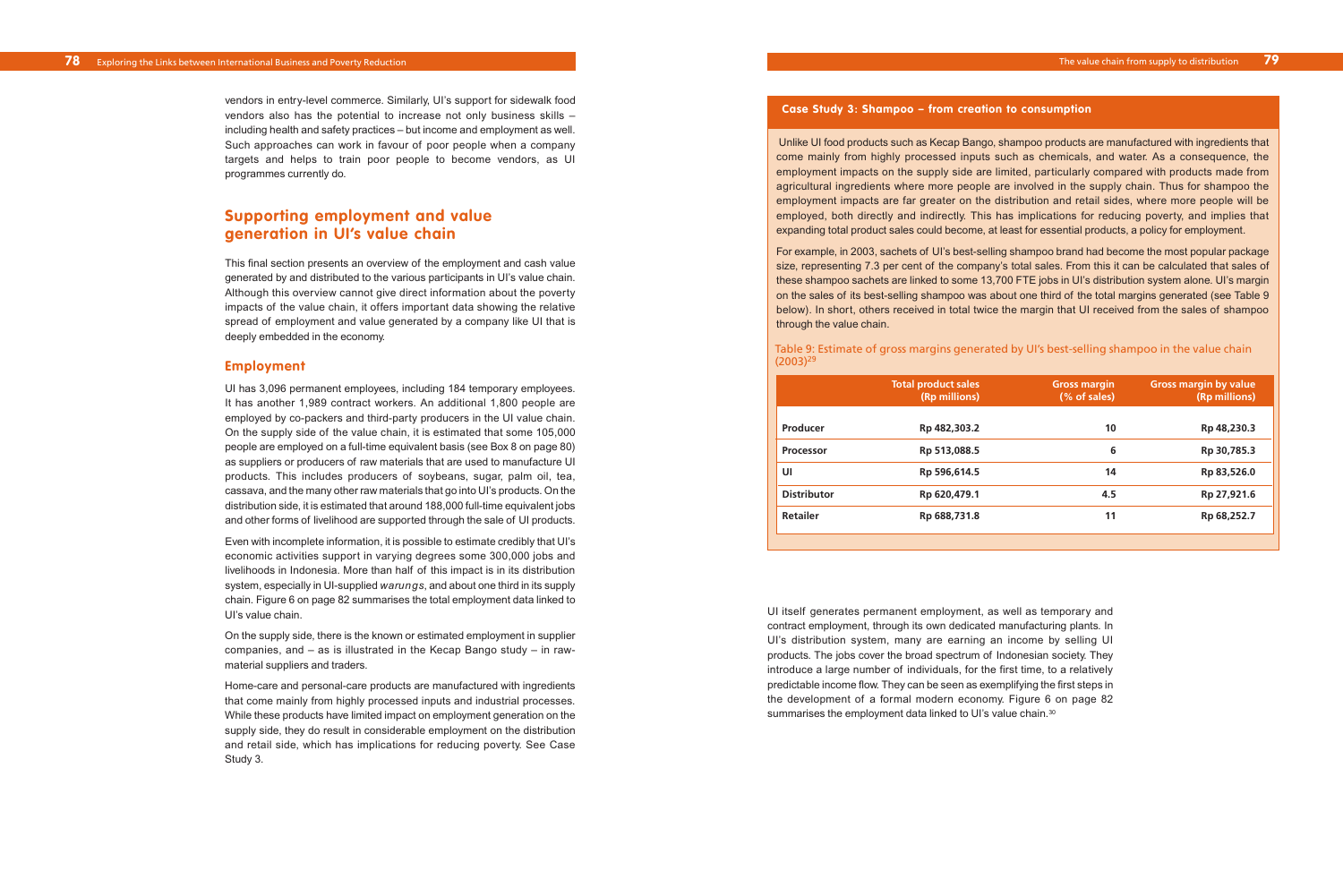Figure 7 on page 83 estimates the value that is generated and distributed through wages as well as through the production and sale of raw materials and other input supplies, and by manufacturing, distribution, taxes, and retail sales of UI-manufactured and UI-branded products through UI's value chain. It is a summary estimate of the gross margins of most of the entities in UI's value chain, from the producers of raw materials to the retailers. This may be the first time that this type of information has been generated for the operations of any MNC, even in a single country. There has been no attempt to identify all the companies that derived economic benefit from an indirect relationship with the UI value chain. In addition, if there was not a good understanding of the value captured by different players in the system, their revenue streams or margins were not estimated in the figure.

The findings are significant. The total value generated by the UI value chain in Indonesia is conservatively estimated at Rp 5,431 billion (US\$ 633 million). For its part, UI earns Rp 1,817 billion (US\$ 212 million) before tax on the value that it creates as a key player in the value chain. The other entities in the value chain for whom estimates could be made (including taxes paid by UI to government) gained a combined Rp 3,614 billion (US\$ 421 million), or about twice as much as UI. Strikingly, Figure 7 also shows that distributors and retailers gain a larger share of the total value than suppliers and producers (about 50 per cent more).

A comparison of the data as set out in Figure 6 and Figure 7 illustrates that the number of people touched by UI's value chain increases dramatically as one moves backwards or forwards along it. However, the percentage of the total income distributed by this 'touch' declines as it follows the value being added towards each end of the chain.

In this chapter, the term 'full-time material. For cassava and coconut equivalent' (FTE) is used in estimates of employment supported in the UI value the number of dedicated full-time chain. FTE calculations can be easily producers required to produce the misunderstood. An FTE is an artificial quantities of material used by UI. For construct, intended to give a sense of black-soy production, the calculations the total amount of full-time employ-are based on estimates of FTE labour ment supported by an organisation's used for black soy grown sequentially economic activity. FTEs are a way to as one of three crops each year. convert part-time jobs or sources of sources of income) anywhere along the positions.

based on a calculation of annual per capita labour productivity in plantation agriculture, divided into UI's use of that

sugar, the calculations are based on

income (such as those of workers, large and wide-ranging group of people farmers, or retailers with multiple are linked with UI's value chain. Many value chain into full-time equivalent chain than the FTE totals would suggest. In the case of agricultural raw materials linkages with UI's value chain represent such as tea and palm oil, the FTEs are one of several diverse livelihood activities. From this research it is clear that a very more individuals are linked with the For the majority of these people, their Accordingly, the percentage of their total income that can be attributed to their links with UI may be quite small.

In the case of *warung* owners, for example, income from the *warung* represents around 42 per cent of household income. Income from sales of UI products represents about 10 per cent of the *warung* income. Assuming that there are some 551,000 *warungs* in Indonesia (this is a conservative figure; UI and others estimate that there may be as many as 1.8 million such enterprises), and assuming that — as our research suggests — each store supports three full-time equivalents, it is possible to suggest that the sale of UI products supports an estimated 10 per cent of 1,653,000 FTEs in smallscale retailing — or 165,300 FTEs.

#### **Box 8: Calculating employment supported in the value chain**

This research cannot determine how much of this employment was generated by UI over and above employment levels that would have existed in the Indonesian economy if UI had not had operations there. Nor could the research determine net benefits in terms of increased incomes or savings for those in the value chain. But even though they are only indicative, the figures are still enlightening. This is particularly true for public-policy discussions among governments, CSOs, and businesses trying to compare labour-intensive industries with capital-intensive industries, or exploring industry structures that can offer benefits in training, credit, and other areas that are an integral part of being in the value chain of a company like UI.

## **Resources and share of value generated in the value chain**

Most value-chain analysis of multinational companies has focused on employment generation as a proxy for income and equity, assuming that employment is a valid indicator of wages and income.

Another way to evaluate the impact of an FMCG company is to follow the price of a product from the production of the raw-material inputs of which it is made, through the various traders, processors, manufacturers, distributors, and ultimately to the consumer. This type of analysis is most often undertaken by companies who want to find ways to create greater efficiency within the value chain.

This kind of analysis is also promising in that it goes beyond employment generation to analyse the cumulative value of economic benefits for people in the value chain. Importantly, such analysis helps to identify key pressure points or leverage points for possible change through the value chain. This makes this type of analysis potentially far more useful in the design of pro-poor strategies than an emphasis on employment alone, and opens up for consideration non-income aspects of poverty such as education, skill development, and the power of poor people in markets.<sup>31</sup>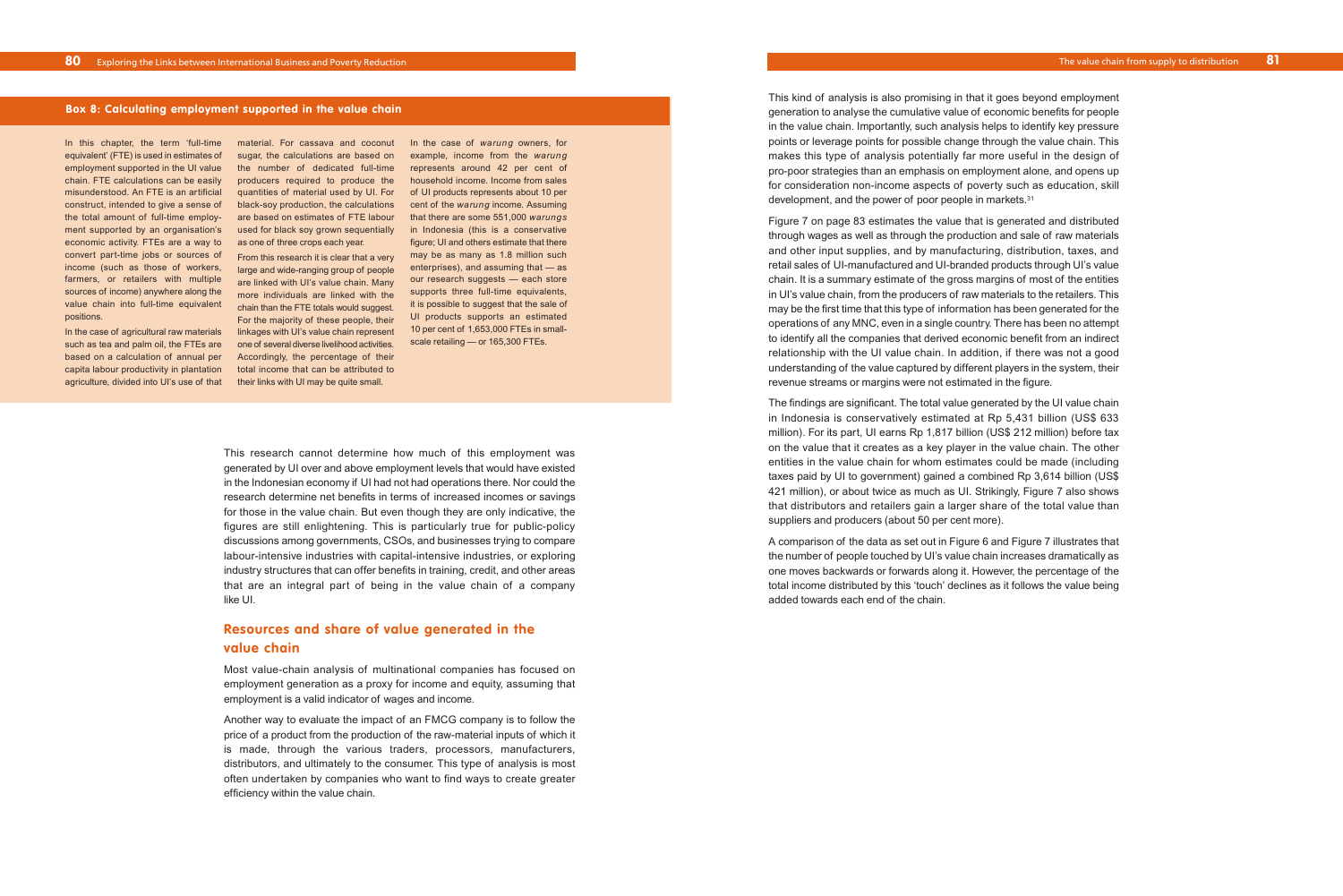#### Figure 6: Estimated employment linked to UI's value chain (2003)

|                               | Exploring the Links between International Business and Poverty Reduction |                                 |                                                             |              |
|-------------------------------|--------------------------------------------------------------------------|---------------------------------|-------------------------------------------------------------|--------------|
|                               |                                                                          |                                 |                                                             |              |
|                               | e 6: Estimated employment linked to UI's value chain (2003)              |                                 |                                                             |              |
| % of total<br>employment      | Value-chain<br>activity                                                  | <b>Estimated</b><br>jobs (FTEs) | % breakdown<br>by category                                  |              |
| linked to UI's<br>value chain |                                                                          |                                 |                                                             |              |
|                               |                                                                          |                                 |                                                             |              |
|                               | Raw-material<br>sourcing                                                 | 81,515                          | Cassava<br>Palm oil                                         | 44<br>27     |
|                               |                                                                          |                                 | Tea<br>Coconut sugar                                        | 12<br>10     |
| 27.1                          |                                                                          |                                 | <b>Black soybeans</b>                                       | 7            |
|                               | <b>Manufactured</b><br>goods & other                                     | 24,000                          | <b>Direct suppliers</b><br><b>Indirect suppliers</b>        | 33<br>67     |
|                               | suppliers                                                                |                                 |                                                             |              |
| 8                             | <b>UI operations</b>                                                     | 7,069                           | Direct & temporary                                          |              |
| 2.4                           |                                                                          |                                 | employees<br><b>Contract workers</b>                        | 46<br>28     |
| 7.3                           |                                                                          |                                 | 3rd-party producers <sup>a</sup>                            | 26           |
|                               | <b>UI distribution</b><br>operations                                     | 21,860                          | <b>UI distributors</b><br>UI sub-distributors               | 48<br>18     |
|                               |                                                                          |                                 | <b>Sales promotion</b><br>teams<br><b>Ice-cream hawkers</b> | 13<br>21     |
|                               | <b>Retail</b>                                                            | 166,320                         | <b>UI-supplied shops</b>                                    | $\mathbf{1}$ |
|                               | operations                                                               |                                 | <b>UI-supplied</b><br>warungs                               | 99           |
| 55.2                          |                                                                          |                                 |                                                             |              |
|                               |                                                                          |                                 |                                                             |              |
|                               |                                                                          |                                 |                                                             |              |
|                               |                                                                          |                                 |                                                             |              |
|                               |                                                                          |                                 |                                                             |              |
|                               |                                                                          |                                 |                                                             |              |
|                               |                                                                          |                                 |                                                             |              |
|                               |                                                                          |                                 |                                                             |              |

NB: This chart is an initial analysis of local research and data. It is the best estimate available at this time. Further work is necessary to categorise more precisely and allocate more accurately the precise job-multiplier impacts along the value chain.

a Excluding advertisers.

b FTE= full-time equivalent

#### Figure 7: Estimated distribution of value generated along UI's value chain (2003)<sup>a</sup> **UI's value chain in 2013**

|                                        |                                      |                |                 | The value chain from supply                                                     |
|----------------------------------------|--------------------------------------|----------------|-----------------|---------------------------------------------------------------------------------|
|                                        |                                      |                |                 |                                                                                 |
|                                        |                                      |                |                 | Figure 7: Estimated distribution of value generated along UI's value chain (200 |
| % of total<br>value generated          | <b>Value-chain</b><br>activity       | Rp.<br>billion | US\$<br>million | % breakdown<br>by category                                                      |
| $\mathbf{A}^{\mathbf{b}}$              | <b>Raw-material</b>                  | 232            | 27              | <b>Local raw materials</b>                                                      |
|                                        | sourcing                             |                |                 | <b>Imported materials</b>                                                       |
| 12                                     |                                      |                |                 |                                                                                 |
|                                        | <b>Manufactured</b><br>goods & other | 638            | 74              | <b>Direct suppliers</b><br><b>Indirect suppliers</b>                            |
|                                        | suppliers                            |                |                 | <b>Advertising suppliers 21</b>                                                 |
| 34                                     | <b>UI operations</b>                 | 1,817          | 212             | <b>UI operating costs</b>                                                       |
|                                        |                                      |                |                 | UI employees<br><b>UI Indonesian</b><br>shareholders                            |
|                                        |                                      |                |                 |                                                                                 |
|                                        |                                      |                |                 |                                                                                 |
|                                        |                                      |                |                 |                                                                                 |
|                                        | <b>Taxes paid</b><br>by UI           | 1,457          | 170             | UI taxes <sup>c</sup><br>100                                                    |
| 26                                     |                                      |                |                 |                                                                                 |
|                                        |                                      |                |                 |                                                                                 |
|                                        |                                      |                |                 |                                                                                 |
|                                        | <b>UI distribution</b><br>operations | 332            | 39              | <b>UI distributors</b><br><b>UI sub-distributors</b>                            |
| $6\phantom{a}$                         |                                      |                |                 |                                                                                 |
|                                        | <b>Retail</b><br>operations          | 955            | 111             | UI shops and warungs 80                                                         |
| 18                                     |                                      |                |                 | Non-UI warungs                                                                  |
|                                        |                                      |                |                 |                                                                                 |
|                                        |                                      |                |                 |                                                                                 |
| <b>Estimated total value generated</b> |                                      | 5,431          | 633             |                                                                                 |

#### Notes

participant in UI's value chain, this figure attempts to show how value is created and where it is captured along the entire chain for UI's products. The proxy we have used for gross margins for UI is profit before tax (US\$ 212 million). (An alternative proxy could be Operating Income [\$204 million], but that does not include interest income or foreign-exchange earnings.) Ten per cent is used as a proxy to calculate gross margins for raw-material suppliers, direct suppliers, and retailers. While the research for this report suggested that the gross margins for these value-chain participants vary between 5 and16 per cent, 10 per cent appears to be representative for each. These calculations are estimates. Further work is necessary to categorise and allocate more accurately the precise value added

- a Gross margins are defined as total sales revenues minus the cost of goods sold. By using estimates of the 'gross' margins for each along the value chain.
- b As primarily a home-care and personal-care company, only a small proportion of UI's product range uses agricultural raw materials.
- c Excludes sales taxes.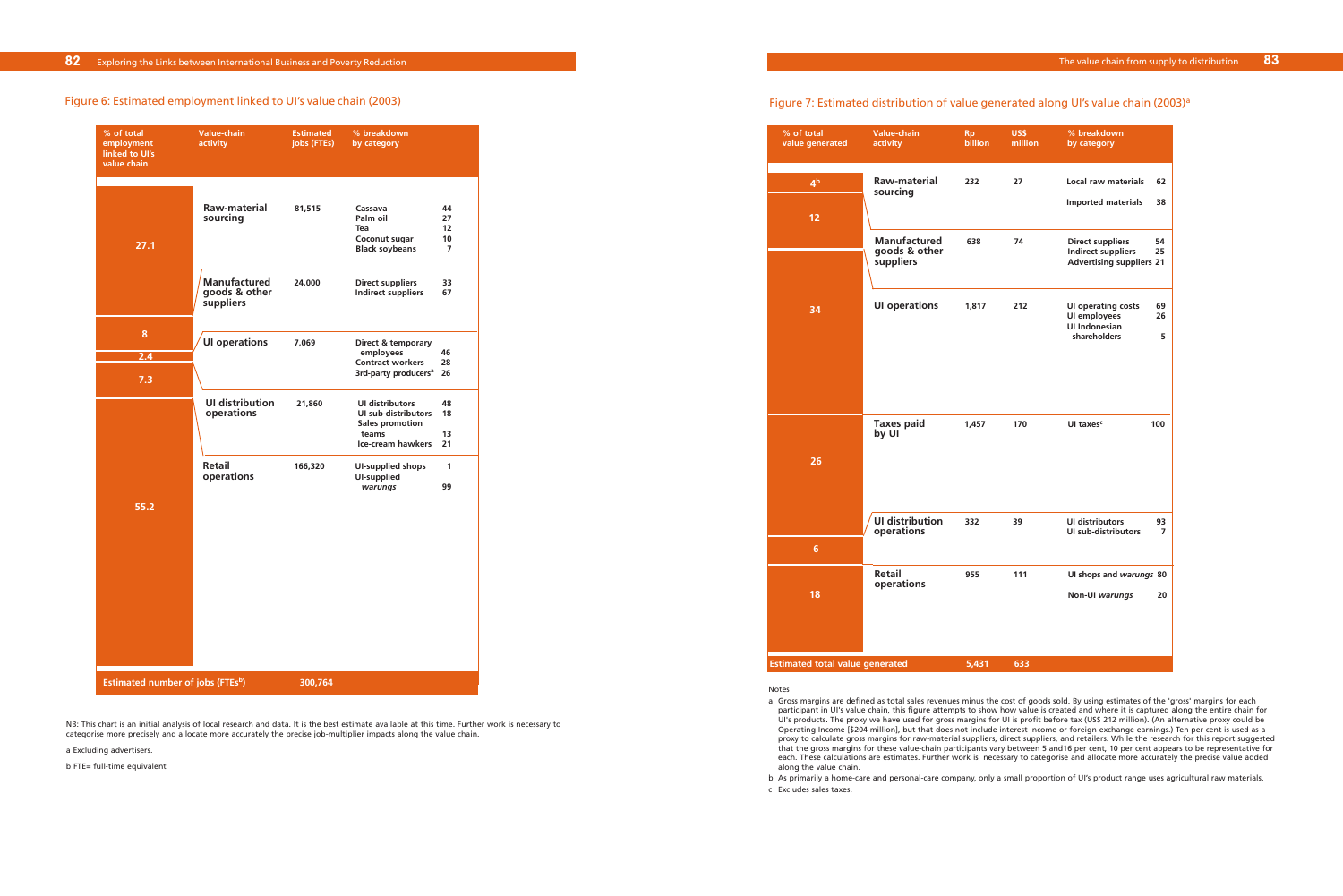local raw-materials producers benefit economically and socially from engaging in the supply chain, as the case of the coconut-sugar producers shows.

The UI black-soybean case suggests that alternative supply chains can bring benefits for both poor producers and the companies who buy from them. This secures for UI a consistent supply of high-quality raw materials and also reduces their purchasing costs. At the same time, such approaches, supported by large companies and their suppliers, can help small-scale farmers to benefit from markets that guarantee purchase volumes, prices, and delivery timing, as well as enabling them to obtain credit, technology transfer, and better prices for products. Thus, in some important respects, alternative supply-chain contracts can mitigate significant risks faced by small-scale producers. However, the research also indicated that the producers engaging in the alternative supply chain faced a new risk: that their crop might be rejected on the grounds of poor quality or late delivery.

New pro-poor initiatives to strengthen the market power of small-scale producers are required. Ideally these will combine the leadership of individual companies and industry-wide initiatives. Both are more likely to succeed if the business case is recognised by both companies and producers themselves, if it serves long-term business goals that are broader than cutting costs, and if change is supported by governments, CSOs, and consumers.

### **The distribution chain**

The distribution chain for UI's products is complex. It consists of a mixture of wholesalers and 'modern' and 'traditional' retailers and vendors, and it extends to street hawkers selling ice cream. It is clear from this study that a large number of livelihoods throughout Indonesia are supported within this chain. There are full-time and part-time jobs in wholesale distributor companies and retailers, including those who own or work in grocery stores, *warungs,* kiosks, and street vending operations. In fact, UI supports more employment generation and value generation on the distribution side of the value chain than it does on the supply side.

As with the supply chain, the closer that distributors and modern retailers are in the chain to UI, the more likely they are to gain skills and knowledge, and experience higher employment standards, higher incomes, and the ability to build up business capital. At the very edge of the formal economy, where small retail activities can represent a large portion of family income, both incomes and standards of product handling and storage tend to be lower. To an even greater extent than the supply chain, the local 'multiplier' impact of the distribution chain is little understood, and its role in helping poor people become established in the formal economy needs further exploration.

Initiatives such as smaller-sized product packages of consumer goods, which are more accessible to low-income consumers, support employment

## **Key insights: the value chain from supply to distribution**

### **Supplier companies**

UI's extensive purchases of goods and services through a local supply chain represent a major economic multiplier of UI's local investment. The company's investment in local suppliers ensures a steady supply of highquality inputs and supports local jobs, profits, assets, and tax revenues. This strategy boosts the quality of local manufacturing, both through technical assistance programmes and the extension of UI's quality-management systems down the supply chain. This report gives examples of small and medium-sized local firms that have grown in partnership with UI. The company's top ten suppliers by value are all Indonesian. They account for 34 per cent of purchases and have supplied UI consistently for 15 years on average.

Compliance with stringent quality requirements can place heavy demands on supplier companies. However, the benefit for them may be a market with an agreed volume of sales at a guaranteed price, and the security of guaranteed payment where supplier goods meet UI's quality standards. Over the longer term, such relationships can improve the quality of domestic manufacturing in Indonesia. This can lead to sectoral expansion and associated increases in employment, profits, household and SME assets, and tax revenues, some of which will benefit poor people in the economy. All UI suppliers are required to observe Unilever's Code of Business Principles, which covers ethical, social, and environmental issues, including workers' rights. While pay and conditions among local supplier firms are generally less generous than within UI, the company maintains basic standards through negotiations, on-going dialogue, and a rolling three-year programme of auditing.

This project identified two aspects of UI's supply-chain operations and management that may have potentially negative impacts and provide an opportunity for further investigation and action. First, where supplier companies are using contract workers, there is an additional challenge to ensure that UI's standards are being met. Second, because UI purchases large volumes of inputs of manufactured and semi-manufactured goods from suppliers, it can negotiate lower prices. This pressure on prices may in turn be transferred back by the supplier to raw-material producers who are not in a position of strength from which to negotiate with the company or the traders that supply it.

#### **Primary producers**

One of the potential economic and social impacts of UI's presence in Indonesia is on local supply chains that reach directly to raw-materials producers for labour-intensive raw materials such as coconut sugar, palm oil, cassava, tea, and black soybeans. UI helps to create local markets for large numbers of local producers. But it does not automatically follow that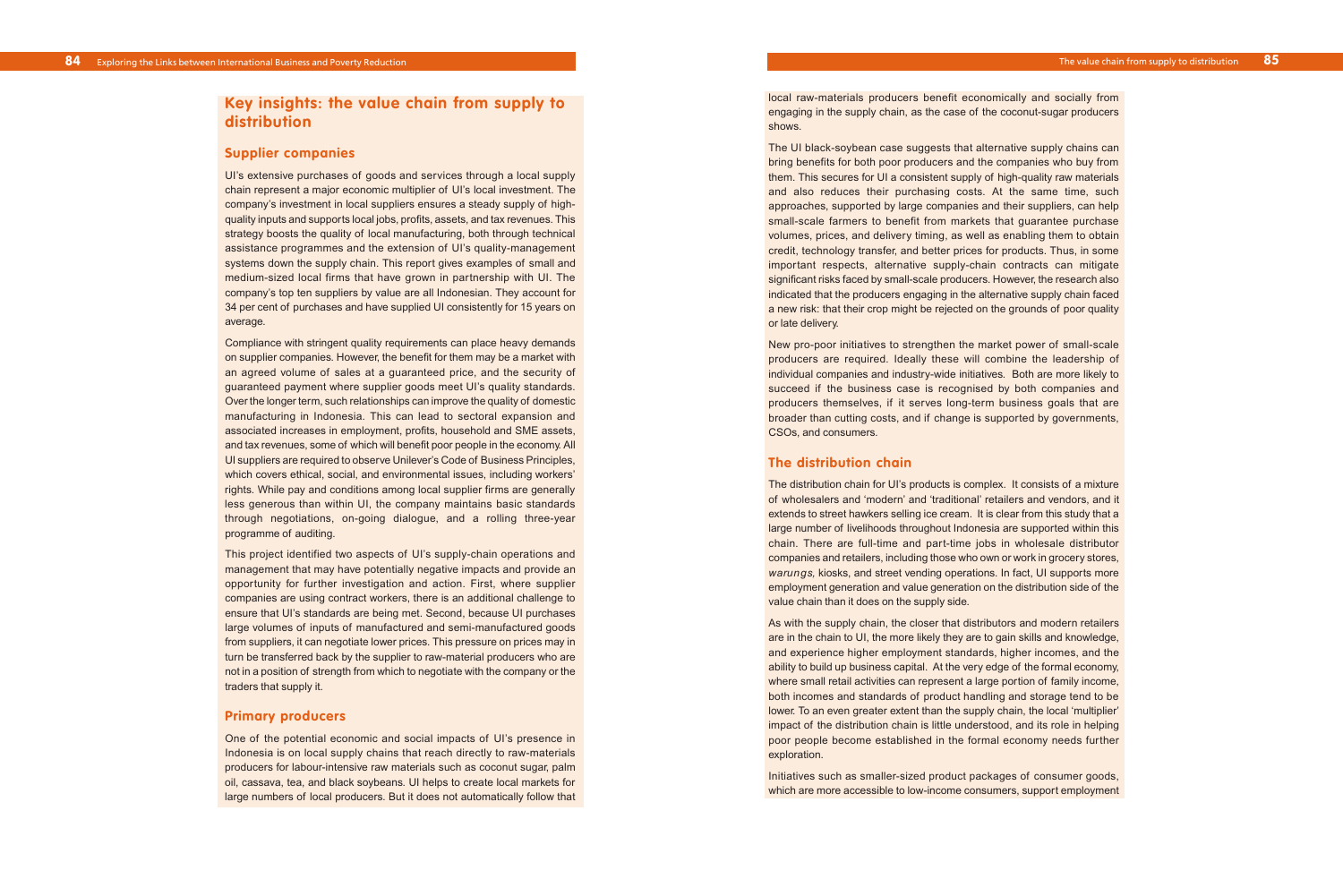This chapter explores the position of poor people as consumers in developing countries. This was one of the most closely debated aspects of this project. Relating to people as consumers, including poor people as consumers, is at the heart of UI's business, but it is a relatively new topic for Oxfam to examine at this level of detail. Also it is one that generally has been little researched around the world, especially with an emphasis on poverty impacts. 3 <sup>2</sup> For Oxfam, the opportunity to undertake research with a leading FMCG compan y, with an explicit and sophisticated strategy for marketing to people living in poverty, was an unusual and important opportunity to explore these issues.

For this project, a review of secondary data, company records, and 120 interviews with low-income consumers led the project team to identify and select some key issues to be considered. The issues selected for focus were as follows:

- **•** Access to UI products, including who buys them, pricing and market shar e .
- **•** The role of brands in the marketplace.
- **•** The role of promotion and advertising.
- **•** The extent to which companies are meeting or creating needs.

A study of UI's role and impact in the market reveals that constant change is a common theme, as the company continually responds to the development of consumer-goods markets to serve an increasingly urban population. Fast-moving consumer-goods markets are highly dynamic. The market in Indonesia is currently in one phase of development, but it will quickly develop and change as consumers' lifestyles evolve, and they experiment with ne w choices and make increasingly informed purchasing decisions. A compan y lik e UI ma y be a small or large player in a particular product category at different points in time, depending on changes in consumer demand. At eac h sta g e, companies face challenges which may necessitate trade-offs between financial and non-financial goals.

The debate about the ethical and social implications of extending FMCG markets to people living on limited financial resources is contentious and not easily resolved. It revolves around some basic questions about wants and needs, whether there is a 'right' way for consumers in general to spend their money, and to what extent consumer choice is unduly influenced by

through the distribution system. So even if a product does not have a particularly large impact on employment or incomes on the supply side, it can still have such impacts through distribution. Whether and how UI or other large companies could further contribute to economic development for small-scale retailers is an area for further study.

### **The overall value chain**

Perhaps the most significant insight of this research was the importance of taking into consideration the overall value chain of a company, the cashvalue distribution, and jobs supported within it, when exploring poverty impacts. Although estimates are only indicative, the research suggests that more than 300,000 full-time equivalent jobs are supported by UI's value chain – far more than the FTEs, totalling approximately 5,000, in UI's core workforce. Notably, around twice as many FTEs are linked with retailing and distribution as with primary production in UI's value chain. This report clearly illustrates that most of the value created by a FMCG company like UI is captured in its manufacturing, distribution, and retail sectors.

Participants at either end of the value chain are predominantly large numbers of small-scale producers and retailers. For them, UI's value chain provides an opportunity to participate in the formal economy, gaining skills and experience while supplementing and diversifying their incomes.

However, participation in such value chains does not automatically guarantee improvements in the lives of people living in poverty. For supply and distribution chains to benefit poor people even more, there need to be other social institutions and resources in place, such as credit and saving schemes , mar keting associations, and insurance schemes, as well as di versification of income streams to reduce dependency on any single company or market.

Understanding and responding to this analysis represents an opportunity for companies, governments, and CSOs to explore how to distribute benefits further in each direction along the value chain, particularly to the poorest people who ar e working at the very ends of it. For Unilever, this is a question of how each participant can, sustainably, add more value, and so gain more benefit from their part in the chain, given the competitive markets in which FMCG companies operate. For Oxfam, the value captured by people working at the ends of the value chain, especially by primary producers at the supply end, will increase only where they have a stronger negotiating position in relation to their product or service, or where value chains are restructured to change the distribution of benefits. Whether or not there are additional ways for FMCG companies to work more directly and beneficially with each end of the value chain is an area that requires further research.

# **5 Low-income consumers in the marketplace**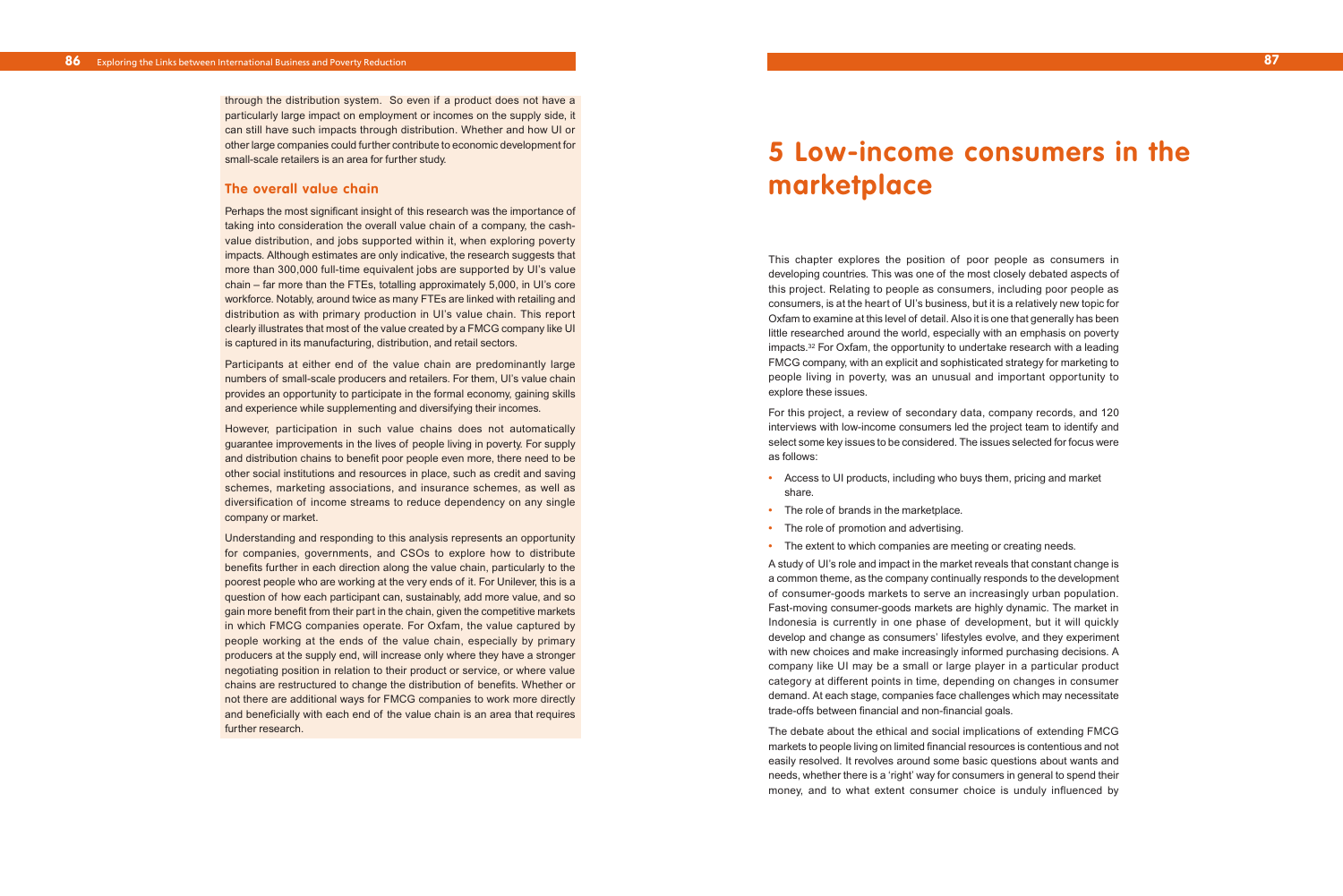UI products fall into three broad categories:

- **•** *Personal-care products*, such as soap (Lux, Lifebuoy), oral care (Close-Up, Pepsodent), shampoo (Sunsilk, Clear, Lifebuoy), skin care (Dove, Vaseline, Ponds Citra), and deodorant (Rexona, Axe). UI also sells tissues, baby diapers, and feminine-care products.
- **•** *Household-cleaning materials and detergents*, such as clotheswashing detergent (Omo, Sunlight, Rinso, Surf) and home-cleaning products (Domestos Nomos, Sunlight, Vim).
- **•** *Food products*, such as margarine (Blue Band), tea (Sariwangi, Lipton), seasonings and sauces (Royco, Kecap Bango), ice cream (Walls), and other food 'treats'.

## **Who buys UI products?**

According to UI data, 95 per cent of households in Indonesia use at least one UI product.34 UI targets consumers from all market segments, and its products are purchased by all socio-economic groups.

In the limited research undertaken for this report, interviews suggested that the average poor family spends 5.7 per cent of its average monthly outgoings on UI products. Data show that people living on lower incomes spend a greater proportion of their budget on FMCGs than those who have larger incomes. Those with less cash in hand still choose to purchase personal care and cleaning products, as well as food brands. These goods are often bought on a daily basis in small sachets or pouches.

Most poor consumers throughout Indonesia buy UI products in *warungs* or from market stalls in their neighbourhoods. Research for this project found that typical low-income consumers shopping in *warungs* tend to be married women in their thirties, with three or more children. These are the people responsible for making most household purchases. *Warungs* tend to stock a mix of manufactured and branded items, as well as bulk items and fresh produce.

## **Access to UI products**

The research work and UI data provided some valuable insights into constraints on poor people's access to UI products.

Many of UI's product sales in Indonesia represent basic goods, such as hand-washing soap, laundry products, and tea. In the FMCG industry a number of factors might constrain access to such goods, including pricing and geographical access to retailers selling the products.

## **Product pricing**

People living in poverty are not only disadvantaged by low wages and prices for the agricultural and other goods that they produce: they may also have to

advertising. This chapter describes the outcome of exploring these issues in a spirit of enquiry and partnership.

## **The fast-moving consumer-goods (FMCG) market in Indonesia**

International FMCG companies are increasingly reaching out to people living on low incomes around the world. They are marketing and selling goods that people need or want, across a range of income levels. The result is an increase in the worldwide consumer base for FMCG companies, and an increased use of branded goods by people living in poverty.

A number of factors, including a product's functionality, its perceived quality and value, the intensity of advertising and promotion, and the degree of competition that the product faces, affect the success of any consumergoods product in the marketplace. Within Indonesia, FMCG markets are highly competitive and dynamic. Before the 1997 economic crisis they were already highly diversified, and they have continued to diversify even more since then. For example, in 1996 some 400 Indonesian cosmetics companies were registered with the Association of Cosmetics Companies. By 2004, there were 744 companies registered, including approximately 50 multinationals, 200 medium-sized companies, and about 500 small companies.33 Within these markets, UI's brands remain popular. UI has more than 50 per cent market share of some product categories such as ice cream, margarine, toothpaste, hair care, and fabric conditioner. Other UI products do not have such a large share of the market: for example, UI's culinary and seasonings products have a market share of less than 3 per cent.

For the most part, the recent proliferation of FMCG companies appears to have resulted from increased overall consumption, linked in part to shifts in population from rural to urban areas, and increased market penetration generally. However, the consumption rate of many consumer-goods products is still fairly low in Indonesia. For example, per capita consumption of toothpaste is 200 g per person per year in Indonesia – only 10 per cent of the level in Singapore, according to the ASEAN Cosmetic Association. If the Indonesian economy continues to grow, consumption generally will increase, including in FMCG markets.

## **What exactly does UI sell?**

Unilever Indonesia sells a range of home-care and personal-care (HPC) items and food products that are attractive to consumers of all income levels, including people living in poverty. The full product range is listed in Appendix 2. In 2003, around 84 per cent of UI total sales were HPC, and 16 per cent were foods. In the same year, UI's home and personal care business grew by 14 per cent, while the foods business, including ice cream, grew by 28 per cent.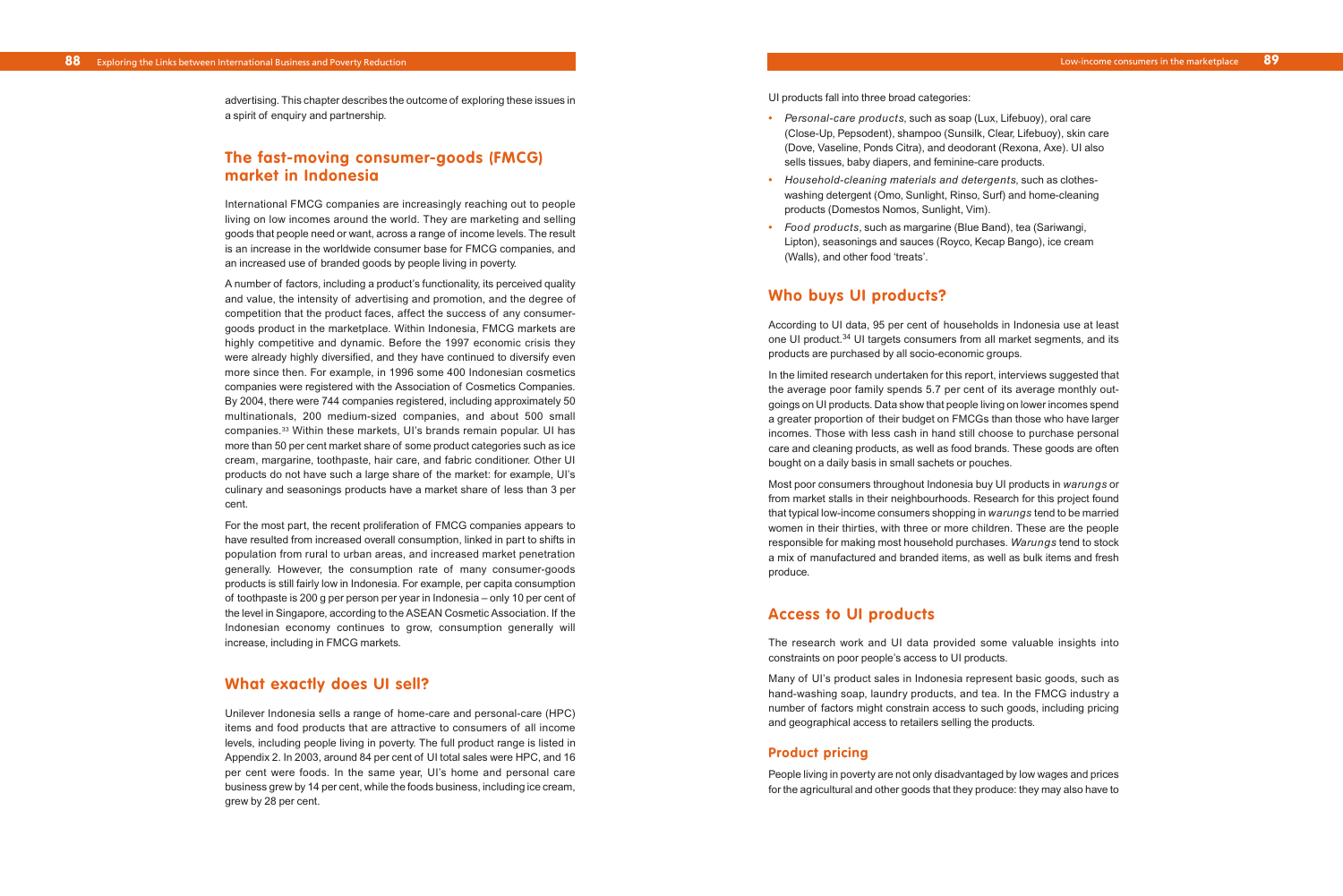#### **Market share and prices**

Oxfam and CSOs are concerned about the risk that prices of basic products will increase if a small number of companies gain dominant market shares over time or in one geographic area, thus crowding out competition that helps to keep prices down. It has already been noted that the FMCG industry in Indonesia generally is highly competitive. Some UI brands are leaders within a category, such as ice cream, toothpaste, and hair care. These brand leaders tend to be at the premium end of the product category, consumed by social groups with marginally higher incomes, particularly urban groups. However, in a key category such as powder detergents, international companies UI and Kao face very strong competition from large, locally owned companies such as Wings Surya (which also competes in toothpaste and hair-care products) and Sinar Antjol.

A related question of importance for Oxfam and CSOs is whether the entry of large international companies into local markets leads to displacement of small-scale local producers. It is true in many cases that large companies like UI enter product lines and markets with substantial resources for marketing and distribution; they also benefit from economies of scale and thus can offer lower prices. However, UI is very active in supporting SMEs who are both suppliers to and customers for UI brands. Oxfam strongly endorses the view that a good industrial policy for developing countries includes nurturing the ability of independent small producers, whether nonbranded or using their own brand, to compete successfully with global brands in the local marketplace. While such competition exists in FMCG markets in Indonesia, from the research it was difficult to judge the overall balance of market share between international and locally owned businesses across the wide range of products provided by the industry.

Both UI and Oxfam recognise that competition benefits consumers by reducing prices and raising product standards over time. Oxfam believes that it is important for diversity of both local and global brands to continue to exist in the marketplace – because this competition is good for the local economy and for consumers. UI has many local FMCG competitor companies of various sizes. For example, when UI entered the soap market in Indonesia in the 1930s, the market was estimated at 80,000 MT. By 2004, it was 675,000 MT, with a range of local and international competitors engaged in production. This market growth was due in part to UI's investment in advertising to raise consumer awareness about washing with soap, which developed the market for soap overall, not solely for UI products.

### **Price variation**

Indonesia is a huge country of 6,000 inhabited islands, covering two million square kilometres from the Indian Ocean to the Pacific. The country's geography poses great challenges to companies endeavouring to establish distribution networks to reach consumers everywhere across the nation. Transportation costs are a particular challenge. As a result, consumers

pay high prices for foodstuffs and other essentials, which reduce the value of their (already low) incomes. As noted earlier, households in Indonesia are thought on average to be spending 60 per cent of their income on food, beverages, and tobacco products, which means that prices for such products are of great importance to them.

Table 10 illustrates UI's recommended retail prices (RRP) for a range of popular products, compared with some household staples such as rice.

Keeping prices low makes UI products more affordable for low-income consumers. An important part of UI's low-price strategy is the availability of everyday products in small sachets. There are social and environmental issues associated with this strategy, which are discussed further below.

| <b>Product/brand</b>                            | <b>Recommended</b><br>retail price (RRP)<br>$(Rp)$ (2004) | <b>Recommended</b><br>retail price (RRP)<br>(US\$ equivalent)<br>(2004) |
|-------------------------------------------------|-----------------------------------------------------------|-------------------------------------------------------------------------|
|                                                 |                                                           |                                                                         |
| Rice (1 kg)                                     | 2,900                                                     | 0.34                                                                    |
| Cooking oil (branded 250 ml bottle)             | 1,900                                                     | 0.22                                                                    |
| Coca-Cola (returnable bottle)                   | 2,000                                                     | 0.24                                                                    |
| Clove cigarette (1 as priced on the street)     | 500                                                       | 0.06                                                                    |
| <b>UI products</b>                              |                                                           |                                                                         |
| Seasoning (Royco, 3.5g)                         | 200                                                       | 0.03                                                                    |
| House-cleaning liquid (Super Pell, 25ml sachet) | 250                                                       | 0.03                                                                    |
| Fabric conditioner (Molto Pewangi, 30ml sachet) | 300                                                       | 0.04                                                                    |
| Shampoo (Lifebuoy, 6ml sachet)                  | 350                                                       | 0.04                                                                    |
| Shampoo (Sunsilk, 6ml)                          | 350                                                       | 0.04                                                                    |
| Laundry bleach (Sunclin, 40ml sachet)           | 350                                                       | 0.04                                                                    |
| Fabric wash (Rinso Anti Noda, 32g sachet)       | 400                                                       | 0.05                                                                    |
| Fabric wash (Surf, 45g)                         | 500                                                       | 0.06                                                                    |
| Tea (Sariwangi, 5x1.85g teabags in a pack)      | 500                                                       | 0.06                                                                    |
| Toothpaste (Pepsodent, 25g)                     | 1,000                                                     | 0.12                                                                    |
| Fabric wash (Surf, 100g)                        | 1,000                                                     | 0.12                                                                    |
| Soap (Lifebuoy 90g)                             | 1,300                                                     | 0.15                                                                    |
| Soap (Lux 100g)                                 | 1,400                                                     | 0.16                                                                    |
| Soy sauce (Bango, 110ml)                        | 1,500                                                     | 0.18                                                                    |
| Ice cream (Paddle Pop, 65ml)                    | 1,700                                                     | 0.20                                                                    |
| <b>Toothbrush (Pepsodent)</b>                   | 1,750                                                     | 0.21                                                                    |
| Mosquito coil (Domestos Nomos 5DC 60 box)       | 1,800                                                     | 0.21                                                                    |

Table 10: UI products: price of smallest available units, compared with some household staples and popular products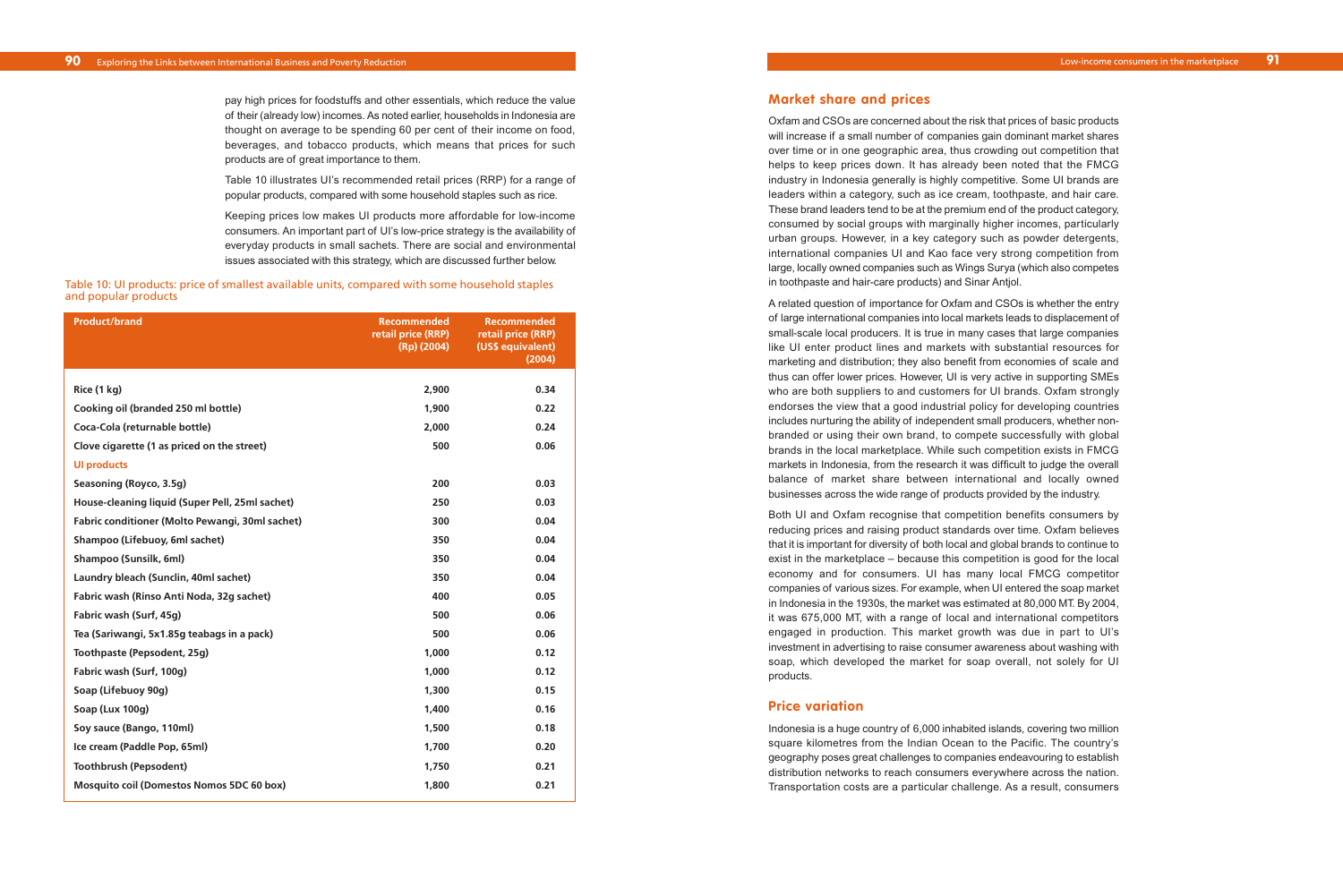Detailed consumer research conducted by UI during the economic crisis of the late 1990s revealed that consumers prioritise *value* for the money that they spend, not *cheapness*. A low-income consumer cannot afford to make purchasing mistakes, for example by buying non-effective products. In addition, low-income consumers require package sizes that are commensurate with their daily cash-in-hand limitations. Most importantly, UI discovered among both urban and rural buyers a universal unwillingness to compromise on quality of daily-use products: 'low income' consumers still want to buy quality products and will endeavour to do so if their financial means allow it. A brand is perceived to guarantee a certain quality of performance, in preference to the alternative of buying an unbranded product of potentially variable quality.

The project research suggested that most low-income consumers in Indonesia perceive UI products to be more expensive than other brands, but more than half said that they would buy more if they had more money. Even low-income consumers perceive UI products to be superior to non-UI products. The response from this small research sample mirrors the findings of UI's own marketing research.

In response to criticism by CSOs and others that brands generally, and international brands in particular, threaten diversity of products in the marketplace, Unilever replies that it sets global standards on critical safety issues for products and ingredients, taking into account all productdevelopment work, no matter where it takes place in the world. Since consumers all around the world are eating Unilever products and using them on their bodies, these standards are often higher than those required by local law. For example, UI does not use ingredients such as lead acetate in hair-blackening products, even though they are permitted in both Indonesia and the EU, because the company prefers to use more benign alternatives. Similarly, in its detergent products UI uses surfactants that are rapidly and completely biodegradable, although use of less expensive, slowbiodegrading alternatives is still permitted by law.

living on distant islands or in isolated rural areas often find prices significantly higher than the recommended retail price. The research found that through innovations and efficiencies in its distribution network, UI has been able to avoid increasing its prices to wholesalers and retailers on the grounds of distance, and instead maintains the same uniform RRP for its products across the nation.

Several factors outside the control of UI affect the price that a consumer pays for goods. Very important is the fact that low-income consumers tend to buy their products from local shops or *warungs*, which are more conveniently located. Research undertaken for this report showed that in many cases the actual sale prices in a local shop are different from the RRP – in some lower, and in some higher. In some cases, the *warung* price paid for products is between 20 and nearly 50 per cent higher than UI's recommended retail price. For example, the cost of a 6 ml sachet of Clear was 43 per cent higher than at the supermarket, where it was sold for the Recommended Selling Price of Rp 350. Similarly, the price of Pepsodent toothpaste (75 gm) was 6 per cent higher in the *warung* than the UI Recommended Selling Price.35

> For Unilever, a brand is in effect the first For Oxfam, brands are the basis for Evidence shows that social marketing step in consumer protection, because it building a set of attributes – both campaigns can shift consumer demand puts the producer's 'mark' clearly on the tangible and intangible – associated with towards healthier choices. This demonproduct for all to see. A brand is a guar- a product, and hence forming the basis strates how powerful advertising can be antee of quality and consistency, giving for advertising. While advertising can in changing behaviour. But social assurance that 'what you bought last provide valuable information about a messages do not usually have the time is what you will get next time'. It is cproduct, Oxfam believes that most financial backing equivalent to about trust. It enables people to think: advertisements go far beyond conveying commercial product marketing. In this 'This brand will always give me what I factual information. By shaping consumers' sense, while competing brands appear expect'. Consumers need to have a wants and needs, and portraying the use to present consumers with choices, the product that does exactly what it says on of a product by people with aspirational choices presented are not always the label. Unilever believes this is just as lifestyles, advertising creates the neutral, complete, or made with full important today in Indonesia as it was intangible brand attribute of 'being like information. them'.

One reason for this price difference is retailer mark-ups of 10 to 20 per cent to cover transport and storage costs, and the involvement of middlemen, wholesalers, and the retailers themselves. An additional reason for this problem is that retailers find it difficult to charge UI's Recommended Retail Price and provide small change, given that there are few single-rupiah coins. So most retailers round up the price of the product. UI has tried to address this issue by adjusting the weight of the sachet contents – but without success, because the *warung* owners adjust their prices upwards again to match convenient price points.

However in some cases, shoppers at some *warungs* pay less for products than at other shops. This occurs when *warung* owners purchase goods in bulk at supermarkets or hypermarkets, and the prices are lower than those used by UI distributors.

## **Why do people buy UI products? The concept of brands**

In spite of the economic crisis, UI has consistently gained market share. This is due to a number of factors, but five guiding principles stand out as relevant to this project:

- **•** providing good value for money;
- **•** establishing an effective wide-scale distribution network (as described in Chapter 4);
- **•** paying close attention to consumer needs and wants;
- marketing brands effectively;
- **•** marketing small, affordable sachet sizes of relatively expensive branded goods.

#### **Box 9: The views of Unilever and Oxfam on the role of a brand**

when it first began mass-marketing branded soap in Victorian England.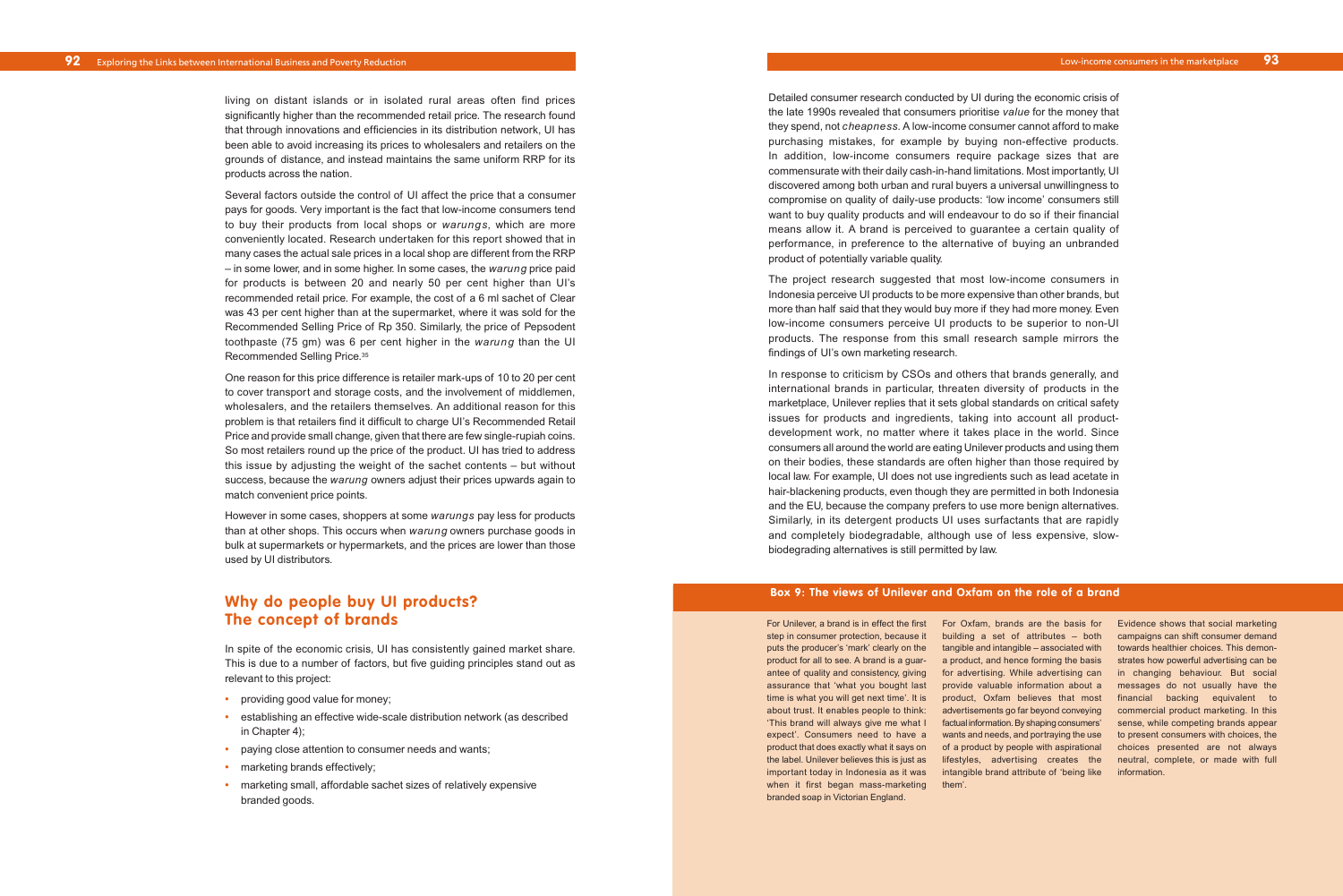Between 2002 and 2003, UI spending on advertising for Pond's skinlightening cream doubled from Rp 46 billion to Rp 97 billion. In 2003, UI spent 72 per cent more than in the previous year to advertise Rinso detergent and Lifebuoy soap. A key factor for UI in determining advertising spend is what its competitors are doing with their brands. Spending on the detergent Surf more than doubled, from Rp 38 billion to Rp 92 billion. However, Wings Surya, the local market leader, outspends UI on advertising its own powder detergents (AC Nielsen AdSpend Survey 2003).

Oxfam and other CSOs believe that the branded products of MNCs and their local operations, such as UI, as well as some large domestic companies, such as Wings Surya, gain market share through advertising, leading to a displacement of smaller domestic producers. Oxfam is concerned that these trends may lead in the long term to reduced choice, at a cost to the consumer. It believes that smaller domestic companies may be losing power to multinational and large national brands, as they are unable to compete in the face of well-financed advertising messages for FMCG products that obtain blanket coverage in the media – especially television – and public spaces. While this project did not focus on research that would be necessary to conclude whether UI's presence in Indonesia has displaced smaller local producers of other competing products, Oxfam argues that local entrepreneurs cannot compete with MNCs when it comes to advertising budgets and the ability to use 'loss leaders' to subsidise new product lines. This remains an open question, as does the degree to which local producers are in fact able to grow by developing local variants of new products for which markets have been developed by international companies.

In Unilever's experience, branded goods tend to promote competition, which benefits the consumer by increasing access to quality products and reducing prices over time. UI suggests that the company's investment in growing the market for quality soap and cleaning products, in particular, has led to increased consumer demand for these products, and thus more opportunity for domestic players. In turn this increases demand for raw materials and thus for suppliers.

Oxfam is concerned, too, about the amount of money spent on advertising to change consumers' spending patterns to branded products. At the equivalent of around 11 per cent of net sales, advertising, promotions, and other market-development costs are factors in consumer prices. In the research for this project, it was evident that some consumers realised this, while others were unaware that advertising costs were increasing the prices of branded products. The research was not designed to lead to conclusions regarding whether or not the level of spending on advertising and promotions was appropriate, particularly when it would need to be compared with UI's competitors in the marketplace.

While advertising is an essential communication tool for UI, the company adopts various other forms of communications with consumers (see Box 10 on page 96).

In Indonesia, most products sold in small stores and *warungs* are branded products produced by large local and international companies. Yet in most of UI's product categories, local, low-cost, un-branded alternatives do exist. Nevertheless, Oxfam is concerned that the availability of these local alternatives is declining over time, because smaller companies producing them lack the sophisticated packaging, distribution, and promotion mechanisms that big companies have. Food items are of particular concern to Oxfam, which believes that the expansion of large FMCG companies could potentially have the most negative impact on established local food producers and manufacturers, by displacing them in the marketplace. Citing its experience and research, UI takes a different view and says that at the end of the day it is the consumer who chooses. Just as in Western markets, if a brand loses touch with its consumers, they will change their spending patterns.

## **The role of promotion and advertising**

Like most FMCG companies, UI advertises in order to develop and maintain brand awareness, to launch new products, and remain competitive within the Indonesian market. UI is one of the biggest advertisers in Indonesia, employing sophisticated marketing techniques to reach consumers. In 2003 UI spent approximately 12 per cent of net sales on advertising (AC Nielsen AdSpend Survey 2003). A total of 1,940,859 million Rp (US\$ 226 million) was spent on all aspects of marketing and selling, including some distribution and other costs, including depreciation. A total of 1,271,508 million Rp (US\$ 148 million), or 15.6 per cent of net sales, was spent on 'advertising, promotion and research' (UI Annual Report 2003), which includes promotions, trade incentives, merchandising, and market research.

UI's spending on advertising increased by 36 per cent between 2002 and 2003, with the largest increase being in television advertising (40 per cent) (Nielson Media Research AdQuest 2003). Some of the company's brands are promoted more extensively than others. The advertising and promotions budget for a new brand can be as high as 50 per cent of its net sales. For existing brands, the ratio is only 10–15 per cent; between 2002 and 2003, spending on advertising for Sunsilk shampoo declined from Rp 144 billion to Rp 115 billion, or 20 per cent. Eighty-nine per cent of advertising is for global brands such as Sunsilk and Pepsodent, and 11 per cent for Indonesian brands such as Kecap Bango and Sariwangi tea.36 UI aims to ensure that it advertises in a responsible way, in accordance with its worldwide brandcommunication principles. According to UI, the company pays particular attention to local cultural differences and perceptions, and the need to produce advertisements with local-language variations around consistent themes and branding positions. A great deal of advertising is generated or adapted by local Indonesian agencies.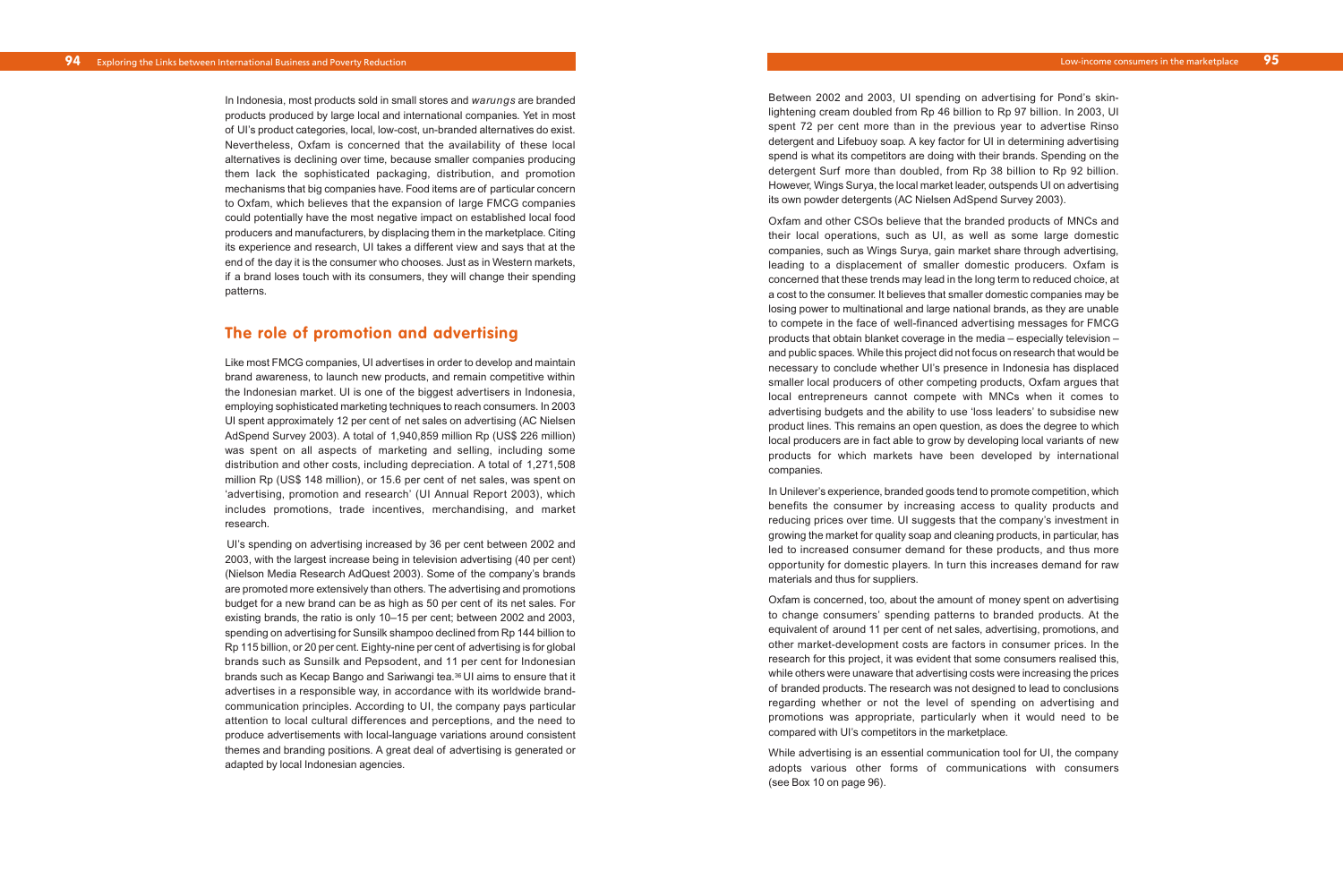families' needs before purchasing more luxury items? It is important to consider – but difficult to measure – to what extent advertising shapes, rather than responds to, consumer values and demand, creating dependency on branded products and eroding cultural values and norms.

Most of UI's products sold in Indonesia are personal-care and cleaning products, sold at affordable prices. But Oxfam has concerns about advertising for products without clear benefits for nutrition or hygiene, such as snack foods like ice-cream and personal products like skin-lightening cream. UI maintains that both markets pre-dated the company's entry, and that the provision of good-quality and safe alternatives performs a useful function.

There is anecdotal evidence that advertising through the mass media, particularly on TV, is shaping local culture. In the small survey of consumers conducted for this report, children, unlike their parents, seem to have strong brand preferences. Half of the parents surveyed had no objections regarding those preferences, while 30 per cent had some objections. This is an important issue for many pro-poor and consumer groups, who believe that advertising creates and encourages 'pester' power (children begging parents for popular products when they go on shopping trips together), and that this does not result in the best use of money to improve the diet or hygiene of children in low-income families.

While the research approach was to ask people living in poverty about impacts on their lives, the sample size was far smaller than that of the extensive market-survey work regularly undertaken by UI, and the project team was unable to agree conclusions about the impact on poor people of purchasing UI's products. The research and data provided by UI were more helpful in addressing some questions than others, particularly where major conceptual issues need to be clarified and better understood.

## **Meeting or creating needs?**

In his book, *The Fortune at the Bottom of the Pyramid*, C.K. Prahalad sets out a strong case for the potential of companies to expand markets in poor countries. He contends that people living in poverty want, and have a right to share in, the types of basic product that are widely available in developed countries. FMCG companies like UI believe that marketing to the poor is just as important as marketing to the wealthy, because it is responding to a demand. People living in poverty with little disposable income also want to have high-quality personal-care products, clean clothes, and safe food. UI notes that it is providing goods that are desired and, many would argue, needed.

> In the research for this report, 23 of the 120 consumers interviewed indicated that they had concerns about some of the UI products that they had used; typically these were individuals' opinions about products. None had ever made a complaint to the company. So UI's consumer helpline may not be so effective for poor consumers who do not have telephones, or who may be uncomfortable using them to voice complaints.

UI views most of its products as basic, or even essential, requirements for everyday living. Detergents and soap are relevant to basic health care: clean homes, clean clothes, and hand-washing play an important role in preventing disease. Personal grooming plays a role in establishing personal self-esteem, and even people living in poverty celebrate important events with some form of 'reward' or 'treat'. UI aims to tailor its food and drink products to suit the tastes and lifestyles of Indonesian families, including everyday goods like tea and soup stock, as well as 'treat' products like ice-cream.

However, for Oxfam there remains the question of how a product can be defined as basic or essential when, for poor households, it means purchasing less of something else that is essential for the well-being of the household, like health care or education. In other words, for every purchase there is an 'opportunity cost' of not purchasing something else. Oxfam questions whether it is appropriate to market FMCGs aggressively to people living on limited budgets. Advertising runs the risk of turning 'luxuries' into necessities, both at the household level and across communities, at the expense of more important goods and services. Do consumers meet their

#### **Box 10: Communications between UI and consumers**

UI is actively engaged in dialogue with tion from Sales Push Teams: company consumers in Indonesia. Consumers and distributor sales forces who meet can contact UI directly to express their consumers and listen to them directly views on UI brands. On average, they every day. contact UI 2,500 times per month, mostly by telephone (UI provides a toll-free telephone number), letter, and email. The feedback falls into four general categories: inquiries (44 per consumer opinion on the company's cent), complaints (37 per cent), brands. Any fall in sales is a signal that compliments (13 per cent), and suggestions consumer opinion about a brand, for (6 per cent). The company reports that 95 per cent of complaints are answered within the time prescribed by the company. In addition it receives informa-

This personal daily contact between consumers, their retailers, and UI distribution people is the source of the most accessible, regular feedback of whatever reason, is changing, and the decline is investigated to understand the reasons behind the changes in consumers' purchasing decisions.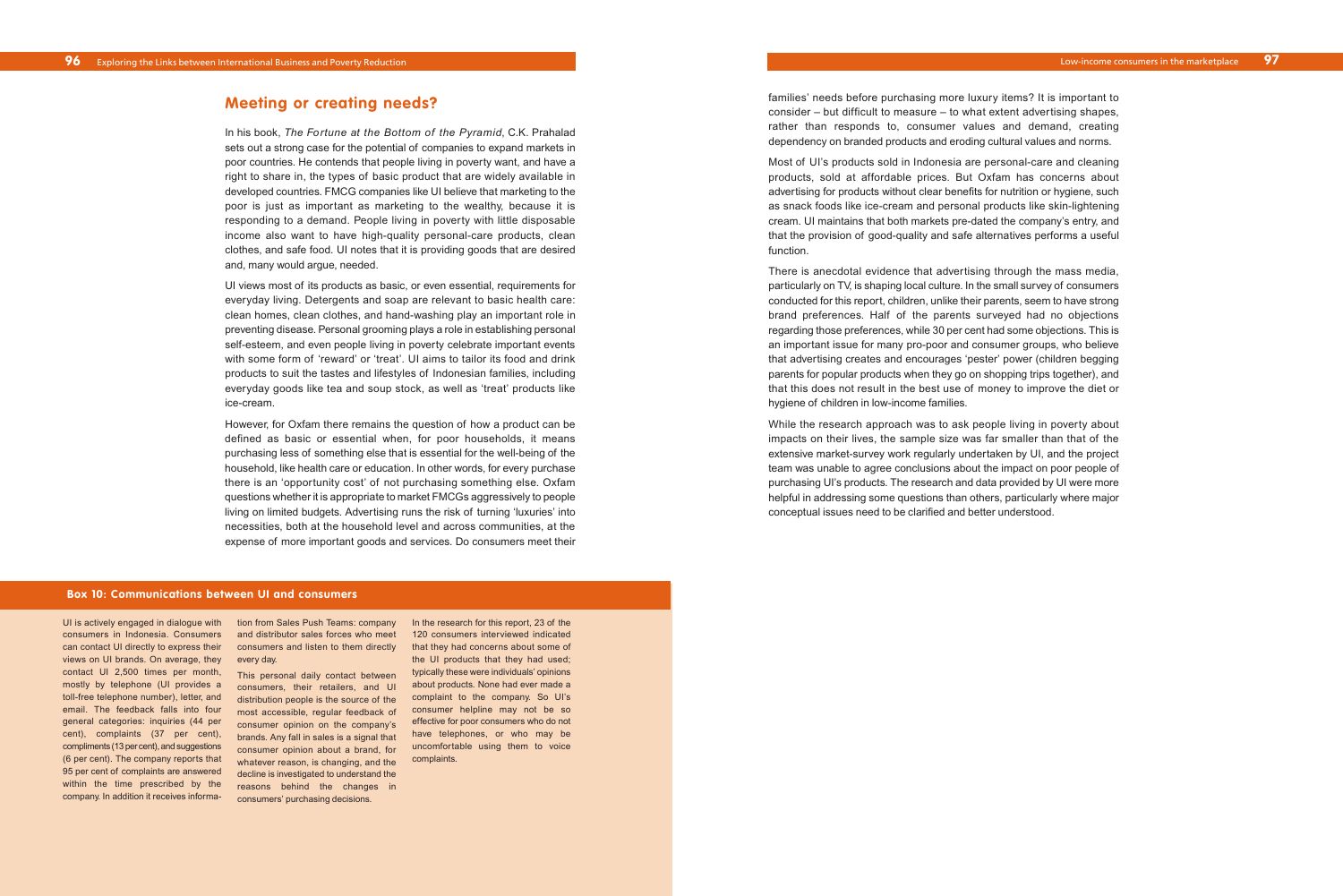## **Key insights: low-income consumers in the marketplace**

Recent years have seen an increase in the worldwide consumer base for MNCs, and an increased use of branded goods by people living in poverty. The debate about extending FMCG markets to people living on limited financial resources is contentious and not easily resolved. It revolves around some basic questions about wants and needs, whether there is a 'right' way for poor people and consumers in general to spend their money, and to what extent consumer choice is unduly influenced by advertising.

The project research suggested that consumers living in poverty may choose to prioritise value for money over cheapness. While Unilever and UI products may not always be the cheapest brands available, they are often perceived by low-income consumers to be more effective than competing brands, and many consumers will endeavour to purchase them whenever possible. In addition, UI's approach to selling goods in smaller sachets, developed during the financial crisis, has provided poor consumers with a more flexible purchasing option which, although a more costly approach to purchasing over the long term, reflects their day-to-day cash-in-hand limitations. For UI, low-income consumers' preferences for Unilever products are confirmation of the guarantee of consistent quality that the Unilever brands provide. Oxfam supports approaches that enable lowincome consumers to obtain good-quality essential products at affordable prices, but also acknowledges that the impacts of marketing on consumer preferences are complex, and that the development of consumer preferences may be the result of intangible brand attributes and not solely of objective 'facts' about products.

The company needed to keep its products available to consumers whose spending power was daily decreasing as inflation rose. The term 'low-income consumers' described an increasingly large proportion of the population as the Indonesian currency lost value.

> Marketing to people living in poverty has clear benefits for poor people when certain conditions are met: for example, when products represent good value for money, or when they serve poverty-related social or environmental goals. Both Oxfam and Unilever are interested in finding ways for companies to meet these conditions. One clear way to do this in the FMCG sector is to promote better hygiene through use of hand-washing soap. Other opportunities exist, and insofar as UI and other companies can address them, they can have positive impacts that go beyond the companies' own financial success. For example, marketing to people living in poverty can serve their interests in the following circumstances:

- **•** If it gives them access to high-quality products that are good for health or well-being more generally.
- **•** If it improves the value of their limited disposable income.
- **•** If product choice and competition between brands lead to lower prices, or consumers are provided with better information about products.
- **•** If it increases economic opportunities in their communities by creating jobs in the distribution network or the supply chain: in particular, jobs that provide working capital or new types of skill and opportunity.
- **•** If it spreads new technology or product ideas that local producers can adapt and use.

#### **Case study 4: Small sachets: a response to consumer demands**

As discussed, UI survived the economic crisis of 1997–98 by means of a strategy that enabled the company to remain competitive. One key factor in UI's success was innovative initiatives to ensure that consumers continued to value and use UI products. UI's response was to expand the use of low-priced sachets of several of its products, specifically for consumers with limited cash. Basic products such as Sunsilk shampoo and Rinso detergent are available in sachets, and foods such as Kecap Bango in small pouches. Small sachet packets now account for most sales of UI products such as shampoos.

In interviews carried out for this research, low-income consumers reported choosing products for their taste and quality. Sales figures and surveys of consumer demand suggest that consumers want the opportunity to buy quality products in smaller packages at lower prices. They buy goods at varied intervals, from once a day (Clear brand shampoo, for example) to once a week (Sariwangi tea bags). Their perception is that products in sachets or small pouches are affordable and more practical.

While these consumers understand that buying products in larger quantities would save them money, since the cost per unit is lower, they choose the small sachets because they are thus enabled to obtain the products with small amounts of money as and when they have the cash. Low-income consumers interviewed insisted they would be happy to buy more simply packaged sachets, provided that the price was reduced commensurately and the quality was maintained. Oxfam argues that small sachet products, while more affordable, *are not more economical.* Indeed, smaller-size packages incur higher costs per unit of product for the consumer, for the shop selling them, and even for the company making them.

From an environmental point of view, the popularity of small packages among consumers raises some challenges. Small packages require more plastic. As UI makes its products more affordable to low-income consumers, it generates larger amounts of packaging waste, which pollute the environment. According to the research in poor communities, sachets are burned as rubbish, disposed of on common land in the village, or thrown into rivers. Farmers growing organic rice noted that those who burn the plastic can no longer use their household ash as a fertiliser, because it damages their crops.

Unilever is investigating different means of improving consumer disposal of packaging. It uses polyethylene terephthalate (PET), a plastic widely used in food and drink packaging. PET is categorised as non-toxic, and therefore classified as non-harmful when disposed of. The difficulty lies at least in part in segregating the different types of material that end up on a village rubbish heap. The findings here indicate the need for further assessment. UI is piloting a 'Litter Bug' recycling project, in which the company is working together with rubbish collectors and supporting small-scale converters to recycle the plastic waste into household products such as plastic bags, mats, and sandals. However, the financial incentive to collect and recycle the plastic waste is still very limited and is successful only on a very small scale, near recycling plants.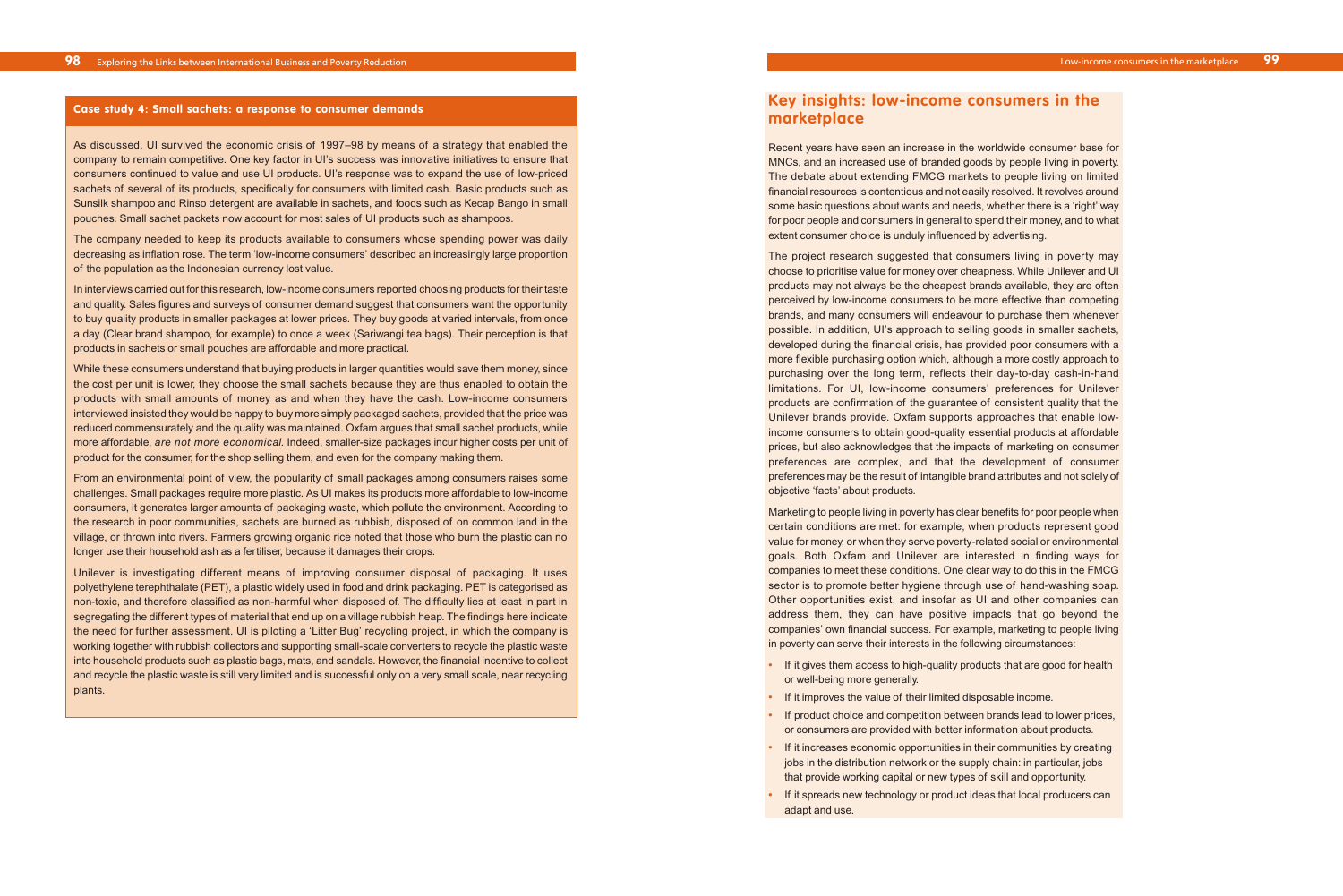This chapter explores UI's wider impacts in the community, in particular focusing on UI's voluntary community contributions, and the company's influence on the government and on other companies operating in Indonesia.

Research for this chapter included interviews with people living close to UI facilities, and information provided by UI. The company's influence on the business sector and government was not explored in depth, and no new research was undertaken into these impacts.

## **Corporate community involvement**

Oxfam and many other CSOs urge companies to focus more attention and resources on changing the 'poverty footprint' of their core business practices, rather than focusing on philanthropy. Unilever agrees that its greatest social impacts are felt through its mainstream operations, and so the research behind this project focused mostly on the value chain, rather than on UI's voluntary community contributions. However, it is important to note that corporate philanthropy and involvement in community development can also play a role in a company's long-term contribution to the community. In turn there are benefits for the company. The line that defines what is acceptable corporate philanthropy and what is product promotion or an overt business strategy may vary from one country to another. Examples of UI's philanthropy, its other community-based initiatives, and the experiences of some communities living close to UI facilities are highlighted to show the range of ways in which MNCs like UI can have impact on the wider community.

The researchers interviewed a number of communities living within one kilometre of UI facilities. Of those interviewed, half claimed to receive a direct benefit from UI's presence in their community. These benefits included direct employment, increased commerce and sales in local shops, increased passengers for motorbike taxis, and opportunities to maintain or repair the bicycles or motorbikes of UI employees.

**101**

In the time available it was impossible to assess the extent to which the impacts listed above are being achieved by UI's marketing, but the research did help the project team to define more clearly the types of indicator that governments, companies, and CSOs could use to explore the issues further.

# **6 UI's wider impact in the community**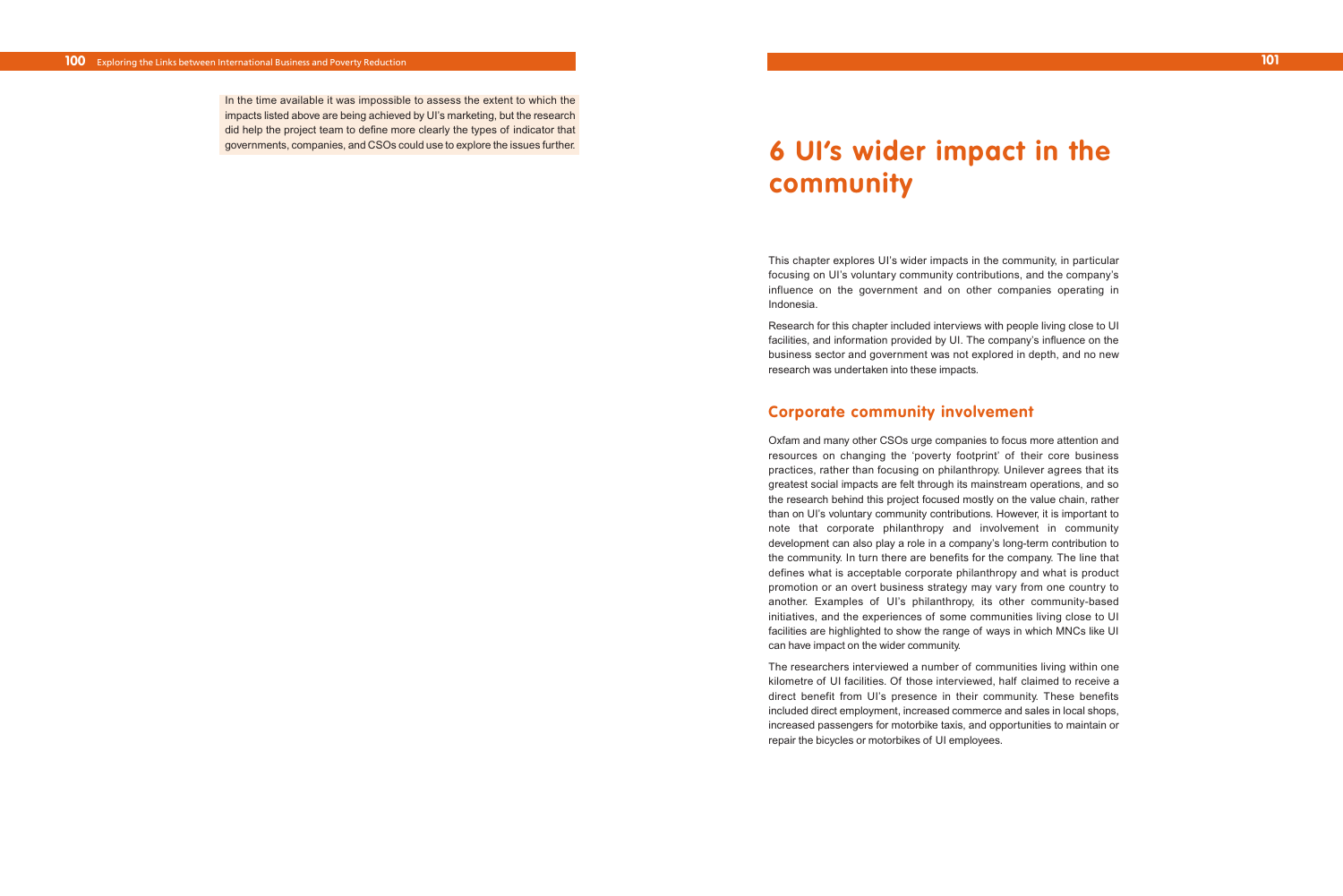UI stepped in and provided financial assistance to keep more than 200 people engaged in this work. UI arranged for family-planning staff to sell its products door to door in rural areas and receive a commission on sales, at the same time as performing their professional duties.

- **•** UI has several initiatives to educate consumers about health care and hygiene. These include dental health-care programmes and free dental check-ups. The company also gives scholarships for high-achieving university students whose families cannot afford their fees.
- **•** UI helped to expand the processing capacity of Subang Fish Sauce Supplier, a local fish-sauce supplier, and has agreed to defer outstanding loans for operational costs to accommodate the expansion.

The UI Peduli Foundation Project SMALL is an example of UI corporate philanthropy that can also be seen as an investment which benefits UI in the long term. In 2000, the Foundation set up Project SMALL to give Indonesians with no established business networks or connections the chance to become entrepreneurs. Bringing into play its own knowledge and skills base, UI increasingly saw that its community involvement could be more effective when linked to opportunities presented by the company's core business — for example, as a purchaser of raw materials, manufactured inputs, and finished products; as a contractor of service companies; and as a seller of retail products.

In 2001, UI signed a MOU with Indonesia's Department of Industry and Trade to support the creation of SME start-ups, as well as networks of SMEs to service them. Project SMALL provides entrepreneurs with market access, support, technical skills, and access to finance. IPPM (Institut Pendidikan dan Pengembangan Manajemen / Institute of Education and Management Development) provides technical skills and expertise in the food and catering business, identifying prospective entrepreneurs and locations, helping to build capacity, and helping new SMEs to obtain licences.

## **UI's influence on the business sector and government**

The impacts of multinational companies are not limited to their employment practices or the products that they buy and sell. A potentially profound impact is their effect on the business culture within the country – whether by their commercial relationships with their own partners and stakeholders, or by their influence on peer companies or competitors. Another potential impact is the influence exerted by MNCs on government, either in terms of the regulatory context within which all companies operate, or in terms of policies on taxes, tariffs, or broader trade issues.

As a FMCG company, UI's relations and level of transactions with government agencies are not so great as those of MNCs in other sectors (such as extractive industries or infrastructure). UI's direct and indirect

### **Examples of UI traditional philanthropy**

UI's traditional philanthropic activities, intended to benefit communities, include the following:

- **• Peduli Foundation:** in November 2000, the PT UI Peduli Foundation (UI Care Foundation) was created and financed with Rp 10 billion (US\$ 1 million) 'to revitalize corporate social responsibility and sustainable development as part of its branding image'. In 2003, UI supported some 40 organisations with total contributions worth approximately Rp 11.3 billion;<sup>37</sup> about 70 per cent of this support was given as in-kind contributions, and about 30 per cent in cash. The Foundation also invested in projects that 'helped it make a difference in addressing the crisis situation by taking a leadership role in promoting CSR to other companies in Indonesia'.38
- **SME Composting Program:** UI acts in partnership with an NGO and local government in Karah, Kecamatan Jambangan, Surabaya to support village-level composting. Organic waste is composted into fertiliser and soil enhancers, and the inorganic wastes are sold to recyclers. This project has reduced overall waste, demonstrated the value of composting, and reduced the need to purchase soil enhancers. It has also generated employment and income.
- **• Sustainable Clean Rivers Development Program:** UI supports efforts to reduce water pollution in the Brantas River, the secondlargest river in Java. The goal is to reduce the volumes of waste water and garbage that are dumped in the river, to improve local sanitation, to change the local lifestyles that produce pollution, and to manage wastes. The programme also helps families to increase their incomes through the production or processing of medicinal plants.
- **• Promoting Sustainable Fishing Practice:** UI has signed a memorandum of understanding (MOU) with World Wide Fund for Nature (WWF) Indonesia to promote better fisheries management, especially on tropical reef fisheries that are not sustainably managed.

## **Examples of community involvement with financial benefits for UI**

UI also works on community-based initiatives, such as small-business development and consumer education, which bring indirect and direct benefits to the business. Some examples of this include the following:

- **•** A donation of US\$ 200,000 to UNICEF from UI in 1999 enabled the re-opening of 900 health centres that had been closed during the crisis, when public funding was cut. In these health centres the company placed free samples of soap, leaflets, and public-service advertisements to help to reduce the incidence of diarrhoea and intestinal worms.
- **•** After the 1997 financial crisis, the Indonesian government abandoned family-planning programmes in rural areas. For an interim period,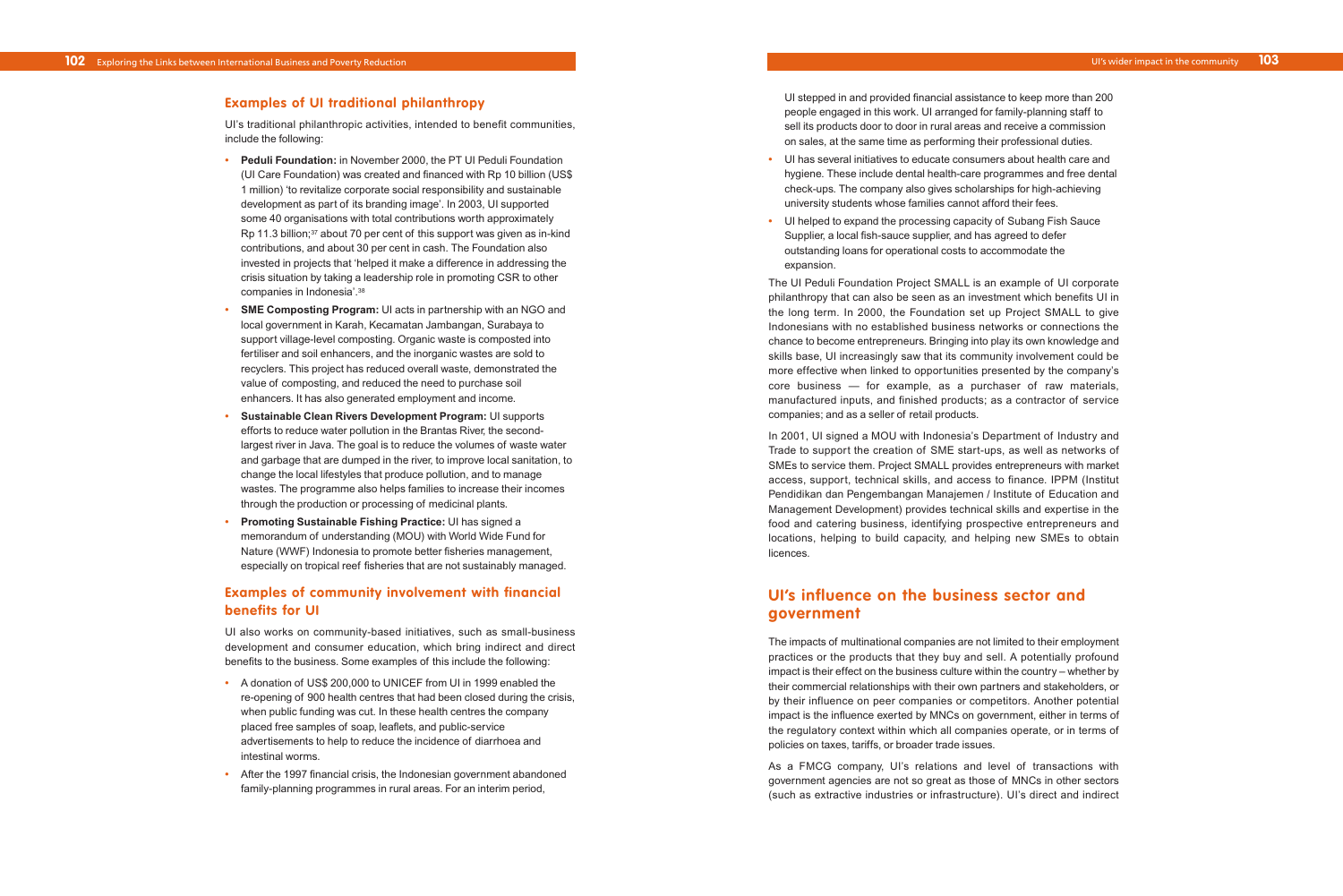## **Key insights: UI's wider impact in the community**

Oxfam and Unilever agree that the greatest potential for achieving impacts that benefit people living in poverty lies within UI's mainstream operations and value chain, which have been the primary focus of this research project. Nonetheless, voluntary community involvement can also provide a positive interaction with society, bringing benefits not only to communities, but directly and indirectly to the business itself.

UI's approach to voluntary engagement has changed over time, moving away from traditional forms of philanthropic giving and donations. Increasingly, the company links its own knowledge and skills base with its voluntary efforts. For example, UI supports a programme for Indonesians who have no established business networks or connections, giving them the opportunity to become entrepreneurs. Similarly, UI supports another programme – run jointly with the Indonesian government – which provides SME start-ups with market access, technical skills, and access to finance. Scaled up with the support of government, CSOs, and the wider business community, programmes like these can enable people living in poverty to build their skill levels and participate more profitably in the formal economy.

UI's influence on the business sector and government was not explored in depth by this research project. UI is in a strong position to set a positive example in these areas, and points to the success of its long-term relations with its business partnerships, conducted in line with its business principles, as an indicator of good practice. The challenge lies in identifying more measurable ways of assessing company performance in this area, for the benefit not only of the business community, but also for the Indonesian people more generally who comprise its market.

UI has been successful in improving the capacity of its business partners and carrying out a series of activities that benefit communities in the areas in which it operates and beyond. It is important to learn how these practices position companies like UI in the overall development of the country.

contribution to public-policy development includes its work through trade associations, for example to set standards for ingredients of cosmetics. UI believes that its track record and long-term commitment to Indonesia gives it credibility, influence, and responsibility throughout society. According to UI officials, the government offers UI as an example of a company which stayed in the country even when the overall investment climate was not optimal.

Doing business in Indonesia presents many challenges. As in many other countries, the use of non-transparent activities and influence to agree business deals is widespread. UI is committed to avoiding such practices throughout all of its operations, focusing rather on using policies and contracts to guide its interactions with government officials and other businesses. More work is needed to increase understanding of how UI's approach to doing business affects the smaller businesses in its supply chain, and their employees.

UI's influence in the wider business community and society in Indonesia is also seen in its relations with its business partners. As noted in previous chapters, UI requires its partners to obey the law, and recommends that they go further than the law requires in matters such as good workplace policies and practices.

A company can also influence peer companies (including competitors) in terms of business ethics, CSR, or overall business strategies. The best example of UI's potential contribution to influencing the behaviour of its peers is its work on corruption. For example, the NGO Transparency International asked the UI Chairman to present the case for anti-corruption in business when Transparency International was launched in Indonesia. Similarly, the Forum for Corporate Governance in Indonesia (FCGI) has described UI as 'a model company', and the NGO MTI invited UI to a seminar to talk about how the private sector can fight corruption. In the future, UI's commitment to anti-corruption initiatives within the wider business community might be measured by the promotion of this agenda in the Indonesian Chamber of Commerce.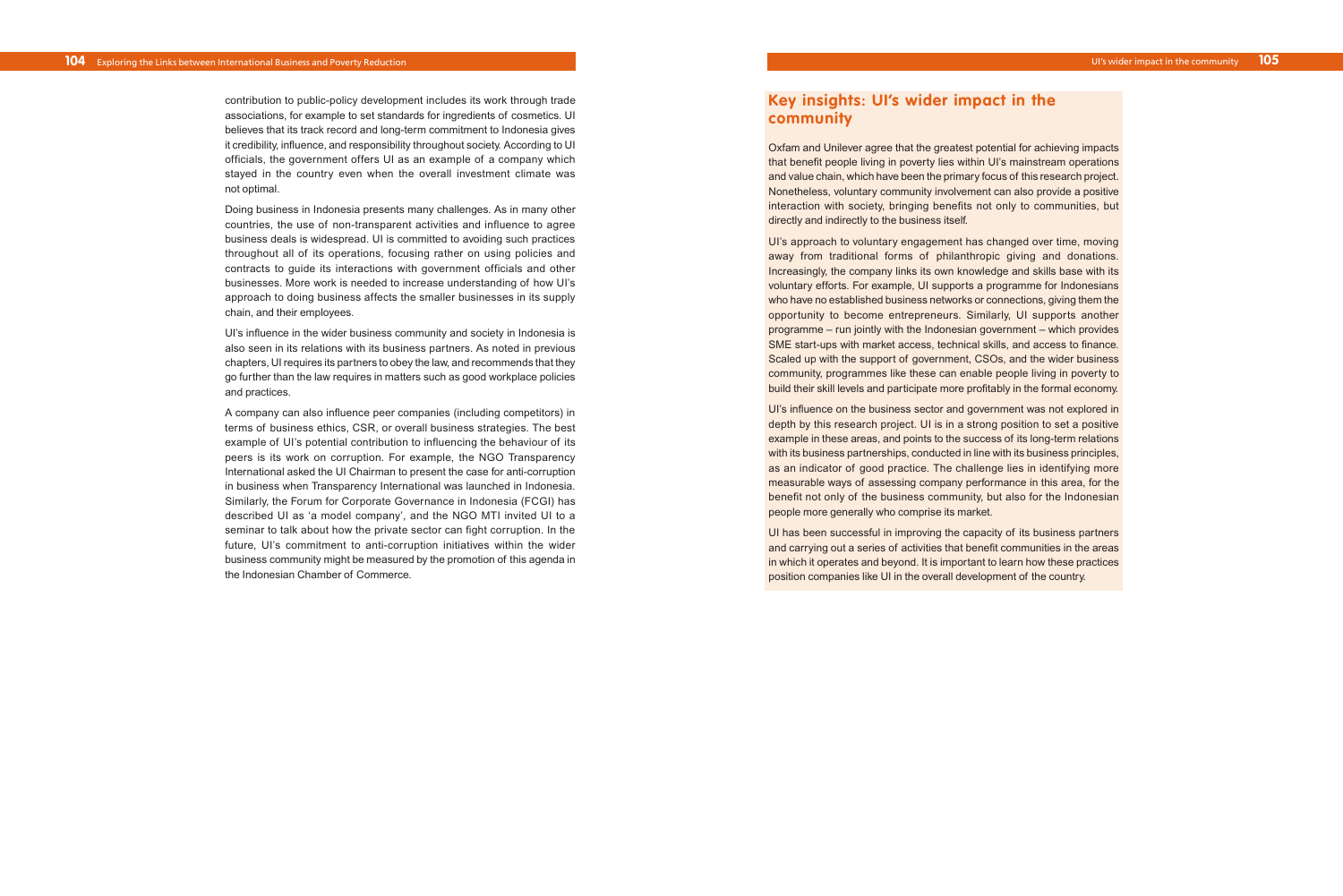## **Content: lessons learned from the research project**

## **Oxfam: lessons learned from the research**

- 1 Many companies still see their purpose as profit maximisation, but we have learned from Unilever that in many cases business decisions rarely amount to a strictly profit-based calculation. The notion that 'the business of business is business' is outdated, and there are huge opportunities for civil society to engage with companies to explore how they might use their influence to raise performance standards, distribute resources, share knowledge, and innovate for the common good.
- 2 We also learned that our analysis needs to be more alert to the differences between multinational companies. At every point in its value chain, UI's business is highly dependent on Indonesians: as producers, suppliers, employees, contract workers, distributors, retailers, and consumers. UI's business decisions and choices reflect the embedded nature of its operations, favouring a long-term approach to optimising opportunities for business success, and an emphasis on the development of skills and industry within the wider Indonesian economy. As such, UI is very different from some of the traditional targets of CSO campaigning, such as extractive or export-processing industries. These differences have important implications for an understanding of UI's poverty footprint; moreover, an appreciation of them can help us to understand why and how a company like UI might be motivated to study and improve its poverty impacts. Our findings suggest that highly embedded MNCs and large domestic companies might in future provide a focus for useful work on private-sector poverty impacts and povertyreduction strategies.
- 3 This project also challenged our assumption that the growth of an MNC in a domestic market necessarily means a parallel shrinking of domestic companies. The research was not adequate to support definitive conclusions on this key area of debate. However, it appears that during the period under review competing domestic industries had expanded rather than contracted — although there could be many reasons for this.
- 4 While there is an increasing number of corporate social responsibility measures in place, there is nothing that allows companies to conduct a systematic assessment of their positive and negative contributions to poverty reduction throughout the value chain. This project has increased our understanding of UI's poverty footprint in Indonesia. It also provides the company with some insights into how they can increase their overall contribution to poverty reduction and perhaps eventually develop a 'propoor policy'. This is a powerful concept, which may be useful for engagement with other companies.
- 5 We have seen how decisions that are pro-business can also be pro-poor. UI's response to the financial crisis in 1997–98 appears to be largely a 'win–win' approach. It was good for business, because it expanded UI's

Unilever and Oxfam have worked together on this project since January 2004. The work was ambitious, challenging, and very time-consuming. The goal was to question assumptions about foreign direct investment and multinational companies, and their impacts on poverty. This project was made possible through the efforts of each organisation to learn from the other: for Oxfam to increase its understanding of how companies work, and for Unilever to understand the fundamental assumptions and concerns of civil-society organisations. The research and analysis covered a lot of ground. The project was intended to bring together very different worldviews, as well as different approaches to research and analysis.

For both organisations there are risks arising from their engagement in this project. Unilever opened its doors to Oxfam, and Oxfam agreed to observe conditions of confidentiality. Both risk criticisms from partner organisations and colleagues who are sceptical about the potential role of MNCs to contribute to development that benefits people living in poverty, or about the role of CSOs in demonstrating that companies can contribute to pro-poor development while also maintaining financially viable business strategies.

Both organisations have learned a tremendous amount in this process. Some of their lessons have been similar, and some have been quite different. The learning, however, would not have occurred without intensive and often difficult debate, which contributed to constructive discussion and analysis. In the end, both organisations have found common ground – considerably more than they had expected to find. Despite their very different world-views, they have built trust to enable them to work as partners throughout this research project.

This concluding chapter contains four sections. The first two present the lessons learned from the project by Oxfam and Unilever respectively, including insights arising from the research content and insights arising from the project process and partnership. The third section contains a selection of key comments and issues raised by members of the external reference group who read a draft of the report. The final section indicates areas for further research, and some next steps for both Oxfam and Unilever.

# **7 Conclusions**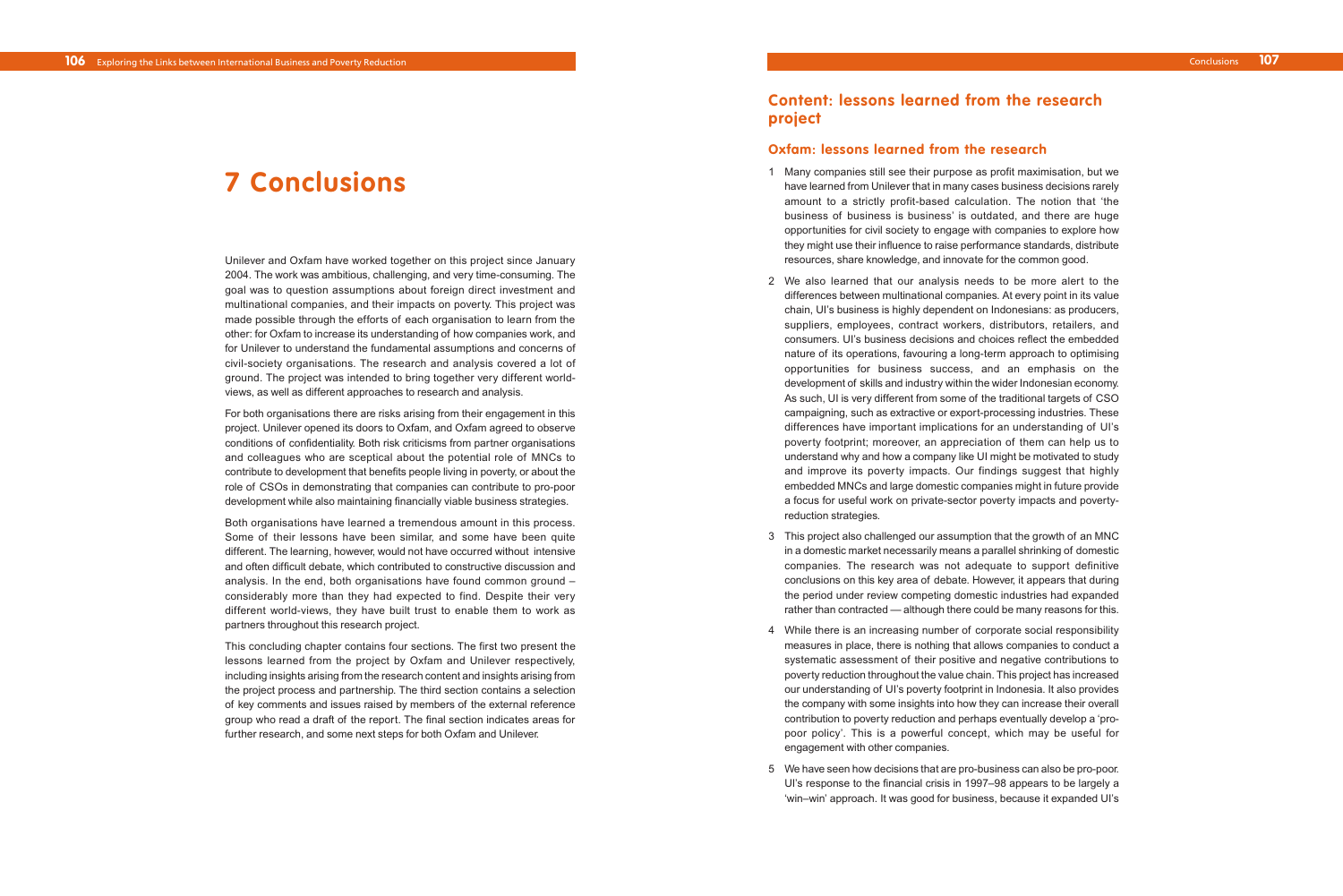of UI to demand better working conditions within its value chain depends partly on the level of competition between companies in the chain, and partly on the national legal framework within which business must operate. In addition, it is influenced by the culture of business in Indonesia, which emphasises relationships and dialogue over contractdriven demand.

11 The greatest challenge posed by this project was to understand and agree on the impact of marketing practices on people living in poverty. Both Unilever and Oxfam entered these discussions with extremely entrenched views. Each assumed that differences of opinion could be resolved with objective data, but in the end we had to agree that there were some fundamental differences in our interpretation, and we would have to 'agree to disagree'. It was a challenge for Oxfam to disregard value-based issues that to us represent the interests of poor consumers, and instead focus our analysis on the objective factors that could be shown to have an impact on poverty.

### **Unilever: lessons learned from the research**

- 1 The primary lesson for us is the insight that we gained into the extent of the widespread 'job' multiplier in UI's total value chain. While the FTE calculations in this report are admittedly estimates, the findings nonetheless point to the potential use of value-chain policies as a tool in sustaina ble poverty reduction. As such it will be useful to share the insights of the FMCG value-chain multiplier, and the opportunities that it of fer s , with all those concerned with poverty-reduction strategies.
- 2 The spread of value-adding activity throughout the value chain creates a broad tax base. A predictable tax base is essential for the development of the formal economy on which the government can build, and finance, its social and environmental programmes. This report addresses only the direct taxes paid by UI to the Indonesian government. Further research could explore the scale of taxes paid by the many players involved in an FMCG value chain, including both companies and individual workers.
- 3 FMCG value chains can offer poor people an opportunity to gain basic skills within a structured learning environment and earn incremental, regular income. Although imperfect, these opportunities in turn may be the first steps towards accumulating assets, increasing independence, and impr oving quality of life. Oxfam has pointed out that for poor people who participate in FMCG value chains there may be negative impacts, such as poor working terms and conditions, or debt and financing difficulties . These ar e areas that need particular care and attention. Government, businesses, and CSOs can each play a part in helping to gain the best outcomes for poor people.
- 4 Ho w e ver carefully standards are designed and implemented, there is always room for improvement. The scrutiny of UI's relationship with low-income consumers, and its contractor-review processes, suggested

Conclusions **109**

market base; but it was also pro-poor, because the increased forward and backward linkages meant that UI's activities protected jobs at a time when many companies were closing their operations. Companies that take a longer-term view of their in-country operations have greater potential to contribute to poverty reduction, and may also gain market share.

- 6 In its campaigns and programmes, Oxfam has learned about and drawn attention to the risks of 'precarious employment' for individuals, families, societies, and even employers. Precarious employment is often the result of the twin trends of increased outsourcing and use of contract workers on company premises. In this project, Oxfam learned how companies ma y perceive these trends as inevitable and necessary, and an important part of their core business strategy. A challenge for Oxfam is how to acknowledge the trend but suggest feasible alternatives that avoid its often negative consequences.
- 7 We have gained a better understanding of the potential of distribution chains to generate employment and income. Our research found that for every direct employee there were many more jobs in distribution chains. For NGOs currently focusing their efforts on improving conditions for producer s and other workers within *supply* chains , the research shows that it may also be valuable to analyse MNC policies towards the *distribution and retail* aspect of their value chains.
- 8 However, as a result of this project, it became clearer that participation in value chains alone does not guarantee improvements in the living conditions of poor people. This reinforced our belief that for value chains to work for poor people, there need to be other social institutions and resources in place, such as credit and saving schemes, marketing associations , and insurance schemes, as well as diversification of income streams, to avoid dependency on any single company or market.
- 9 We also learned how difficult it is to arrive at a specific definition of what constitutes 'fair practice' by companies. This issue is not as clearly defined as we would like it to be. For example, despite international definitions of 'a living wage' and how to calculate it, and despite the national definition of a legal minimum wage, it remains difficult to judge the appropriateness of MNC wage levels within a given context. For example, how much above the legally required minimum wage is it appropriate for an MNC to pay? And to what extent can the same policies be encour a ged for an MNC's suppliers and contractors? Similarly we debated, but did not resolve, the concept of a 'fair price' and the question of how much expenditure on advertising is appropriate as a proportion of consumer prices .
- 10 MNCs lik e Unile ver are often challenged to encourage better working conditions in the national economy through their value-chain contracts with other companies. During this project, Oxfam explored with UI the realities and complexities faced by a large company in attempting to raise the standards of other companies within its value chain. The ability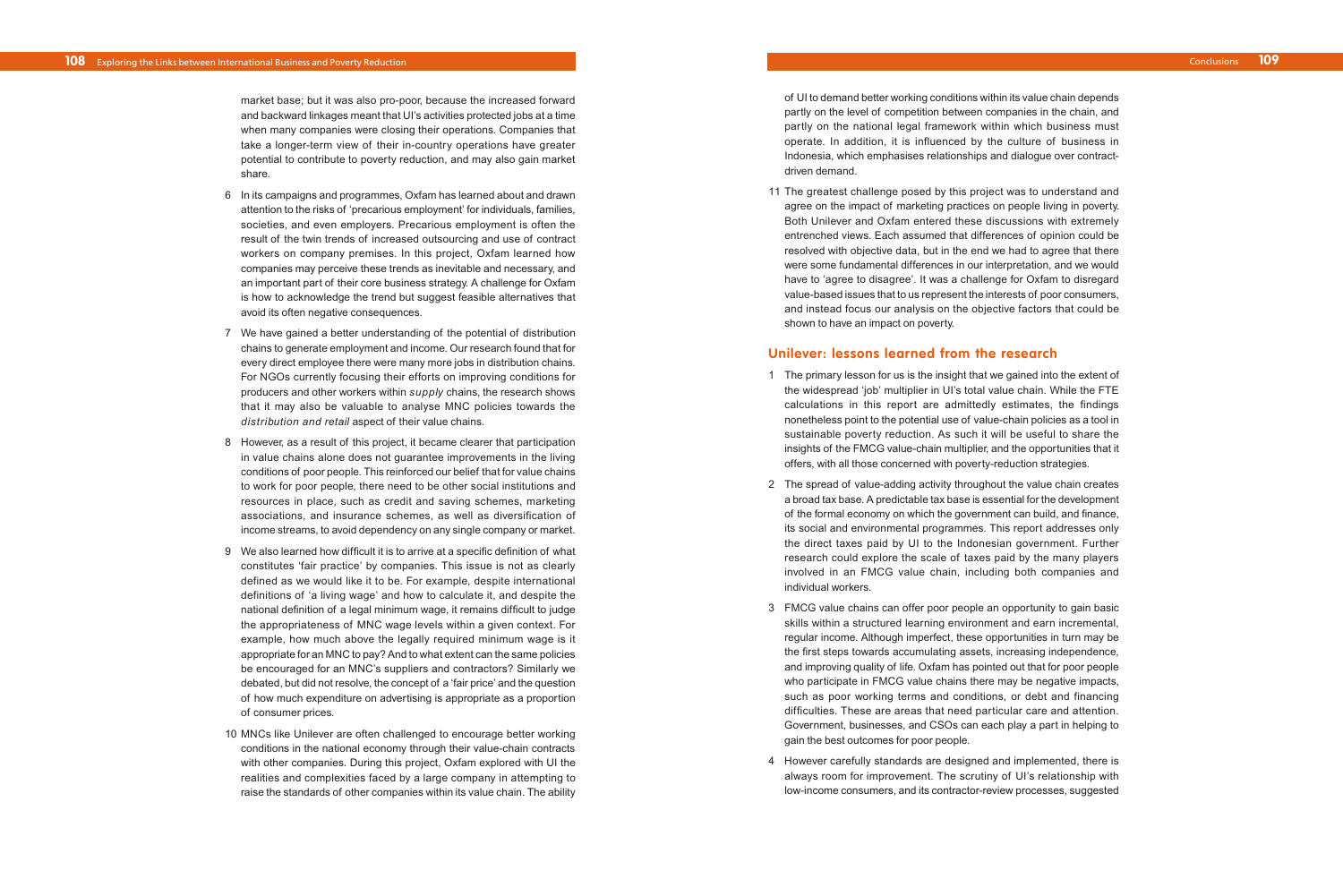## **Process and partnership: lessons learned from working together**

It was clear from the outset, and certainly reinforced by this work, that no single actor will be able to understand fully – much less resolve – the issues raised in this report. That being said, partnerships are not easy to develop and are even harder to maintain over time. Within this project, it has been particularly difficult to reach joint agreement on the text. The lessons learned by Oxfam and Unilever are listed separately below, even though many are overlapping. The nuances of the lessons learned reflect each organisation's particular values and levels of understanding of the issues.

## **Oxfam: lessons learned from the partnership**

- 1 This project represented a big step for Oxfam in its work with the private sector. Although we have studied companies and whole sectors in the past, we have never gone so far in exploring the motivations, trade-offs, and choices that companies make in their operations. The insights into the private sector that we have gained from this project will equip us for more powerful engagement in the future.
- 2 Could Oxfam have done this project on its own? We could not have assessed UI's value chain without the help of UI staff and our review of their internal documents. Any analysis that we could have done by ourselves would have been incomplete and superficial. We now have a much deeper understanding of UI's business operations and the full range of its interactions in Indonesia. Without this partnership we would have probably reached some wrong conclusions. This experience has reinforced for us the role that engagement can play in understanding and then influencing a company's strategy.
- 3 At the outset, we expected to focus most of our energy on the research. In the end, most was focused on analysing and interpreting the data, and expressing the points of agreement and disagreement in this joint report. We were often frustrated by difficult negotiations over language, but we came to realise that negotiating a common text forced us to understand each other in a way that would have been impossible if we had written separate documents. The real learning came through these Oxfam–Unilever dialogues.
- 4 Once we started the analysis, it became apparent that the modest research effort undertaken to support this project would not provide the data needed to answer the initial questions that we had wanted to ans wer. We needed more time for research, and ideally we should have included follow-up research to fill gaps that emerged in our data. Having several types of evidence – Unilever's data, facts from external researchers, and data that we gathered for ourselves through on-site interviews with research teams – proved to be very useful. We would probably do more of the latter if we were to engage in a similar project – particularly to strengthen the gender analysis, because gender-related

Conclusions **111**

ways in which the company could improve its pro-poor impacts. Specifically, the company will look at opportunities for developing a better understanding of low-income consumers in the light of the points raised by Oxfam. Through the contract-review process, UI will check to ensure that contractors in the value chain are meeting their commitments to workplace policies and standards, in particular on gender issues, especially in terms of the effects of their policies and standards on women.

- 5 Even where there is a shared appreciation of the benefits of an alternative supply chain, as in the black-soybean project, it is recognised that there are constraints and limitations on the viability of the model, and doubts about whether the model itself represents the answer to the problems of poor farmers. Where it can, Unilever will continue to work with a wide range of partners, including NGOs, to seek better, sustainable practices to reduce negative social and environmental impacts in the production of the agricultural crops that it purchases.
- 6 A persistent focus on the position of the individual living in poverty whether man, woman, or child – is essential for developing sustainable po verty-reduction strategies. Oxfam held the line on this matter throughout the project, and the Unilever team acknowledged its importance. For a company like UI which interacts with people living in poverty, this mindset and the feedback that it creates offer an opportunity to increase the positive impacts of its activities and reduce the ne gative impacts. It also indicates that while a company has an important 'product-delivering, wealth-creating, skills-transferring' role, it is only one participant alongside other businesses, governments, international institutions , and CSOs in the dri v e for sustaina ble poverty reduction. For optimum impact, a concerted effort is required.
- 7 It was disappointing not to have had more time to explore the role of UI in the marketplace, the pricing and availability of its products, the purpose of brands, and issues involved in advertising. The sheer momentum of change taking place, not only in the marketplace but in Indonesian society in general, makes it very difficult to separate individual strands of cause and effect. In UI's experience, consumers ar e keenly aware of value for money and quality, and are ready to reject any brand that fails to meet their increasingly sophisticated expectations.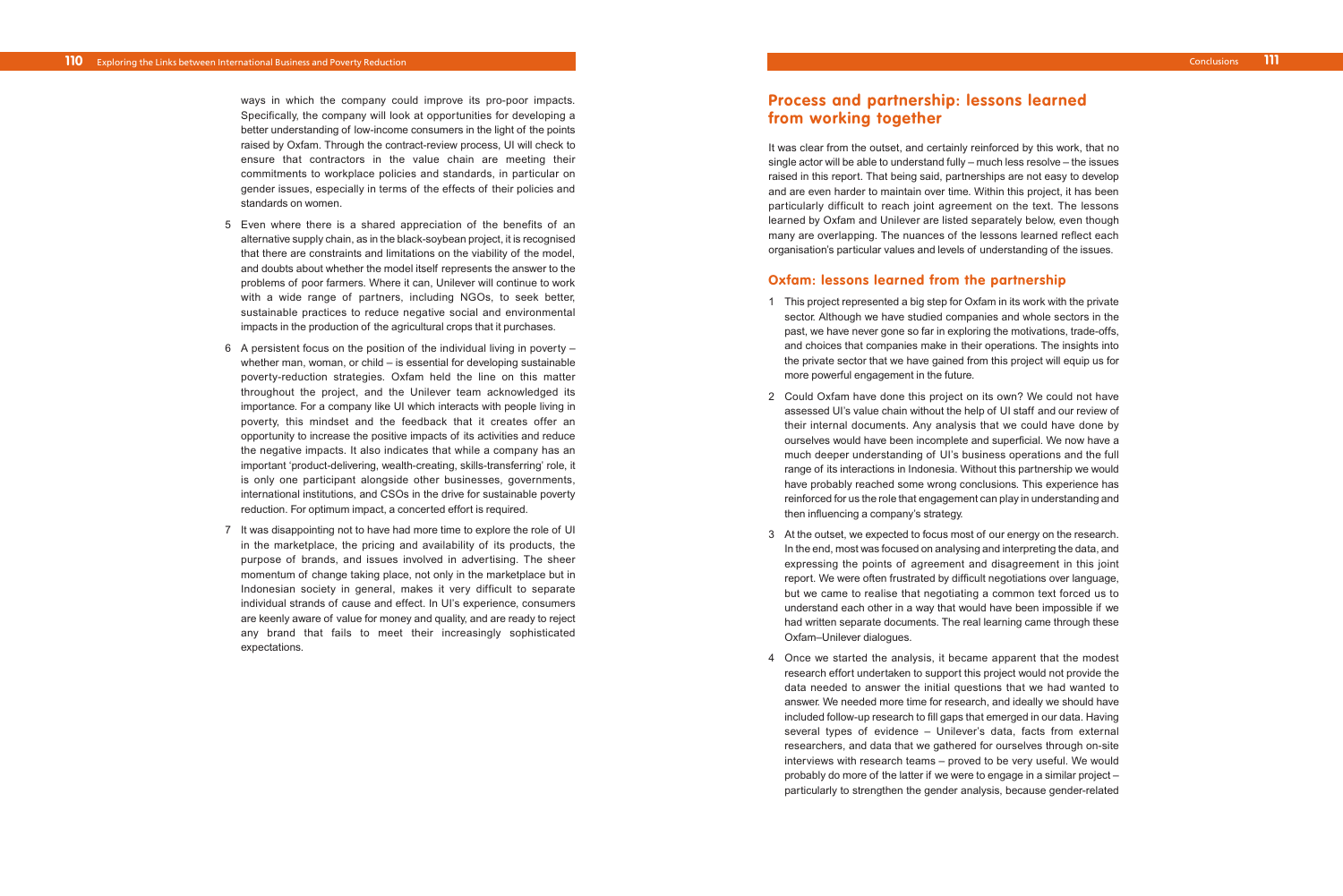10 Finally, we have learned about the challenges of sharing learning within large organisations. The experience has been significant for the people involved, but we are aware that follow-up is essential if the lessons learned are to become embedded in policy and practice. We hope that we will find ways to integrate this learning by continuing dialogue, both internally and externally, to achieve an even better understanding of these issues.

## **Unilever: lessons learned from the partnership**

- 1 The project design as set out in the MOU provided a robust framework within which to manage this complex project. In particular, defining the statement of intent gave clarity to our purpose; agreeing the 'rules of engagement' for the project team enabled open sharing of information; the third-party author introduced a fresh perspective during intense discussions; and the reference group and dispute-resolution process (although the latter was never invoked) eased pressure, because we knew that we had a way to manage irreconcilable differences if they arose.
- 2 However, we over-estimated the scope of a third-party author to resolve contested issues, and the management of the dialogue process could have been strengthened. These shortcomings pushed the project team to work through each issue together. This dramatically increased the project timescale. However, it also significantly increased the learning, as w e wor ked together (where possible) towards a common understanding. But this common understanding, when achieved, is difficult to communicate quickly and easily to other, more sceptical, non-team members.
- 3 We knew this would be a very big project and we tried to address the scale and complexity of the research by limiting it to the operations of UI. But there was still a large amount of data to analyse and understand. This fact contributed to the project's over-run.
- 4 Management data, in the form of Key Performance Indicators (KPIs), are of limited value when the processes and systems whose performance they are used to indicate are not in themselves understood. For example, LTA (Lost Time Accident) figures are only the ultimate statistic of a whole body of management processes and values. In Unilever/UI the management of health and safety is only one aspect of a broader mana gement philosophy of TPM (Total Productive Manufacturing). Achieving a common understanding of management knowledge took considerably longer than had been expected, but was essential to explaining why UI managers placed confidence in their ways of working, and why the performance data presented were both robust and important.
- 5 Unile ver publishes an annual global social report, based on data and information collected from its businesses around the world. In addition, some of our local operating companies publish summaries of their own

Conclusions **113**

statistics rarely appeared in the official or corporate data that we analysed.

- 5 At the outset, we assumed that the research would provide a factual basis for understanding core dilemmas posed by the private sector's impact on people living in poverty. In practice, we found that there were often very significant differences in interpretation of the same set of objective data. While the research provided some important grounding, we realised that many of the issues that are debated between civilsociety organisations and the private sector are defined by prior assumptions, core values, and beliefs. These cannot necessarily be resolved by gathering evidence, although evidence helps to identify areas of agreement and to understand areas of disagreement. This experience points to a very different approach in corporate social responsibility work, one which goes beyond data collection to a more intensive and rigorous dialogue, ideally as a step towards action.
- 6 During the project Oxfam and Unilever came to realise that, despite their very different missions and goals, they share a commitment to contributing to poverty reduction and development. The greatest dif ferences were determined by our expectations of what companies can and cannot be expected to contribute to po verty reduction, the promotion of social and economic rights , and national development. By the end of the project, we were much closer to understanding these limitations and opportunities.
- 7 We learned a huge amount about analysing value chains, and we discovered that this is a very powerful tool for understanding a company's range of impacts on people living in poverty. Having access to compan y data was key to developing this picture, and in this respect UI' s willingness to shar e information with us was indispensable. There is much to be done to develop a robust methodology for value-chain analysis, and we hope that other Unilever operations and other companies will mak e their data available and share in this analysis.
- 8 Our process was fla wed in failing to create sufficient opportunities for stakeholder input, learning, and reflection. Although we attempted to establish a reference group, the difficulties of finding common ground between Unilever and Oxfam meant that we were hesitant to open up the draft text for further comment. We know that we will have disappointed some of our partners in Indonesia for not making this possible, and we kno w tha t the result is poorer for having failed in this respect. We hope tha t w e will be a ble to establish a dialogue with stakeholders in the next stage of this work.
- 9 The brief period of research on which the project depended provided a mer e 'snapshot', a moment in the lives of those interviewed. Given the vulnerability of the poorest people in the value chain, their interactions with a company can change dramatically in a short time. We could have learned more by checking back one year later to see whether the initial findings were still relevant, which would have helped us to develop a picture of the trends that underlie the data.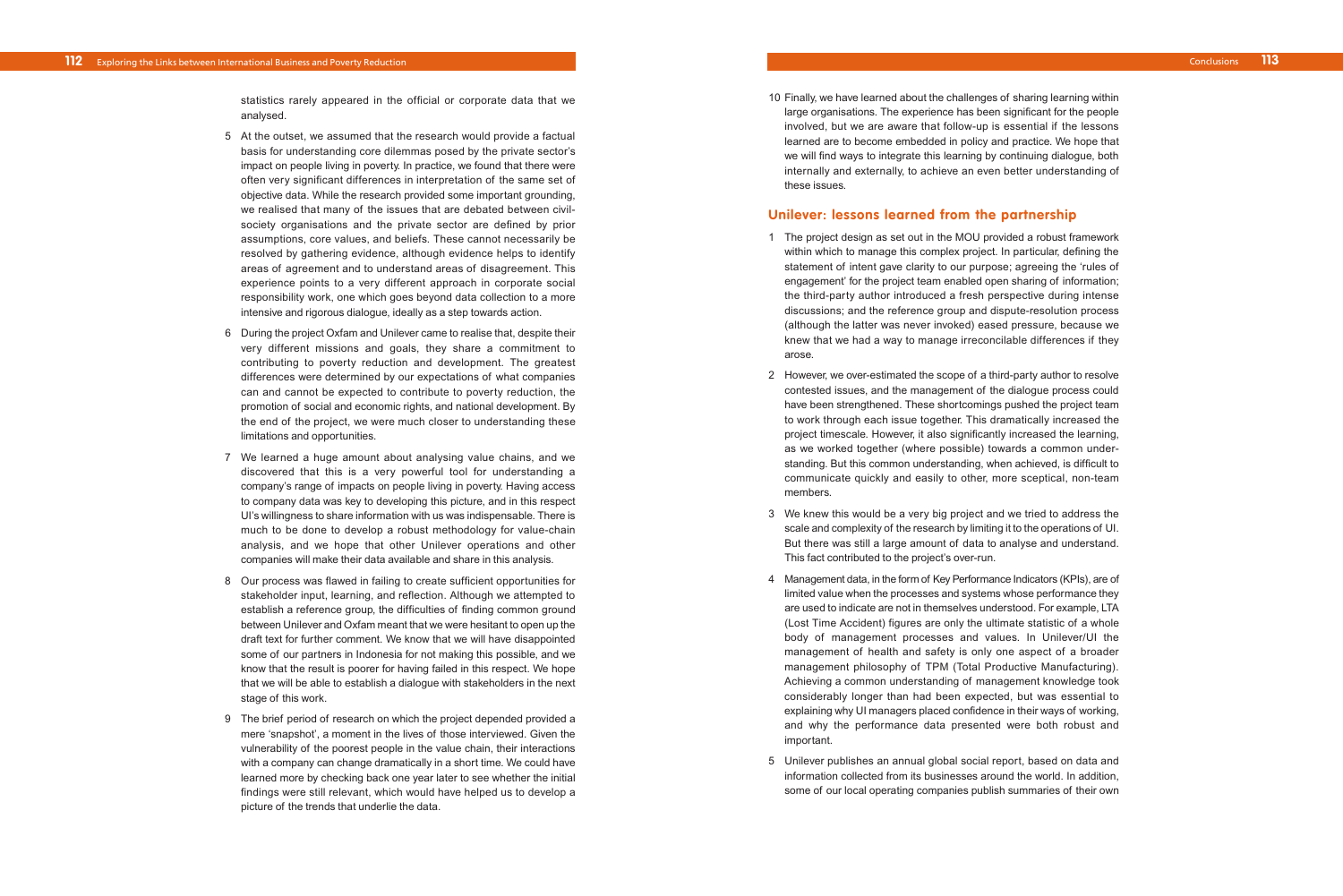- **•** Be more explicit about the importance, and the business case for, corporate philanthropic activities in addressing social issues.
- **•** Acknowledge the implications of this report for others, especially other companies.
- **•** Recognise the scale of this project: no one company or NGO can make an impact on its own. Partnerships and buy-in from a range of stakeholders are essential.
- **•** Clarify the research process undertaken by this project.
- **•** Take care that the report does not sound like a corporate brochure; avoid 'PR speak'.

The project team appreciated the time and attention that the reference group gave to providing feedback on the draft report. The team was especiall y grateful for the detailed comments and suggestions, which were incorporated wherever possible when finalising the report. Responsibility for the report and its conclusions remains with the project team.

## **The way forward**

While this research offers a data-rich study, it is still incomplete. Building on these initial findings will requir e broader participation and would benefit from drawing on some of the research methodologies currently being developed by leading academics in the field of corporate social responsibility, to suppor t the partnering and learning process. Of the substantive questions that remain, we have identified several key questions for future research:

- **•** The general findings of this research for the generation of employment and r e venue along the value chain were surprising. Do they hold for other companies in the FMCG industry? Wha t does this mean for the design of pro-poor development strategies?
- **•** This research suggests that there are likely to be differences of opinion over what are reasonable performance expectations within different sectors. Additional research that would allow side-by-side comparisons of the performance of oil and gas companies, mining companies, export-led manufacturers, and banks might suggest the types of tradeoff that occur when governments encourage one type of FDI over others.
- **•** It is clear from this work that MNCs like UI can have impacts on local economies by sharing good-practice standards. What are the best ways for a company to extend its policies and practices through the value chain?
- **•** This work focused almost exclusively on the private sector. What can and should government be encouraged to do to promote an enabling environment for private-sector investment that supports pro-poor development?

Conclusions **115**

social performance for local audiences. This project was the first time we had worked closely with an NGO to analyse our social and economic impacts in a particular country. The independent research gave us new insights and information in a number of areas, including new perspectives and ways of looking at social issues. Information resulting from such research may be significantly different in emphasis and quality from that generated by our business-management and self-assessment systems. From our work over many years with environmental NGOs, we have recognised the importance of taking into account a range of views which through direct constructive engagement may result in new insights into how to move forward. This project was a valuable example of direct engagement on a very wide range of social and economic issues.

- 6 Once the field work was completed, much of the remaining work was essentially desk research, analysis, and writing. Still, the human interaction during the key project-team meetings was critical to developing levels of trust and confidence, which in turn enabled us to probe deep-seated preconceptions on both sides, and explore sometimes painful perceptions of the reality of business operations. Without these face-to-face sessions, the value of the project and the final product would have been diminished.
- 7 The most productive way to take this data-rich research report forward will be in interactive, face-to-face learning workshops, approached in a spirit of transparent, open-minded enquiry, and willingness to learn.

## **Feedback from the external reference group**

Feedback from our external reference group on a well-developed draft of this report helped us to shape the final version, in particular by identifying areas where restructuring or more explanation would clarify our key messages. Specific questions and suggestions from the reference group included the following:

- **•** Clearly set out Oxfam's and Unilever's motivations for engaging in the project. Be clear that this was a 'learning project'.
- **•** The report should ask 'What is the "role" of business in tackling poverty?' Clarify the question of motivation for pro-poor decisions or actions by a company. What is it reasonable to ask companies to do?
- **•** Present the dilemmas, trade-offs, and complexities that companies face in trying to create pro-poor impacts.
- **•** Be explicit on the different opinions and the different learnings of Oxfam and Unilever from this project.
- **•** Recognise that the role of the government and other externalities and the private sector are not fully explored in this report.
- **•** More gender analysis would strengthen the report.
- **•** Explore other raw-material supply chains, in addition to the Kecap Bang o chain.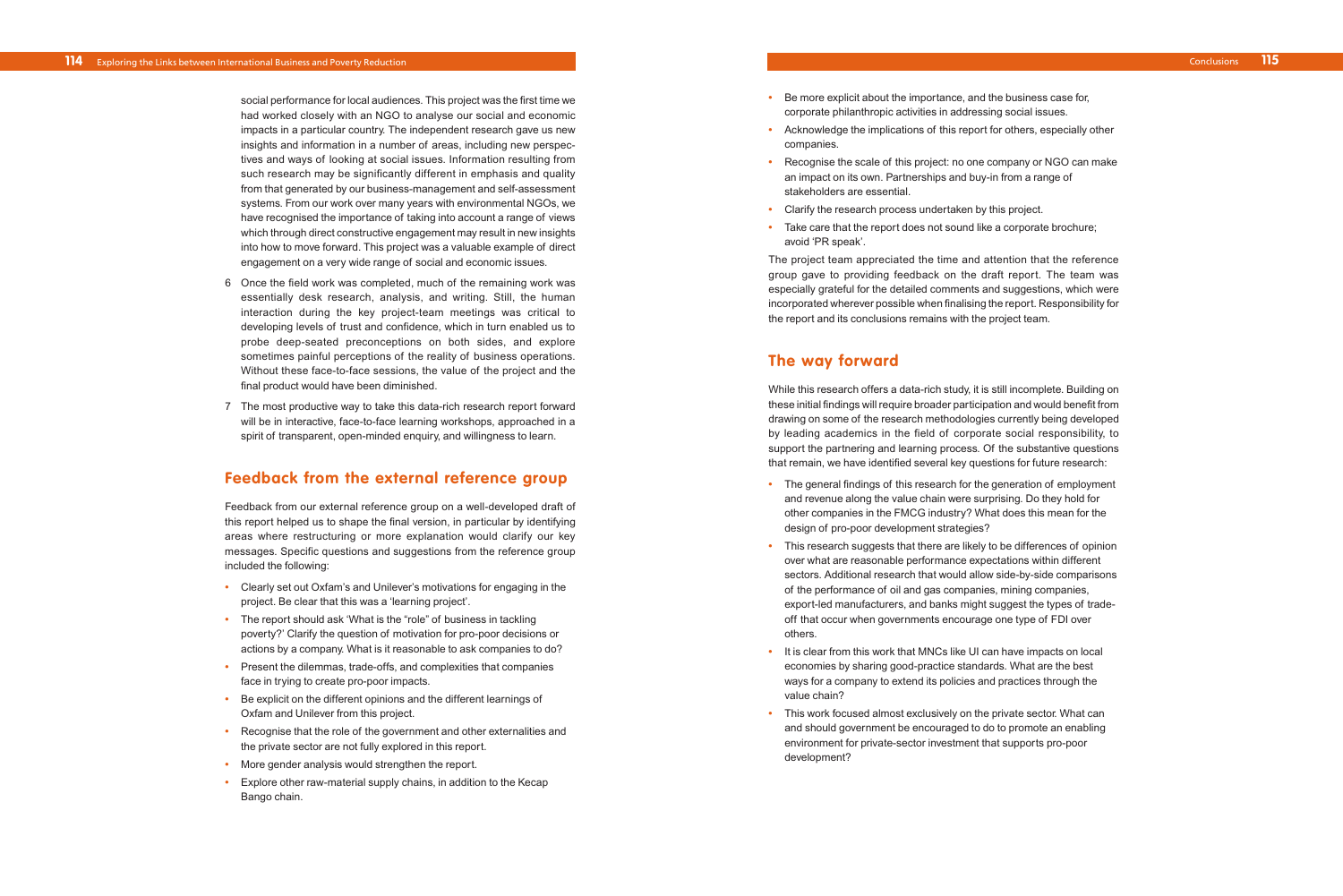1 'Oxfam' in this report refers to Oxfam GB and Novib Oxfam Netherlands, two of twelve members of Oxfam International. 2 The Millennium and Johannesburg Declarations (2000, 2002) place poverty eradication at the centre of global strategies

3 In this report, the term 'civil-society organisation' (CSO) refers to not-for-profit organisations which are not part of any State or government structure. It includes primarily non-government organisations, trade unions, religious groups,

In fact, there are hundreds of relationships in each of dozens of different value chains; they are referred to in this report as

6 Unilever is participating in the Roundtable on Sustainable Palm Oil, which is developing standards for plantation establishment as well as better practices to reduce the industry's negative social and environmental impacts. Similarly,

7 This is a standard measure used by the World Bank, UN, and others, which takes into account different costs of goods and

10 This calculation is based on company research showing that 95 per cent of all Indonesians buy UI products, and that the

- 
- for sustainable development.
- independent media, and other networks or civic organisations.
- 4 See www.unilever.com, www.oxfam.org, www.novib.nl
- 'the value chain' for the sake of simplicity.
- Unilever has developed extensive guidelines on better management practices (BMPs) for tea production, and it participates in the Ethical Tea Partnership. (See Box 6.)
- services to calculate 'Purchasing Power Parity', thus allowing comparisons across countries.
- 8 Hereafter this is referred to as 'the minimum wage'.
- 9 The parent company does purchase raw and processed materials for export.
- income of just over half of all Indonesians falls below the international poverty line of \$2 per day.
- 11 Parastatals are companies that are owned wholly or partly by the government.
- future profits.
- 
- 
- 15 UI does not hold data on skill levels of its contract workers; but of those interviewed for this research, one-fifth were skilled workers.
- 16 Internal management data.
- 17 Unilever, CSR Review 2000.
- Indonesia; Sarah Gardner, 'Women in trade unions', *Inside Indonesia*, No. 76, October–December, 2003.
- 19 Indonesian Labour Law no. 13/2003, chapters 56, 59, 64, 65.
- 20 Unless otherwise specified, all quantitative data in this section come from UI internal management reports.
- 21 For example, the unplanned purchase of small office equipment or spare parts for emergency use.
- 22 This is based on research undertaken for this report.
- 23 This increased to Rp 750 million in 2004. Data provided by Pak Achmad Zubaidi from PT Sorini.
- 24 This is based on research undertaken for this report.

12 Price-to-earnings ratio is the price of a stock divided by its earnings. It provides an indication of investors' expectations of

13 Unilever policy forbids operating companies to use funds to speculate on currencies, interest rates, and financial markets. 14 Oxfam communication with staff of FPBN (Forum Pendamping Buruh, the National Forum of Labour Rights NGOs).

18 See Oxfam International, *Trading Away Our Rights*, 2000, pp. 17-21; Cisadane Labour Committee (2003), 'Initial Findings of Investigation by the Cisadane Labour Committee into the Contract Work System', unpublished report,

- **•** The data available for this study were insufficient to allow us to draw strong conclusions about the gender-differentiated impacts of the changing systems of labour use on the supply and retail sides of the value chain.
- **•** Pursuing research from a people-centred perspective, where people living in poverty are the starting point and their views are fully reflected, is an obvious priority for a follow-up research project.
- **•** Finally, we found discussions about the impact of advertising and marketing practices on poverty to be particularly challenging. This is a key issue from the perspectives of both poverty and business viability. It would be good to understand these relationships better.

During the course of the project, Unilever's project team discussed the management of the exercise, its contents, and its conclusions with colleagues in different roles within UI and the wider business. The Unilever project team has worked to create and maintain the space in which lessons could be jointly learned. On publication, the report will be disseminated within Unilever as part of the company's programme to increase management's understanding of Unilever's social impacts, a process which the project team believes will lead to further learning.

Oxfam, too, will distribute this report broadly to its partners and colleagues, to show how different approaches to partnership and research and analysis yield different insights and strategies. This research has developed Oxfam's understanding of how businesses operate, and where and how to influence business behaviour. Oxfam hopes to continue working with Unilever to interpret and implement the findings of this research, and expects to begin to develop similar initiatives with other companies as well.

In crossing boundaries and working together, the project team aimed to bring a new perspective to the links between multinational business activities and poverty reduction. We hope this report will be a useful and encouraging resource for anyone concerned about this subject – including people in other businesses, CSOs, governments, international agencies, and universities, and the many individuals who, like us, struggle with these complex and challenging issues.

## **Notes**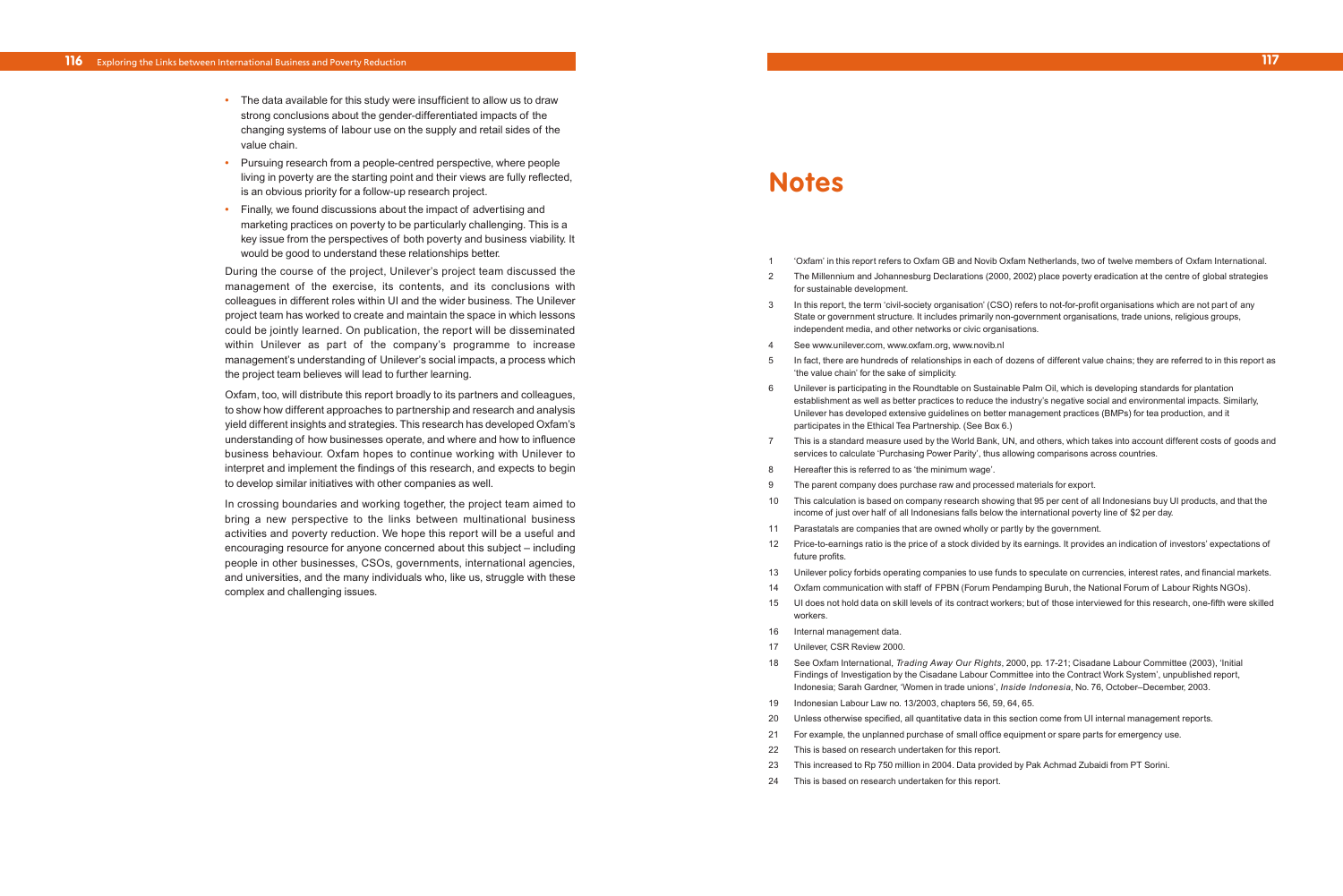**Antos, Jim** n.d. Global Equity Research/Unilever Indonesia. Available at www.ubswarburg.com/researchweb

**Asian Labour News** (2004) *Review – State concerns: unemployment angst*, Laksamana, 18 January 2004

**Asiaweek** (2001) *Asiaweek 1000: The region's largest companies*, 9 November 2001, Time Inc. Available at www.asiaweek.com

**Biro Pusat Statistik** SAKERNAS: *Indonesia National Labour Force Survey, 1996, 1999, 2000, and 2000*, Jakarta: BPS

**CLSA** (2001) *Saints and Sinners—Who's Got Religion? Corporate Governance in Emerging Markets*, Corporate Governance Watch, Hong Kong: CLSA

**Coalition of Dutch CSO & Trade Unions** (2003) *CSR Frame of Reference*, The Netherlands: MVO-Platform

**Economist Intelligence Unit** (2003) *Indonesia Country Forecast*, London: Economist Intelligence Unit

**Friedrich Ebert Stiftung** (2004) *Country Analysis Indonesia*, 13 December 2004

**Gadjah Mada University Team** (2004) 'Black Soybean Seed Development', Yogyakarta: Gadjah Mada University

**Gardner, Sarah** (2003) 'Women in trade unions', *Inside Indonesia* 76 (Oct/Dec), Melbourne: Indonesia Resources and Information Programme Incorporated

**Goodman, D. and M. Watts** (eds.) (1997) *Globalizing Food: Agrarian Questions and Global Restructuring,* New York: Routledge

**IMD** (2001) *World Competitiveness Yearbook 2001*, Geneva: IMD

**IMF** (2004) *International Financial Statistics Yearbook 2004,* Washington DC: IMF **International Labour Organization** (ILO) (1999) 'Towards Gender Equality in the World of Work in Asia and the Pacific', Technical Report for discussion at the Asian Regional Consultation on the Follow-up to the Fourth World Conference on Women. Manila, 6–8 October 1999, Bangkok: ILO Regional Office for Asia and the Pacific

**Ionescu-Somers, Aileen** (2001) 'Unilever Indonesia: Linking Business Strategy To Job Creation', paper prepared under the supervision of Professor Ulrich Steger, International Institute for Management Development, Lausanne, Switzerland

**Prahalad, C.K.** (2004) *The Fortune at the Bottom of the Pyramid*, University of Pennsylvania, Wharton School of Publishing

**SMERU Research Institute** (2001) *Wage and Employment Effects of Minimum Wage Policy in the Indonesian Urban Labor Market*, Indonesia: SMERU Research Institute

**State Gazette of the Republic of Indonesia** (2003) *Act of the Republic of Indonesia Number 13 concerning Manpower*, unofficial translation, Government of Indonesia

**119**

- 25 The primary producers in UI's supply chain include small-scale farmers and agricultural workers employed on farms and plantations. This research focuses on small-scale farmers, not on plantation workers or farm labourers. The conclusions in this report about poverty impacts for small-scale farmers within the supply chain do not necessarily hold true for these other types of poor agricultural worker.
- 26 All data in this paragraph are from UI internal management reports.
- 27 The Unilever purchasing figures for palm oil and tea were provided by Unilever. The market-share estimates were calculated by the report author, using data published by FAO STAT.
- 28 AC Nielsen survey, 2004.
- 29 This was estimated from information in UI management reports and the research team.
- 30 The figures in Figure 6 are based on actual or best-estimate data available during the preparation of this report. Some of the information was generated through the background research, some was provided directly by UI, and some data were estimated on the basis of information obtained from UI and independent sources. The estimates are realistic, and probably conservative, but are not complete and should be used for indicative purposes only.
- 31 For more information on this topic, see recent AccountAbility / BSR reports at www.economicfootprint.org
- 32 Professor C.K. Prahalad's book, *The Fortune at the Bottom of the Pyramid*, is arguably the best known of a growing number of publications focusing on marketing to poor consumers as an opportunity and growth area for companies.
- 33 Association of Cosmetic Companies. Data on size of companies and market share were not available.
- 34 UI Annual Report 2002.
- 35 Figures based on one visit to a Jakarta *warung* by Oxfam in 2004.
- 36 UI internal CSR reports, 2002.
- 37 Internal CSR records, 2003.
- 38 Conversation with Tonny Pranatadjaja, Unilever Indonesia.

# **References and sources**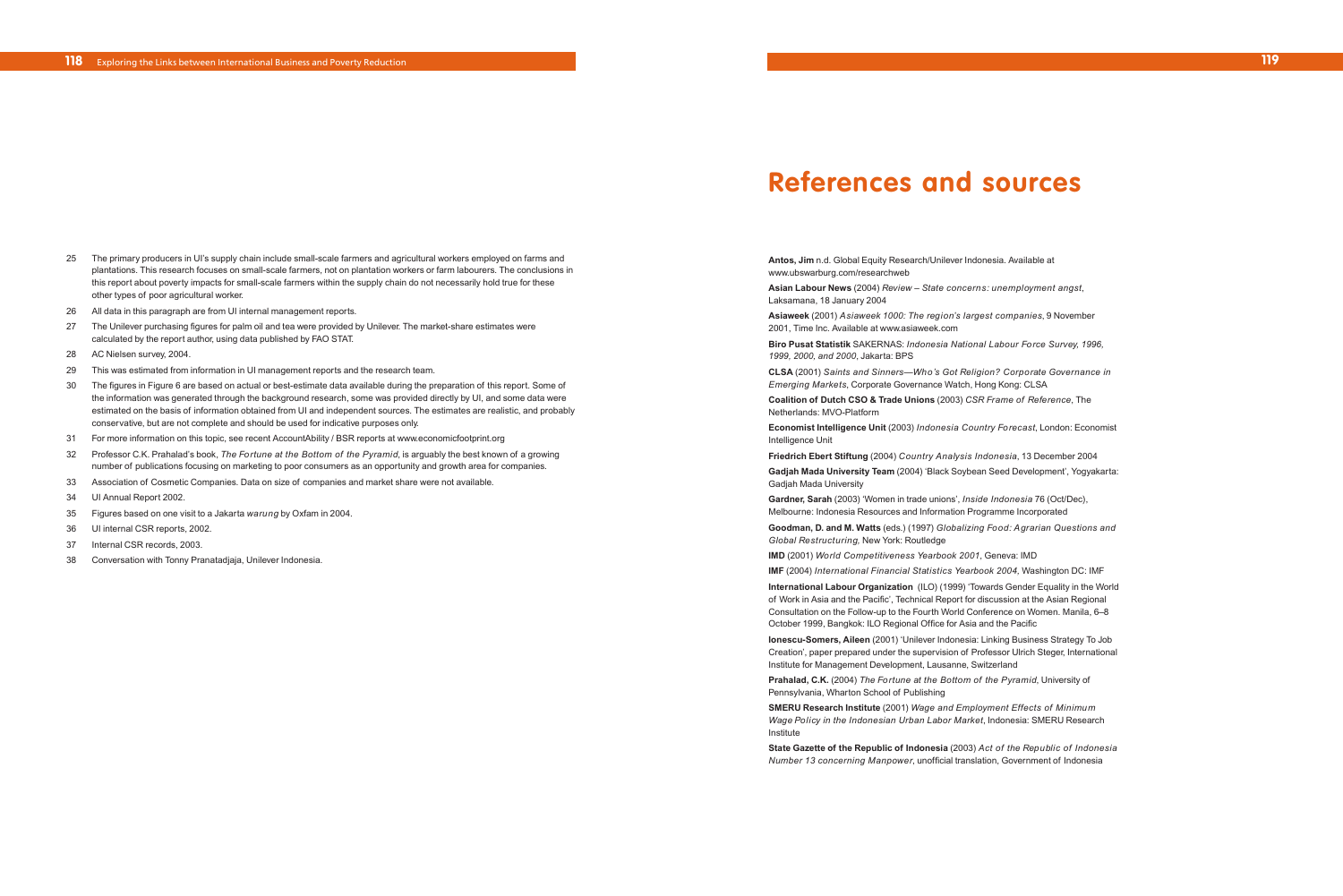## **Project board**

Becky Buell, Head of Programme Policy, Campaigns and Policy Division, Oxfam GB Mandy Cormack, Unilever Michelle Dow, The Corporate Citizenship Company Heather Grady, Global Adviser on Rights and Institutional Accountability, Oxfam GB Andrew Kinmont, Unilever David Logan, The Corporate Citizenship Company Tonny Pranatadjaja, Unilever Indonesia Retno Winahyu, Project Manager, Oxfam/Unilever Joint Research Project, Oxfam GB

### **Other Unilever team members**

Okty Damayanti, Unilever Indonesia Rachmat Hidayat, Unilever Indonesia Muhammad Saleh, Unilever Indonesia Anne Weir, Unilever

### **Other Oxfam team members**

Alison Beaumont, Designer, Campaigns and Policy Division, Oxfam GB Lea Borkenhagen, Livelihoods Programme Development Manager, Campaigns and Policy Division, Oxfam GB Anna Coryndon, Managing Editor, Campaigns and Policy Division, Oxfam GB Sumi Dhanarajan, Private Sector Adviser, Campaigns and Policy Division, Oxfam GB Kate Kilpatrick, Global Adviser, Campaigns and Policy Division, Oxfam GB Yanty Lacsana, Deputy Country Programme Manager, Indonesia, Oxfam GB David Macdonald, Country Programme Manager, Indonesia, Oxfam GB Purnama Adil Marata, Labour Programme Officer, Indonesia, Oxfam GB Kate Raworth, Research and Policy Adviser, Campaigns and Policy Division, Oxfam GB Catherine Robinson, Editor, Oxfam Publishing, Campaigns and Policy Division, Oxfam GB

**121**

- 
- 
- 
- 
- 
- 
- 
- 

**Tambusai, M.** (2004) 'New labor law causes workers more distress', *The Jakarta Post,* 26 August

**UNCTAD** (2003) *Trade and Development Report 2003*

**Unilever Indonesia** (2002) *The Journey to Excellence,* Annual Report, Jakarta, Indonesia

**Unilever Indonesia** (2003) *Grow People for Growth,* Annual Report, Jakarta, Indonesia

**Unilever Indonesia** (2003) 'Company Baseline (2002) Data', from the Corporate Social Responsibility Self-Assessment Project

**Unilever Indonesia** (2004) 'Presentation to CSR and Oxfam visitors: Country and Company Update', Jakarta, Indonesia

**Unilever International** (2002) *Listening, Learning, Making Progress*, Social Review, London

**Unilever International** (2003) *Listening, Learning, Update on Progress,* Summary Social Review, London

**World Bank Indonesia** (2003) *CGI Brief: Beyond Macro-economic Stability*, p. 53, Jakarta, December 2003

**World Business Council for Sustainable Development** (2004) *Doing Business with the Poor,* Field Guide, Geneva: WBCSD

**United Nations Development Programme** (2004)*Human Development Report 2004*, 'Cultural Liberty in Today's Diverse World', New York: UNDP

**Widianto, Bambang** (2003) 'Employment Creation and Labor Market Flexibility', National Development Planning Agency, Jakarta: BAPPENAS

# **Appendix 1: The project team**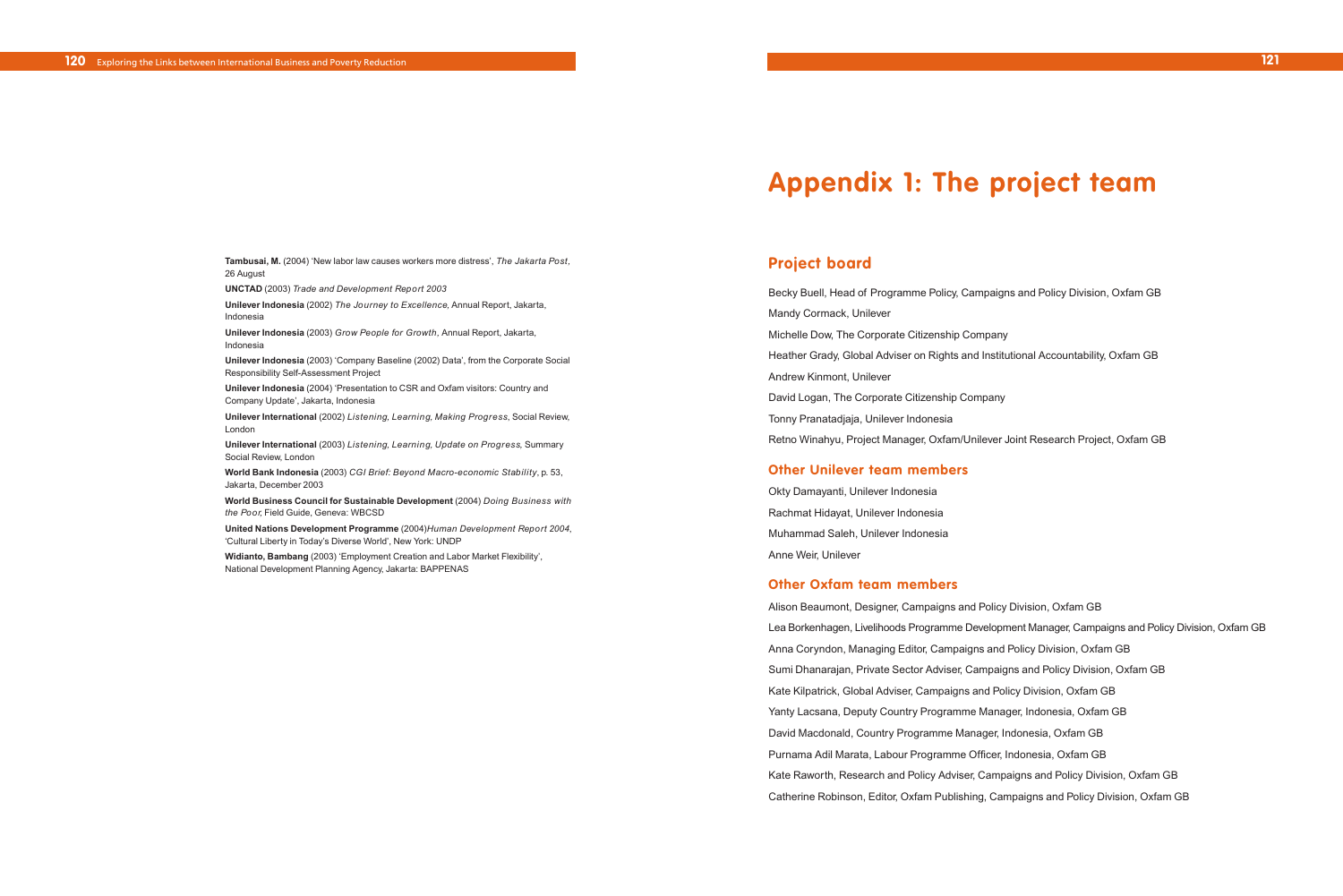**Skin care**

Dove Bar

Dove Facial Foam

(anti-acne)

(white)

Clean

Milk

Pond's Perfect Care Shake &

Clean

#### Citra Beauty Lotion Mangir \* Citra White Lotion Bangkoang \* Citra Refreshing Milk Cleanser Citra Refreshing Milk Cleanser Vaseline Intensive Care Lotion Pond's White Beauty Skin Lightening (Lotion & Cream) Pond's White Beauty Shake and Pond's White Beauty Cleansing Pond's White Beauty Face Toner Pond's Complete Whitening Care Axe Antiperspirant Stick Rexona Antiperspirant Stick **Toothpaste** Close-Up Gel Close-Up Eucalyptus Mint Close-Up Crystal Pepsodent Plus Whitening Pepsodent Gigi Susu Pepsodent Herbal Pepsodent Junior Pepsodent Triple Action Pepsodent Toothbrush **Hair care** Sunsilk Shampoo\*

Pond's Anti Bacterial Facial

\* also in sachet

**Deodorant** Rexona Roll-On Axe Body Spray Rexona Deodorant Stick

Lux Toilet Soap Lifebuoy Toilet Soap Lux Beauty Lux Beauty Shower Lifebuoy Body Wash Halo Hand Wash Liquid

Pond's White Beauty Facial Foam Lifebuoy Shampoo\* Clear Shampoo\* Brisk Hair Cream \* also in sachet

## **Tissues**

Kleenex Bag Trentis Bag Kleenex — Facial Box

Scott — Facial Box Trentis Tissue — Facial Box Kleenex Tissue — Facial Handkerchief Trentis Facial Handkerchief Kleenex Facial Refill Scott Facial Refill Trentis Napkin

## **Baby diapers**

Huggies Dry Comfort Huggies Dry

### **Feminine care**

Kotex Mainstream Kotex Regular Kotex Special Package

### **Personal wash**

### **123**

Sophia Tickell, Policy Adviser, Oxfam GB Liesbeth Unger, Adviser on Corporate Social Responsibility for East Asia, Novib Oxfam Netherlands Johan Verburg, Adviser on Corporate Social Responsibility, Novib Oxfam Netherlands

## **Researchers**

- T. Hani Handoko
- A. Prasetyantoko
- B.M. Purwanto
- Maria Ratnaningsih

## **Principal author**

Jason Clay, World Wildlife Fund for Nature, with input from Amar Inamdar, Synergy

## **Reference group**

Emy Ardjakusuma, Director General of Domestic Trade, Department of Industry and Trade, Indonesia Mas Daniri, Chairman, National Committee on Governance, Indonesia Robert Davies, The Prince of Wales International Business Leaders Forum, UK John Humphrey, Institute of Development, Sussex University, UK Gilbert Lenssen, European Academy of Business in Society, Brussels, Belgium Satish Mishra, UNSFIR, Indonesia Bagus Muharyo, Social Institute Foundation, IndonesiaY Yanuar Nugroho, Business Watch Indonesia Suzanne Siskel, Ford Foundation, Indonesia Muhamad Suhud, International NGO Forum on Indonesian Development, Indonesia Bondan Winarno, Ex-Editor in Chief, Suara Pembaharuan, Indonesia

# **Appendix 2: UI product list, 2003**

## **Personal-care products**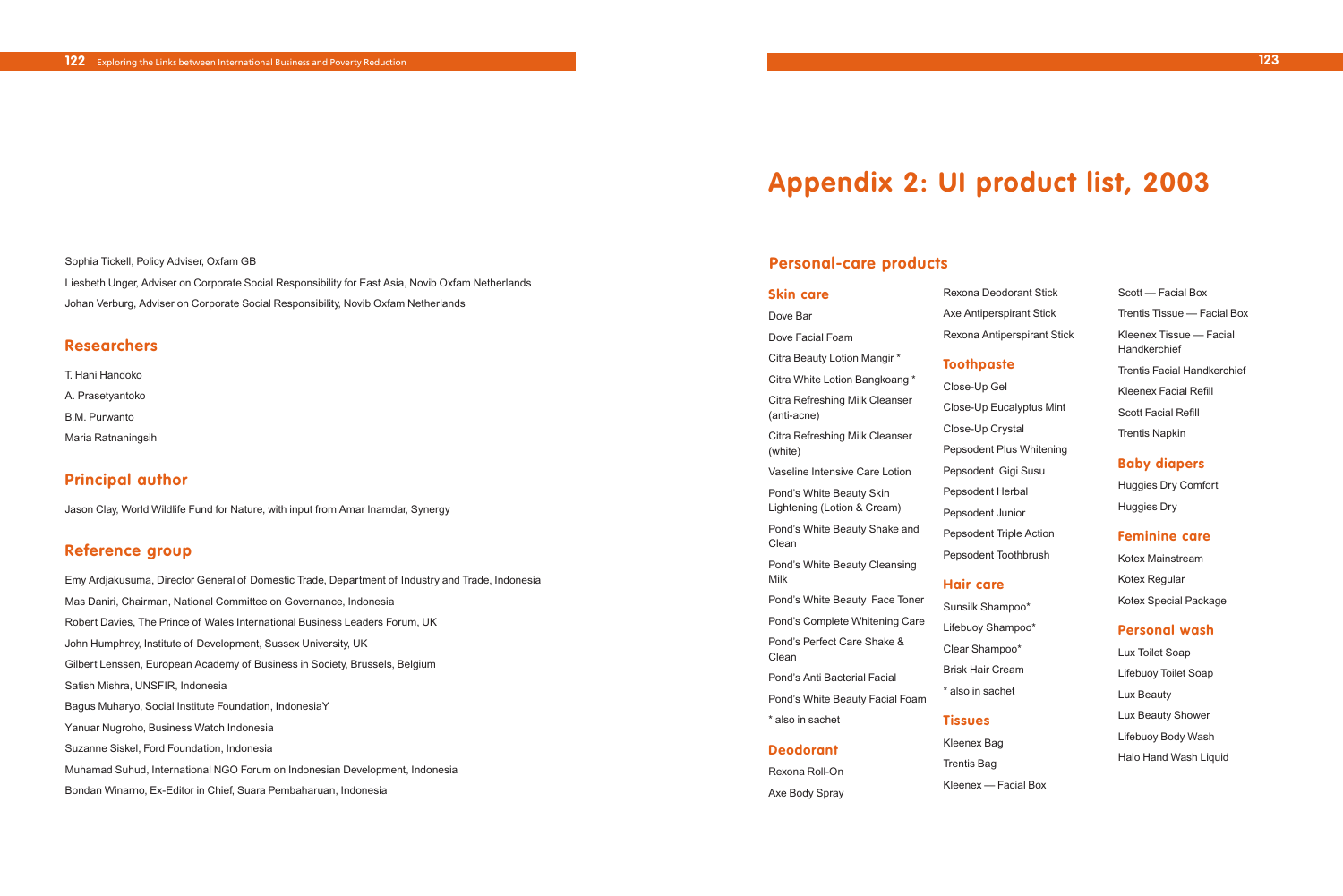| <b>Dishwash</b>         | <b>Fabric wash</b>       | <b>Household cleaner</b>     |
|-------------------------|--------------------------|------------------------------|
| Sunlight Cream          | Omo — Sunlight Hard Soap | Super Pell                   |
| <b>Sunlight Scourer</b> | Rinso Excel              | Vixal Porcelain Cleaner      |
| Vim Scourer             | Rinso Anti Noda*         | Dometos Trisol               |
| Sunlight Liquid         | Rinso Warna*             | Domestos Wipol               |
| <b>Fabric softeners</b> | Surf Powder*             | Kiff Glass Cleaner           |
| Molto Trika             | <b>Rinsomatic</b>        | <b>CIF Furnish Furniture</b> |
| Molto Pewangi           | * also in sachet         |                              |
|                         |                          |                              |
| Molto Softener          | <b>Mosquito coil</b>     |                              |
| Molto Refresh           | Domestos Nomos           |                              |
|                         |                          |                              |

## **Household products**

## **Food products**

| <b>Beverages</b>             | <b>Margarine</b>                  | <b>Other products</b> |  |
|------------------------------|-----------------------------------|-----------------------|--|
| Lipton Yellow Label Tea Bags | Blue Band Margarine in tin, tube, | Pepsodent Delicio     |  |
| Sariwangi Tea Bags & sachet  | and sachet                        |                       |  |
| Lipton Ice Tea Can           | <b>Ice-cream products</b>         |                       |  |
| Lipton Ice Tea Tetra         | (Walls)                           |                       |  |
| <b>Snack</b>                 | Paddle Pop                        |                       |  |
| Taro                         | Cornetto                          |                       |  |
|                              | Feast                             |                       |  |
| <b>Seasoning</b>             | Magnum                            |                       |  |

Royco Flour Bango Kecap in bottle & refill Rocket pouch Royco Fds Powder in sachet.  $P<sub>0</sub>$ Viennetta

| .          |  |
|------------|--|
| Paddle Pop |  |
| Cornetto   |  |
| Feast      |  |
| Magnum     |  |
| Popular    |  |
| Rocket     |  |
|            |  |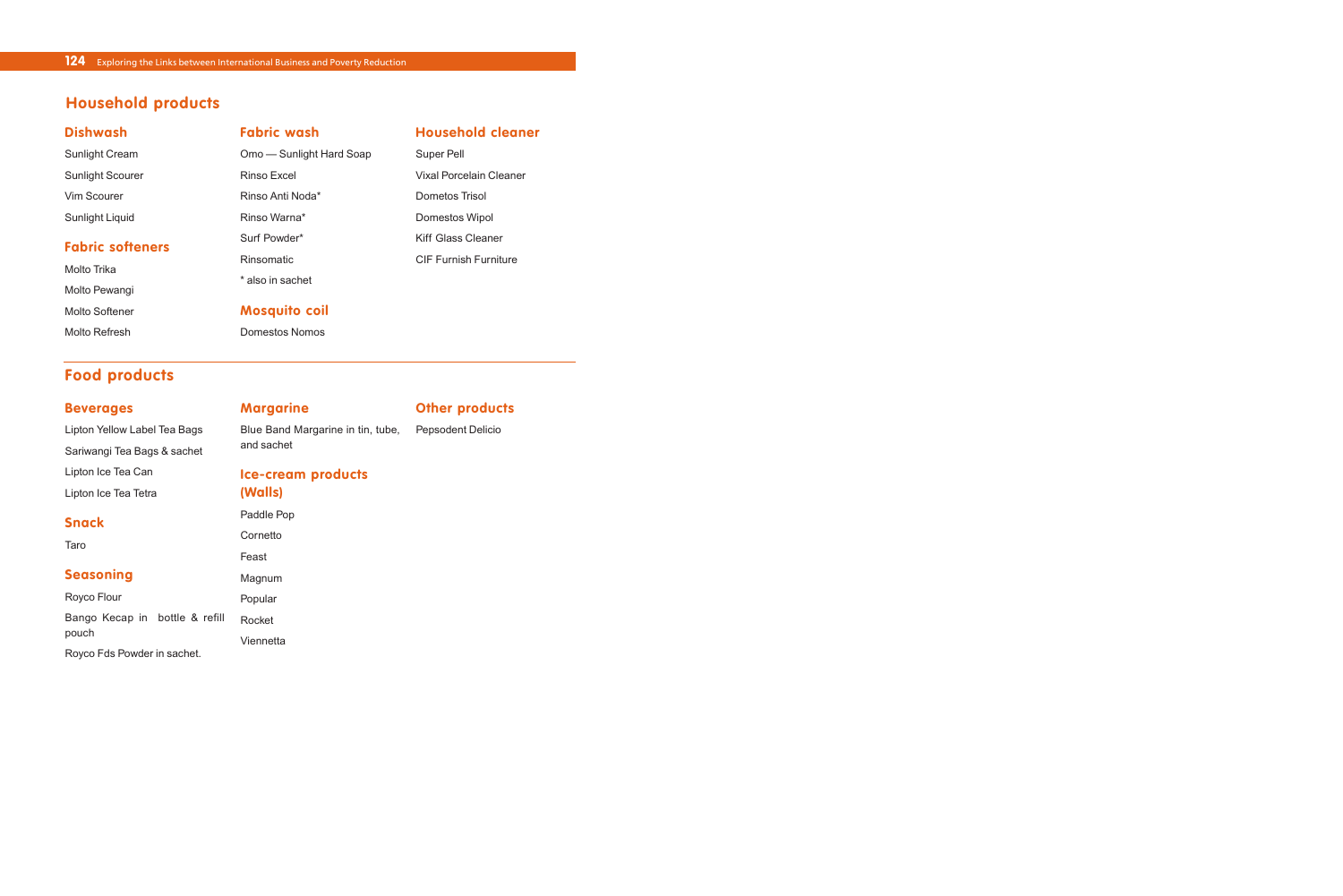#### **Oxfam GB**

Oxfam GB is a development, relief, and campaigning organisation which works with others to overcome poverty and suffering around the world.

Oxfam GB has been working in Indonesia since 1972. It currently has programmes in Java, Madura, Sulawesi, West Kalimantan, East Nusa Tenggara, Aceh, Maluku, and West Timor. Oxfam's programme in Indonesia has four major elements: helping to improve food security and income security to support sustainable livelihoods; helping to improve access to education for girls and boys living in poverty; saving lives by delivering humanitarian assistance and facilitating community-based preparations to deal with disasters; and helping to shape government policy in favour of poor people and disadvantaged groups. All of Oxfam's programmes in Indonesia emphasise gender equality.

Oxfam GB is a member of Oxfam International, a confederation of 12 organisations working together with more than 3,000 partners in more than 100 countries to find lasting solutions to poverty, suffering, and injustice.

For further information about Oxfam's work, visit www.oxfam.org.uk

#### **Novib Oxfam Netherlands**

An honest income. Enough food. Clean drinking water. A proper education. Safety and freedom of speech. Millions of people around the world are still not receiving what they are entitled to.

People are fighting for these rights in many countries throughout the world. Novib joins them in this fight by supporting local development projects, by influencing the policy of national and international governments and organisations, including the private sector, and by campaigning in the Netherlands.

This approach enables people in developing countries to stand on their own two feet and is aimed at achieving a sustainable result. Future generations will also benefit from the progress made.

Novib works together closely with the eleven sister organisations of Oxfam International and with more than 3,000 local organisations, 22 of which are in Indonesia. Together they form a worldwide movement of people with a single, communal goal: a just world which is free of poverty for everyone. The more people are involved, the stronger we stand.

In Indonesia, Novib's focus is on the four areas of potential conflict: Aceh, Kalimantan, Papua, and Maluku. Environment, gender, and human-rights programmes are supported through national organisations.

www.novib.nl

#### **Unilever**

Unilever is a multi-local multinational with consumers, employees, business partners, and shareholders on every continent. Unilever was created in 1930, when the British soap maker Lever Brothers merged its businesses with those of the Dutch margarine producer Margarine Unie. Today, Unilever consists of two parent companies, Unilever NV and Unilever PLC, which, together with their group companies, operates as nearly as is practicable as a single entity.

Unilever manufactures and markets food and home and personal-care products to consumers in approximately 150 countries around the world. In 2004 its turnover was 40.4 billion euros, and it employed 227,000 people.

Food brands include such well-known names as *Lipton, Knorr, Hellman's, Bertolli, Magnum, Cornetto, Flora/Becel, Rama, Blue Band* and *Iglo/Birds Eye/Findus*. Home and personal-care brands include *Dove, Rexona, Lux, Omo, Surf, Domestos, Pond's, Axe, Signal,* and *Sunsilk*.

www.unilever.com

#### **Unilever Indonesia (UI)**

UI was established in 1933 with the founding of a local soap-manufacturing facility. Since then, it has successfully expanded to manufacture a number of products – from the original soap powders and detergents, to a range of personal products and food brands. The business went public on the Jakarta stock exchange in 1981, selling 9.2 million shares locally (15 per cent of the total).

Today, UI is a market leader in many of the categories in which it operates. It employs more than 3,000 direct employees. Nearly 25,000 people work full-time for UI within its network of direct partners, and hundreds of thousands of individuals work within its value chain, from supplying raw materials to selling its brands. Virtually all members of staff are Indonesian, as well as eight out of ten UI board members.

The business is deeply integrated into the Indonesian economy. It is estimated that at least 95 per cent of Indonesians use one or more UI products every year.